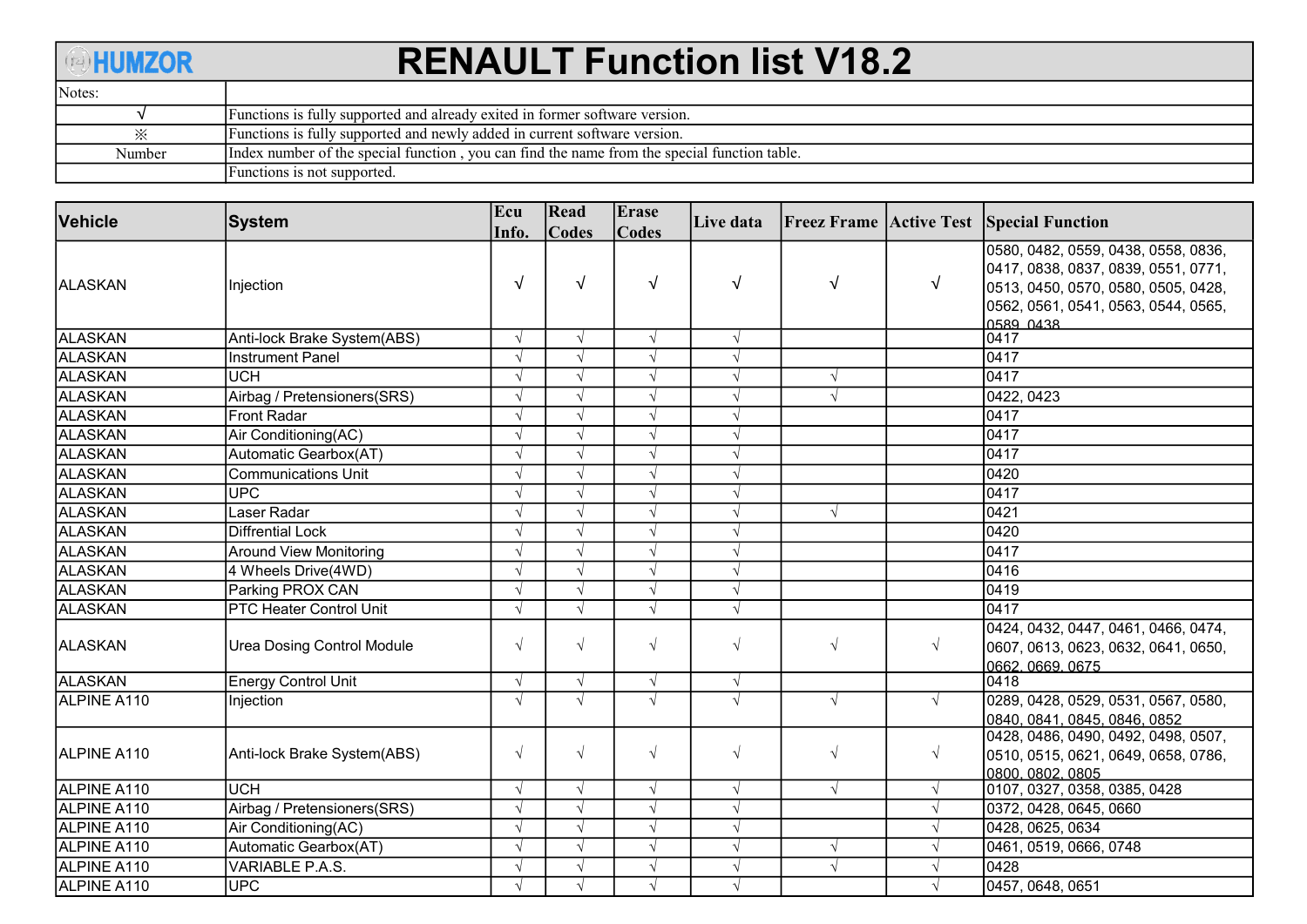| ALPINE A110                                                 | <b>Adaptation Unit</b>                           | $\sqrt{ }$ | $\sqrt{ }$ | $\sqrt{ }$ | $\sqrt{ }$ |            |            | 0200, 0202, 0440                                                                                                                                                                                        |
|-------------------------------------------------------------|--------------------------------------------------|------------|------------|------------|------------|------------|------------|---------------------------------------------------------------------------------------------------------------------------------------------------------------------------------------------------------|
| ALPINE A110                                                 | Parking PROX CAN                                 | $\sqrt{ }$ |            | $\sqrt{ }$ | $\sqrt{ }$ |            |            | 0003, 0045, 0071, 0077, 0428                                                                                                                                                                            |
| ALPINE A110                                                 | Telematic CTRL Unit                              | $\sqrt{ }$ | $\sqrt{ }$ | $\sqrt{ }$ | $\sqrt{ }$ |            |            | 0426, 0452                                                                                                                                                                                              |
| ALPINE A110                                                 | Hands - Fress Module                             |            | $\sqrt{ }$ | $\sqrt{ }$ | $\sqrt{ }$ | $\sqrt{ }$ |            | 0128, 0428                                                                                                                                                                                              |
| ALPINE A110                                                 | <b>Communications Unit</b>                       |            | $\sqrt{ }$ | $\sqrt{}$  |            |            |            | 0461, 0468                                                                                                                                                                                              |
| AVANTIME                                                    | Injection                                        | $\sqrt{ }$ | $\sqrt{ }$ | $\sqrt{ }$ |            |            |            |                                                                                                                                                                                                         |
| <b>AVANTIME</b>                                             | Anti-lock Brake System(ABS)                      | $\sqrt{ }$ | $\sqrt{ }$ | $\sqrt{ }$ |            |            |            |                                                                                                                                                                                                         |
| <b>AVANTIME</b>                                             | <b>Instrument Panel</b>                          | $\sqrt{ }$ | $\sqrt{ }$ | $\sqrt{ }$ |            |            |            |                                                                                                                                                                                                         |
| <b>AVANTIME</b>                                             | <b>UCH</b>                                       | $\sqrt{ }$ | $\sqrt{ }$ | $\sqrt{}$  |            |            |            |                                                                                                                                                                                                         |
| <b>AVANTIME</b>                                             | Airbag / Pretensioners(SRS)                      |            | $\sqrt{ }$ | $\sqrt{ }$ |            |            |            |                                                                                                                                                                                                         |
| <b>AVANTIME</b>                                             | Air Conditioning(AC)                             | $\sqrt{ }$ | $\sqrt{ }$ | $\sqrt{ }$ |            |            |            |                                                                                                                                                                                                         |
| <b>AVANTIME</b>                                             | Automatic Gearbox(AT)                            | $\sqrt{ }$ | $\sqrt{ }$ | $\sqrt{ }$ |            |            |            |                                                                                                                                                                                                         |
| <b>AVANTIME</b>                                             | Lighting                                         | $\sqrt{ }$ | $\sqrt{ }$ | $\sqrt{ }$ |            |            |            |                                                                                                                                                                                                         |
| AVANTIME                                                    | Discharge Lamp                                   | $\sqrt{ }$ | $\sqrt{ }$ | $\sqrt{ }$ |            |            |            |                                                                                                                                                                                                         |
| AVANTIME                                                    | Heater                                           |            |            | $\sqrt{ }$ |            |            |            |                                                                                                                                                                                                         |
| CAPTUR - KAPTUR BR<br>l- IN - RU                            | Injection                                        | $\sqrt{ }$ | $\sqrt{ }$ | $\sqrt{ }$ | $\sqrt{ }$ | $\sqrt{ }$ | $\sqrt{ }$ | 0580, 0537, 0836, 0835, 0838, 0837,<br>0839, 0771, 0551, 0531, 0553, 0574,<br>0428, 0598, 0513, 0579, 0534, 0776,<br>0450, 0580, 0428, 0505, 0464, 0541,<br>0544, 0543, 0840, 0568, 0743, 0567,<br>0842 |
| CAPTUR - KAPTUR BR<br>l- IN - RU                            | Anti-lock Brake System(ABS)                      | $\sqrt{ }$ | $\sqrt{ }$ | $\sqrt{ }$ | $\sqrt{ }$ | $\sqrt{ }$ | $\sqrt{}$  | 0490, 0492, 0658, 0649, 0428, 0507,<br>0498, 0486, 0621, 0786, 0428, 0658,<br>0787                                                                                                                      |
| CAPTUR - KAPTUR BR   Instrument Panel<br>- IN - RU          |                                                  | $\sqrt{ }$ | $\sqrt{ }$ | $\sqrt{ }$ | $\sqrt{ }$ |            |            | 0292, 0428, 0093, 0231, 0245, 0093,<br>0292, 0345, 0248                                                                                                                                                 |
| CAPTUR - KAPTUR BR<br>- IN - RU                             | <b>UCH</b>                                       | $\sqrt{ }$ | $\sqrt{ }$ | $\sqrt{ }$ | $\sqrt{ }$ | $\sqrt{ }$ | $\sqrt{ }$ | 0327, 0767, 0407, 0428, 0516, 0509,<br>0385, 0520, 0773, 0522, 0411, 0107,<br>0358, 0523                                                                                                                |
| $-$ IN - RU                                                 | CAPTUR - KAPTUR BR   Airbag / Pretensioners(SRS) | $\sqrt{ }$ | $\sqrt{ }$ | $\sqrt{ }$ | $\sqrt{ }$ |            | $\sqrt{ }$ | 0428, 0703, 0174, 0660, 0428, 0645                                                                                                                                                                      |
| CAPTUR - KAPTUR BR   Air Conditioning(AC)<br>$- IN - RU$    |                                                  | $\sqrt{ }$ | $\sqrt{ }$ | $\sqrt{ }$ | $\sqrt{ }$ |            | $\sqrt{ }$ | 0428, 0433, 0634                                                                                                                                                                                        |
| CAPTUR - KAPTUR BR Automatic Gearbox(AT)<br>- IN - RU       |                                                  | $\sqrt{ }$ | $\sqrt{ }$ | $\sqrt{ }$ | $\sqrt{ }$ | $\sqrt{ }$ | $\sqrt{ }$ | 0713, 0517, 0769, 0518, 0461, 0461,<br>0674, 0761, 0467, 0511, 0702                                                                                                                                     |
| CAPTUR - KAPTUR BR UPC<br>$- IN - RU$                       |                                                  | $\sqrt{ }$ | $\sqrt{ }$ | $\sqrt{ }$ | $\sqrt{ }$ |            | $\sqrt{ }$ | 0149, 0162, 0457, 0494, 0648, 0651                                                                                                                                                                      |
| CAPTUR - KAPTUR BR 4 Wheels Drive(4WD)<br>$-$ IN - RU       |                                                  | $\sqrt{ }$ | $\sqrt{ }$ | $\sqrt{ }$ | $\sqrt{ }$ | $\sqrt{ }$ | $\sqrt{ }$ | 0624, 0428, 0014, 0654, 0611                                                                                                                                                                            |
| CAPTUR - KAPTUR BR   Telematic CTRL Unit<br>$- IN - RU$     |                                                  | $\sqrt{ }$ | $\sqrt{ }$ | $\sqrt{ }$ | $\sqrt{ }$ |            |            | 0426, 0717, 0452, 0426, 0458, 0699                                                                                                                                                                      |
| CAPTUR - KAPTUR BR Hands - Fress Module<br><u>- IN - RU</u> |                                                  | $\sqrt{ }$ | $\sqrt{ }$ | $\sqrt{ }$ | $\sqrt{ }$ | $\sqrt{ }$ |            | 0128, 0428                                                                                                                                                                                              |
| CAPTUR - KAPTUR BR RADIO<br><u>- IN - RU</u>                |                                                  | $\sqrt{ }$ | $\sqrt{ }$ | $\sqrt{ }$ | $\sqrt{ }$ |            |            | 0182, 0087, 0452, 0176, 0087, 0112,<br>0182, 0469, 0622                                                                                                                                                 |
| CAPTUR - KAPTUR BR Multimedia Interface<br>$- IN - RU$      |                                                  | $\sqrt{ }$ | $\sqrt{ }$ | $\sqrt{ }$ | $\sqrt{ }$ |            |            | 0428                                                                                                                                                                                                    |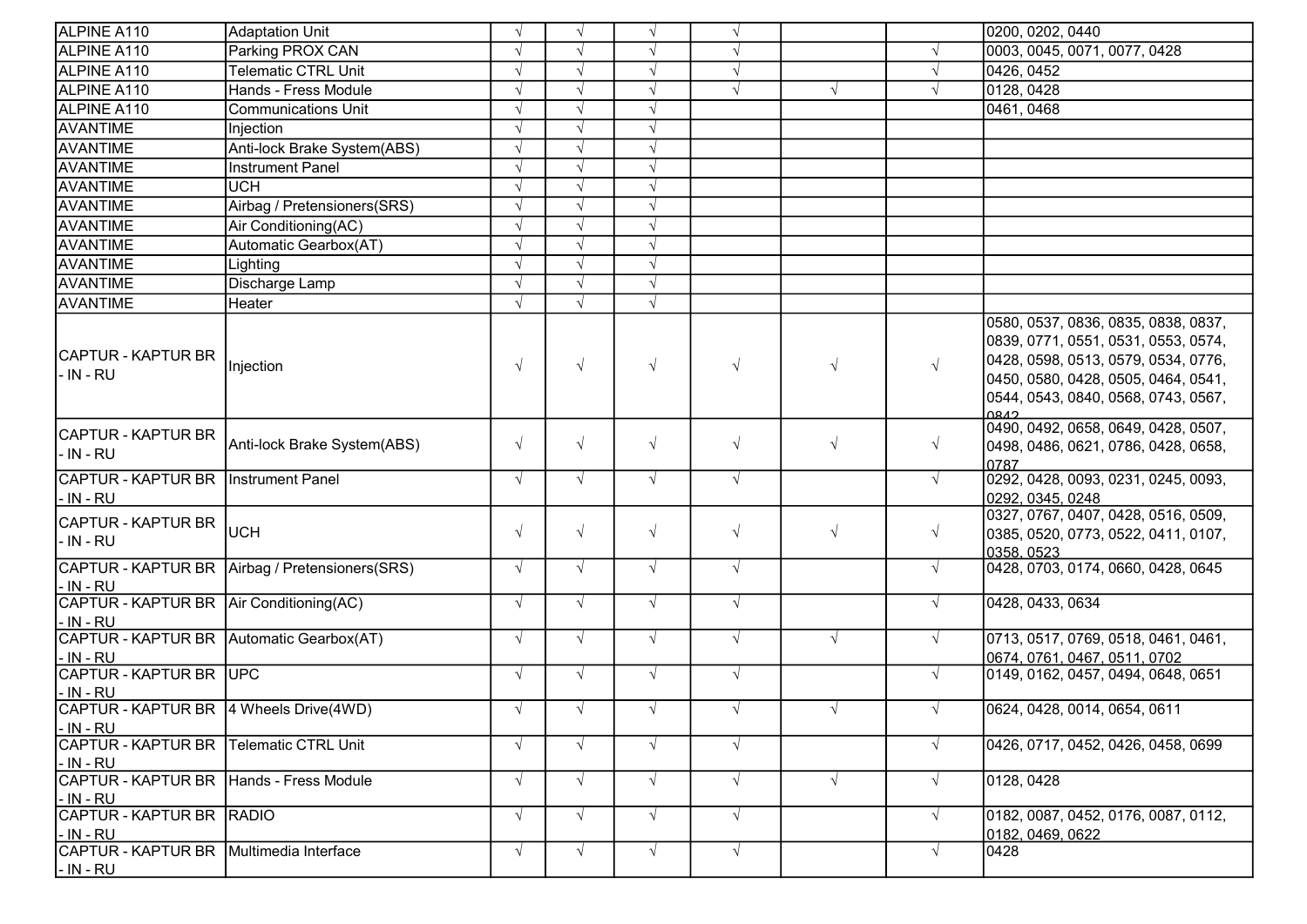| CAPTUR - KAPTUR BR Amplifier               |                                                  |            |            |            | $\sqrt{ }$ |            |            | 0048, 0469                                                                                                                                                                                                                                                                                                                                                                                                                                                                                                              |
|--------------------------------------------|--------------------------------------------------|------------|------------|------------|------------|------------|------------|-------------------------------------------------------------------------------------------------------------------------------------------------------------------------------------------------------------------------------------------------------------------------------------------------------------------------------------------------------------------------------------------------------------------------------------------------------------------------------------------------------------------------|
| l- IN - RU                                 |                                                  |            |            |            |            |            |            |                                                                                                                                                                                                                                                                                                                                                                                                                                                                                                                         |
| CAPTUR - KAPTUR BR Lighting<br> - IN - RU  |                                                  | $\sqrt{ }$ | $\sqrt{ }$ | $\sqrt{ }$ | $\sqrt{ }$ |            |            | 0428, 0612                                                                                                                                                                                                                                                                                                                                                                                                                                                                                                              |
| CAPTUR - QM3 - KABIN   Injection           |                                                  | $\sqrt{ }$ |            |            | $\sqrt{ }$ |            | $\sqrt{ }$ | 0580, 0582, 0581, 0819, 0450, 0537,<br>0538, 0617, 0771, 0573, 0572, 0531,<br>0575, 0574, 0530, 0577, 0535, 0579,<br>0534, 0590, 0471, 0580, 0548, 0547,<br>0428, 0505, 0549, 0626, 0827, 0829,<br>0828, 0584, 0583, 0102, 0542, 0586,<br>0585, 0464, 0541, 0544, 0588, 0543,<br>0587, 0546, 0560, 0284, 0482, 0438,<br>0558, 0836, 0838, 0837, 0839, 0551,<br>0550, 0553, 0555, 0830, 0554, 0598,<br>0513, 0556, 0450, 0571, 0570, 0602,<br>0847, 0529, 0848, 0608, 0562, 0561,<br>0564, 0841, 0566, 0565, 0840, 0521, |
|                                            | CAPTUR - QM3 - KABIN Anti-lock Brake System(ABS) | $\sqrt{ }$ | $\sqrt{ }$ | $\sqrt{ }$ | $\sqrt{ }$ | $\sqrt{ }$ | $\sqrt{ }$ | 0658, 0490, 0649, 0492, 0507, 0498,<br>0486, 0428, 0621, 0786, 0787                                                                                                                                                                                                                                                                                                                                                                                                                                                     |
| CAPTUR - QM3 - KABIN   Instrument Panel    |                                                  | $\sqrt{ }$ | $\sqrt{ }$ | $\sqrt{ }$ | $\sqrt{ }$ |            | $\sqrt{ }$ | 0292, 0428, 0093, 0231, 0245, 0093,<br>0292, 0345, 0248                                                                                                                                                                                                                                                                                                                                                                                                                                                                 |
| CAPTUR - QM3 - KABIN UCH                   |                                                  | $\sqrt{ }$ | $\sqrt{ }$ | $\sqrt{ }$ | $\sqrt{ }$ | $\sqrt{ }$ | $\sqrt{ }$ | 0767, 0107, 0327, 0407, 0428, 0516,<br>0509, 0385, 0520, 0773, 0522, 0411,<br>0327, 0107, 0358, 0523                                                                                                                                                                                                                                                                                                                                                                                                                    |
|                                            | CAPTUR - QM3 - KABIN Airbag / Pretensioners(SRS) | $\sqrt{ }$ | $\sqrt{ }$ | $\sqrt{ }$ | $\sqrt{ }$ |            | $\sqrt{ }$ | 0660, 0428, 0645                                                                                                                                                                                                                                                                                                                                                                                                                                                                                                        |
| CAPTUR - QM3 - KABIN Air Conditioning (AC) |                                                  | $\sqrt{ }$ | $\sqrt{ }$ | $\sqrt{ }$ | $\sqrt{ }$ |            | $\sqrt{ }$ | 0625, 0428, 0428, 0433, 0642, 0634,<br>0625                                                                                                                                                                                                                                                                                                                                                                                                                                                                             |
| CAPTUR - QM3 - KABIN Automatic Gearbox(AT) |                                                  | $\sqrt{ }$ | $\sqrt{ }$ | $\sqrt{ }$ | $\sqrt{ }$ | $\sqrt{ }$ | $\sqrt{ }$ | 0461, 0493, 0461, 0504, 0757, 0748,<br>0758, 0519, 0454, 0454, 0511, 0752,<br>0502.0656.0755.0666                                                                                                                                                                                                                                                                                                                                                                                                                       |
| CAPTUR - QM3 - KABIN VARIABLE P.A.S.       |                                                  | $\sqrt{ }$ | $\sqrt{ }$ | $\sqrt{ }$ | $\sqrt{ }$ | $\sqrt{ }$ | $\sqrt{ }$ | 0428                                                                                                                                                                                                                                                                                                                                                                                                                                                                                                                    |
| CAPTUR - QM3 - KABIN UPC                   |                                                  | $\sqrt{ }$ | $\sqrt{ }$ | $\sqrt{ }$ | $\sqrt{ }$ |            | $\sqrt{ }$ | 0457, 0149, 0648, 0162, 0494, 0651,<br>0457                                                                                                                                                                                                                                                                                                                                                                                                                                                                             |
| CAPTUR - QM3 - KABIN Parking PROX CAN      |                                                  | $\sqrt{ }$ | $\sqrt{ }$ | $\sqrt{ }$ | $\sqrt{ }$ |            |            | 0614, 0428, 0071, 0082, 0003, 0045,<br>0077                                                                                                                                                                                                                                                                                                                                                                                                                                                                             |
| CAPTUR - QM3 - KABIN Telematic CTRL Unit   |                                                  | $\sqrt{ }$ | $\sqrt{ }$ | $\sqrt{ }$ | $\sqrt{ }$ |            |            | 0426, 0717, 0452, 0426, 0458, 0699                                                                                                                                                                                                                                                                                                                                                                                                                                                                                      |
| CAPTUR - QM3 - KABIN Hands - Fress Module  |                                                  |            |            |            | $\sqrt{ }$ |            |            | 0128, 0428                                                                                                                                                                                                                                                                                                                                                                                                                                                                                                              |
| CAPTUR - QM3 - KABIN Communications Unit   |                                                  | $\sqrt{ }$ | $\sqrt{ }$ | $\sqrt{ }$ | $\sqrt{ }$ |            | $\sqrt{ }$ | 0017, 0129, 0159, 0161, 0437, 0461                                                                                                                                                                                                                                                                                                                                                                                                                                                                                      |
| CAPTUR - QM3 - KABIN Multimedia Interface  |                                                  | $\sqrt{ }$ | $\sqrt{ }$ | $\sqrt{ }$ | $\sqrt{ }$ |            |            | 0428                                                                                                                                                                                                                                                                                                                                                                                                                                                                                                                    |
| CAPTUR - QM3 - KABIN Amplifier             |                                                  | $\sqrt{ }$ | $\sqrt{ }$ | $\sqrt{ }$ | $\sqrt{ }$ |            | $\sqrt{ }$ | 0048, 0469                                                                                                                                                                                                                                                                                                                                                                                                                                                                                                              |
| CAPTUR - QM3 - KABIN Lighting              |                                                  | $\sqrt{ }$ | $\sqrt{ }$ | $\sqrt{ }$ | $\sqrt{ }$ |            | $\sqrt{ }$ | 0428, 0612                                                                                                                                                                                                                                                                                                                                                                                                                                                                                                              |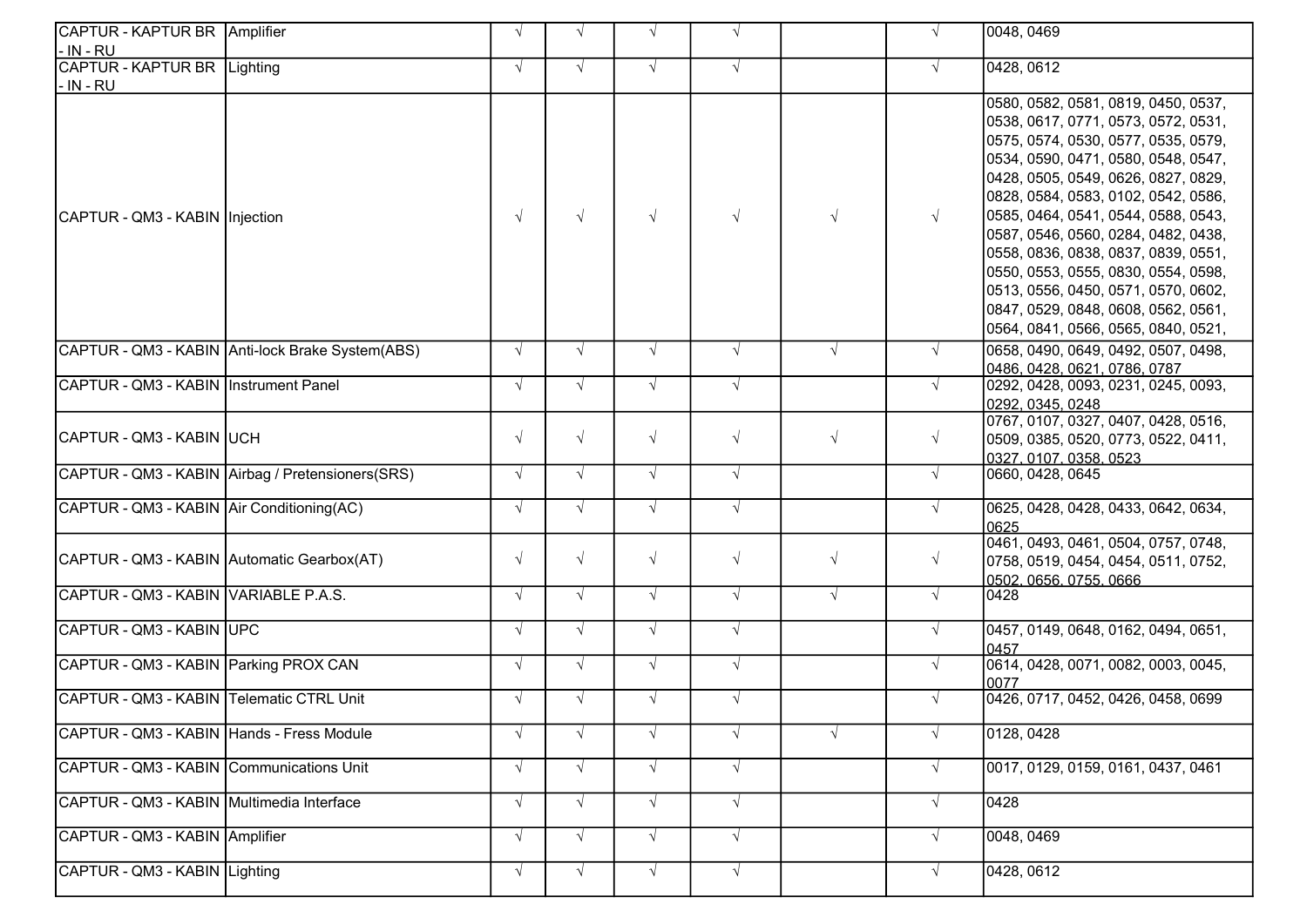| CLIO <sub>2</sub>    | Injection                   | $\sqrt{ }$ | $\sqrt{ }$ | $\sqrt{ }$ | $\sqrt{ }$ |            |            | 0428, 0471, 0667, 0690                                                     |
|----------------------|-----------------------------|------------|------------|------------|------------|------------|------------|----------------------------------------------------------------------------|
| CLIO <sub>2</sub>    | Anti-lock Brake System(ABS) | $\sqrt{ }$ |            | $\sqrt{ }$ |            |            |            |                                                                            |
| CLIO <sub>2</sub>    | UCH                         | $\sqrt{ }$ | $\sqrt{ }$ | $\sqrt{ }$ |            |            |            |                                                                            |
| CLIO <sub>2</sub>    | Airbag / Pretensioners(SRS) | $\sqrt{ }$ | $\sqrt{ }$ | $\sqrt{ }$ |            |            |            |                                                                            |
| CLIO <sub>2</sub>    | Air Conditioning(AC)        | $\sqrt{ }$ | $\sqrt{ }$ | $\sqrt{ }$ |            |            |            |                                                                            |
| CLIO <sub>2</sub>    | Automatic Gearbox(AT)       | $\sqrt{ }$ | $\sqrt{ }$ | $\sqrt{ }$ |            |            |            |                                                                            |
| CLIO <sub>2</sub>    | Engine(petrol)              | $\sqrt{ }$ | $\sqrt{ }$ | $\sqrt{ }$ |            |            |            |                                                                            |
| CLIO II p2 - 3 - 4   | Injection                   | $\sqrt{ }$ | $\sqrt{ }$ | $\sqrt{ }$ | $\sqrt{ }$ |            | $\sqrt{ }$ | 0428, 0471, 0667, 0690                                                     |
| CLIO II p2 - 3 - 4   | Anti-lock Brake System(ABS) | $\sqrt{ }$ | $\sqrt{ }$ | $\sqrt{ }$ |            |            |            |                                                                            |
| CLIO II p2 - 3 - 4   | <b>UCH</b>                  | V          | $\sqrt{ }$ | $\sqrt{ }$ |            |            |            |                                                                            |
| CLIO II p2 - 3 - 4   | Airbag / Pretensioners(SRS) | $\sqrt{}$  | $\sqrt{ }$ | $\sqrt{ }$ |            |            |            |                                                                            |
| CLIO II $p2 - 3 - 4$ | Air Conditioning(AC)        | $\sqrt{ }$ | $\sqrt{ }$ | $\sqrt{ }$ |            |            |            |                                                                            |
| CLIO II p2 - 3 - 4   | Automatic Gearbox(AT)       | $\sqrt{ }$ | $\sqrt{ }$ | $\sqrt{}$  |            |            |            |                                                                            |
| CLIO II p2 - 3 - 4   | Engine(petrol)              | $\sqrt{ }$ | $\sqrt{ }$ | $\sqrt{ }$ |            |            |            |                                                                            |
| CLIO II p2 - $3 - 4$ | VARIABLE P.A.S.             | $\sqrt{ }$ | $\sqrt{ }$ | $\sqrt{ }$ |            |            |            |                                                                            |
| CLIO II $p2 - 3 - 4$ | Lighting                    | $\sqrt{ }$ | $\sqrt{ }$ | $\sqrt{ }$ |            |            |            |                                                                            |
| CLIO II $p2 - 3 - 4$ | Discharge Lamp              | $\sqrt{ }$ | $\sqrt{ }$ | $\sqrt{ }$ |            |            |            |                                                                            |
| CLIO II Ph 6         | Injection                   | $\sqrt{ }$ | $\sqrt{ }$ | $\sqrt{ }$ | $\sqrt{ }$ | $\sqrt{ }$ | $\sqrt{ }$ | 0428, 0529, 0450, 0771, 0482, 0531,                                        |
|                      |                             |            |            |            |            |            |            | 0553, 0428, 0535, 0524                                                     |
| CLIO II Ph 6         | Anti-lock Brake System(ABS) | $\sqrt{ }$ | $\sqrt{ }$ | $\sqrt{ }$ | $\sqrt{}$  |            | $\sqrt{ }$ | 0428, 0631, 0649, 0658                                                     |
| CLIO II Ph 6         | <b>UCH</b>                  | V          | $\sqrt{ }$ | $\sqrt{ }$ | $\sqrt{}$  |            | $\sqrt{ }$ | 0428, 0267, 0352, 0267, 0428                                               |
| CLIO II Ph 6         | Airbag / Pretensioners(SRS) | $\sqrt{ }$ | $\sqrt{ }$ | $\sqrt{ }$ | $\sqrt{ }$ |            |            | 0137, 0299, 0300, 0302, 0341, 0347,                                        |
|                      |                             |            |            |            |            |            |            | 0348, 0372, 0428, 0645, 0660                                               |
| CLIO II Ph 6         | Tracker                     | $\sqrt{ }$ | $\sqrt{ }$ | $\sqrt{ }$ | $\sqrt{}$  |            |            | 0012, 0415, 0428                                                           |
|                      |                             |            |            |            |            |            |            | 0482, 0834, 0438, 0833, 0536, 0539,                                        |
|                      |                             |            |            |            |            |            |            | 0538, 0617, 0771, 0531, 0530, 0535,                                        |
| <b>CLIO III</b>      | Injection                   | $\sqrt{ }$ | $\sqrt{ }$ | $\sqrt{ }$ | $\sqrt{}$  | $\sqrt{ }$ | $\sqrt{ }$ | 0832, 0534, 0776, 0831, 0690, 0450,                                        |
|                      |                             |            |            |            |            |            |            | 0471, 0482, 0602, 0528, 0428, 0626,                                        |
|                      |                             |            |            |            |            |            |            | 0505, 0529, 0608, 0540, 0542, 0464,                                        |
| <b>CLIO III</b>      | Anti-lock Brake System(ABS) | $\sqrt{ }$ | $\sqrt{ }$ | $\sqrt{ }$ | $\sqrt{ }$ |            | $\sqrt{ }$ | 0541 0544 0667 0524 0537<br>0658, 0745, 0649, 0428, 0738, 0451,            |
|                      |                             |            |            |            |            |            |            | 0428, 0631, 0741, 0766, 0658                                               |
| CLIO III             | <b>UCH</b>                  | $\sqrt{ }$ | $\sqrt{ }$ | $\sqrt{ }$ | $\sqrt{ }$ |            | $\sqrt{ }$ | 0271, 0095, 0273, 0053, 0053, 0095,                                        |
|                      |                             |            |            |            |            |            |            | 0218, 0107, 0118, 0209, 0428, 0067,                                        |
|                      |                             |            |            |            |            |            |            | 0320, 0099, 0121, 0114, 0213, 0138,                                        |
|                      |                             |            |            |            |            |            |            | 0710                                                                       |
|                      |                             |            |            |            |            |            |            | 0064, 0361, 0317, 0319, 0341, 0353,                                        |
|                      |                             |            |            |            |            |            |            | 0330, 0332, 0334, 0315, 0314, 0070,                                        |
| CLIO III             | Airbag / Pretensioners(SRS) | $\sqrt{ }$ | $\sqrt{ }$ | $\sqrt{ }$ | $\sqrt{}$  |            |            | 0074, 0296, 0295, 0372, 0668, 0329,                                        |
|                      |                             |            |            |            |            |            |            | 0428, 0056, 0364, 0341, 0363, 0660,                                        |
| <b>CLIO III</b>      | Air Conditioning(AC)        | $\sqrt{ }$ | $\sqrt{ }$ | $\sqrt{ }$ |            |            | $\sqrt{ }$ | 0645 0369<br>0106, 0157, 0225, 0428                                        |
|                      |                             |            |            |            | $\sqrt{}$  |            |            |                                                                            |
| CLIO III             | Automatic Gearbox(AT)       | $\sqrt{ }$ | $\sqrt{}$  | $\sqrt{ }$ | $\sqrt{}$  |            | $\sqrt{ }$ | 0461, 0692, 0461, 0702, 0713, 0429,<br>0719, 0674, 0443, 0454, 0467, 0488, |
|                      |                             |            |            |            |            |            |            | 0697, 0666                                                                 |
| <b>CLIO III</b>      | VARIABLE P.A.S.             | $\sqrt{ }$ | $\sqrt{ }$ | $\sqrt{ }$ | $\sqrt{}$  |            |            | 0428, 0639, 0630, 0428                                                     |
| CLIO III             | <b>UPC</b>                  | $\sqrt{ }$ | $\sqrt{ }$ | $\sqrt{ }$ | $\sqrt{}$  |            | $\sqrt{ }$ | 0428                                                                       |
|                      |                             |            |            |            |            |            |            |                                                                            |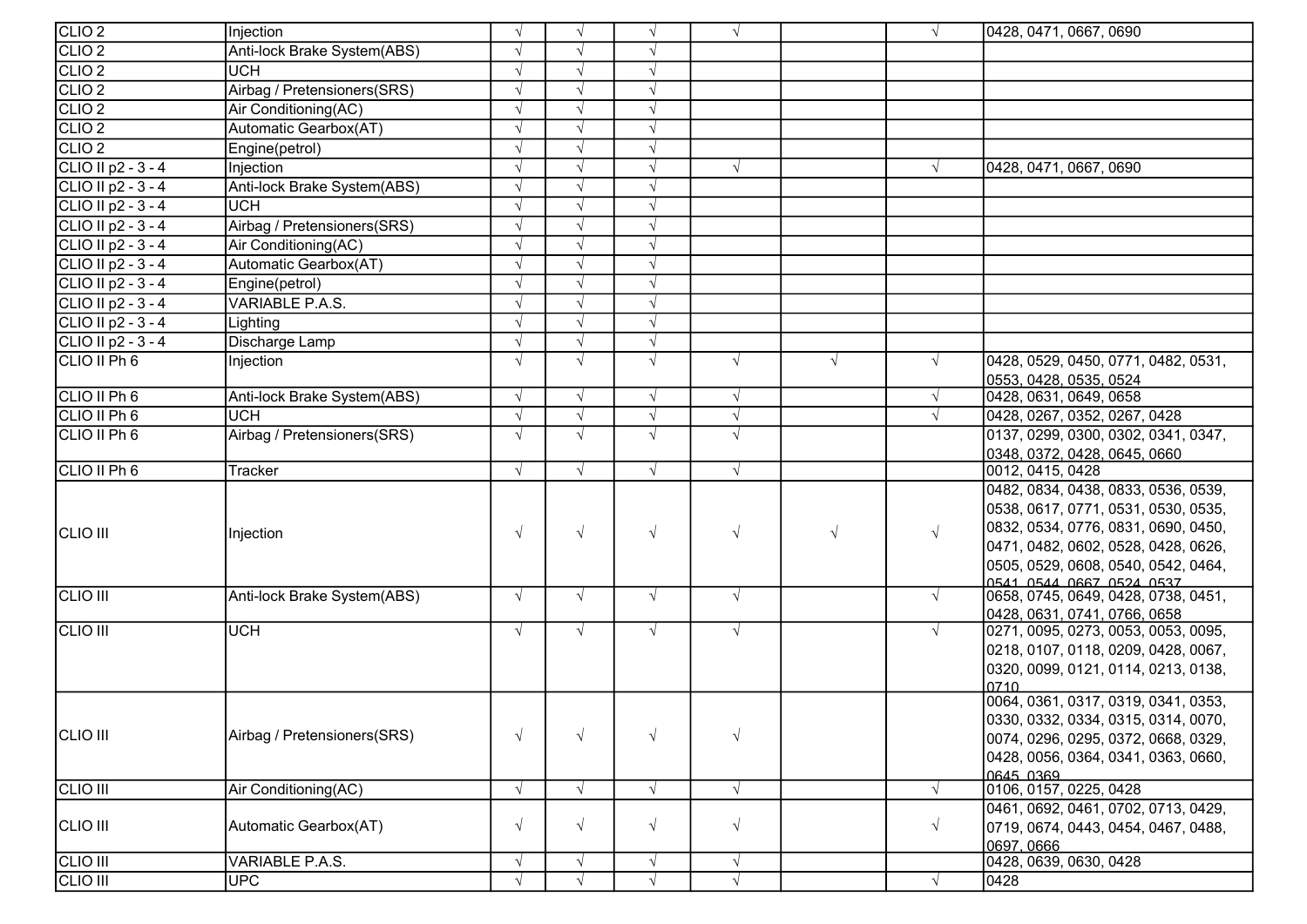| <b>CLIO III</b>    | <b>Tyres</b>                | $\sqrt{ }$ | $\sqrt{ }$ | $\sqrt{ }$ | $\sqrt{}$  |            |            | 0042, 0440, 0740                           |
|--------------------|-----------------------------|------------|------------|------------|------------|------------|------------|--------------------------------------------|
| <b>CLIO III</b>    | Lighting                    | $\sqrt{ }$ | $\sqrt{ }$ | $\sqrt{ }$ | $\sqrt{}$  |            | $\sqrt{ }$ | 0428, 0014, 0040, 0043, 0023, 0033,        |
|                    |                             |            |            |            |            |            |            | 0018, 0612                                 |
| <b>CLIO III</b>    | <b>Communications Unit</b>  | $\sqrt{ }$ | $\sqrt{ }$ | $\sqrt{}$  | $\sqrt{}$  |            | $\sqrt{ }$ | 0437, 0129, 0606, 0150, 0461, 0110,        |
|                    |                             |            |            |            |            |            |            | 0110, 0132, 0156, 0129                     |
| <b>CLIO III</b>    | <b>RADIO</b>                | $\sqrt{ }$ | $\sqrt{ }$ | $\sqrt{ }$ | $\sqrt{}$  |            | $\sqrt{ }$ | 0452, 0622                                 |
| <b>CLIO III</b>    | Multimedia Interface        | $\sqrt{ }$ | $\sqrt{ }$ | $\sqrt{}$  | $\sqrt{}$  |            | $\sqrt{ }$ | 0014, 0049, 0051, 0059, 0072, 0428         |
| <b>CLIO III</b>    | Multimedia Connection       | $\sqrt{ }$ | $\sqrt{ }$ | $\sqrt{}$  | $\sqrt{}$  |            |            | 0013, 0428, 0606                           |
| <b>CLIO III</b>    | <b>Parking Assistance</b>   | $\sqrt{ }$ | $\sqrt{}$  | $\sqrt{}$  | $\sqrt{}$  |            |            | 0614, 0428, 0041, 0003, 0045, 0003,        |
|                    |                             |            |            |            |            |            |            | 0614                                       |
| <b>CLIO IV</b>     | Anti-lock Brake System(ABS) | $\sqrt{ }$ | $\sqrt{ }$ | $\sqrt{ }$ | $\sqrt{}$  | $\sqrt{ }$ | $\sqrt{ }$ | 0428, 0486, 0490, 0492, 0507, 0621,        |
|                    |                             |            |            |            |            |            |            | 0649, 0658, 0786, 0787                     |
| <b>CLIO IV</b>     | <b>Instrument Panel</b>     | $\sqrt{ }$ | $\sqrt{ }$ | $\sqrt{ }$ | $\sqrt{}$  |            | $\sqrt{ }$ | 0292, 0428, 0093, 0231, 0245, 0093,        |
|                    |                             |            |            |            |            |            |            | 0292, 0345, 0248                           |
|                    |                             | $\sqrt{ }$ | $\sqrt{ }$ | $\sqrt{ }$ | $\sqrt{ }$ | $\sqrt{ }$ | $\sqrt{ }$ | 0107, 0327, 0767, 0407, 0428, 0516,        |
| <b>CLIO IV</b>     | <b>UCH</b>                  |            |            |            |            |            |            | 0509, 0385, 0520, 0773, 0522, 0411,        |
| <b>CLIO IV</b>     | Airbag / Pretensioners(SRS) | $\sqrt{ }$ | $\sqrt{ }$ | $\sqrt{ }$ | $\sqrt{}$  |            | $\sqrt{ }$ | 0767, 0327, 0358, 0523<br>0660, 0428, 0645 |
| <b>CLIO IV</b>     | Air Conditioning(AC)        | $\sqrt{}$  | $\sqrt{}$  | $\sqrt{ }$ | $\sqrt{}$  |            | $\sqrt{}$  | 0625, 0428, 0428, 0433, 0642, 0634,        |
|                    |                             |            |            |            |            |            |            | 0625                                       |
|                    |                             |            |            |            |            |            |            | 0461, 0493, 0461, 0504, 0757, 0748,        |
| <b>CLIO IV</b>     | Automatic Gearbox(AT)       | $\sqrt{ }$ | $\sqrt{ }$ | $\sqrt{ }$ | $\sqrt{}$  | $\sqrt{ }$ | $\sqrt{ }$ | 0758, 0519, 0454, 0454, 0511, 0752,        |
|                    |                             |            |            |            |            |            |            |                                            |
| <b>CLIO IV</b>     | VARIABLE P.A.S.             | $\sqrt{ }$ | $\sqrt{}$  | $\sqrt{ }$ | $\sqrt{}$  | $\sqrt{ }$ | $\sqrt{ }$ | 0428                                       |
| <b>CLIO IV</b>     | <b>UPC</b>                  | $\sqrt{ }$ | $\sqrt{ }$ | $\sqrt{ }$ | $\sqrt{ }$ |            | $\sqrt{ }$ | 0457, 0149, 0648, 0162, 0494, 0651,        |
|                    |                             |            |            |            |            |            |            | 0149.0457                                  |
| <b>CLIO IV</b>     | Parking PROX CAN            | $\sqrt{ }$ | $\sqrt{ }$ | $\sqrt{ }$ | $\sqrt{}$  |            | $\sqrt{ }$ | 0614, 0428, 0071, 0082, 0003, 0045,        |
|                    |                             |            |            |            |            |            |            | 0077                                       |
| <b>CLIO IV</b>     | <b>RADIO</b>                | $\sqrt{ }$ | $\sqrt{ }$ | $\sqrt{ }$ | $\sqrt{}$  |            | $\sqrt{ }$ | 0182, 0087, 0452, 0176, 0465, 0112,        |
|                    |                             |            |            |            |            |            |            | 0182, 0469, 0622                           |
| <b>CLIO IV</b>     | <b>Telematic CTRL Unit</b>  | $\sqrt{ }$ | $\sqrt{ }$ | $\sqrt{ }$ | $\sqrt{ }$ |            | $\sqrt{ }$ | 0426, 0717, 0452, 0426, 0458, 0699         |
| <b>CLIO IV</b>     | Hands - Fress Module        | $\sqrt{ }$ | $\sqrt{}$  | $\sqrt{}$  | $\sqrt{}$  | $\sqrt{ }$ | $\sqrt{ }$ | 0128, 0428                                 |
| <b>CLIO IV</b>     | <b>Communications Unit</b>  | $\sqrt{ }$ | $\sqrt{ }$ | $\sqrt{ }$ | $\sqrt{}$  |            | $\sqrt{ }$ | 0017, 0129, 0159, 0161, 0437, 0461         |
| <b>CLIO IV</b>     | Multimedia Interface        | $\sqrt{ }$ | $\sqrt{ }$ | $\sqrt{ }$ | $\sqrt{}$  |            |            | 0428                                       |
| <b>CLIO IV</b>     | Amplifier                   | $\sqrt{ }$ | $\sqrt{ }$ | $\sqrt{ }$ | $\sqrt{}$  |            | $\sqrt{ }$ | 0048, 0469                                 |
| <b>CLIO IV</b>     | Lighting                    | $\sqrt{ }$ | $\sqrt{ }$ | $\sqrt{ }$ | $\sqrt{ }$ |            |            | 0428, 0612                                 |
| CLIO <sub>V6</sub> | Injection                   | $\sqrt{ }$ | $\sqrt{ }$ | $\sqrt{}$  |            |            |            |                                            |
| CLIO V6            | <b>UCH</b>                  | $\sqrt{ }$ | $\sqrt{}$  | $\sqrt{ }$ |            |            |            |                                            |
| CLIO V6            | Air Conditioning(AC)        | $\sqrt{ }$ | $\sqrt{ }$ | $\sqrt{ }$ |            |            |            |                                            |
| CLIO V6 ph 2       | Injection                   | N          | $\sqrt{ }$ | $\sqrt{ }$ |            |            |            |                                            |
| CLIO V6 ph 2       | <b>UCH</b>                  | $\sqrt{ }$ | $\sqrt{ }$ | $\sqrt{}$  |            |            |            |                                            |
| CLIO V6 ph 2       | Airbag / Pretensioners(SRS) | $\sqrt{ }$ | $\sqrt{ }$ | $\sqrt{ }$ |            |            |            |                                            |
| CLIO V6 ph 2       | Air Conditioning(AC)        | $\sqrt{ }$ | $\sqrt{ }$ | $\sqrt{ }$ |            |            |            |                                            |
|                    |                             |            |            |            |            |            |            |                                            |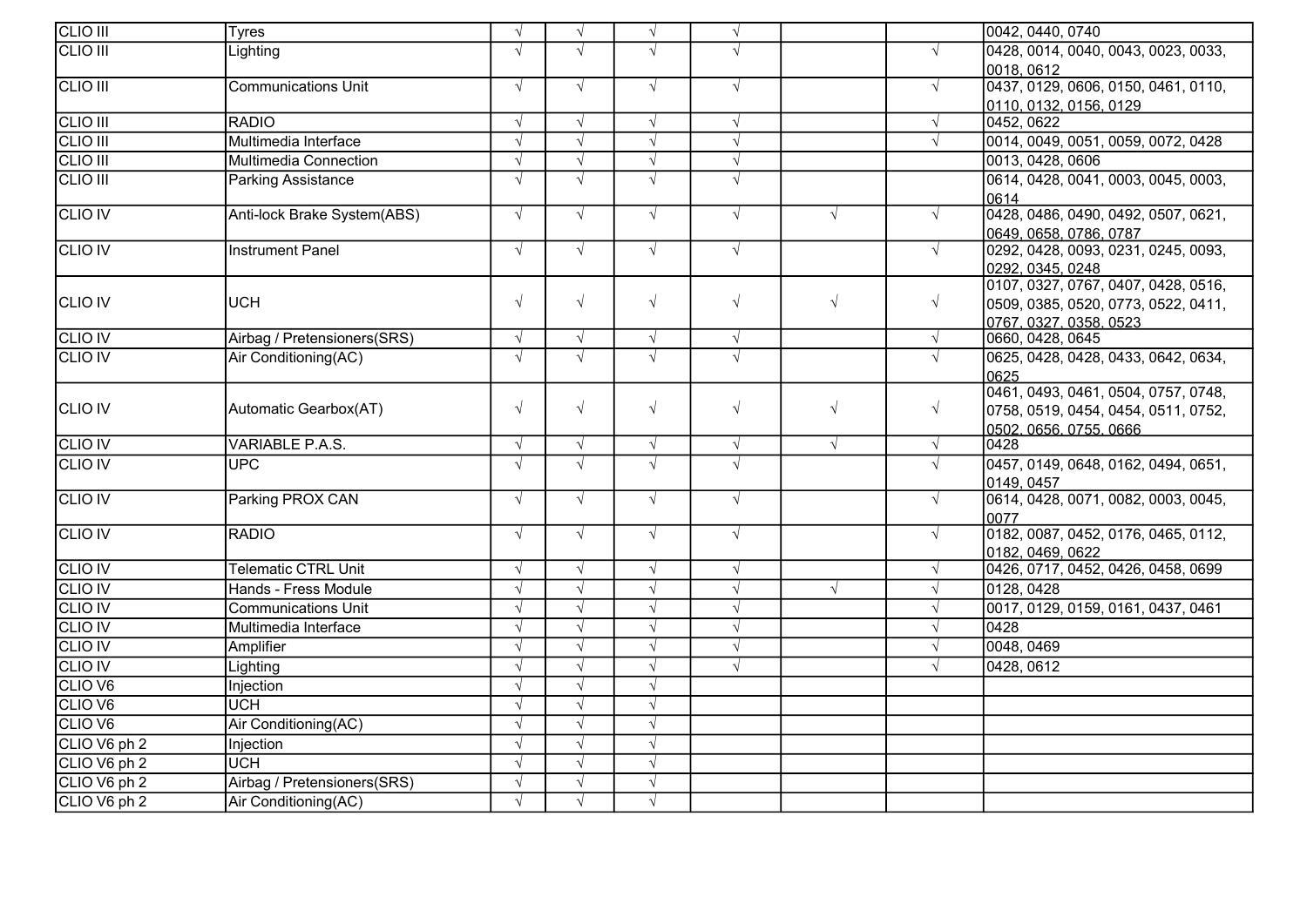|                        |                                   |            |            |            |            |            |            | 0580, 0582, 0581, 0819, 0537, 0538,                     |
|------------------------|-----------------------------------|------------|------------|------------|------------|------------|------------|---------------------------------------------------------|
|                        |                                   |            |            |            |            |            |            | 0288, 0617, 0771, 0573, 0572, 0531,                     |
|                        |                                   |            |            |            |            |            |            | 0575, 0574, 0530, 0577, 0535, 0579,                     |
|                        |                                   |            |            |            |            |            |            | 0534, 0590, 0593, 0471, 0592, 0580,                     |
|                        |                                   |            |            |            |            |            |            | 0548, 0547, 0428, 0505, 0549, 0626,                     |
|                        |                                   |            |            |            |            |            |            | 0827, 0829, 0828, 0584, 0583, 0102,                     |
|                        |                                   |            |            |            |            |            |            | 0542, 0586, 0585, 0464, 0541, 0544,                     |
| DOKKER - KANGOO        | Injection                         | $\sqrt{ }$ | $\sqrt{ }$ | $\sqrt{ }$ | $\sqrt{ }$ | $\sqrt{ }$ | $\sqrt{ }$ | 0588, 0543, 0587, 0546, 0589, 0560,                     |
|                        |                                   |            |            |            |            |            |            | 0284, 0482, 0438, 0558, 0836, 0838,                     |
|                        |                                   |            |            |            |            |            |            | 0837, 0839, 0551, 0595, 0550, 0594,                     |
|                        |                                   |            |            |            |            |            |            | 0553, 0597, 0596, 0555, 0830, 0599,                     |
|                        |                                   |            |            |            |            |            |            | 0554, 0598, 0513, 0556, 0237, 0450,                     |
|                        |                                   |            |            |            |            |            |            | 0571, 0570, 0602, 0847, 0529, 0848,                     |
|                        |                                   |            |            |            |            |            |            | 0608, 0562, 0561, 0564, 0841, 0566,                     |
|                        |                                   |            |            |            |            |            |            | 0565, 0840, 0521, 0843, 0568, 0524,                     |
| DOKKER - KANGOO        |                                   |            |            |            |            |            |            | 0658, 0490, 0649, 0492, 0498, 0486,                     |
|                        | Anti-lock Brake System(ABS)       | $\sqrt{ }$ | $\sqrt{ }$ | $\sqrt{ }$ | $\sqrt{ }$ | $\sqrt{ }$ | $\sqrt{ }$ |                                                         |
|                        |                                   |            |            |            |            |            |            | 0428, 0621, 0787<br>0292, 0093, 0262, 0093, 0292, 0825, |
| DOKKER - KANGOO        | <b>Instrument Panel</b>           | $\sqrt{ }$ | $\sqrt{ }$ | $\sqrt{ }$ | $\sqrt{ }$ |            | $\sqrt{ }$ | 0428, 0254, 0264, 0245, 0278, 0321,                     |
|                        |                                   |            |            |            |            |            |            | 0255.0346.0678.0248                                     |
|                        |                                   |            |            |            |            |            |            | 0107, 0327, 0767, 0407, 0428, 0516,                     |
| DOKKER - KANGOO        | <b>UCH</b>                        | $\sqrt{ }$ | $\sqrt{ }$ | $\sqrt{ }$ | $\sqrt{ }$ | $\sqrt{ }$ | $\sqrt{ }$ | 0509, 0385, 0520, 0773, 0522, 0411,                     |
|                        |                                   |            |            |            |            |            |            | 0767, 0327, 0358, 0523                                  |
| DOKKER - KANGOO        | Airbag / Pretensioners(SRS)       | $\sqrt{ }$ | $\sqrt{ }$ | $\sqrt{ }$ | $\sqrt{}$  |            | $\sqrt{ }$ | 0660, 0428, 0645                                        |
| DOKKER - KANGOO        | <b>VARIABLE P.A.S.</b>            | $\sqrt{ }$ | $\sqrt{ }$ | $\sqrt{ }$ | $\sqrt{}$  |            |            | 0428, 0639                                              |
| <b>DOKKER - KANGOO</b> | <b>RADIO</b>                      | $\sqrt{ }$ | $\sqrt{ }$ | $\sqrt{ }$ | $\sqrt{ }$ |            | $\sqrt{ }$ | 0182, 0087, 0452, 0176, 0465, 0112,                     |
|                        |                                   |            |            |            |            |            |            | 0182, 0469, 0622                                        |
| DOKKER - KANGOO        | <b>Telematic CTRL Unit</b>        | $\sqrt{ }$ | $\sqrt{ }$ | $\sqrt{ }$ | $\sqrt{}$  |            | $\sqrt{ }$ | 0426, 0717, 0452, 0426, 0458, 0699                      |
| DOKKER - KANGOO        | <b>Urea Dosing Control Module</b> | $\sqrt{ }$ | $\sqrt{ }$ | $\sqrt{ }$ | $\sqrt{ }$ | $\sqrt{ }$ | $\sqrt{ }$ | 0461, 0484, 0794, 0795, 0797, 0799,                     |
|                        |                                   |            |            |            |            |            |            | 0801, 0803                                              |
| DOKKER - KANGOO        | Hands - Fress Module              | $\sqrt{ }$ | $\sqrt{ }$ | $\sqrt{ }$ | $\sqrt{ }$ | $\sqrt{ }$ | $\sqrt{ }$ | 0128, 0428                                              |
| DOKKER - KANGOO        | Multimedia Interface              | $\sqrt{ }$ | $\sqrt{ }$ | $\sqrt{ }$ | $\sqrt{}$  |            | $\sqrt{ }$ | 0428                                                    |
| <b>DUSTER</b>          | Automatic Gearbox(AT)             | $\sqrt{ }$ | $\sqrt{ }$ | $\sqrt{ }$ | $\sqrt{}$  |            | $\sqrt{ }$ | 0461, 0467, 0674, 0702, 0713                            |
| <b>DUSTER</b>          | 4 Wheels Drive(4WD)               | $\sqrt{ }$ | $\sqrt{ }$ | $\sqrt{ }$ | $\sqrt{ }$ | $\sqrt{ }$ | $\sqrt{ }$ | 0624, 0428, 0014, 0014, 0654, 0624,                     |
|                        |                                   |            |            |            |            |            |            | 0611                                                    |
| <b>DUSTER</b>          | <b>RADIO</b>                      | $\sqrt{ }$ | $\sqrt{ }$ | $\sqrt{ }$ | $\sqrt{ }$ |            | $\sqrt{ }$ | 0081, 0087, 0707, 0452, 0465, 0112,                     |
|                        |                                   |            |            |            |            |            |            | 0469, 0081, 0622                                        |
| <b>DUSTER</b>          | Anti-lock Brake System(ABS)       | $\sqrt{ }$ | $\sqrt{ }$ | $\sqrt{ }$ | $\sqrt{ }$ |            |            | 0658, 0503, 0649, 0428, 0631                            |
| <b>DUSTER</b>          | <b>UCH</b>                        | $\sqrt{ }$ | $\sqrt{ }$ | $\sqrt{ }$ | $\sqrt{}$  |            | $\sqrt{ }$ | 0428, 0267, 0352, 0267, 0428                            |
| <b>DUSTER</b>          | Airbag / Pretensioners(SRS)       | $\sqrt{ }$ | $\sqrt{ }$ | $\sqrt{ }$ | $\sqrt{ }$ |            |            | 0137, 0166, 0168, 0169, 0173, 0299,                     |
|                        |                                   |            |            |            |            |            |            | 0300, 0302, 0317, 0319, 0341, 0353,                     |
|                        |                                   |            |            |            |            |            |            | 0356, 0357, 0366, 0367, 0372, 0428,                     |
|                        |                                   |            |            |            |            |            |            | 0645, 0660                                              |
| <b>DUSTER</b>          | <b>VARIABLE P.A.S.</b>            | $\sqrt{ }$ | $\sqrt{ }$ | $\sqrt{ }$ | $\sqrt{}$  |            |            | 0639, 0428                                              |
| <b>DUSTER</b>          | Tracker                           |            |            | $\sqrt{ }$ | $\sqrt{ }$ |            |            | 0012, 0415, 0428                                        |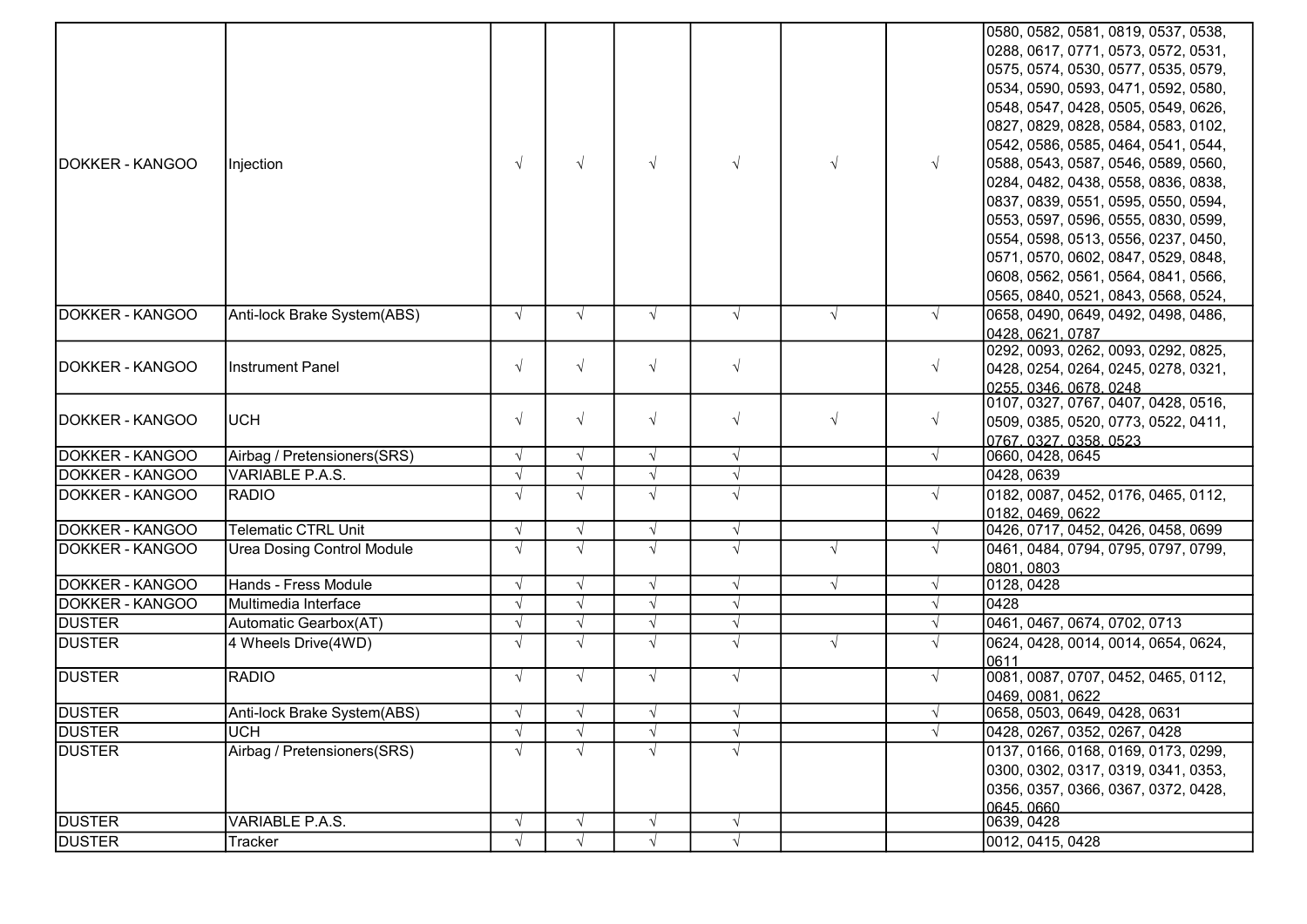|                        |                             |            |            |            |            |            |            | 0580, 0482, 0537, 0438, 0558, 0836,                       |
|------------------------|-----------------------------|------------|------------|------------|------------|------------|------------|-----------------------------------------------------------|
|                        |                             |            |            |            |            |            |            | 0835, 0838, 0837, 0839, 0771, 0551,                       |
|                        |                             |            |            |            |            |            |            | 0531, 0553, 0575, 0574, 0555, 0598,                       |
| DUSTER ph2             | Injection                   | $\sqrt{ }$ | $\sqrt{ }$ | $\sqrt{}$  | $\sqrt{ }$ | $\sqrt{ }$ | $\sqrt{ }$ | 0513, 0579, 0237, 0534, 0776, 0556,                       |
|                        |                             |            |            |            |            |            |            | 0590, 0450, 0570, 0580, 0505, 0428,                       |
|                        |                             |            |            |            |            |            |            | 0562, 0561, 0464, 0541, 0544, 0543,                       |
|                        |                             |            |            |            |            |            |            | 0840, 0565, 0568, 0843, 0743, 0567,                       |
|                        |                             |            |            |            |            |            |            | ARA CARA                                                  |
| DUSTER ph2             | Anti-lock Brake System(ABS) | $\sqrt{ }$ | $\sqrt{ }$ | $\sqrt{ }$ | $\sqrt{ }$ | $\sqrt{ }$ | $\sqrt{ }$ | 0658, 0490, 0649, 0492, 0507, 0498,                       |
|                        |                             |            |            |            |            |            |            | 0486, 0428, 0621, 0786, 0787                              |
| DUSTER ph <sub>2</sub> | <b>Instrument Panel</b>     | $\sqrt{ }$ | $\sqrt{ }$ | $\sqrt{ }$ | $\sqrt{ }$ |            | $\sqrt{ }$ | 0093, 0245, 0248, 0254, 0255, 0264,                       |
|                        |                             |            |            |            |            |            |            | 0278, 0292, 0321, 0428, 0678, 0825                        |
| DUSTER ph2             | <b>UCH</b>                  | $\sqrt{ }$ | $\sqrt{ }$ | $\sqrt{}$  | $\sqrt{}$  | $\sqrt{ }$ | $\sqrt{ }$ | 0107, 0327, 0767, 0407, 0428, 0516,                       |
|                        |                             |            |            |            |            |            |            | 0509, 0385, 0520, 0773, 0522, 0411,                       |
| DUSTER ph <sub>2</sub> | Airbag / Pretensioners(SRS) | $\sqrt{ }$ | $\sqrt{ }$ | $\sqrt{ }$ | $\sqrt{}$  |            | $\sqrt{ }$ | 0767.0327.0358.0523<br>0428, 0703, 0174, 0660, 0428, 0645 |
| <b>DUSTER</b> ph2      | Air Conditioning(AC)        | $\sqrt{ }$ | $\sqrt{ }$ | $\sqrt{}$  | $\sqrt{}$  |            | $\sqrt{ }$ | 0428, 0433, 0634                                          |
| DUSTER ph2             | Automatic Gearbox(AT)       | $\sqrt{ }$ | $\sqrt{ }$ | $\sqrt{ }$ | $\sqrt{ }$ | $\sqrt{ }$ | $\sqrt{ }$ | 0713, 0517, 0769, 0518, 0461, 0461,                       |
|                        |                             |            |            |            |            |            |            |                                                           |
| DUSTER ph2             | VARIABLE P.A.S.             | $\sqrt{ }$ | $\sqrt{ }$ | $\sqrt{ }$ | $\sqrt{}$  |            |            | 0674, 0761, 0467, 0511, 0702<br>0428, 0639                |
| DUSTER ph <sub>2</sub> | 4 Wheels Drive(4WD)         | $\sqrt{ }$ | $\sqrt{ }$ | $\sqrt{ }$ | $\sqrt{}$  | $\sqrt{ }$ | $\sqrt{ }$ | 0624, 0428, 0014, 0654, 0611                              |
| DUSTER ph2             | <b>RADIO</b>                | $\sqrt{ }$ | $\sqrt{ }$ | $\sqrt{ }$ | $\sqrt{ }$ |            | $\sqrt{ }$ | 0182, 0087, 0452, 0176, 0465, 0112,                       |
|                        |                             |            |            |            |            |            |            | 0182, 0469, 0622                                          |
| DUSTER ph2             | Telematic CTRL Unit         | $\sqrt{ }$ | $\sqrt{ }$ | $\sqrt{ }$ | $\sqrt{}$  |            | $\sqrt{ }$ | 0426, 0717, 0452, 0426, 0458, 0699                        |
| DUSTER ph <sub>2</sub> | Multimedia Interface        | $\sqrt{ }$ | $\sqrt{ }$ | $\sqrt{ }$ | $\sqrt{}$  |            | $\sqrt{ }$ | 0428                                                      |
|                        |                             |            |            |            |            |            |            | 0580, 0537, 0836, 0835, 0838, 0837,                       |
|                        |                             |            |            |            |            |            |            | 0839, 0771, 0551, 0550, 0531, 0553,                       |
|                        |                             |            |            |            |            |            |            | 0574, 0598, 0513, 0579, 0535, 0534,                       |
| DUSTER ph3             | Injection                   | $\sqrt{ }$ | $\sqrt{ }$ | $\sqrt{ }$ | $\sqrt{}$  | $\sqrt{}$  | $\sqrt{ }$ | 0776, 0450, 0482, 0580, 0428, 0505,                       |
|                        |                             |            |            |            |            |            |            | 0529, 0464, 0541, 0544, 0543, 0840,                       |
|                        |                             |            |            |            |            |            |            | 0568 0743 0567 0842                                       |
| DUSTER ph3             | Anti-lock Brake System(ABS) | $\sqrt{ }$ | $\sqrt{ }$ | $\sqrt{ }$ | $\sqrt{}$  | $\sqrt{ }$ | $\sqrt{ }$ |                                                           |
| DUSTER ph3             | <b>Instrument Panel</b>     | $\sqrt{ }$ | $\sqrt{ }$ | $\sqrt{ }$ | $\sqrt{ }$ | $\sqrt{ }$ | $\sqrt{ }$ | 0093, 0231, 0241, 0245, 0246, 0248,                       |
|                        |                             |            |            |            |            |            |            | 0292.0428                                                 |
| <b>DUSTER ph3</b>      | <b>UCH</b>                  | $\sqrt{ }$ | $\sqrt{ }$ | $\sqrt{ }$ | $\sqrt{ }$ | $\sqrt{ }$ | $\sqrt{ }$ | 0107, 0327, 0407, 0428, 0516, 0084,                       |
|                        |                             |            |            |            |            |            |            | 0509, 0053, 0385, 0378, 0138                              |
| DUSTER ph3             | Airbag / Pretensioners(SRS) | $\sqrt{ }$ | $\sqrt{ }$ | $\sqrt{ }$ | $\sqrt{}$  |            | $\sqrt{ }$ |                                                           |
| DUSTER ph3             | Air Conditioning(AC)        | $\sqrt{ }$ |            |            | $\sqrt{}$  |            |            |                                                           |
| DUSTER ph3             | Automatic Gearbox(AT)       |            |            |            |            |            |            | 0713, 0517, 0769, 0518, 0461, 0461,                       |
|                        |                             |            |            |            |            |            |            | 0674, 0761, 0467, 0511, 0702                              |
| DUSTER ph3             | <b>Communications Unit</b>  | $\sqrt{ }$ | $\sqrt{ }$ | $\sqrt{}$  | $\sqrt{}$  | $\sqrt{ }$ | $\sqrt{ }$ | 0461, 0437, 0468                                          |
| DUSTER ph3             | <b>Blind Spot Detection</b> | $\sqrt{ }$ |            |            | $\sqrt{ }$ |            | $\sqrt{ }$ | 0428                                                      |
| DUSTER ph3             | VARIABLE P.A.S.             | $\sqrt{ }$ |            |            | $\sqrt{}$  | $\sqrt{ }$ |            | 0428, 0684, 0684, 0428                                    |
| DUSTER ph3             | <b>UPC</b>                  | $\sqrt{ }$ | $\sqrt{ }$ | $\sqrt{ }$ | $\sqrt{}$  |            | $\sqrt{ }$ | 0514, 0648, 0651, 0754                                    |
| DUSTER ph3             | 4 Wheels Drive(4WD)         | $\sqrt{ }$ |            | $\sqrt{ }$ | $\sqrt{}$  | $\sqrt{ }$ | $\sqrt{ }$ |                                                           |
| DUSTER ph3             | <b>RADIO</b>                | $\sqrt{ }$ | $\sqrt{ }$ | $\sqrt{ }$ | $\sqrt{ }$ |            | $\sqrt{ }$ | 0182, 0087, 0452, 0176, 0087, 0465,                       |
|                        |                             |            |            |            |            |            |            | 0112, 0182, 0469, 0622                                    |
| DUSTER ph3             | <b>Telematic CTRL Unit</b>  | $\sqrt{ }$ | $\sqrt{ }$ | $\sqrt{ }$ | $\sqrt{}$  |            |            | 0426, 0452, 0458, 0709, 0725, 0732                        |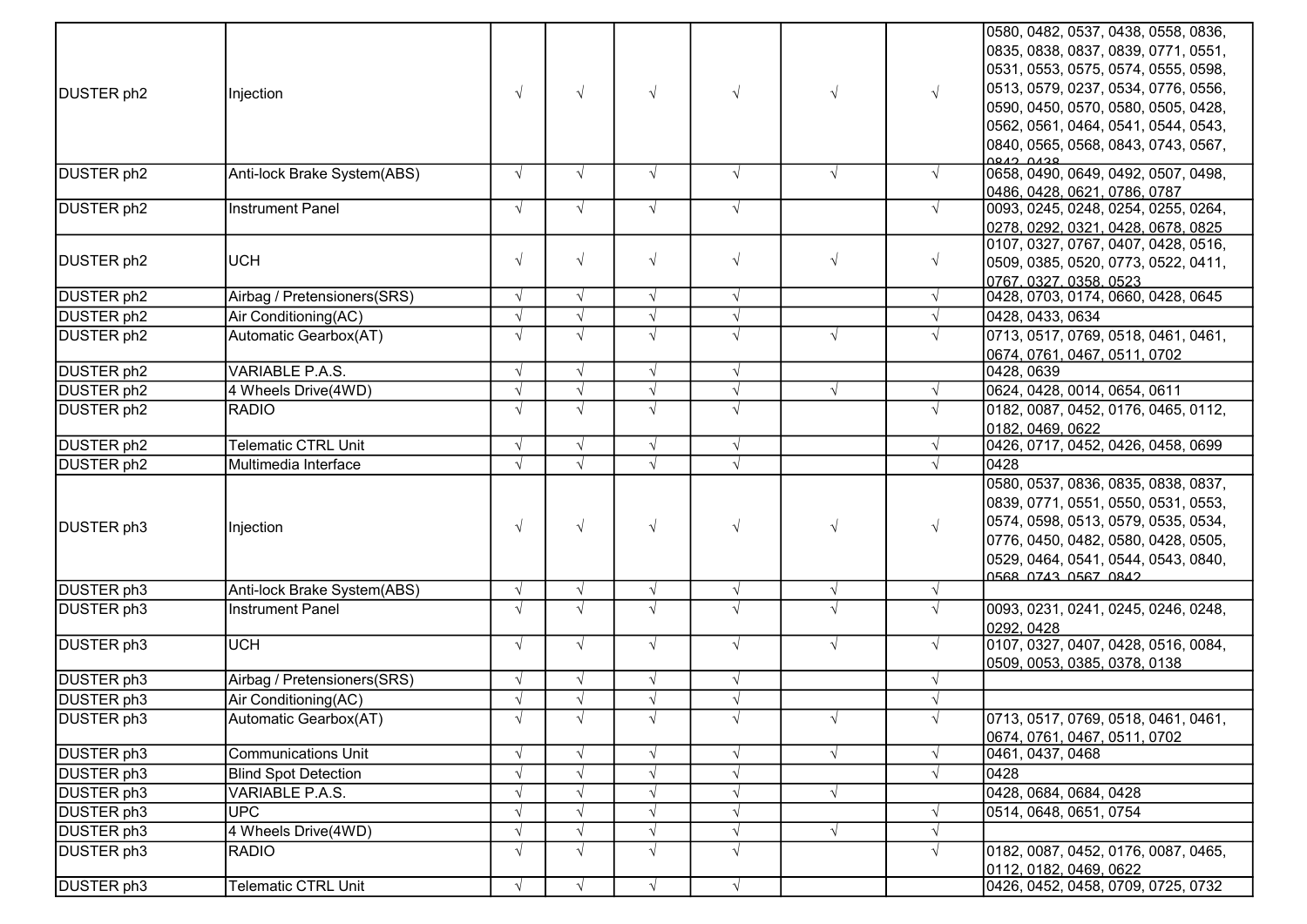| DUSTER ph3            | <b>Urea Dosing Control Module</b> | $\sqrt{ }$ | $\sqrt{ }$ | $\sqrt{ }$ | $\sqrt{ }$ | $\sqrt{ }$ |            | 0801, 0803, 0461, 0484, 0795, 0794,<br>0797, 0799                                                                                                                                                                      |
|-----------------------|-----------------------------------|------------|------------|------------|------------|------------|------------|------------------------------------------------------------------------------------------------------------------------------------------------------------------------------------------------------------------------|
| DUSTER ph3            | Hands - Fress Module              | $\sqrt{ }$ | $\sqrt{ }$ | $\sqrt{ }$ | $\sqrt{ }$ | $\sqrt{ }$ |            | 0117, 0126, 0128, 0133, 0428                                                                                                                                                                                           |
| <b>DUSTER</b> ph3     | <b>Around View Monitoring</b>     | $\sqrt{ }$ | $\sqrt{ }$ | $\sqrt{ }$ | $\sqrt{ }$ |            |            | 0428, 0434                                                                                                                                                                                                             |
| DUSTER <sub>ph3</sub> | Central GateWay                   | $\sqrt{ }$ | $\sqrt{ }$ | $\sqrt{ }$ | $\sqrt{ }$ | $\sqrt{ }$ |            | 0004, 0428                                                                                                                                                                                                             |
| DUSTER <sub>ph3</sub> | Multimedia Interface              | $\sqrt{ }$ | $\sqrt{ }$ | $\sqrt{ }$ | $\sqrt{ }$ |            |            | 0428                                                                                                                                                                                                                   |
| <b>ESPACE</b>         | Injection                         | $\sqrt{ }$ | $\sqrt{ }$ | $\sqrt{ }$ |            |            |            |                                                                                                                                                                                                                        |
| <b>ESPACE</b>         | Anti-lock Brake System(ABS)       | $\sqrt{ }$ | $\sqrt{ }$ | $\sqrt{ }$ |            |            |            |                                                                                                                                                                                                                        |
| <b>ESPACE</b>         | Instrument Panel                  | $\sqrt{ }$ | $\sqrt{ }$ | $\sqrt{ }$ |            |            |            |                                                                                                                                                                                                                        |
| <b>ESPACE</b>         | <b>UCH</b>                        | $\sqrt{ }$ | $\sqrt{ }$ | $\sqrt{ }$ |            |            |            |                                                                                                                                                                                                                        |
| <b>ESPACE</b>         | Airbag / Pretensioners(SRS)       | $\sqrt{ }$ | $\sqrt{ }$ | $\sqrt{ }$ |            |            |            |                                                                                                                                                                                                                        |
| <b>ESPACE</b>         | Air Conditioning(AC)              | $\sqrt{ }$ | $\sqrt{ }$ | $\sqrt{}$  |            |            |            |                                                                                                                                                                                                                        |
| <b>ESPACE</b>         | Automatic Gearbox(AT)             | $\sqrt{ }$ | $\sqrt{ }$ | $\sqrt{ }$ |            |            |            |                                                                                                                                                                                                                        |
| <b>ESPACE</b>         | Lighting                          | $\sqrt{ }$ | $\sqrt{ }$ | $\sqrt{ }$ |            |            |            |                                                                                                                                                                                                                        |
| <b>ESPACE</b>         | Discharge Lamp                    | $\sqrt{ }$ | $\sqrt{ }$ | $\sqrt{ }$ |            |            |            |                                                                                                                                                                                                                        |
| <b>ESPACE</b>         | Heater                            | $\sqrt{ }$ | $\sqrt{ }$ | $\sqrt{ }$ |            |            |            |                                                                                                                                                                                                                        |
| ESPACE IV             | Injection                         | $\sqrt{2}$ | $\sqrt{ }$ | $\sqrt{ }$ | $\sqrt{ }$ |            | $\sqrt{ }$ | 0450, 0681, 0482, 0471, 0681, 0438,<br>0822, 0115, 0771, 0652, 0123, 0115,<br>0524.0776                                                                                                                                |
| <b>ESPACE IV</b>      | Instrument Panel                  | $\sqrt{ }$ | $\sqrt{ }$ | $\sqrt{ }$ | $\sqrt{ }$ |            | $\sqrt{ }$ | 0261, 0260, 0241, 0270, 0239, 0635,<br>0254, 0231, 0253, 0255, 0258, 0259,<br>0270, 0093, 0291, 0250, 0272, 0252,<br>0251, 0428, 0231, 0243, 0287, 0242,<br>0245, 0244, 0148, 0247, 0246, 0249,<br><b>RNCU</b>         |
| <b>ESPACE IV</b>      | Automatic Gearbox(AT)             | $\sqrt{ }$ | $\sqrt{ }$ | $\sqrt{ }$ | $\sqrt{ }$ |            | $\sqrt{ }$ | 0674, 0467, 0429, 0722                                                                                                                                                                                                 |
| <b>ESPACE IV</b>      | Anti-lock Brake System(ABS)       | $\sqrt{ }$ | $\sqrt{ }$ | $\sqrt{ }$ | $\sqrt{ }$ |            | $\sqrt{ }$ | 0490, 0492, 0186, 0185, 0186, 0490,<br>0658, 0649, 0428, 0738, 0760, 0187,<br>0762.0486.0631.0741                                                                                                                      |
| <b>ESPACE IV</b>      | <b>UCH</b>                        | $\sqrt{ }$ | $\sqrt{ }$ | $\sqrt{ }$ | $\sqrt{ }$ |            | $\sqrt{ }$ | 0080, 0280, 0062, 0240, 0053, 0218,<br>0134, 0236, 0138, 0193, 0195, 0095,<br>0293, 0197, 0274, 0053, 0130, 0080,<br>0207, 0107, 0206, 0228, 0428, 0067,<br>0441, 0661, 0121, 0104, 0203, 0269,<br>0224 0268 0127 0204 |
| <b>ESPACE IV</b>      | Airbag / Pretensioners(SRS)       | $\sqrt{ }$ | $\sqrt{ }$ | $\sqrt{ }$ | $\sqrt{ }$ |            |            | 0668, 0428, 0372, 0372, 0660, 0668,<br>0645                                                                                                                                                                            |
| <b>ESPACE IV</b>      | Air Conditioning(AC)              | $\sqrt{ }$ | $\sqrt{ }$ | $\sqrt{ }$ | $\sqrt{ }$ |            | $\sqrt{ }$ | 0106, 0208, 0219, 0428, 0184, 0220,<br>0223, 0222, 0214, 0225, 0226                                                                                                                                                    |
| <b>ESPACE IV</b>      | Gas Injection                     | $\sqrt{ }$ | $\sqrt{ }$ | $\sqrt{ }$ | $\sqrt{ }$ |            | $\sqrt{ }$ | 0049, 0428                                                                                                                                                                                                             |
| <b>ESPACE IV</b>      | Discharge Lamp                    | $\sqrt{ }$ | $\sqrt{ }$ | $\sqrt{ }$ | $\sqrt{ }$ |            |            | 0005, 0428, 0030, 0030                                                                                                                                                                                                 |
| <b>ESPACE IV</b>      | <b>Parking Assistance</b>         | $\sqrt{2}$ | $\sqrt{ }$ | $\sqrt{ }$ | $\sqrt{ }$ |            |            | 0614, 0428, 0041, 0003, 0045, 0003,<br>0614                                                                                                                                                                            |
| <b>ESPACE IV</b>      | Heater                            | $\sqrt{ }$ | $\sqrt{ }$ | $\sqrt{ }$ | $\sqrt{ }$ |            |            | 0427, 0439, 0461                                                                                                                                                                                                       |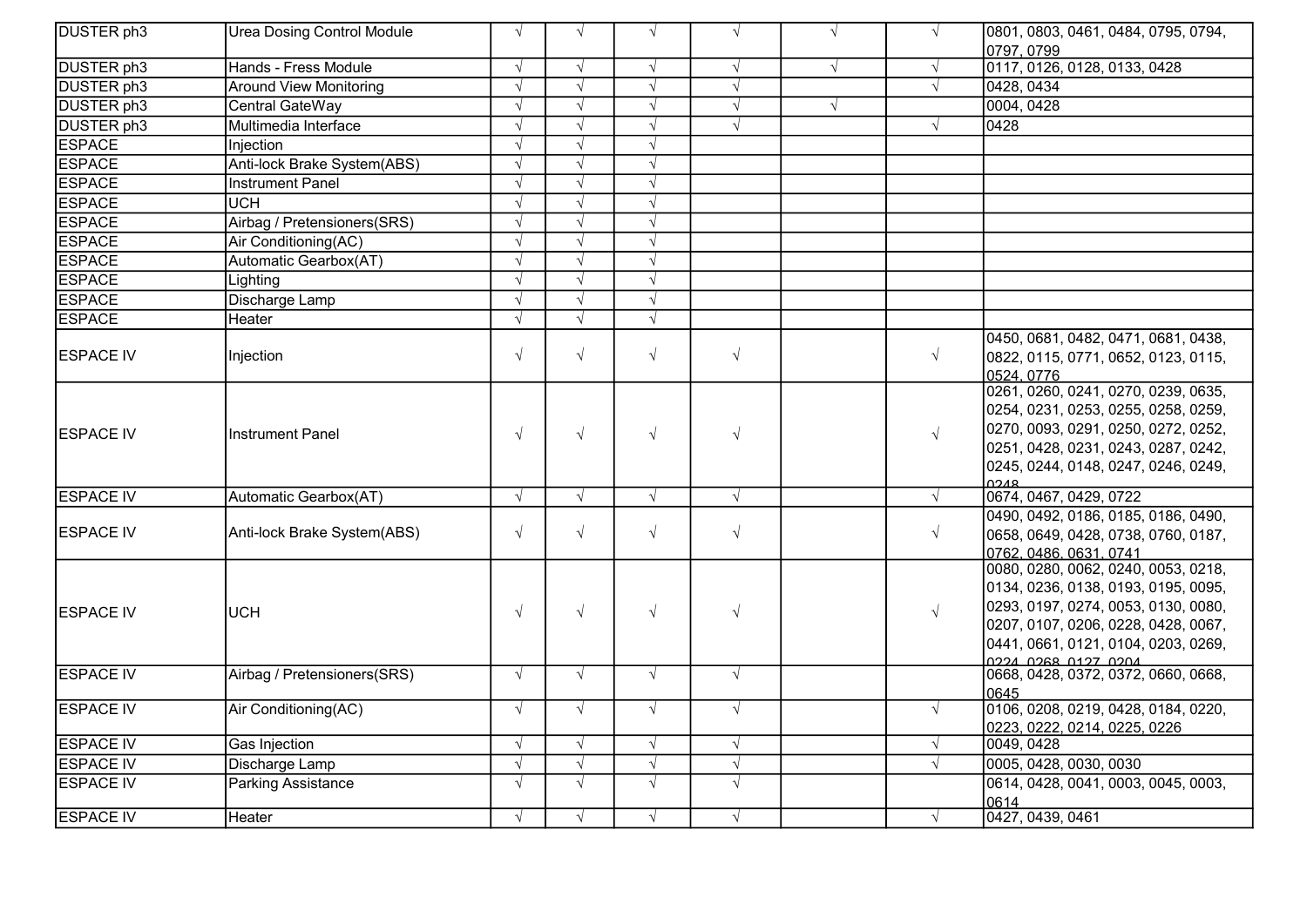| <b>ESPACE V</b><br><b>ESPACE V</b><br><b>ESPACE V</b> | Injection<br>Anti-lock Brake System(ABS)<br><b>UCH</b> | $\sqrt{ }$<br>$\sqrt{ }$<br>$\sqrt{ }$ | $\sqrt{ }$<br>$\sqrt{ }$<br>$\overline{\vee}$ | $\sqrt{ }$<br>$\sqrt{ }$<br>$\sqrt{ }$ | $\sqrt{ }$<br>$\sqrt{}$<br>$\sqrt{ }$ | $\sqrt{ }$<br>$\sqrt{ }$<br>$\sqrt{ }$ | $\sqrt{ }$<br>$\sqrt{ }$<br>$\sqrt{ }$ | 0580, 0617, 0771, 0531, 0535, 0579,<br>0593, 0471, 0592, 0580, 0505, 0626,<br>0428, 0542, 0541, 0783, 0544, 0589,<br>0482, 0558, 0836, 0838, 0837, 0839,<br>0551, 0595, 0594, 0597, 0596, 0555,<br>0599, 0428, 0513, 0557, 0556, 0450,<br>0570, 0845, 0602, 0846, 0529, 0608,<br>0562, 0561, 0288, 0563, 0566, 0565,<br>0078, 0428, 0480, 0486, 0490, 0492,<br>0498, 0507, 0621, 0658, 0718, 0753,<br>0777.0785.0787<br>0381, 0084, 0351, 0383, 0084, 0405, |
|-------------------------------------------------------|--------------------------------------------------------|----------------------------------------|-----------------------------------------------|----------------------------------------|---------------------------------------|----------------------------------------|----------------------------------------|-------------------------------------------------------------------------------------------------------------------------------------------------------------------------------------------------------------------------------------------------------------------------------------------------------------------------------------------------------------------------------------------------------------------------------------------------------------|
|                                                       |                                                        |                                        |                                               |                                        |                                       |                                        |                                        | 0028, 0107, 0327, 0404, 0406, 0428,<br>0374, 0385, 0410, 0398, 0324, 0379,<br>0403.0028.0358                                                                                                                                                                                                                                                                                                                                                                |
| <b>ESPACE V</b>                                       | Airbag / Pretensioners(SRS)                            | $\sqrt{ }$                             |                                               | $\sqrt{ }$                             | $\sqrt{ }$                            |                                        | $\sqrt{ }$                             | 0428, 0372, 0660, 0645                                                                                                                                                                                                                                                                                                                                                                                                                                      |
| <b>ESPACE V</b>                                       | <b>Front Radar</b>                                     | $\sqrt{ }$                             |                                               | $\sqrt{ }$                             | $\sqrt{}$                             | $\sqrt{ }$                             |                                        | 0428                                                                                                                                                                                                                                                                                                                                                                                                                                                        |
| <b>ESPACE V</b>                                       | Air Conditioning(AC)                                   | $\sqrt{ }$                             |                                               | $\sqrt{ }$                             | $\sqrt{ }$                            |                                        | $\sqrt{ }$                             | 0428, 0433, 0634                                                                                                                                                                                                                                                                                                                                                                                                                                            |
| <b>ESPACE V</b>                                       | Automatic Gearbox(AT)                                  | $\sqrt{ }$                             |                                               | $\sqrt{ }$                             | $\sqrt{ }$                            | $\sqrt{ }$                             | $\sqrt{ }$                             | 0748, 0519, 0461, 0461, 0750, 0748,<br>0763, 0666                                                                                                                                                                                                                                                                                                                                                                                                           |
| <b>ESPACE V</b>                                       | Gas Injection                                          | $\sqrt{ }$                             |                                               | $\sqrt{ }$                             | $\sqrt{ }$                            | $\sqrt{ }$                             |                                        | 0428, 0714, 0720, 0731                                                                                                                                                                                                                                                                                                                                                                                                                                      |
| <b>ESPACE V</b>                                       | <b>VARIABLE P.A.S.</b>                                 | $\sqrt{ }$                             |                                               | $\sqrt{ }$                             | $\sqrt{}$                             | $\sqrt{ }$                             |                                        | 0428                                                                                                                                                                                                                                                                                                                                                                                                                                                        |
| <b>ESPACE V</b>                                       | <b>UPC</b>                                             | $\sqrt{ }$                             |                                               | $\sqrt{ }$                             | $\sqrt{ }$                            |                                        | $\sqrt{ }$                             | 0144, 0164, 0457, 0494, 0506, 0512,<br>0651, 0754                                                                                                                                                                                                                                                                                                                                                                                                           |
| <b>ESPACE V</b>                                       | Power Back Door                                        | $\sqrt{ }$                             |                                               | $\sqrt{ }$                             | $\sqrt{ }$                            |                                        |                                        | 0009, 0428                                                                                                                                                                                                                                                                                                                                                                                                                                                  |
| <b>ESPACE V</b>                                       | 4 Wheels Steering                                      | $\sqrt{ }$                             |                                               | $\sqrt{ }$                             | $\sqrt{ }$                            | $\sqrt{ }$                             | $\sqrt{ }$                             | 0636, 0627, 0428                                                                                                                                                                                                                                                                                                                                                                                                                                            |
| <b>ESPACE V</b>                                       | Parking PROX CAN                                       | $\sqrt{ }$                             |                                               | $\sqrt{ }$                             | $\sqrt{ }$                            |                                        | $\sqrt{ }$                             |                                                                                                                                                                                                                                                                                                                                                                                                                                                             |
| <b>ESPACE V</b>                                       | Gearbox Elec Control                                   | $\sqrt{ }$                             |                                               | $\sqrt{ }$                             | $\sqrt{ }$                            | $\sqrt{ }$                             | $\sqrt{ }$                             | 0428, 0616                                                                                                                                                                                                                                                                                                                                                                                                                                                  |
| <b>ESPACE V</b>                                       | <b>Piloted Suspension</b>                              | $\sqrt{ }$                             |                                               | $\sqrt{ }$                             |                                       | $\sqrt{ }$                             |                                        | 0440                                                                                                                                                                                                                                                                                                                                                                                                                                                        |
| <b>ESPACE V</b>                                       | <b>Driver's Seat</b>                                   | $\sqrt{ }$                             |                                               | $\sqrt{ }$                             | $\sqrt{ }$                            |                                        | $\sqrt{ }$                             | 0428, 0663, 0673, 0676                                                                                                                                                                                                                                                                                                                                                                                                                                      |
| <b>ESPACE V</b>                                       | <b>Front Camera</b>                                    | $\sqrt{ }$                             |                                               | $\sqrt{ }$                             | $\sqrt{ }$                            |                                        |                                        | 0005, 0068, 0428                                                                                                                                                                                                                                                                                                                                                                                                                                            |
| <b>ESPACE V</b>                                       | RADIO                                                  | $\sqrt{ }$                             |                                               | $\sqrt{ }$                             | $\sqrt{}$                             |                                        | $\sqrt{ }$                             | 0779, 0172, 0087, 0179, 0465, 0487,<br>0112, 0178, 0090, 0469                                                                                                                                                                                                                                                                                                                                                                                               |
| <b>ESPACE V</b>                                       | <b>Telematic CTRL Unit</b>                             | $\sqrt{ }$                             | $\overline{\vee}$                             | $\sqrt{ }$                             | $\sqrt{ }$                            |                                        | $\sqrt{ }$                             | 0426, 0717, 0452, 0426, 0458, 0699                                                                                                                                                                                                                                                                                                                                                                                                                          |
| <b>ESPACE V</b>                                       | <b>Urea Dosing Control Module</b>                      | $\sqrt{ }$                             | $\overline{\sqrt{ }}$                         | $\sqrt{ }$                             | $\sqrt{ }$                            | $\sqrt{ }$                             | $\sqrt{ }$                             | 0461, 0484, 0794, 0795, 0797, 0799,<br>0801, 0803                                                                                                                                                                                                                                                                                                                                                                                                           |
| <b>ESPACE V</b>                                       | Left - Hand Door or Passenger Seat                     | $\sqrt{ }$                             | I٧                                            | $\sqrt{ }$                             | $\sqrt{ }$                            |                                        | $\sqrt{ }$                             | 0428, 0633, 0647, 0653                                                                                                                                                                                                                                                                                                                                                                                                                                      |
| <b>ESPACE V</b>                                       | Right - Hand Door or Collapsible Seat                  | $\sqrt{ }$                             | $\mathsf{I}\mathsf{V}$                        | $\sqrt{ }$                             |                                       |                                        | $\sqrt{ }$                             | 0428                                                                                                                                                                                                                                                                                                                                                                                                                                                        |
| <b>ESPACE V</b>                                       | Head up Display                                        | $\sqrt{ }$                             |                                               | $\sqrt{ }$                             |                                       |                                        |                                        | 0428                                                                                                                                                                                                                                                                                                                                                                                                                                                        |
| <b>ESPACE V</b>                                       | Multimedia Interface                                   | $\sqrt{ }$                             |                                               | $\sqrt{ }$                             |                                       |                                        | $\sqrt{ }$                             | 0437                                                                                                                                                                                                                                                                                                                                                                                                                                                        |
| <b>ESPACE V</b>                                       | Amplifier                                              | $\sqrt{ }$                             |                                               | $\sqrt{ }$                             | $\sqrt{ }$                            |                                        | $\sqrt{ }$                             | 0060, 0428, 0456                                                                                                                                                                                                                                                                                                                                                                                                                                            |
| ESPACEIV ph2 - 3 - 4                                  | Injection                                              | $\sqrt{ }$                             | $\overline{\vee}$                             | $\sqrt{}$                              | $\sqrt{ }$                            | $\sqrt{ }$                             | $\sqrt{ }$                             | 0681, 0482, 0471, 0450, 0438, 0558,<br>0771, 0551, 0770, 0652, 0115, 0532,<br>0513, 0535, 0534, 0776, 0471, 0428,<br>0505, 0542, 0541, 0123, 0544, 0687,<br>los40                                                                                                                                                                                                                                                                                           |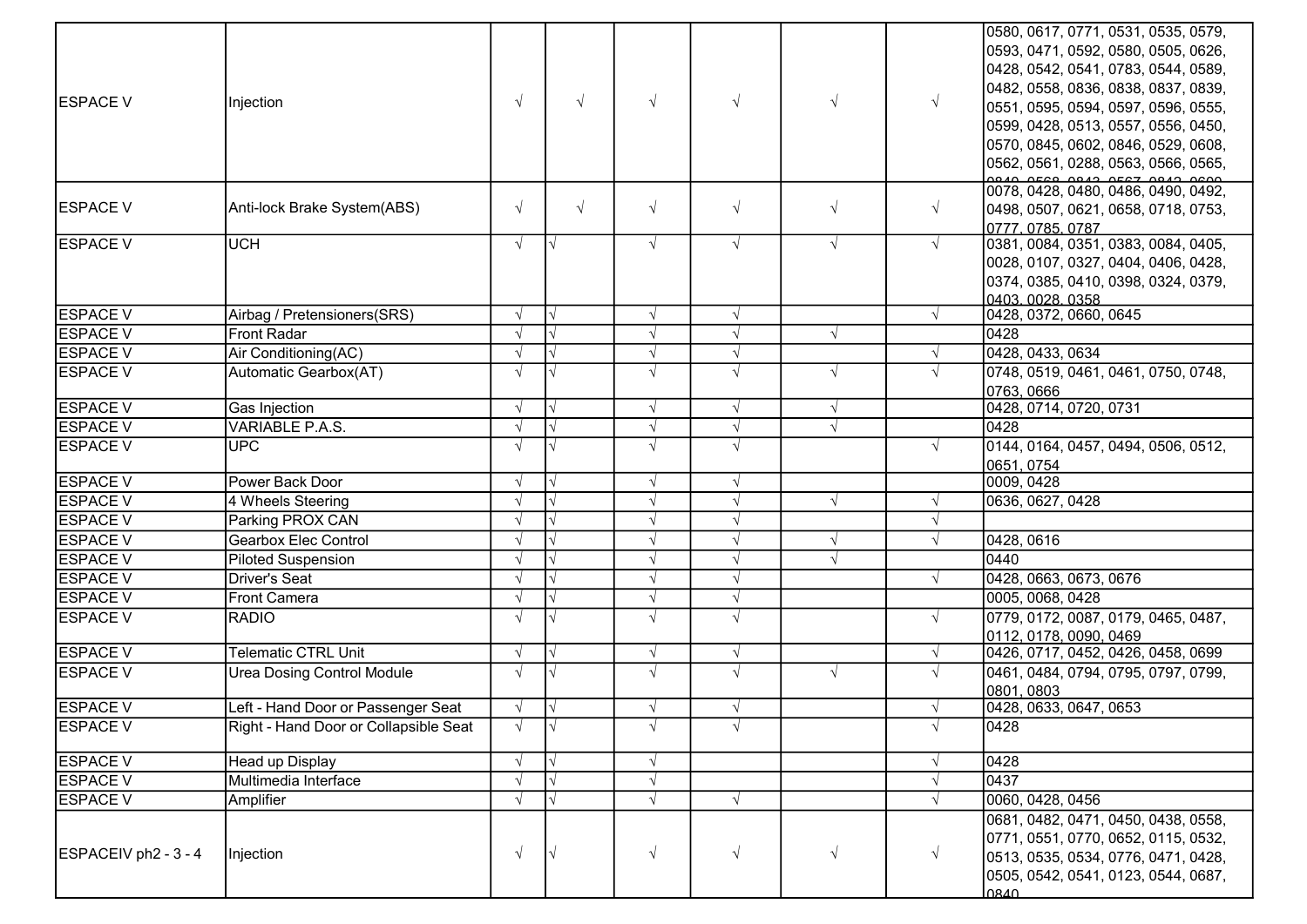| ESPACEIV ph <sub>2</sub> - 3 - 4 | Instrument Panel            | $\sqrt{ }$ | $\sqrt{}$  | $\sqrt{ }$ | $\sqrt{ }$ |            | $\sqrt{ }$ | 0270, 0291, 0093, 0250, 0272, 0241, |
|----------------------------------|-----------------------------|------------|------------|------------|------------|------------|------------|-------------------------------------|
|                                  |                             |            |            |            |            |            |            | 0093, 0270, 0428, 0318, 0243, 0254, |
|                                  |                             |            |            |            |            |            |            | 0287, 0231, 0253, 0245, 0255, 0321, |
|                                  |                             |            |            |            |            |            |            | 0148.0247.0246                      |
| ESPACEIV ph2 - $3 - 4$           | Automatic Gearbox(AT)       | $\sqrt{ }$ | √          | $\sqrt{ }$ | $\sqrt{ }$ |            | $\sqrt{ }$ | 0429, 0493, 0674, 0467, 0429, 0722  |
| ESPACEIV $ph2 - 3 - 4$           | VARIABLE P.A.S.             |            | $\sqrt{ }$ | $\sqrt{}$  | $\sqrt{ }$ | $\sqrt{ }$ |            | 0428, 0644                          |
| ESPACEIV ph2 - 3 - 4             | Lighting                    |            | $\sqrt{ }$ | $\sqrt{ }$ | $\sqrt{ }$ |            | $\sqrt{ }$ | 0428, 0063, 0014, 0040, 0054, 0065, |
|                                  |                             |            |            |            |            |            |            | 0023, 0612, 0018                    |
| $\textsf{ESPACEIV}$ ph2 - 3 - 4  | Parking PROX CAN            | $\sqrt{ }$ | $\sqrt{ }$ | $\sqrt{ }$ | $\sqrt{ }$ |            |            | 0003, 0041, 0045, 0047, 0057, 0428, |
|                                  |                             |            |            |            |            |            |            | 0614, 0649                          |
| $\textsf{ESPACEIV}$ ph2 - 3 - 4  | <b>Communications Unit</b>  | $\sqrt{ }$ | $\sqrt{ }$ | $\sqrt{ }$ | $\sqrt{ }$ |            |            | 0014, 0428, 0437, 0449, 0628        |
| $\textsf{ESPACEIV}$ ph2 - 3 - 4  | RADIO                       |            | $\sqrt{ }$ | $\sqrt{ }$ | $\sqrt{ }$ |            |            | 0090, 0109, 0452, 0452, 0430, 0622  |
| ESPACEIV ph <sub>2</sub> - 3 - 4 | Multimedia Interface        |            | $\sqrt{ }$ | $\sqrt{ }$ | $\sqrt{ }$ |            |            | 0437, 0428, 0049, 0014              |
| ESPACEIV ph2 - $3 - 4$           | Multimedia Connection       | $\sqrt{ }$ | $\sqrt{ }$ | $\sqrt{ }$ | $\sqrt{ }$ |            |            | 0013, 0428, 0606                    |
| ESPACEIV ph2 - 3 - 4             | Anti-lock Brake System(ABS) |            | $\sqrt{ }$ | $\sqrt{ }$ | $\sqrt{ }$ |            |            |                                     |
|                                  |                             |            |            |            |            |            |            | 0053, 0062, 0067, 0080, 0095, 0104, |
|                                  |                             |            |            |            |            |            |            | 0107, 0121, 0130, 0134, 0138, 0193, |
| ESPACEIV ph <sub>2</sub> - 3 - 4 | IUCH                        |            | $\sqrt{ }$ | $\sqrt{ }$ | $\sqrt{ }$ |            | $\sqrt{ }$ | 0195, 0197, 0203, 0206, 0207, 0218, |
|                                  |                             |            |            |            |            |            |            | 0224, 0228, 0236, 0240, 0268, 0274, |
|                                  |                             |            |            |            |            |            |            | <u>lo280 0293 0428 0441 0661 </u>   |
| ESPACEIV ph2 - 3 - 4             | Airbag / Pretensioners(SRS) | $\sqrt{ }$ | $\sqrt{ }$ | $\sqrt{ }$ | $\sqrt{ }$ |            |            |                                     |
| $ESPACEIV ph2 - 3 - 4$           | Air Conditioning(AC)        |            | $\sqrt{ }$ | $\sqrt{ }$ | $\sqrt{ }$ |            | $\sqrt{ }$ |                                     |
| $\textsf{ESPACEIV}$ ph2 - 3 - 4  | <b>Parking Assistance</b>   | $\sqrt{ }$ | $\sqrt{ }$ | $\sqrt{ }$ | $\sqrt{ }$ |            |            | 0614, 0428, 0041, 0003, 0045, 0003, |
|                                  |                             |            |            |            |            |            |            | 0614                                |
| ESPACEIV ph2 - 3 - 4             | Heater                      | $\sqrt{ }$ | $\sqrt{ }$ | $\sqrt{ }$ | $\sqrt{ }$ |            | $\sqrt{ }$ | 0427, 0439, 0461                    |
|                                  |                             |            |            |            |            |            |            | 0580, 0450, 0617, 0771, 0531, 0575, |
|                                  |                             |            |            |            |            |            |            | 0574, 0535, 0579, 0590, 0593, 0471, |
|                                  |                             |            |            |            |            |            |            | 0592, 0580, 0505, 0626, 0428, 0829, |
|                                  |                             |            |            |            |            |            |            | 0542, 0541, 0783, 0544, 0589, 0482, |
|                                  |                             |            |            |            |            |            |            | 0438, 0558, 0836, 0838, 0837, 0839, |
| KADJAR                           | Injection                   | $\sqrt{ }$ | $\sqrt{ }$ | $\sqrt{ }$ | $\sqrt{ }$ | $\sqrt{ }$ |            | 0551, 0595, 0594, 0597, 0596, 0555, |
|                                  |                             |            |            |            |            |            |            | 0599, 0830, 0598, 0513, 0557, 0556, |
|                                  |                             |            |            |            |            |            |            | 0450, 0570, 0845, 0602, 0846, 0529, |
|                                  |                             |            |            |            |            |            |            | 0608, 0562, 0561, 0288, 0563, 0566, |
|                                  |                             |            |            |            |            |            |            | 0565, 0840, 0568, 0843, 0524, 0567, |
| <b>KADJAR</b>                    | Anti-lock Brake System(ABS) | $\sqrt{ }$ | $\sqrt{ }$ | $\sqrt{ }$ | $\sqrt{ }$ | $\sqrt{ }$ |            | 0658, 0490, 0649, 0492, 0507, 0498, |
|                                  |                             |            |            |            |            |            |            | 0486, 0428, 0621, 0786, 0787        |
| <b>KADJAR</b>                    | <b>Instrument Panel</b>     | $\sqrt{ }$ | $\sqrt{ }$ |            |            |            |            | 0292, 0093, 0428, 0241, 0020, 0020, |
|                                  |                             |            |            |            |            |            |            | 0264, 0245, 0292, 0248              |
| KADJAR                           | <b>UCH</b>                  | $\sqrt{ }$ | $\sqrt{ }$ | $\sqrt{ }$ | $\sqrt{ }$ | $\sqrt{ }$ | $\sqrt{ }$ | 0381, 0084, 0351, 0383, 0084, 0405, |
|                                  |                             |            |            |            |            |            |            | 0028, 0107, 0327, 0404, 0406, 0428, |
|                                  |                             |            |            |            |            |            |            | 0374, 0385, 0410, 0398, 0324, 0379, |
|                                  |                             |            |            |            |            |            |            | <u> 10403 0028 0358 </u>            |
| KADJAR                           | Airbag / Pretensioners(SRS) |            | $\sqrt{ }$ | $\sqrt{ }$ | $\sqrt{ }$ |            | $\sqrt{ }$ | 0428, 0372, 0660, 0645              |
| KADJAR                           | Front Radar                 |            | $\sqrt{ }$ | $\sqrt{}$  | $\sqrt{ }$ |            |            | 0428                                |
| KADJAR                           | Automatic Gearbox(AT)       |            | $\sqrt{ }$ | $\sqrt{ }$ | $\sqrt{ }$ | $\sqrt{ }$ | $\sqrt{ }$ | 0504, 0757, 0748, 0758, 0519, 0454, |
|                                  |                             |            |            |            |            |            |            | 0461, 0493, 0461, 0752, 0755, 0666  |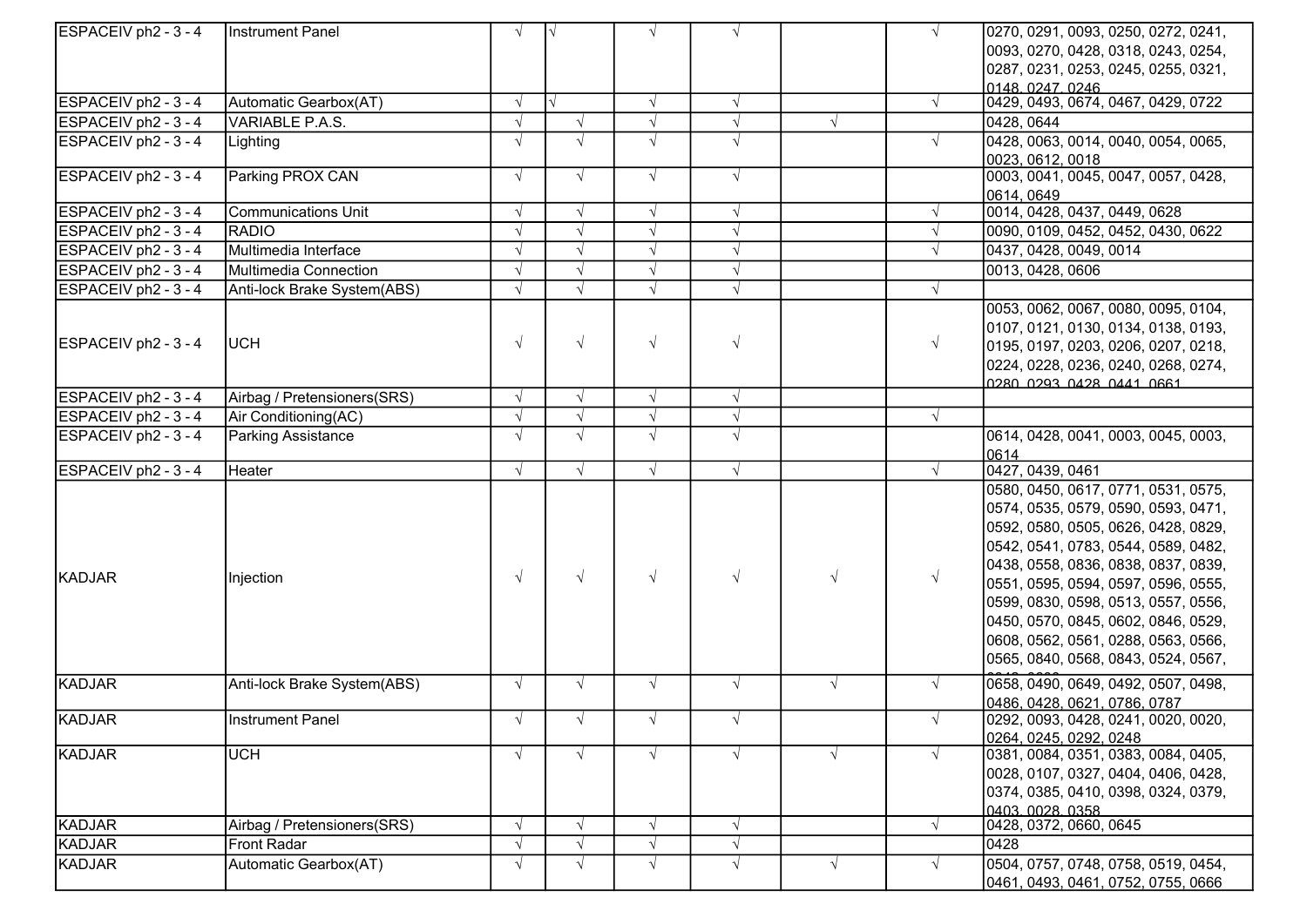| KADJAR           | Gas Injection                     | $\sqrt{ }$ | $\sqrt{ }$ | $\sqrt{ }$ | $\sqrt{ }$ | $\sqrt{ }$ |            | 0428, 0714, 0720, 0731                                 |
|------------------|-----------------------------------|------------|------------|------------|------------|------------|------------|--------------------------------------------------------|
| KADJAR           | VARIABLE P.A.S.                   |            |            |            |            |            |            | 0428                                                   |
| KADJAR           | <b>UPC</b>                        |            | $\sqrt{ }$ | $\sqrt{ }$ | $\sqrt{ }$ |            |            | 0144, 0164, 0457, 0494, 0506, 0512,                    |
|                  |                                   |            |            |            |            |            |            | 0651, 0754                                             |
| <b>KADJAR</b>    | 4 Wheels Drive(4WD)               |            | $\sqrt{ }$ | $\sqrt{ }$ | $\sqrt{ }$ |            |            | 0428                                                   |
| KADJAR           | Parking PROX CAN                  |            | $\sqrt{ }$ | $\sqrt{ }$ | $\sqrt{ }$ |            |            |                                                        |
| KADJAR           | <b>Front Camera</b>               |            | $\sqrt{ }$ |            | $\sqrt{ }$ |            |            | 0005, 0428, 0068                                       |
|                  |                                   |            |            |            |            |            |            | 0182, 0172, 0087, 0182, 0090, 0452,                    |
| KADJAR           | <b>RADIO</b>                      | $\sqrt{}$  | $\sqrt{ }$ | $\sqrt{ }$ | $\sqrt{ }$ |            | $\sqrt{ }$ | 0176, 0465, 0179, 0487, 0112, 0178,                    |
|                  |                                   |            |            |            |            |            |            |                                                        |
| <b>KADJAR</b>    | <b>Telematic CTRL Unit</b>        |            | $\sqrt{ }$ | $\sqrt{ }$ | $\sqrt{ }$ |            | $\sqrt{ }$ | 0426, 0717, 0452, 0426, 0458, 0699                     |
| KADJAR           | <b>Urea Dosing Control Module</b> |            | $\sqrt{ }$ | $\sqrt{ }$ | $\sqrt{ }$ | $\sqrt{ }$ |            | 0461, 0484, 0794, 0795, 0797, 0799,                    |
|                  |                                   |            |            |            |            |            |            | 0801, 0803                                             |
| KADJAR           | Multimedia Interface              |            | $\sqrt{ }$ | $\sqrt{ }$ | $\sqrt{ }$ |            | $\sqrt{}$  | 0469, 0609, 0448, 0469                                 |
| KADJAR           | Amplifier                         |            | $\sqrt{ }$ | $\sqrt{ }$ | $\sqrt{ }$ |            |            | 0060, 0428, 0456                                       |
| <b>KADJAR CN</b> | Injection                         |            | $\sqrt{ }$ | $\sqrt{ }$ | $\sqrt{ }$ | $\sqrt{ }$ |            | 0845, 0428, 0846, 0580, 0529, 0771,                    |
|                  |                                   |            |            |            |            |            |            | 0531, 0288, 0428, 0840, 0845, 0567                     |
| <b>KADJAR CN</b> | Anti-lock Brake System(ABS)       | $\sqrt{ }$ | $\sqrt{ }$ | $\sqrt{ }$ | $\sqrt{ }$ | $\sqrt{ }$ | $\sqrt{ }$ | 0658, 0490, 0649, 0492, 0507, 0498,                    |
|                  |                                   |            |            |            |            |            |            | 0486, 0428, 0621, 0786, 0787                           |
| <b>KADJAR CN</b> | Instrument Panel                  | $\sqrt{ }$ | $\sqrt{ }$ | $\sqrt{ }$ | $\sqrt{ }$ |            | $\sqrt{ }$ | 0292, 0093, 0428, 0241, 0020, 0020,                    |
|                  |                                   |            |            |            |            |            |            | 0264, 0245, 0292, 0248                                 |
| <b>KADJAR CN</b> | <b>UCH</b>                        |            | $\sqrt{ }$ | $\sqrt{ }$ | $\sqrt{ }$ | $\sqrt{ }$ | $\sqrt{ }$ | 0381, 0084, 0351, 0383, 0084, 0405,                    |
|                  |                                   |            |            |            |            |            |            | 0028, 0107, 0327, 0404, 0406, 0428,                    |
|                  |                                   |            |            |            |            |            |            | 0374, 0385, 0410, 0398, 0324, 0379,                    |
| <b>KADJAR CN</b> | Airbag / Pretensioners(SRS)       |            | $\sqrt{ }$ | $\sqrt{ }$ | $\sqrt{ }$ |            | $\sqrt{}$  | 0403.0028.0358<br>0428, 0372, 0660, 0645               |
| <b>KADJAR CN</b> | Air Conditioning(AC)              |            | $\sqrt{ }$ | $\sqrt{ }$ | $\sqrt{ }$ |            |            | 0428, 0433, 0634                                       |
| <b>KADJAR CN</b> | Automatic Gearbox(AT)             |            | $\sqrt{ }$ | $\sqrt{ }$ | $\sqrt{ }$ |            |            |                                                        |
|                  |                                   |            |            | $\sqrt{ }$ |            |            |            |                                                        |
| KADJAR CN        | Gas Injection                     |            | $\sqrt{ }$ |            | $\sqrt{ }$ | $\sqrt{ }$ |            | 0428, 0714, 0720, 0731                                 |
| KADJAR CN        | VARIABLE P.A.S.                   |            | $\sqrt{ }$ | $\sqrt{ }$ | $\sqrt{}$  | $\sqrt{ }$ |            | 0428                                                   |
| KADJAR CN        | <b>UPC</b>                        |            | $\sqrt{ }$ | $\sqrt{ }$ | $\sqrt{ }$ |            | $\sqrt{ }$ | 0144, 0164, 0457, 0494, 0506, 0512,                    |
| <b>KADJAR CN</b> | 4 Wheels Drive(4WD)               |            | $\sqrt{ }$ | $\sqrt{ }$ | $\sqrt{ }$ |            |            | 0651, 0754<br>0428                                     |
| <b>KADJAR CN</b> | Parking PROX CAN                  |            | $\sqrt{ }$ | $\sqrt{ }$ | $\sqrt{}$  |            | $\sqrt{ }$ |                                                        |
|                  |                                   |            |            |            |            |            |            |                                                        |
| KADJAR CN        | <b>Front Camera</b>               | $\sqrt{ }$ | $\sqrt{ }$ | $\sqrt{ }$ | $\sqrt{ }$ |            |            | 0005, 0068, 0428                                       |
| <b>KADJAR CN</b> |                                   |            | $\sqrt{ }$ | $\sqrt{ }$ |            |            |            | 0182, 0172, 0087, 0182, 0090, 0452,                    |
|                  | <b>RADIO</b>                      |            |            |            | $\sqrt{ }$ |            | $\sqrt{ }$ | 0176, 0179, 0465, 0487, 0112, 0178,                    |
| <b>KADJAR CN</b> | <b>Telematic CTRL Unit</b>        |            | $\sqrt{ }$ | $\sqrt{ }$ | $\sqrt{ }$ |            |            | 0469, 0779, 0622<br>0426, 0717, 0452, 0426, 0458, 0699 |
| <b>KADJAR CN</b> |                                   |            |            |            | $\sqrt{ }$ |            |            | 0060, 0428, 0456                                       |
|                  | Amplifier                         |            |            |            |            |            |            |                                                        |
| KANGOO           | Injection                         |            | $\sqrt{ }$ | $\sqrt{ }$ | $\sqrt{ }$ |            |            | 0428, 0471, 0667, 0690                                 |
| KANGOO           | Anti-lock Brake System(ABS)       |            | $\sqrt{ }$ | $\sqrt{ }$ |            |            |            |                                                        |
| KANGOO           | <b>UCH</b>                        |            | $\sqrt{ }$ | $\sqrt{ }$ |            |            |            |                                                        |
| KANGOO           | Airbag / Pretensioners(SRS)       |            | $\sqrt{ }$ | $\sqrt{ }$ |            |            |            |                                                        |
| KANGOO           | Air Conditioning(AC)              |            | $\sqrt{ }$ | $\sqrt{ }$ |            |            |            |                                                        |
| KANGOO           | Automatic Gearbox(AT)             |            | $\sqrt{ }$ | $\sqrt{ }$ |            |            |            |                                                        |
| KANGOO           | Engine(petrol)                    |            | $\sqrt{ }$ | $\sqrt{ }$ |            |            |            |                                                        |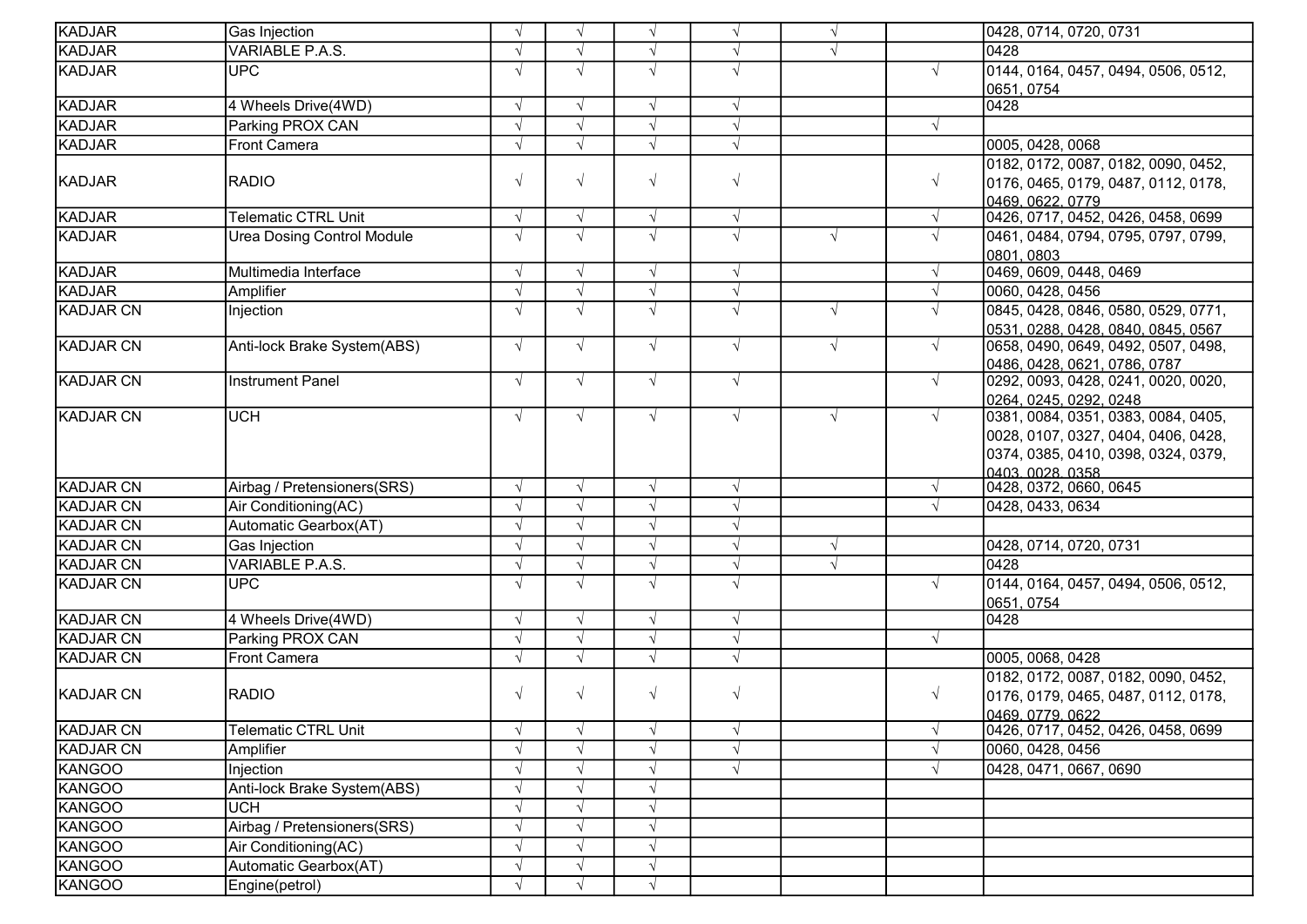| <b>KANGOO</b>    | Supervisor or DCDC          | $\sqrt{ }$ | $\sqrt{ }$    | $\sqrt{ }$ |            |            |            |                                                                                                                                                                                                                                                                                                                      |
|------------------|-----------------------------|------------|---------------|------------|------------|------------|------------|----------------------------------------------------------------------------------------------------------------------------------------------------------------------------------------------------------------------------------------------------------------------------------------------------------------------|
| <b>KANGOO</b>    | Inverter                    |            |               | $\sqrt{ }$ |            |            |            |                                                                                                                                                                                                                                                                                                                      |
| KANGOO           | Heater                      |            | $\sqrt{ }$    |            |            |            |            |                                                                                                                                                                                                                                                                                                                      |
| KANGOO II        | Injection                   | $\sqrt{ }$ | $\sqrt{ }$    | $\sqrt{ }$ | $\sqrt{ }$ | $\sqrt{ }$ | $\sqrt{ }$ | 0690, 0438, 0537, 0834, 0833, 0536,<br>0539, 0538, 0617, 0771, 0531, 0530,<br>0428, 0535, 0832, 0534, 0776, 0831,<br>0450, 0471, 0602, 0528, 0428, 0626,<br>0505, 0529, 0608, 0540, 0542, 0464,                                                                                                                      |
| KANGOO II        | Anti-lock Brake System(ABS) | $\sqrt{ }$ | $\sqrt{ }$    | $\sqrt{ }$ | $\sqrt{ }$ | $\sqrt{ }$ |            | 0541 0544 0667 0524<br>0492, 0490, 0658, 0745, 0649, 0428,<br>0079, 0738, 0507, 0793, 0498, 0762,<br>0079, 0486, 0621, 0786, 0631, 0741,<br>0785, 0796, 0787, 0798                                                                                                                                                   |
| KANGOO II        | <b>Instrument Panel</b>     | $\sqrt{ }$ | $\sqrt{ }$    | $\sqrt{ }$ | $\sqrt{ }$ |            | $\sqrt{ }$ | 0180, 0340, 0262, 0020, 0093, 0812,<br>0339, 0811, 0338, 0816, 0815, 0818,<br>0817, 0254, 0253, 0297, 0135, 0255,<br>0139, 0810, 0337, 0655, 0152, 0180,<br>0789, 0428, 0705, 0264, 0665, 0820,<br>0680, 0276, 0672, 0792, 0231, 0278,<br>0036, 0678, 0290, 0093, 0291, 0294,<br>0809, 0646, 0804, 0806, 0243, 0245, |
| KANGOO II        | <b>UCH</b>                  | $\sqrt{ }$ | $\sqrt{ }$    | $\sqrt{ }$ | $\sqrt{ }$ | $\sqrt{ }$ | $\sqrt{}$  | 0390, 0393, 0395, 0336, 0428, 0508,<br>0342, 0397, 0388, 0508, 0354, 0398,<br>0401                                                                                                                                                                                                                                   |
| KANGOO II        | Airbag / Pretensioners(SRS) | $\sqrt{ }$ | $\sqrt{ }$    | $\sqrt{ }$ | $\sqrt{ }$ |            | $\sqrt{ }$ | 0076, 0086, 0088, 0101, 0103, 0108,<br>0113, 0120, 0140, 0142, 0299, 0300,<br>0341.0353.0372.0428.0645.0660                                                                                                                                                                                                          |
| KANGOO II        | Air Conditioning(AC)        | $\sqrt{ }$ | $\sqrt{ }$    | $\sqrt{ }$ | $\sqrt{ }$ |            |            | 0106, 0223, 0225, 0229, 0428                                                                                                                                                                                                                                                                                         |
| KANGOO II        | Automatic Gearbox(AT)       |            | $\sqrt{ }$    | $\sqrt{ }$ | $\sqrt{ }$ |            |            | 0702, 0713, 0461, 0674, 0467                                                                                                                                                                                                                                                                                         |
| KANGOO II        | VARIABLE P.A.S.             |            | $\sqrt{ }$    | $\sqrt{ }$ | $\sqrt{ }$ |            |            | 0183, 0428, 0630, 0639                                                                                                                                                                                                                                                                                               |
| KANGOO II        | <b>UPC</b>                  |            |               | $\sqrt{}$  | $\sqrt{ }$ |            |            | 0428, 0640                                                                                                                                                                                                                                                                                                           |
| KANGOO II        | <b>Tyres</b>                |            |               | $\sqrt{ }$ |            | $\sqrt{ }$ |            | 0440                                                                                                                                                                                                                                                                                                                 |
| KANGOO II        | <b>Communications Unit</b>  | $\sqrt{ }$ | $\sqrt{ }$    | $\sqrt{ }$ | $\sqrt{ }$ |            |            | 0437, 0129, 0606, 0461, 0110, 0110,<br>0132, 0154, 0156, 0129                                                                                                                                                                                                                                                        |
| KANGOO II        | <b>RADIO</b>                | $\sqrt{ }$ | $\sqrt{ }$    | $\sqrt{ }$ | $\sqrt{ }$ |            |            | 0452, 0707, 0622                                                                                                                                                                                                                                                                                                     |
| KANGOO II        | Multimedia Interface        |            |               | $\sqrt{ }$ | $\sqrt{ }$ |            |            | 0049, 0051, 0059, 0072, 0428                                                                                                                                                                                                                                                                                         |
| <b>KANGOO II</b> | Multimedia Connection       |            | $\sqrt{ }$    | $\sqrt{ }$ | $\sqrt{ }$ |            |            | 0013, 0428, 0606                                                                                                                                                                                                                                                                                                     |
| KANGOO II        | <b>Adaptation Unit</b>      |            |               |            | N          |            |            | 0428                                                                                                                                                                                                                                                                                                                 |
| KANGOO II        | Parking Assistance          |            |               | $\sqrt{ }$ | $\sqrt{ }$ |            |            | 0428, 0041, 0003, 0045, 0003, 0428                                                                                                                                                                                                                                                                                   |
| KANGOO MUX       | Injection                   |            |               |            | $\sqrt{ }$ |            |            | 0428, 0471, 0667, 0690                                                                                                                                                                                                                                                                                               |
| KANGOO MUX       | Anti-lock Brake System(ABS) |            |               | V          |            |            |            |                                                                                                                                                                                                                                                                                                                      |
| KANGOO MUX       | <b>UCH</b>                  |            | $\mathcal{N}$ | $\sqrt{}$  |            |            |            |                                                                                                                                                                                                                                                                                                                      |
| KANGOO MUX       | Airbag / Pretensioners(SRS) |            | $\mathcal{N}$ | $\sqrt{ }$ |            |            |            |                                                                                                                                                                                                                                                                                                                      |
| KANGOO MUX       | Automatic Gearbox(AT)       |            | $\sqrt{ }$    | $\sqrt{}$  |            |            |            |                                                                                                                                                                                                                                                                                                                      |
| KANGOO MUX       | Engine(petrol)              | $\sqrt{ }$ | $\mathcal{N}$ | $\sqrt{ }$ |            |            |            |                                                                                                                                                                                                                                                                                                                      |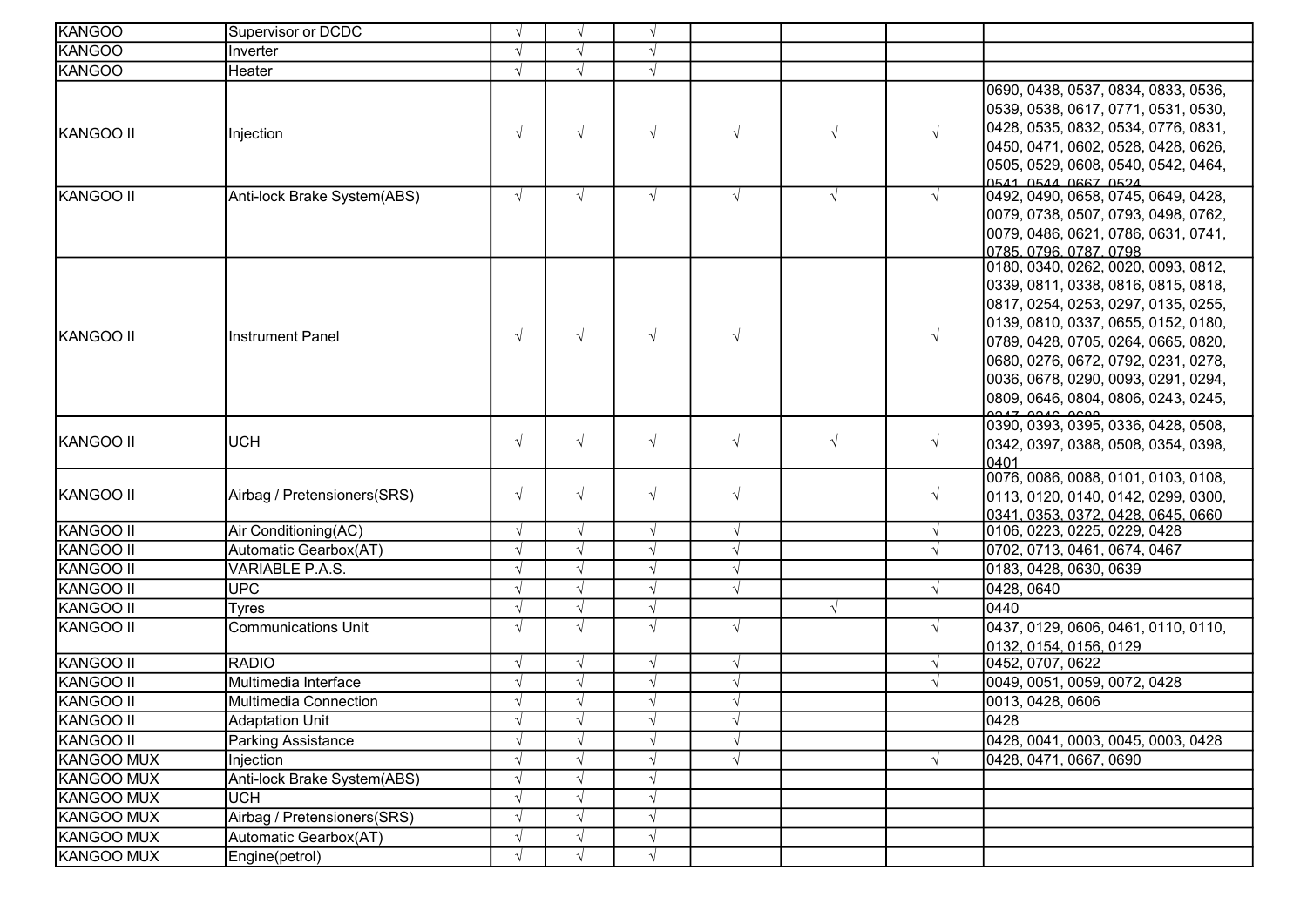| KANGOO VLL                                                      | Injection                   | $\sqrt{ }$ | $\sqrt{ }$ | $\sqrt{ }$ | $\sqrt{ }$ | $\sqrt{ }$ | $\sqrt{ }$ | 0529, 0450, 0771, 0482, 0531, 0553,                                                                                                                                                                                                                                                                                                                                                                                                       |
|-----------------------------------------------------------------|-----------------------------|------------|------------|------------|------------|------------|------------|-------------------------------------------------------------------------------------------------------------------------------------------------------------------------------------------------------------------------------------------------------------------------------------------------------------------------------------------------------------------------------------------------------------------------------------------|
|                                                                 |                             |            |            |            |            |            |            | 0428, 0535, 0524                                                                                                                                                                                                                                                                                                                                                                                                                          |
| <b>KANGOO VLL</b>                                               | Anti-lock Brake System(ABS) | $\sqrt{ }$ | $\sqrt{ }$ | $\sqrt{ }$ | $\sqrt{ }$ |            | $\sqrt{ }$ | 0428, 0631, 0649, 0658                                                                                                                                                                                                                                                                                                                                                                                                                    |
| <b>KANGOO VLL</b>                                               | <b>UCH</b>                  | $\sqrt{ }$ |            | $\sqrt{}$  | $\sqrt{ }$ |            |            | 0352, 0428                                                                                                                                                                                                                                                                                                                                                                                                                                |
| <b>KANGOO VLL</b>                                               | Airbag / Pretensioners(SRS) | $\sqrt{ }$ |            | $\sqrt{ }$ | $\sqrt{ }$ |            |            | 0302, 0428, 0645, 0660, 0668                                                                                                                                                                                                                                                                                                                                                                                                              |
| <b>KANGOO VLL</b>                                               | VARIABLE P.A.S.             | $\sqrt{ }$ | $\sqrt{ }$ | $\sqrt{ }$ | $\sqrt{ }$ |            |            | 0428, 0639                                                                                                                                                                                                                                                                                                                                                                                                                                |
| <b>KANGOO VLL</b>                                               | Tracker                     |            |            |            |            |            |            | 0012, 0415, 0428                                                                                                                                                                                                                                                                                                                                                                                                                          |
| KANGOO ZE - StopStart  Injection<br>- ph <sub>2</sub>           |                             | $\sqrt{ }$ | $\sqrt{ }$ | $\sqrt{ }$ | $\sqrt{ }$ | $\sqrt{ }$ | $\sqrt{ }$ | 0580, 0581, 0819, 0537, 0288, 0771,<br>0573, 0572, 0531, 0575, 0530, 0574,<br>0535, 0579, 0534, 0590, 0593, 0471,<br>0592, 0580, 0428, 0505, 0827, 0828,<br>0584, 0583, 0542, 0586, 0541, 0585,<br>0544, 0588, 0543, 0589, 0560, 0482,<br>0438, 0558, 0836, 0838, 0837, 0839,<br>0551, 0595, 0550, 0594, 0597, 0596,<br>0555, 0599, 0554, 0598, 0513, 0556,<br>0450, 0571, 0570, 0847, 0529, 0848,<br>0562, 0561, 0564, 0841, 0521, 0565, |
| KANGOO ZE - StopStart<br>$-$ ph2                                | Anti-lock Brake System(ABS) | $\sqrt{ }$ | $\sqrt{ }$ | $\sqrt{ }$ | $\sqrt{ }$ | $\sqrt{ }$ | $\sqrt{}$  | 0490, 0492, 0490, 0658, 0745, 0649,<br>0428, 0738, 0507, 0486, 0786, 0428,<br>0631.0741.0787                                                                                                                                                                                                                                                                                                                                              |
| KANGOO ZE - StopStart  Instrument Panel<br>- ph2                |                             | $\sqrt{ }$ | $\sqrt{ }$ | $\sqrt{ }$ | $\sqrt{ }$ |            | $\sqrt{ }$ | 0780, 0093, 0290, 0812, 0811, 0672,<br>0231, 0297, 0775, 0678, 0810, 0655,<br>0290, 0291, 0093, 0809, 0646, 0428,<br>0705, 0243, 0782, 0264, 0245, 0784,                                                                                                                                                                                                                                                                                  |
| KANGOO ZE - StopStart UCH<br>$-$ ph2                            |                             | $\sqrt{ }$ | $\sqrt{ }$ | $\sqrt{ }$ | $\sqrt{ }$ |            |            | 10665<br>0428, 0508, 0354, 0354, 0428                                                                                                                                                                                                                                                                                                                                                                                                     |
| KANGOO ZE - StopStart Air Conditioning(AC)<br>$-$ ph2           |                             | $\sqrt{ }$ | $\sqrt{ }$ | $\sqrt{ }$ | $\sqrt{ }$ |            | $\sqrt{ }$ | 0625, 0106, 0428                                                                                                                                                                                                                                                                                                                                                                                                                          |
| <br> KANGOO ZE - StopStart  <br> Automatic Gearbox(AT)<br>- ph2 |                             | $\sqrt{ }$ | $\sqrt{ }$ | $\sqrt{ }$ | $\sqrt{ }$ | $\sqrt{ }$ | $\sqrt{}$  | 0461, 0493, 0461, 0504, 0757, 0748,<br>0758, 0519, 0454, 0454, 0511, 0752,                                                                                                                                                                                                                                                                                                                                                                |
| KANGOO ZE - StopStart VARIABLE P.A.S.<br>$-$ ph2                |                             | $\sqrt{ }$ | $\sqrt{ }$ | $\sqrt{ }$ | $\sqrt{ }$ |            |            | 0183, 0428, 0630, 0639                                                                                                                                                                                                                                                                                                                                                                                                                    |
| KANGOO ZE - StopStart  UPC<br>$-$ ph2                           |                             | $\sqrt{}$  | $\sqrt{ }$ | $\sqrt{ }$ | $\sqrt{}$  |            | $\sqrt{ }$ | 0141, 0494, 0715, 0671, 0693, 0751,<br>0698, 0158, 0499, 0457, 0677, 0494,<br>0141, 0648, 0747, 0428, 0706, 0749,<br>0682, 0640, 0664, 0686, 0689, 0744,<br>0501                                                                                                                                                                                                                                                                          |
| KANGOO ZE - StopStart Tyres<br>$-$ ph2                          |                             | $\sqrt{ }$ | $\sqrt{ }$ | $\sqrt{ }$ | $\sqrt{ }$ | $\sqrt{ }$ |            | 0440                                                                                                                                                                                                                                                                                                                                                                                                                                      |
| KANGOO ZE - StopStart Charge Controller<br>$-$ ph2              |                             | $\sqrt{ }$ | $\sqrt{ }$ | $\sqrt{ }$ | $\sqrt{ }$ | $\sqrt{ }$ |            | 0428                                                                                                                                                                                                                                                                                                                                                                                                                                      |
| KANGOO ZE - StopStart Parking PROX CAN<br>$-$ ph2               |                             | $\sqrt{ }$ | $\sqrt{ }$ | $\sqrt{ }$ | $\sqrt{ }$ |            |            | 0614, 0428, 0071, 0082, 0003, 0045,<br>0077                                                                                                                                                                                                                                                                                                                                                                                               |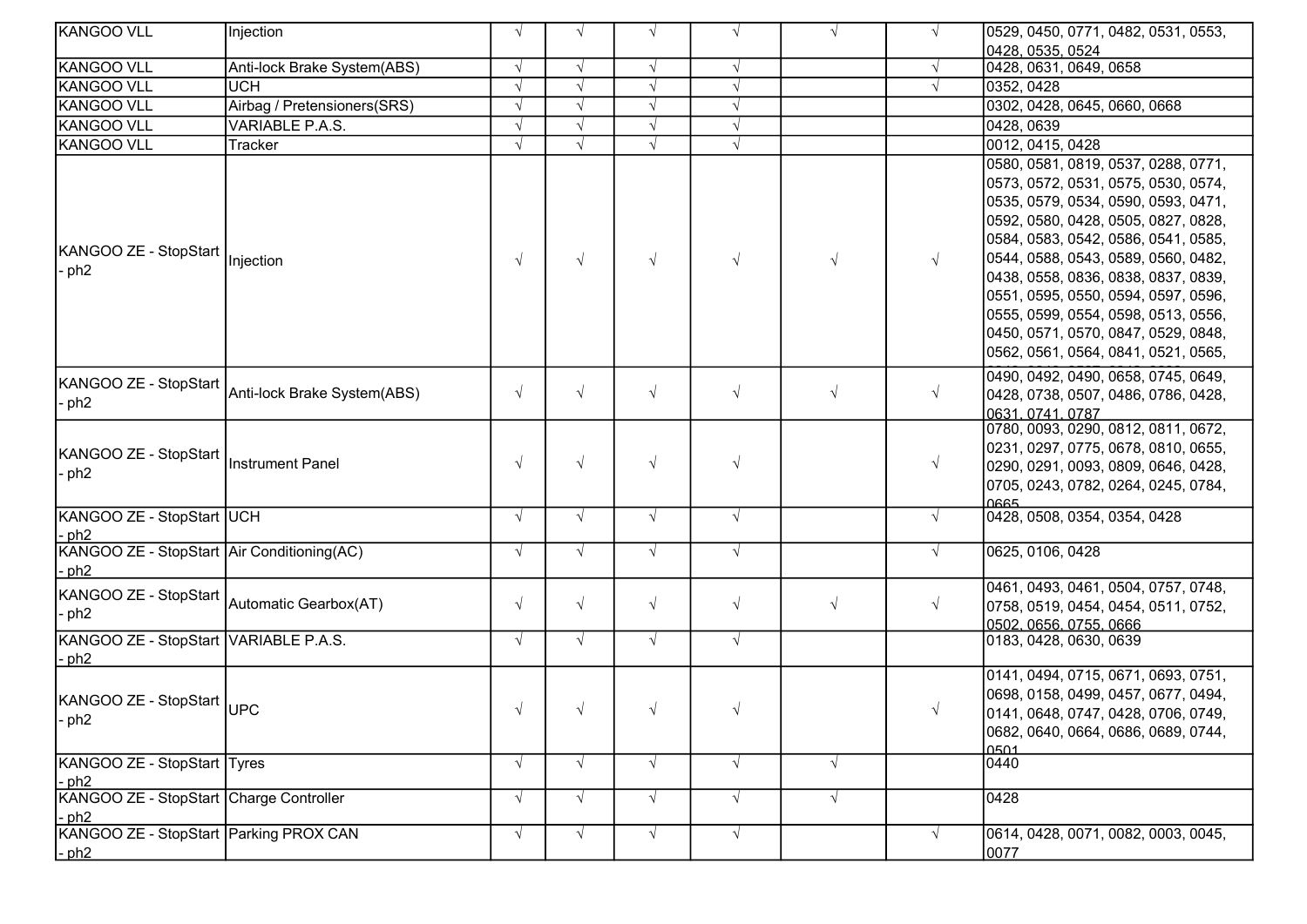| KANGOO ZE - StopStart RADIO                 |                                                  |            |            |            |            |            |            | 0182, 0087, 0087, 0182, 0629, 0452,              |
|---------------------------------------------|--------------------------------------------------|------------|------------|------------|------------|------------|------------|--------------------------------------------------|
| - ph2                                       |                                                  | $\sqrt{ }$ | $\sqrt{ }$ | $\sqrt{ }$ | $\sqrt{ }$ |            | $\sqrt{ }$ | 0176, 0055, 0465, 0035, 0112, 0049,              |
|                                             |                                                  |            |            |            |            |            |            | <u> 10469. 0622. 0105 </u>                       |
| KANGOO ZE - StopStart Telematic CTRL Unit   |                                                  | $\sqrt{ }$ | $\sqrt{ }$ | $\sqrt{ }$ | $\sqrt{ }$ |            | $\sqrt{ }$ | 0426, 0717, 0452, 0426, 0458, 0699               |
| $-$ ph2                                     |                                                  |            |            |            |            |            |            |                                                  |
|                                             | KANGOO ZE - StopStart Urea Dosing Control Module | $\sqrt{ }$ | $\sqrt{ }$ | $\sqrt{ }$ | $\sqrt{ }$ | $\sqrt{ }$ | $\sqrt{ }$ | 0461, 0484, 0794, 0795, 0797, 0799,              |
| $-$ ph2                                     |                                                  |            |            |            |            |            |            | 0801, 0803                                       |
| KANGOO ZE - StopStart BCB                   |                                                  | $\sqrt{ }$ | $\sqrt{ }$ | $\sqrt{ }$ | $\sqrt{ }$ | $\sqrt{ }$ | $\sqrt{ }$ | 0428                                             |
| $-$ ph2                                     |                                                  |            |            |            |            |            |            |                                                  |
| KANGOO ZE - StopStart BMS                   |                                                  | $\sqrt{ }$ | $\sqrt{ }$ | $\sqrt{ }$ | $\sqrt{ }$ | $\sqrt{ }$ |            | 0701, 0428, 0445, 0428, 0455, 0620,              |
| $-ph2$<br>KANGOO ZE - StopStart EVC         |                                                  |            |            |            | $\sqrt{ }$ |            |            | 0701                                             |
|                                             |                                                  | $\sqrt{ }$ | $\sqrt{ }$ | $\sqrt{ }$ |            | $\sqrt{ }$ | $\sqrt{ }$ | 0026, 0604, 0637, 0813, 0481, 0431,              |
| $-$ ph2<br>KANGOO ZE - StopStart PEB        |                                                  | $\sqrt{ }$ | $\sqrt{ }$ | $\sqrt{ }$ | $\sqrt{ }$ | $\sqrt{ }$ |            | 0460, 0452, 0473, 0431, 0477, 0435<br>0442, 0428 |
|                                             |                                                  |            |            |            |            |            |            |                                                  |
| - ph2<br>KANGOO ZE - StopStart BMS SAFETY   |                                                  | $\sqrt{ }$ | $\sqrt{ }$ | $\sqrt{ }$ | $\sqrt{ }$ | $\sqrt{ }$ |            | 0428, 0619, 0428                                 |
| $-$ ph2                                     |                                                  |            |            |            |            |            |            |                                                  |
| KANGOO ZE - StopStart Communications Unit   |                                                  | $\sqrt{ }$ | $\sqrt{ }$ | $\sqrt{ }$ | $\sqrt{ }$ |            | $\sqrt{ }$ | 0017, 0090, 0129, 0437, 0606, 0161,              |
| - ph2                                       |                                                  |            |            |            |            |            |            | 0461, 0159                                       |
| KANGOO ZE - StopStart Multimedia Interface  |                                                  |            | $\sqrt{ }$ | $\sqrt{ }$ | $\sqrt{ }$ |            | $\sqrt{ }$ | 0428                                             |
| $-ph2$                                      |                                                  |            |            |            |            |            |            |                                                  |
| KANGOO ZE - StopStart Multimedia Connection |                                                  |            | $\sqrt{ }$ | $\sqrt{ }$ | $\sqrt{ }$ |            |            | 0428, 0437, 0606                                 |
| $-$ ph2                                     |                                                  |            |            |            |            |            |            |                                                  |
| KANGOO ZE - StopStart Adaptation Unit       |                                                  | $\sqrt{ }$ | $\sqrt{ }$ | $\sqrt{ }$ | $\sqrt{ }$ |            |            | 0428                                             |
| $-$ ph2                                     |                                                  |            |            |            |            |            |            |                                                  |
| KANGOO ZE - StopStart Parking Assistance    |                                                  | $\sqrt{ }$ | $\sqrt{ }$ | $\sqrt{ }$ | $\sqrt{ }$ |            | $\sqrt{ }$ | 0614, 0428, 0003, 0045, 0003, 0614               |
| $-$ ph2                                     |                                                  |            |            |            |            |            |            |                                                  |
| KANGOO ZE - StopStart Heater                |                                                  | $\sqrt{ }$ | $\sqrt{ }$ | $\sqrt{ }$ | $\sqrt{ }$ |            |            | 0427, 0439, 0461                                 |
| $-ph2$                                      |                                                  |            |            |            |            |            |            | 0471, 0681, 0808, 0526, 0525, 0814,              |
| KOLEOS - QM5                                | Injection                                        | $\sqrt{ }$ | $\sqrt{ }$ | $\sqrt{ }$ | $\sqrt{ }$ | $\sqrt{ }$ | $\sqrt{ }$ | 0428, 0527, 0807, 0771, 0495, 0428,              |
|                                             |                                                  |            |            |            |            |            |            | 0532.0821.0776                                   |
| KOLEOS - QM5                                | Anti-lock Brake System(ABS)                      | $\sqrt{ }$ | $\sqrt{ }$ | $\sqrt{ }$ | $\sqrt{ }$ |            | $\sqrt{ }$ | 0428, 0774                                       |
|                                             |                                                  |            |            |            |            |            |            | 0080, 0360, 0062, 0350, 0053, 0218,              |
| KOLEOS - QM5                                | <b>UCH</b>                                       | $\sqrt{ }$ | $\sqrt{ }$ | $\sqrt{ }$ | $\sqrt{ }$ | $\sqrt{ }$ | $\sqrt{ }$ | 0107, 0327, 0349, 0428, 0265, 0496,              |
|                                             |                                                  |            |            |            |            |            |            | 0355, 0134, 0189, 0277, 0227, 0127               |
| KOLEOS - QM5                                | Airbag / Pretensioners(SRS)                      | $\sqrt{ }$ | $\sqrt{ }$ | $\sqrt{ }$ | $\sqrt{}$  |            |            | 0428                                             |
| KOLEOS - QM5                                | Automatic Gearbox(AT)                            |            | $\sqrt{ }$ | $\sqrt{ }$ | $\sqrt{}$  |            |            | 0739, 0461, 0461, 0739                           |
| KOLEOS - QM5                                | Gas Injection                                    |            | $\sqrt{ }$ | $\sqrt{ }$ | $\sqrt{ }$ |            |            | 0049, 0428, 0444, 0694, 0704, 0711               |
| KOLEOS - QM5                                | <b>Blind Spot Detection</b>                      |            |            | $\sqrt{ }$ | $\gamma$   |            | $\sqrt{ }$ | 0007, 0428                                       |
| KOLEOS - QM5                                | VARIABLE P.A.S.                                  |            |            |            | $\sqrt{ }$ |            |            | 0428                                             |
| KOLEOS - QM5                                | <b>UPC</b>                                       |            |            | $\sqrt{ }$ | $\sqrt{ }$ |            | $\sqrt{ }$ | 0428                                             |
| KOLEOS - QM5                                | Tyres                                            |            |            | $\sqrt{ }$ | $\sqrt{ }$ | $\sqrt{ }$ |            | 0052, 0440, 0683, 0440, 0052                     |
| KOLEOS - QM5                                | 4 Wheels Drive(4WD)                              |            | $\sqrt{ }$ | $\sqrt{ }$ | $\sqrt{}$  |            |            | 0428                                             |
| KOLEOS - QM5                                | Parking PROX CAN                                 |            | $\sqrt{ }$ | $\sqrt{ }$ | $\sqrt{ }$ |            |            | 0003, 0045, 0047, 0057, 0061, 0069,              |
|                                             |                                                  |            |            |            |            |            |            | 0428, 0649                                       |
| KOLEOS - QM5                                | <b>Auto Front Lighting</b>                       |            | $\sqrt{ }$ | $\sqrt{ }$ | $\sqrt{ }$ |            | $\sqrt{ }$ | 0428, 0603                                       |
| KOLEOS - QM5                                | <b>Telematic CTRL Unit</b>                       |            |            | $\sqrt{ }$ | $\sqrt{ }$ |            | $\sqrt{ }$ | 0426, 0025, 0452                                 |
|                                             |                                                  |            |            |            |            |            |            |                                                  |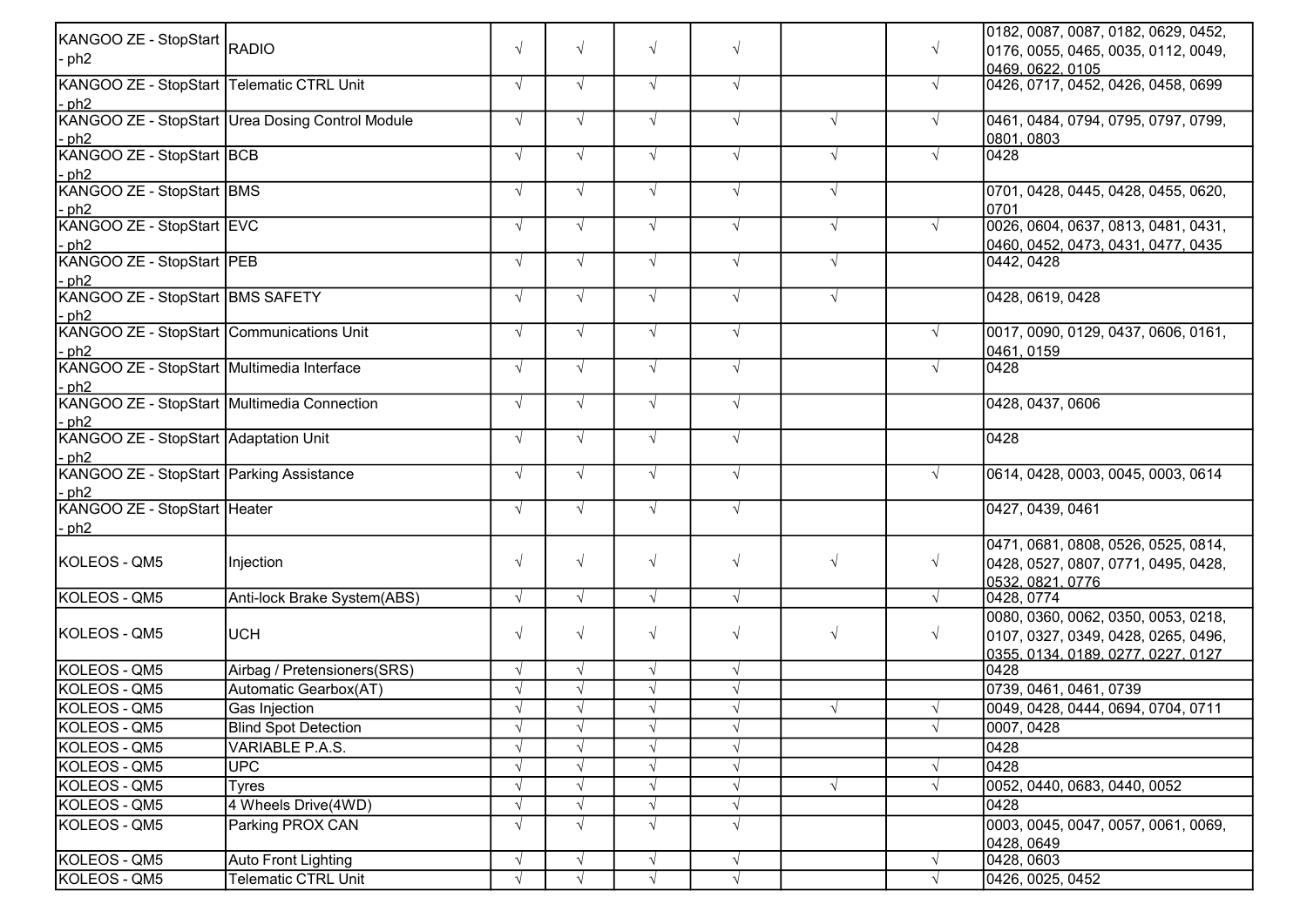| KOLEOS - QM5    | <b>Communications Unit</b>         | $\sqrt{ }$ | $\sqrt{ }$ | $\sqrt{ }$ | $\sqrt{ }$ |            | $\sqrt{ }$ | 0129, 0437, 0428, 0181, 0606, 0461, |
|-----------------|------------------------------------|------------|------------|------------|------------|------------|------------|-------------------------------------|
|                 |                                    |            |            |            |            |            |            | 0110, 0110, 0014, 0145, 0147, 0437  |
|                 |                                    |            |            |            |            |            |            | 0087, 0075, 0090, 0081, 0735, 0723, |
| KOLEOS - QM5    | <b>RADIO</b>                       | $\sqrt{ }$ | $\sqrt{ }$ | $\sqrt{ }$ | $\sqrt{ }$ |            | $\sqrt{ }$ | 0469, 0737, 0728, 0452, 0055, 0465, |
|                 |                                    |            |            |            |            |            |            | 0035, 0469, 0622                    |
| KOLEOS - QM5    | Multimedia Interface               | $\sqrt{ }$ | $\sqrt{ }$ | $\sqrt{ }$ | $\sqrt{ }$ |            | $\sqrt{ }$ | 0428, 0014, 0051, 0021, 0021, 0049, |
|                 |                                    |            |            |            |            |            |            | 0059, 0029                          |
| KOLEOS - QM5    | Amplifier                          |            | $\sqrt{ }$ | $\sqrt{ }$ | $\sqrt{}$  |            | $\sqrt{ }$ | 0016, 0048, 0428, 0456, 0622        |
| KOLEOS - QM5    | Multimedia Connection              |            | $\sqrt{ }$ | $\sqrt{ }$ | $\sqrt{ }$ |            |            | 0013, 0428, 0606                    |
| KOLEOS - QM5    | Discharge Lamp                     |            | $\sqrt{ }$ | $\sqrt{ }$ | $\sqrt{ }$ |            | $\sqrt{ }$ | 0679, 0659, 0428, 0670, 0708, 0428, |
|                 |                                    |            |            |            |            |            |            | 0679, 0700                          |
|                 |                                    |            |            |            |            |            |            | 0580, 0617, 0771, 0531, 0535, 0579, |
|                 |                                    |            |            |            |            |            |            | 0593, 0471, 0592, 0580, 0505, 0626, |
|                 |                                    |            |            |            |            |            |            | 0428, 0542, 0541, 0783, 0544, 0589, |
|                 |                                    |            |            |            |            |            |            | 0482, 0558, 0836, 0838, 0837, 0839, |
| KOLEOS II - QM6 | Injection                          | $\sqrt{ }$ | $\sqrt{ }$ | $\sqrt{ }$ | $\sqrt{ }$ | $\sqrt{ }$ | $\sqrt{ }$ | 0551, 0595, 0594, 0597, 0596, 0555, |
|                 |                                    |            |            |            |            |            |            | 0599, 0428, 0513, 0557, 0556, 0450, |
|                 |                                    |            |            |            |            |            |            | 0570, 0845, 0602, 0846, 0529, 0608, |
|                 |                                    |            |            |            |            |            |            | 0562, 0561, 0288, 0563, 0566, 0565, |
| KOLEOS II - QM6 | Anti-lock Brake System(ABS)        | $\sqrt{ }$ | $\sqrt{ }$ | $\sqrt{ }$ | $\sqrt{ }$ | $\sqrt{ }$ | $\sqrt{ }$ | 0658, 0490, 0649, 0492, 0507, 0498, |
|                 |                                    |            |            |            |            |            |            | 0486, 0428, 0621, 0786, 0787        |
| KOLEOS II - QM6 | <b>UCH</b>                         |            | $\sqrt{ }$ | $\sqrt{ }$ | $\sqrt{ }$ | $\sqrt{ }$ | $\sqrt{ }$ | 0381, 0084, 0351, 0383, 0084, 0405, |
|                 |                                    |            |            |            |            |            |            | 0028, 0107, 0327, 0404, 0406, 0428, |
|                 |                                    |            |            |            |            |            |            | 0374, 0385, 0410, 0398, 0324, 0379, |
|                 |                                    |            |            |            |            |            |            | 0403 0028 0358                      |
| KOLEOS II - QM6 | Airbag / Pretensioners(SRS)        | $\sqrt{ }$ | $\sqrt{ }$ | $\sqrt{ }$ | $\sqrt{ }$ |            | $\sqrt{ }$ | 0428, 0372, 0660, 0645              |
| KOLEOS II - QM6 | Front Radar                        |            | $\sqrt{ }$ | $\sqrt{ }$ | $\sqrt{ }$ |            |            | 0428                                |
| KOLEOS II - QM6 | Air Conditioning(AC)               |            | $\sqrt{ }$ | $\sqrt{ }$ | $\sqrt{ }$ |            |            | 0428, 0433, 0634                    |
| KOLEOS II - QM6 | Automatic Gearbox(AT)              |            | $\sqrt{ }$ | $\sqrt{ }$ | $\sqrt{ }$ |            |            |                                     |
| KOLEOS II - QM6 | Gas Injection                      |            | $\sqrt{ }$ | $\sqrt{ }$ | $\sqrt{ }$ | $\sqrt{ }$ |            | 0428, 0714, 0720, 0731              |
| KOLEOS II - QM6 | VARIABLE P.A.S.                    |            | $\sqrt{ }$ | $\sqrt{ }$ | $\sqrt{ }$ | $\sqrt{ }$ |            | 0428                                |
| KOLEOS II - QM6 | <b>UPC</b>                         |            | $\sqrt{ }$ | $\sqrt{ }$ | $\sqrt{ }$ |            |            | 0144, 0164, 0457, 0494, 0506, 0512, |
|                 |                                    |            |            |            |            |            |            | 0651, 0754                          |
| KOLEOS II - QM6 | Power Back Door                    |            | $\sqrt{ }$ | $\sqrt{ }$ | $\sqrt{ }$ |            |            | 0009, 0428                          |
| KOLEOS II - QM6 | 4 Wheels Drive(4WD)                |            | $\sqrt{ }$ | $\sqrt{ }$ | $\sqrt{}$  |            |            | 0428                                |
| KOLEOS II - QM6 | Parking PROX CAN                   |            | $\sqrt{ }$ | $\sqrt{ }$ | $\sqrt{ }$ |            |            |                                     |
| KOLEOS II - QM6 | Driver's Seat                      |            | $\sqrt{ }$ |            | $\sqrt{ }$ |            |            | 0428                                |
| KOLEOS II - QM6 | <b>Front Camera</b>                | V          | $\sqrt{ }$ | $\sqrt{ }$ | $\sqrt{ }$ | $\sqrt{ }$ |            | 0657, 0428                          |
|                 |                                    |            |            |            |            |            |            | 0172, 0087, 0087, 0090, 0779, 0179, |
| KOLEOS II - QM6 | <b>RADIO</b>                       |            | $\sqrt{ }$ | $\sqrt{ }$ | $\sqrt{ }$ |            | $\sqrt{ }$ | 0465, 0487, 0112, 0178, 0475, 0469, |
|                 |                                    |            |            |            |            |            |            | 0779                                |
| KOLEOS II - QM6 | <b>Telematic CTRL Unit</b>         |            | $\sqrt{ }$ | $\sqrt{ }$ | $\sqrt{ }$ |            | $\sqrt{ }$ | 0426, 0717, 0452, 0426, 0458, 0699  |
| KOLEOS II - QM6 | <b>Urea Dosing Control Module</b>  |            | $\sqrt{ }$ | $\sqrt{ }$ | $\sqrt{ }$ | $\sqrt{ }$ | $\sqrt{ }$ | 0461, 0484, 0794, 0795, 0797, 0799, |
|                 |                                    |            |            |            |            |            |            | 0801, 0803                          |
| KOLEOS II - QM6 | Left - Hand Door or Passenger Seat |            | $\sqrt{ }$ | $\sqrt{ }$ | $\sqrt{ }$ |            | $\sqrt{ }$ | 0428                                |
| KOLEOS II - QM6 | Multimedia Interface               |            | $\sqrt{ }$ | $\sqrt{ }$ | $\sqrt{ }$ |            | $\sqrt{ }$ | 0437, 0448, 0469                    |
| KOLEOS II - QM6 | Amplifier                          |            | $\sqrt{ }$ | $\sqrt{ }$ | $\sqrt{ }$ |            | $\sqrt{ }$ | 0060, 0428, 0456                    |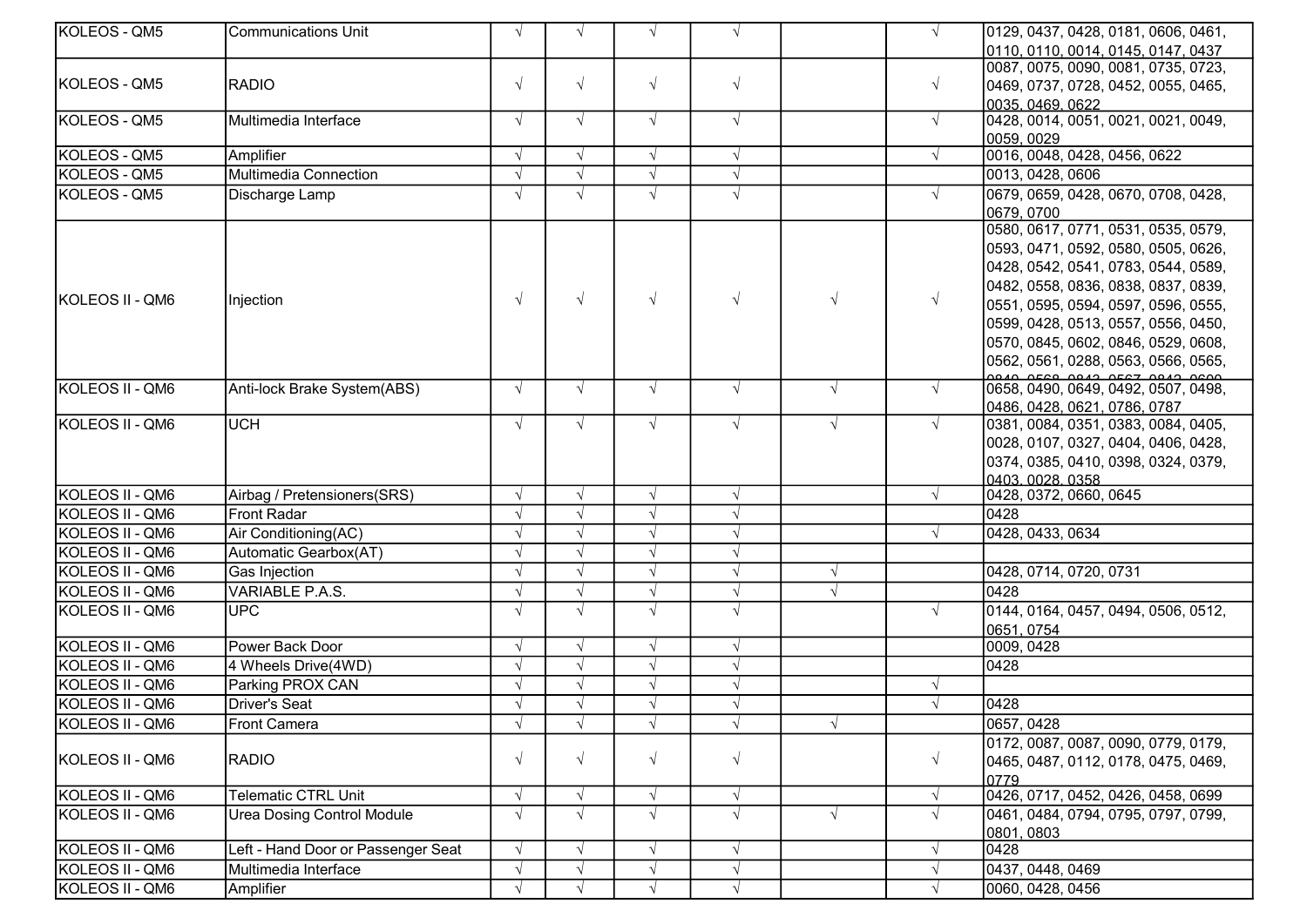| KOLEOS II CN - QM6<br>$\sqrt{ }$<br>Injection<br>$\sqrt{ }$<br>$\sqrt{ }$<br>$\sqrt{ }$<br>$\sqrt{ }$<br>$\sqrt{ }$                         | 0428, 0529, 0531, 0567, 0580, 0840, |
|---------------------------------------------------------------------------------------------------------------------------------------------|-------------------------------------|
|                                                                                                                                             | 0845.0846                           |
| CN<br>KOLEOS II CN - QM6<br>Anti-lock Brake System(ABS)<br>$\sqrt{ }$<br>$\sqrt{ }$<br>$\sqrt{ }$<br>$\sqrt{ }$<br>$\sqrt{ }$<br>$\sqrt{ }$ | 0658, 0490, 0649, 0492, 0507, 0498, |
| <b>CN</b>                                                                                                                                   | 0486, 0428, 0621, 0786, 0787        |
| KOLEOS II CN - QM6<br>Instrument Panel<br>$\sqrt{ }$<br>$\sqrt{ }$<br>$\sqrt{ }$<br>$\sqrt{ }$<br>$\sqrt{ }$                                | 0292, 0093, 0428, 0241, 0020, 0020, |
| <b>CN</b>                                                                                                                                   | 0264, 0245, 0292, 0248              |
| KOLEOS II CN - QM6<br><b>UCH</b><br>$\sqrt{ }$<br>$\sqrt{ }$<br>$\sqrt{ }$<br>$\sqrt{ }$<br>$\sqrt{ }$<br>$\sqrt{ }$                        | 0381, 0084, 0351, 0383, 0084, 0405, |
| <b>CN</b>                                                                                                                                   | 0028, 0107, 0327, 0404, 0406, 0428, |
|                                                                                                                                             | 0374, 0385, 0410, 0398, 0324, 0379, |
|                                                                                                                                             | 0403.0028.0358                      |
| KOLEOS II CN - QM6<br>Airbag / Pretensioners(SRS)<br>$\sqrt{ }$<br>$\sqrt{ }$<br>$\sqrt{ }$<br>$\sqrt{ }$                                   | 0428, 0372, 0660, 0645              |
|                                                                                                                                             |                                     |
| CN<br>KOLEOS II CN - QM6<br><b>Front Radar</b><br>$\sqrt{ }$<br>$\sqrt{ }$<br>$\sqrt{ }$<br>$\sqrt{ }$                                      | 0428                                |
| <b>CN</b>                                                                                                                                   |                                     |
| KOLEOS II CN - QM6<br>Air Conditioning(AC)<br>$\sqrt{ }$<br>$\sqrt{ }$<br>$\sqrt{ }$<br>$\sqrt{ }$                                          | 0428, 0433, 0634                    |
| <b>CN</b>                                                                                                                                   |                                     |
| KOLEOS II CN - QM6<br>Automatic Gearbox(AT)<br>$\sqrt{ }$<br>$\sqrt{ }$<br>$\sqrt{ }$<br>$\sqrt{ }$                                         |                                     |
| CN<br>KOLEOS II CN - QM6                                                                                                                    |                                     |
| <b>VARIABLE P.A.S.</b><br>$\sqrt{ }$<br>$\sqrt{ }$<br>$\sqrt{ }$<br>$\sqrt{ }$<br>$\sqrt{ }$                                                | 0428                                |
| <b>CN</b>                                                                                                                                   |                                     |
| KOLEOS II CN - QM6<br><b>UPC</b><br>$\sqrt{ }$<br>$\sqrt{ }$<br>$\sqrt{ }$<br>$\sqrt{ }$<br>$\sqrt{ }$                                      | 0144, 0164, 0457, 0494, 0506, 0512, |
| <b>CN</b>                                                                                                                                   | 0651, 0754                          |
| KOLEOS II CN - QM6<br>Power Back Door<br>$\sqrt{ }$<br>$\sqrt{ }$<br>$\sqrt{ }$<br>$\sqrt{ }$                                               | 0009, 0428                          |
| CN<br>KOLEOS II CN - QM6                                                                                                                    |                                     |
| 4 Wheels Drive(4WD)<br>$\sqrt{ }$<br>$\sqrt{ }$<br>$\sqrt{ }$<br>$\sqrt{ }$                                                                 | 0428                                |
| <u>ICN</u><br>KOLEOS II CN - QM6<br>Parking PROX CAN<br>$\sqrt{ }$<br>$\sqrt{ }$<br>$\sqrt{ }$<br>$\sqrt{ }$<br>$\sqrt{ }$                  |                                     |
| <b>CN</b>                                                                                                                                   |                                     |
| KOLEOS II CN - QM6<br><b>Driver's Seat</b><br>$\sqrt{ }$<br>$\sqrt{ }$<br>$\sqrt{ }$<br>$\sqrt{ }$                                          | 0428                                |
| <b>CN</b>                                                                                                                                   |                                     |
| KOLEOS II CN - QM6<br>Front Camera<br>$\sqrt{ }$<br>$\sqrt{ }$<br>$\sqrt{ }$<br>$\sqrt{ }$                                                  |                                     |
| C <sub>N</sub>                                                                                                                              |                                     |
| KOLEOS II CN - QM6<br><b>RADIO</b><br>$\sqrt{ }$<br>$\sqrt{ }$<br>$\sqrt{ }$<br>$\sqrt{ }$                                                  | 0779, 0172, 0087, 0179, 0465, 0487, |
| <b>CN</b>                                                                                                                                   | 0112, 0178, 0090, 0469              |
| KOLEOS II CN - QM6<br><b>Telematic CTRL Unit</b><br>$\sqrt{ }$<br>$\sqrt{ }$<br>$\sqrt{ }$<br>$\sqrt{ }$                                    | 0426, 0717, 0452, 0426, 0458, 0699  |
| <b>CN</b>                                                                                                                                   |                                     |
| KOLEOS II CN - QM6<br>Left - Hand Door or Passenger Seat<br>$\sqrt{ }$<br>$\sqrt{ }$<br>$\sqrt{ }$<br>$\sqrt{ }$                            | 0428                                |
|                                                                                                                                             |                                     |
| CN<br>KOLEOS II CN - QM6<br>Multimedia Interface<br>$\sqrt{ }$<br>$\sqrt{ }$<br>$\sqrt{ }$<br>$\sqrt{ }$<br>$\sqrt{ }$                      | 0437                                |
| <b>CN</b>                                                                                                                                   |                                     |
| KOLEOS II CN - QM6<br>Amplifier<br>$\sqrt{ }$<br>$\sqrt{ }$<br>$\sqrt{ }$<br>$\sqrt{}$<br>$\sqrt{ }$                                        | 0060, 0428, 0456                    |
| <u>ICN</u>                                                                                                                                  |                                     |
|                                                                                                                                             | 0450, 0582, 0482, 0582, 0450, 0438, |
| $\sqrt{ }$<br>KWID<br>$\sqrt{ }$<br>$\sqrt{ }$<br>$\sqrt{ }$<br>Injection<br>$\sqrt{ }$<br>$\sqrt{ }$                                       | 0844, 0529, 0771, 0531, 0553, 0840, |
|                                                                                                                                             | 0851.0535                           |
| KWID<br>Anti-lock Brake System(ABS)<br>$\sqrt{ }$<br>$\sqrt{ }$<br>$\sqrt{ }$<br>$\sqrt{ }$<br>$\sqrt{ }$                                   | 0428, 0507, 0649, 0658              |
| KWID<br>$\sqrt{ }$<br>$\sqrt{ }$<br>Instrument Panel<br>$\sqrt{ }$<br>$\sqrt{ }$                                                            | 0292, 0428, 0263, 0292, 0678        |
| KWID<br><b>UCH</b><br>$\sqrt{ }$<br>$\sqrt{ }$<br>$\sqrt{ }$<br>$\sqrt{ }$                                                                  | 0428                                |
| KWID<br>Airbag / Pretensioners(SRS)<br>$\sqrt{ }$<br>$\sqrt{ }$<br>$\mathcal{N}$                                                            | 0703, 0428, 0174, 0660, 0428, 0645  |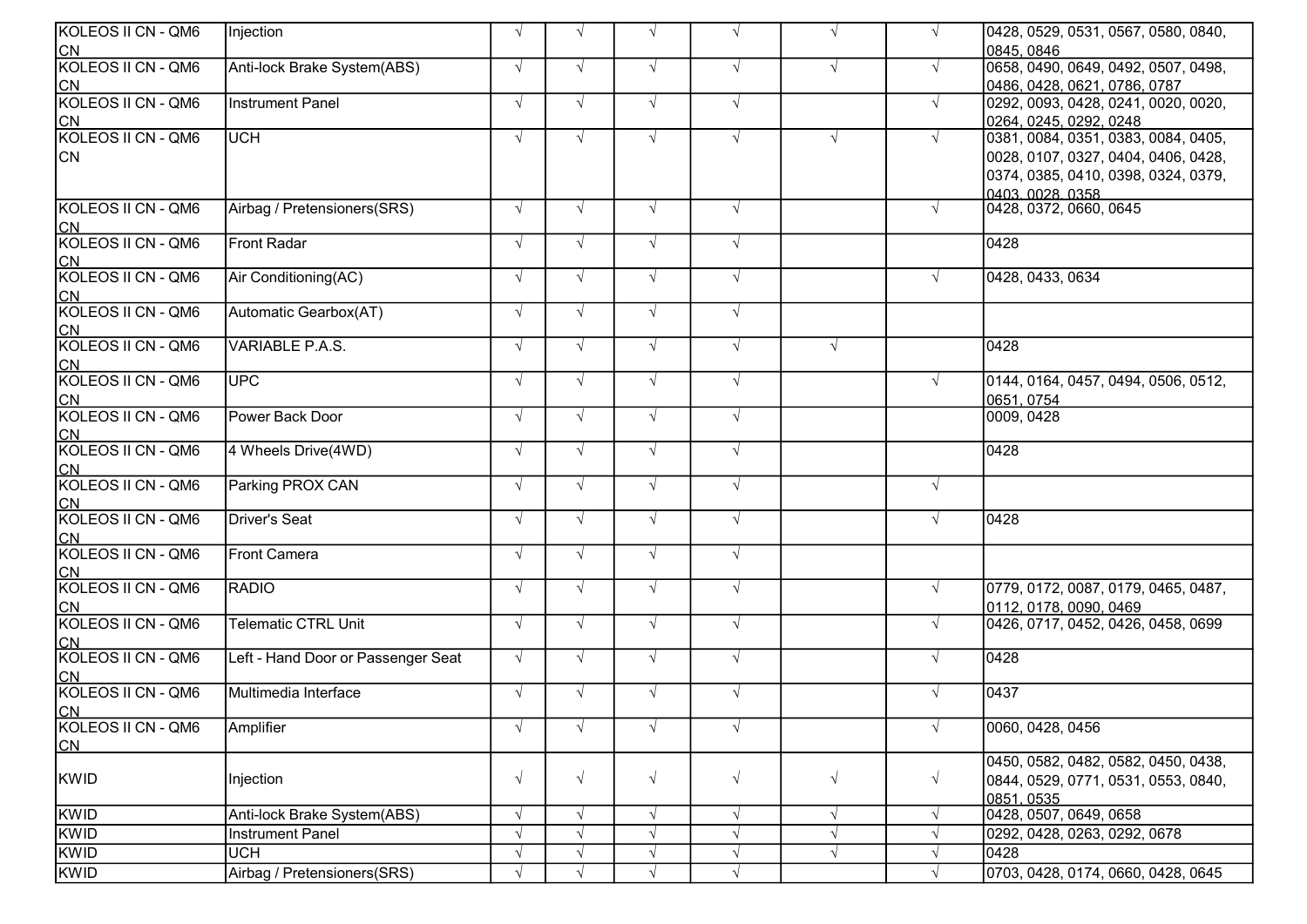| KWID              | <b>VARIABLE P.A.S.</b>      | $\sqrt{ }$ | $\mathcal{N}$            | $\sqrt{ }$ | $\sqrt{}$  |            |            | 0428                                                                                                                                                                                                                             |
|-------------------|-----------------------------|------------|--------------------------|------------|------------|------------|------------|----------------------------------------------------------------------------------------------------------------------------------------------------------------------------------------------------------------------------------|
| KWID              | <b>RADIO</b>                | $\sqrt{ }$ |                          |            |            |            |            | 0087, 0465, 0112, 0469, 0622                                                                                                                                                                                                     |
|                   |                             |            |                          |            |            |            |            | 0450, 0582, 0482, 0582, 0450, 0844,                                                                                                                                                                                              |
| KWID BR           | Injection                   | $\sqrt{ }$ | $\sqrt{ }$               | $\sqrt{}$  | $\sqrt{}$  | $\sqrt{}$  | $\sqrt{ }$ | 0529, 0771, 0531, 0553, 0840, 0851,                                                                                                                                                                                              |
|                   |                             |            |                          |            |            |            |            | 0535                                                                                                                                                                                                                             |
| <b>KWID BR</b>    | Anti-lock Brake System(ABS) | $\sqrt{ }$ | $\sqrt{ }$               | $\sqrt{ }$ | $\sqrt{ }$ | $\sqrt{ }$ | $\sqrt{ }$ | 0658, 0649, 0507, 0428                                                                                                                                                                                                           |
| <b>KWID BR</b>    | <b>Instrument Panel</b>     | $\sqrt{ }$ | $\sqrt{ }$               | $\sqrt{ }$ | $\sqrt{2}$ | $\sqrt{ }$ | $\sqrt{ }$ | 0093, 0245, 0254, 0278, 0292, 0428,<br>0678                                                                                                                                                                                      |
| <b>KWID BR</b>    | <b>UCH</b>                  | $\sqrt{ }$ | $\sqrt{ }$               | $\sqrt{ }$ | $\sqrt{ }$ | $\sqrt{ }$ | $\sqrt{ }$ | 0107, 0327, 0358, 0428                                                                                                                                                                                                           |
| <b>KWID BR</b>    | Airbag / Pretensioners(SRS) | $\sqrt{ }$ | $\sqrt{ }$               | $\sqrt{}$  | $\sqrt{}$  |            | $\sqrt{ }$ | 0428, 0703, 0174, 0660, 0428, 0645                                                                                                                                                                                               |
| <b>KWID BR</b>    | VARIABLE P.A.S.             | $\sqrt{ }$ | $\sqrt{ }$               | $\sqrt{ }$ | $\sqrt{}$  |            |            | 0428                                                                                                                                                                                                                             |
| KWID BR           | <b>RADIO</b>                | $\sqrt{ }$ |                          | $\sqrt{}$  | $\sqrt{ }$ |            | $\sqrt{ }$ | 0087, 0465, 0112, 0469, 0622                                                                                                                                                                                                     |
| <b>KWID BR</b>    | Multimedia Interface        | $\sqrt{ }$ |                          | $\sqrt{ }$ | $\sqrt{ }$ |            |            | 0428                                                                                                                                                                                                                             |
| <b>LAGUNA</b>     | Injection                   | $\sqrt{ }$ |                          | $\sqrt{}$  |            |            |            |                                                                                                                                                                                                                                  |
| <b>LAGUNA</b>     | Anti-lock Brake System(ABS) | $\sqrt{ }$ | $\sqrt{ }$               | $\sqrt{ }$ |            |            |            |                                                                                                                                                                                                                                  |
| <b>LAGUNA</b>     | <b>Instrument Panel</b>     | $\sqrt{ }$ |                          |            |            |            |            |                                                                                                                                                                                                                                  |
| <b>LAGUNA</b>     | <b>UCH</b>                  | $\sqrt{ }$ | $\sqrt{ }$               | $\sqrt{ }$ |            |            |            |                                                                                                                                                                                                                                  |
| LAGUNA            | Airbag / Pretensioners(SRS) | $\sqrt{ }$ | $\sqrt{ }$               | $\sqrt{ }$ |            |            |            |                                                                                                                                                                                                                                  |
| <b>LAGUNA</b>     | Air Conditioning(AC)        | $\sqrt{ }$ | $\sqrt{ }$               |            |            |            |            |                                                                                                                                                                                                                                  |
| LAGUNA            | Voice Synthesiser           | $\sqrt{ }$ | $\sqrt{ }$               |            |            |            |            |                                                                                                                                                                                                                                  |
| <b>LAGUNA</b>     | <b>VARIABLE P.A.S.</b>      | $\sqrt{ }$ | $\overline{\mathcal{N}}$ |            |            |            |            |                                                                                                                                                                                                                                  |
| LAGUNA            | <b>Driver's Seat</b>        | $\sqrt{ }$ | $\sqrt{ }$               | $\sqrt{2}$ |            |            |            |                                                                                                                                                                                                                                  |
| LAGUNA II         | Instrument Panel            | $\sqrt{ }$ | $\sqrt{ }$               | $\sqrt{ }$ | $\sqrt{ }$ |            | $\sqrt{ }$ | 0261, 0260, 0241, 0262, 0680, 0163,<br>0254, 0672, 0231, 0253, 0135, 0256,<br>0255, 0258, 0257, 0678, 0655, 0259,<br>0092, 0093, 0250, 0251, 0163, 0160,<br>0646, 0428, 0243, 0287, 0242, 0146,<br>0245 0244 0148 0247 0665 0246 |
| <b>LAGUNA II</b>  | Injection                   | $\sqrt{ }$ | $\sqrt{ }$               | $\sqrt{ }$ | $\sqrt{}$  |            | $\sqrt{ }$ | 0115, 0681, 0482, 0471, 0771, 0652,<br>0123, 0524, 0776                                                                                                                                                                          |
| LAGUNA II         | Anti-lock Brake System(ABS) | $\sqrt{ }$ | $\sqrt{ }$               | $\sqrt{ }$ | $\sqrt{ }$ |            | $\sqrt{ }$ | 0658, 0649, 0428, 0185, 0187                                                                                                                                                                                                     |
| <b>ILAGUNA II</b> | <b>UCH</b>                  | $\sqrt{ }$ | $\sqrt{ }$               | $\sqrt{}$  | $\sqrt{}$  |            | $\sqrt{ }$ | 0080, 0240, 0210, 0212, 0234, 0211,<br>0695, 0238, 0193, 0195, 0073, 0095,<br>0130, 0196, 0062, 0107, 0228, 0428,<br>0067, 0221, 0441, 0661, 0201, 0104,<br>0269, 0224, 0268, 0205, 0227, 0127,<br><b>NOCO</b>                   |
| <b>LAGUNA II</b>  | Airbag / Pretensioners(SRS) | $\sqrt{ }$ | $\sqrt{ }$               | $\sqrt{ }$ | $\sqrt{}$  |            |            | 0668, 0428, 0372, 0372, 0660, 0668,<br>0645                                                                                                                                                                                      |
| <b>LAGUNA II</b>  | Air Conditioning(AC)        | $\sqrt{ }$ |                          |            | $\sqrt{ }$ |            |            | 0217, 0428, 0170, 0184, 0157, 0184,<br>0214, 0217, 0216                                                                                                                                                                          |
| LAGUNA II         | Automatic Gearbox(AT)       | $\sqrt{ }$ | $\sqrt{}$                | $\sqrt{}$  | $\sqrt{}$  |            | $\sqrt{ }$ | 0461, 0483, 0461, 0702, 0713, 0429,<br>0409, 0408, 0476, 0674, 0467, 0412,<br>0414.0413                                                                                                                                          |
| <b>LAGUNA II</b>  | Engine(petrol)              | $\sqrt{ }$ | $\sqrt{ }$               | $\sqrt{}$  | $\sqrt{}$  |            | $\sqrt{ }$ | 0428                                                                                                                                                                                                                             |
| <b>LAGUNA II</b>  | Discharge Lamp              | $\sqrt{ }$ |                          |            | $\sqrt{ }$ |            | $\sqrt{ }$ | 0005, 0428, 0030, 0030                                                                                                                                                                                                           |
| <b>LAGUNA II</b>  | <b>Parking Assistance</b>   | $\sqrt{ }$ | $\sqrt{ }$               | $\sqrt{ }$ | $\sqrt{}$  |            |            | 0614, 0428, 0041, 0003, 0045, 0003,<br>0614                                                                                                                                                                                      |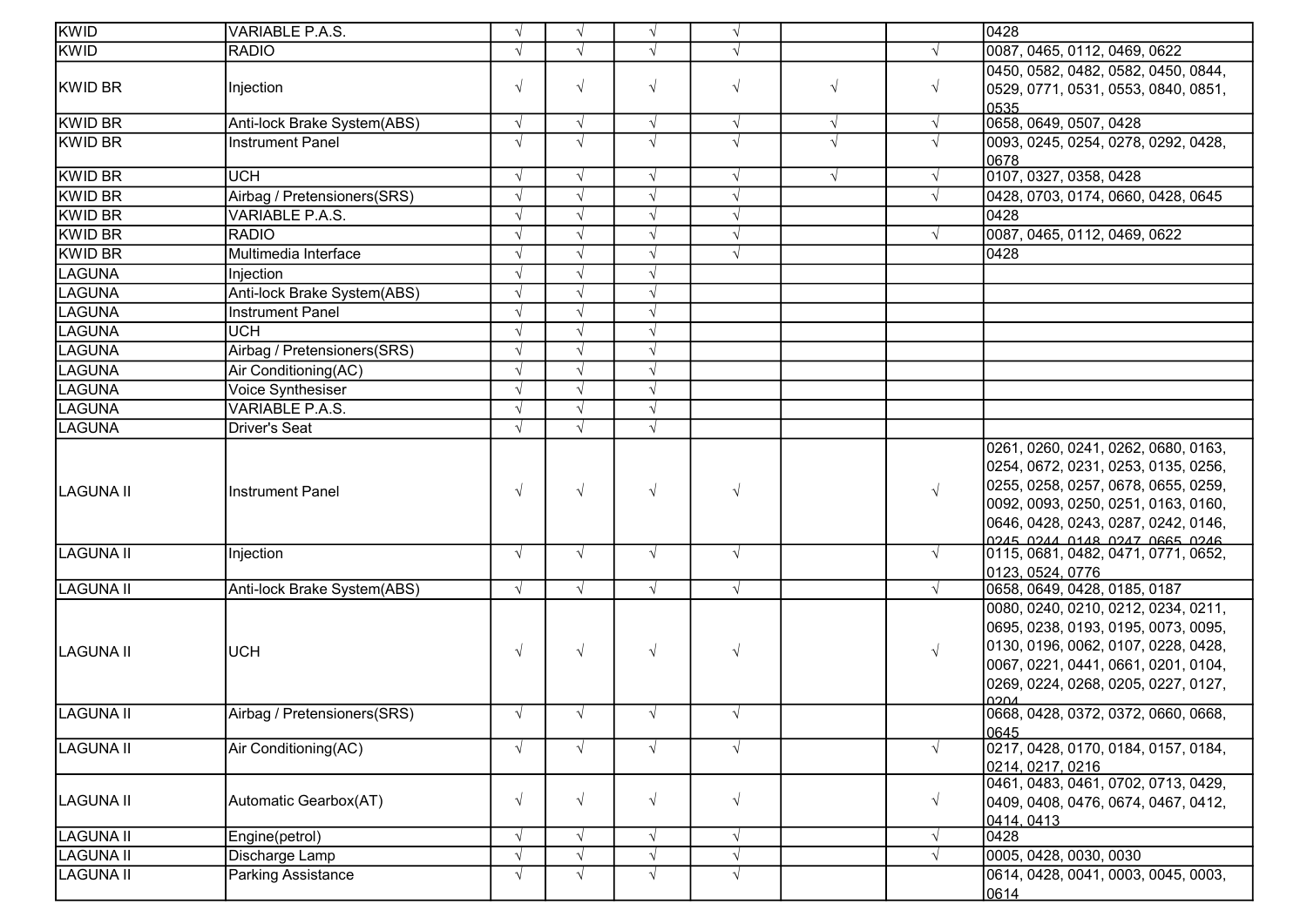| LAGUNA II         | Heater                      |            | $\sqrt{ }$ | $\sqrt{ }$ | $\sqrt{ }$ |            | $\sqrt{ }$ | 0427, 0439, 0461                                      |
|-------------------|-----------------------------|------------|------------|------------|------------|------------|------------|-------------------------------------------------------|
| LAGUNA II ph2     | Injection                   |            |            |            | $\sqrt{ }$ |            |            | 0428, 0681, 0482, 0471, 0771, 0471,                   |
|                   |                             |            |            |            |            |            |            | 0770, 0652, 0428, 0532, 0776                          |
|                   |                             |            |            |            |            |            |            | 0261, 0260, 0241, 0262, 0680, 0163,                   |
|                   |                             |            |            |            |            |            |            | 0254, 0672, 0231, 0253, 0135, 0256,                   |
| LAGUNA II ph2     | Instrument Panel            | $\sqrt{ }$ | $\sqrt{ }$ | $\sqrt{ }$ | $\sqrt{ }$ |            | $\sqrt{ }$ | 0255, 0258, 0257, 0678, 0655, 0259,                   |
|                   |                             |            |            |            |            |            |            | 0092, 0093, 0250, 0251, 0163, 0160,                   |
|                   |                             |            |            |            |            |            |            | 0646, 0428, 0243, 0287, 0242, 0146,                   |
|                   |                             |            |            |            |            |            |            | O245 O244 O148 O247 O665 O246                         |
| LAGUNA II ph2     | Lighting                    | $\sqrt{ }$ | $\sqrt{ }$ | $\sqrt{ }$ | $\sqrt{ }$ |            | $\sqrt{ }$ | 0014, 0018, 0023, 0033, 0040, 0428,                   |
| LAGUNA II ph2     | <b>Communications Unit</b>  | $\sqrt{ }$ | $\sqrt{ }$ | $\sqrt{ }$ | $\sqrt{ }$ |            | $\sqrt{ }$ | 0612<br>0449, 0437, 0428, 0014, 0628, 0428            |
| LAGUNA II ph2     | <b>RADIO</b>                | $\sqrt{ }$ | $\sqrt{ }$ | $\sqrt{ }$ | $\sqrt{ }$ |            | $\sqrt{ }$ | 0090, 0109, 0452, 0452, 0430, 0622                    |
|                   |                             |            |            |            |            |            |            | 0490, 0492, 0186, 0186, 0658, 0649,                   |
| LAGUNA II ph2     | Anti-lock Brake System(ABS) | $\sqrt{ }$ | $\sqrt{ }$ | $\sqrt{ }$ | $\sqrt{ }$ |            | $\sqrt{}$  | 0428, 0738, 0760, 0762, 0486, 0631,                   |
|                   |                             |            |            |            |            |            |            | 0741.0658                                             |
|                   |                             |            |            |            |            |            |            | 0062, 0240, 0218, 0210, 0212, 0234,                   |
|                   |                             |            |            |            |            |            |            | 0134, 0211, 0695, 0236, 0238, 0138,                   |
|                   |                             |            |            |            |            |            |            | 0193, 0195, 0095, 0293, 0073, 0197,                   |
| LAGUNA II ph2     | <b>UCH</b>                  | $\sqrt{ }$ | $\sqrt{ }$ | $\sqrt{ }$ | $\sqrt{ }$ |            | $\sqrt{ }$ | 0274, 0053, 0130, 0196, 0080, 0207,                   |
|                   |                             |            |            |            |            |            |            | 0107, 0206, 0228, 0428, 0067, 0441,                   |
|                   |                             |            |            |            |            |            |            | 0661, 0221, 0121, 0201, 0104, 0203,                   |
|                   |                             |            |            |            |            |            |            | 0269, 0224, 0268, 0205, 0227, 0127,                   |
|                   |                             |            |            |            |            |            |            | റാവ                                                   |
| LAGUNA II ph2     | Airbag / Pretensioners(SRS) | $\sqrt{ }$ | $\sqrt{ }$ | $\sqrt{ }$ | $\sqrt{ }$ |            |            |                                                       |
| LAGUNA II ph2     | Air Conditioning(AC)        | $\sqrt{ }$ | $\sqrt{ }$ | $\sqrt{ }$ | $\sqrt{ }$ |            |            |                                                       |
| LAGUNA II ph2     | Automatic Gearbox(AT)       | $\sqrt{ }$ | $\sqrt{ }$ | $\sqrt{ }$ | $\sqrt{ }$ |            |            | 0461, 0467, 0702, 0713                                |
| LAGUNA II ph2     | Gas Injection               |            | $\sqrt{ }$ | $\sqrt{ }$ | $\sqrt{ }$ |            |            | 0049, 0428                                            |
| LAGUNA II ph2     | Parking Assistance          | $\sqrt{ }$ | $\sqrt{ }$ | $\sqrt{ }$ | $\sqrt{ }$ |            |            | 0614, 0428, 0041, 0003, 0045, 0003,                   |
|                   |                             |            |            |            |            |            |            | 0614                                                  |
| LAGUNA II ph2     | Heater                      | $\sqrt{ }$ | $\sqrt{ }$ | $\sqrt{ }$ | $\sqrt{ }$ |            | $\sqrt{ }$ | 0427, 0439, 0461                                      |
|                   |                             |            |            |            |            |            |            | 0450, 0438, 0537, 0536, 0558, 0539,                   |
|                   |                             |            |            |            |            |            |            | 0836, 0838, 0837, 0839, 0771, 0551,                   |
| <b>LAGUNA III</b> | Injection                   | $\sqrt{ }$ | $\sqrt{ }$ | $\sqrt{ }$ | $\sqrt{ }$ | $\sqrt{ }$ | $\sqrt{ }$ | 0495, 0696, 0531, 0553, 0530, 0428,                   |
|                   |                             |            |            |            |            |            |            | 0513, 0535, 0237, 0776, 0534, 0450,                   |
|                   |                             |            |            |            |            |            |            | 0471, 0822, 0428, 0505, 0529, 0826,                   |
|                   |                             |            |            |            |            |            |            | 0540, 0561, 0542, 0464, 0541, 0544,<br>0565 0821 0567 |
| <b>LAGUNA III</b> | Anti-lock Brake System(ABS) |            | $\sqrt{ }$ | $\sqrt{ }$ | $\sqrt{ }$ |            |            | 0658, 0649, 0490, 0428, 0492, 0486,                   |
|                   |                             |            |            |            |            |            |            | 0428, 0658, 0787                                      |
| LAGUNA III        | <b>Instrument Panel</b>     |            |            | $\sqrt{ }$ | $\sqrt{ }$ |            |            | 0093, 0428, 0241, 0231, 0264, 0245,                   |
|                   |                             |            |            |            |            |            |            | 0255, 0428, 0093, 0248                                |
| <b>LAGUNA III</b> | <b>UCH</b>                  |            | $\sqrt{ }$ | $\sqrt{ }$ | $\sqrt{ }$ | $\sqrt{ }$ | $\sqrt{ }$ | 0428, 0210, 0661, 0376                                |
| LAGUNA III        | Airbag / Pretensioners(SRS) |            |            | $\sqrt{ }$ | $\sqrt{ }$ |            |            | 0372, 0428, 0645, 0660, 0730                          |
| LAGUNA III        | Air Conditioning(AC)        |            |            | $\sqrt{ }$ | $\sqrt{ }$ |            |            | 0106, 0428, 0618, 0625                                |
|                   |                             |            |            |            |            |            |            | 0461, 0493, 0493, 0504, 0757, 0429,                   |
| LAGUNA III        | Automatic Gearbox(AT)       | $\sqrt{ }$ | $\sqrt{ }$ | $\sqrt{ }$ | $\sqrt{ }$ | $\sqrt{ }$ | $\sqrt{ }$ | 0748, 0758, 0454, 0752, 0429, 0502,                   |
|                   |                             |            |            |            |            |            |            | 0755, 0666                                            |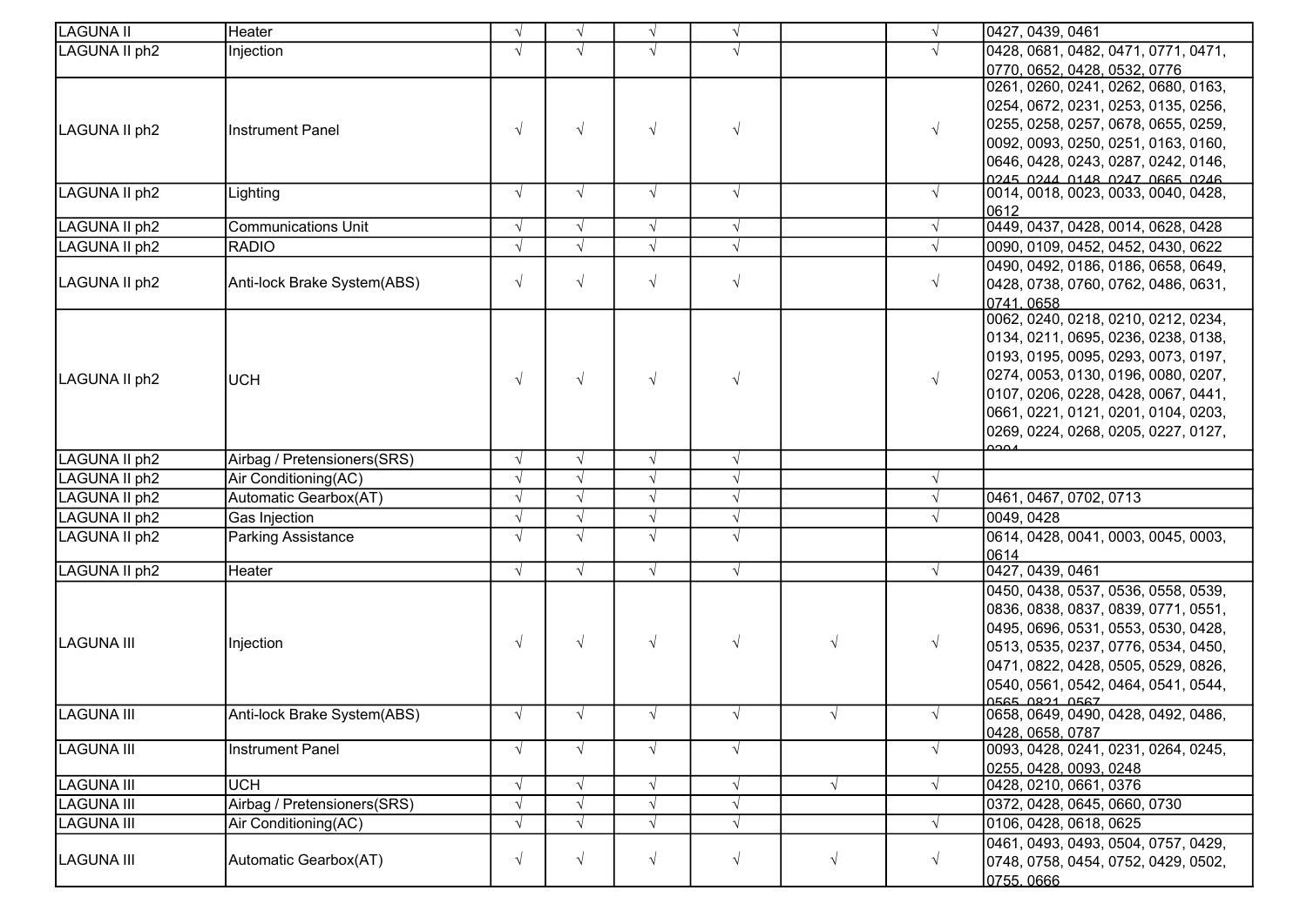| <b>LAGUNA III</b> | Gas Injection                         |            | $\sqrt{ }$    | $\sqrt{ }$ | $\sqrt{ }$ | $\sqrt{ }$ |            | 0428, 0685                                 |
|-------------------|---------------------------------------|------------|---------------|------------|------------|------------|------------|--------------------------------------------|
| <b>LAGUNA III</b> | VARIABLE P.A.S.                       | V          |               |            | $\sqrt{ }$ | $\sqrt{}$  |            | 0428, 0644                                 |
| <b>LAGUNA III</b> | Lighting                              | $\sqrt{ }$ | $\mathcal{N}$ | $\sqrt{}$  | $\sqrt{}$  |            |            | 0428, 0612                                 |
| LAGUNA III        | 4 Wheels Steering                     | $\sqrt{ }$ | $\sqrt{ }$    | $\sqrt{ }$ | $\sqrt{ }$ | $\sqrt{}$  |            | 0428, 0627, 0636                           |
| LAGUNA III        | Parking PROX CAN                      | $\sqrt{ }$ | $\sqrt{ }$    | $\sqrt{}$  | $\sqrt{ }$ |            |            | 0428, 0071, 0082, 0045, 0077, 0003,        |
|                   |                                       |            |               |            |            |            |            | 0047, 0057, 0614                           |
| <b>LAGUNA III</b> | Driver's Door                         | $\sqrt{ }$ | $\sqrt{ }$    | $\sqrt{}$  | $\sqrt{ }$ |            |            | 0428                                       |
| <b>LAGUNA III</b> | Passenger's Door                      | $\sqrt{ }$ | $\sqrt{ }$    | $\sqrt{ }$ | $\sqrt{ }$ |            |            | 0428                                       |
| LAGUNA III        | <b>Driver's Seat</b>                  |            | $\sqrt{ }$    | $\sqrt{}$  | $\sqrt{ }$ |            |            | 0428, 0610                                 |
| <b>LAGUNA III</b> | <b>Telematic CTRL Unit</b>            |            | $\sqrt{ }$    | $\sqrt{}$  | $\sqrt{ }$ |            |            |                                            |
| <b>LAGUNA III</b> | Left - Hand Door or Passenger Seat    | $\sqrt{ }$ |               |            |            |            |            | 0601                                       |
| <b>LAGUNA III</b> | Right - Hand Door or Collapsible Seat | $\sqrt{ }$ |               |            |            |            |            | 0015, 0601                                 |
|                   |                                       |            |               |            |            |            |            |                                            |
| <b>LAGUNA III</b> | <b>Communications Unit</b>            | $\sqrt{ }$ | $\sqrt{ }$    | $\sqrt{ }$ | $\sqrt{ }$ |            | $\sqrt{ }$ | 0017, 0129, 0437, 0428, 0606, 0161,        |
|                   |                                       |            |               |            |            |            |            | 0461, 0159, 0090                           |
|                   |                                       |            |               |            |            |            |            | 0087, 0087, 0109, 0629, 0035, 0430,        |
| <b>LAGUNA III</b> | <b>RADIO</b>                          | $\sqrt{ }$ | $\sqrt{ }$    | $\sqrt{}$  | $\sqrt{ }$ |            | $\sqrt{}$  | 0452, 0055, 0465, 0035, 0112, 0436,        |
| <b>LAGUNA III</b> | Multimedia Interface                  | $\sqrt{ }$ | $\sqrt{ }$    | $\sqrt{ }$ | $\sqrt{ }$ |            | $\sqrt{ }$ | 0469, 0622, 0105<br>0428, 0021, 0029       |
| LAGUNA III        | Amplifier                             | $\sqrt{}$  | $\sqrt{ }$    | $\sqrt{}$  | $\sqrt{ }$ |            |            | 0011, 0428, 0456, 0622                     |
|                   |                                       |            | $\sqrt{ }$    | $\sqrt{ }$ | $\sqrt{ }$ |            |            |                                            |
| <b>LAGUNA III</b> | Multimedia Connection                 | $\sqrt{ }$ |               | $\sqrt{ }$ |            |            |            | 0428, 0437, 0606                           |
| LAGUNA phase 2    | Injection                             |            |               |            |            |            |            |                                            |
| LAGUNA phase 2    | Anti-lock Brake System(ABS)           |            | $\sqrt{ }$    | $\sqrt{}$  |            |            |            |                                            |
| LAGUNA phase 2    | <b>Instrument Panel</b>               |            |               | $\sqrt{ }$ |            |            |            |                                            |
| LAGUNA phase 2    | <b>UCH</b>                            | $\sqrt{ }$ | $\sqrt{ }$    | $\sqrt{ }$ |            |            |            |                                            |
| LAGUNA phase 2    | Airbag / Pretensioners(SRS)           | $\sqrt{ }$ | $\sqrt{ }$    | $\sqrt{ }$ |            |            |            |                                            |
| LAGUNA phase 2    | Air Conditioning(AC)                  | $\sqrt{ }$ |               | $\sqrt{ }$ |            |            |            |                                            |
| LAGUNA phase 2    | Automatic Gearbox(AT)                 | $\sqrt{ }$ | $\sqrt{ }$    | $\sqrt{ }$ |            |            |            |                                            |
| LAGUNA phase 2    | Voice Synthesiser                     | $\sqrt{ }$ |               | $\sqrt{ }$ |            |            |            |                                            |
| LAGUNA phase 2    | Engine(petrol)                        |            | $\sqrt{ }$    | $\sqrt{}$  |            |            |            |                                            |
| LAGUNA phase 2    | <b>VARIABLE P.A.S.</b>                | $\sqrt{ }$ | $\sqrt{ }$    | $\sqrt{ }$ |            |            |            |                                            |
| LAGUNA phase 2    | <b>Driver's Seat</b>                  |            |               | $\sqrt{ }$ |            |            |            |                                            |
| LATITUDE - SM5    | Injection                             | $\sqrt{ }$ | $\sqrt{ }$    | $\sqrt{ }$ | $\sqrt{ }$ | $\sqrt{}$  | $\sqrt{ }$ | 0450, 0471, 0790, 0482, 0537, 0526,        |
|                   |                                       |            |               |            |            |            |            | 0536, 0525, 0539, 0428, 0527, 0824,        |
|                   |                                       |            |               |            |            |            |            | 0529, 0771, 0485, 0495, 0531, 0553,        |
|                   |                                       |            |               |            |            |            |            | 0544.0428.0532.0821.0776.0479              |
| LATITUDE - SM5    | Anti-lock Brake System(ABS)           | $\sqrt{ }$ | $\sqrt{ }$    | $\sqrt{ }$ | $\sqrt{ }$ | $\sqrt{ }$ | $\sqrt{ }$ | 0658, 0649, 0490, 0428, 0492, 0486,        |
| LATITUDE - SM5    | <b>UCH</b>                            | $\sqrt{ }$ | $\sqrt{ }$    | $\sqrt{}$  | $\sqrt{ }$ | $\sqrt{}$  |            | 0621, 0428, 0658<br>0368, 0428, 0661, 0428 |
| LATITUDE - SM5    | Airbag / Pretensioners(SRS)           | $\sqrt{ }$ | $\sqrt{ }$    | $\sqrt{ }$ | $\sqrt{ }$ |            |            | 0372, 0428, 0645, 0660                     |
| LATITUDE - SM5    | Air Conditioning(AC)                  | $\sqrt{ }$ | $\sqrt{ }$    | $\sqrt{ }$ | $\sqrt{ }$ |            | $\sqrt{ }$ | 0625, 0106, 0428, 0428                     |
|                   |                                       |            |               |            |            |            |            | 0461, 0493, 0461, 0504, 0757, 0748,        |
| LATITUDE - SM5    | Automatic Gearbox(AT)                 | $\sqrt{ }$ | $\sqrt{ }$    | $\sqrt{ }$ | $\sqrt{ }$ | $\sqrt{ }$ | $\sqrt{ }$ | 0758, 0519, 0674, 0454, 0511, 0752,        |
|                   |                                       |            |               |            |            |            |            | 0502, 0656, 0755, 0666                     |
| LATITUDE - SM5    | Gas Injection                         | $\sqrt{ }$ | $\sqrt{ }$    | $\sqrt{}$  | $\sqrt{ }$ | $\sqrt{ }$ |            | 0428, 0685                                 |
| LATITUDE - SM5    | <b>Blind Spot Detection</b>           | $\sqrt{ }$ | $\sqrt{ }$    | $\sqrt{ }$ | $\sqrt{ }$ |            |            | 0428                                       |
|                   |                                       |            |               |            |            |            |            |                                            |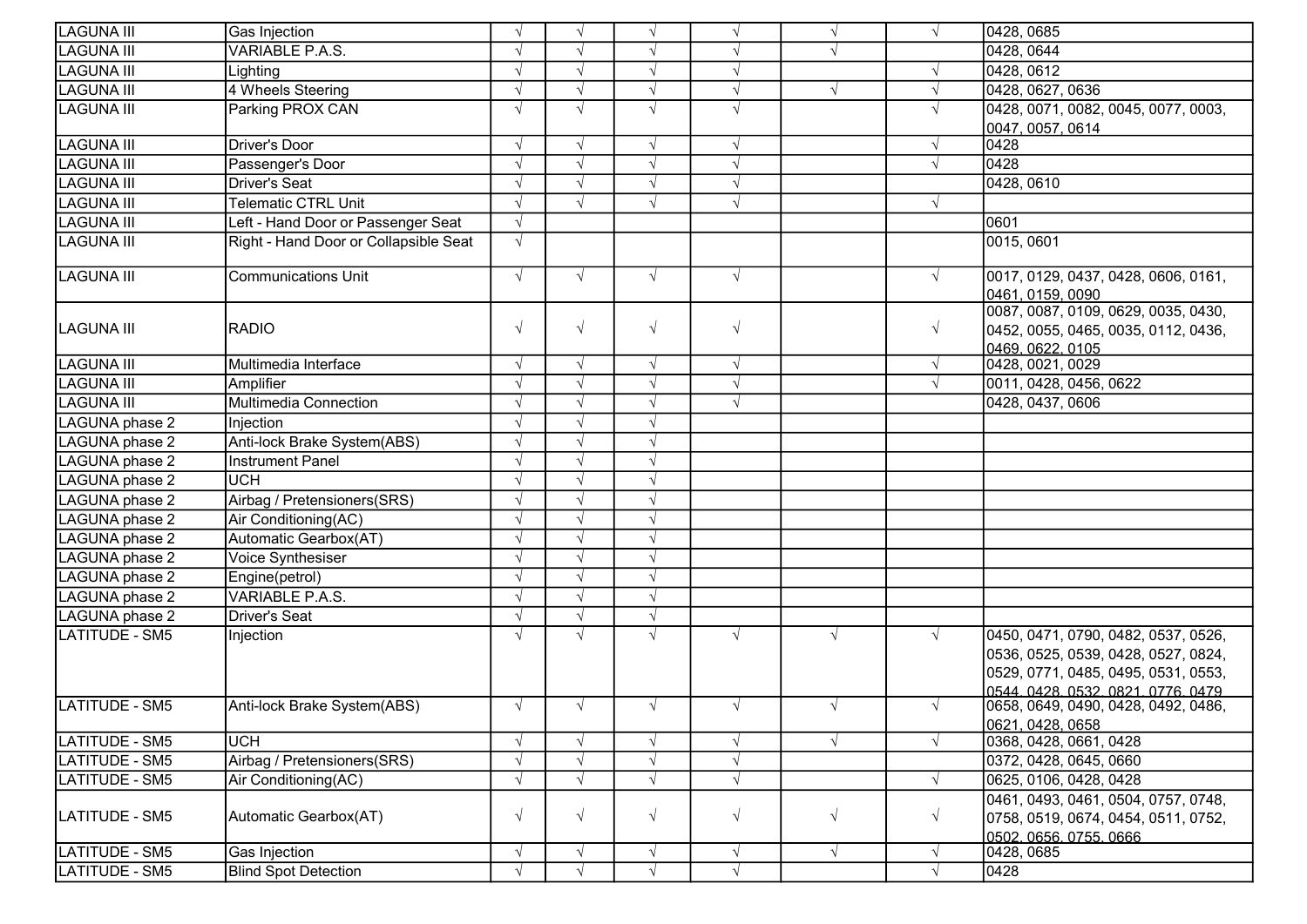| LATITUDE - SM5        | VARIABLE P.A.S.                       |            | $\sqrt{ }$ | $\sqrt{ }$ | $\sqrt{ }$            | $\sqrt{ }$ |            | 0428                                               |
|-----------------------|---------------------------------------|------------|------------|------------|-----------------------|------------|------------|----------------------------------------------------|
| <b>LATITUDE - SM5</b> | <b>UPC</b>                            |            | $\sqrt{ }$ | $\sqrt{ }$ | $\sqrt{ }$            |            | $\sqrt{ }$ | 0428, 0648, 0141, 0144, 0141, 0651,                |
|                       |                                       |            |            |            |                       |            |            | 0648.0457                                          |
| LATITUDE - SM5        | Lighting                              |            | $\sqrt{ }$ | $\sqrt{ }$ | $\sqrt{ }$            |            | $\sqrt{ }$ | 0428, 0612                                         |
| LATITUDE - SM5        | Parking PROX CAN                      |            | $\sqrt{ }$ | $\sqrt{ }$ | $\sqrt{ }$            |            | $\sqrt{ }$ | 0614, 0071, 0082, 0428, 0045, 0077,                |
|                       |                                       |            |            |            |                       |            |            | 0003, 0047, 0057, 0428, 0614                       |
| LATITUDE - SM5        | <b>Driver's Door</b>                  |            | $\sqrt{ }$ | $\sqrt{ }$ | $\sqrt{ }$            |            | $\sqrt{ }$ | 0428                                               |
| LATITUDE - SM5        | Passenger's Door                      |            | $\sqrt{ }$ | $\sqrt{ }$ | $\overline{\sqrt{2}}$ |            | $\sqrt{ }$ | 0428                                               |
| LATITUDE - SM5        | <b>Driver's Seat</b>                  |            | $\sqrt{ }$ | $\sqrt{ }$ | $\sqrt{ }$            |            |            | 0428, 0610                                         |
| LATITUDE - SM5        | <b>Telematic CTRL Unit</b>            |            | $\sqrt{ }$ | $\sqrt{ }$ | $\sqrt{ }$            |            | $\sqrt{ }$ | 0426, 0717, 0452, 0426, 0458, 0699                 |
| <b>LATITUDE - SM5</b> | Left - Hand Door or Passenger Seat    | $\sqrt{ }$ |            |            | $\sqrt{ }$            |            |            | 0601                                               |
| <b>LATITUDE - SM5</b> | Right - Hand Door or Collapsible Seat |            |            |            | $\sqrt{ }$            |            |            | 0601                                               |
|                       |                                       |            |            |            |                       |            |            |                                                    |
| LATITUDE - SM5        | <b>Communications Unit</b>            | $\sqrt{ }$ | $\sqrt{ }$ | $\sqrt{ }$ | $\sqrt{ }$            |            | $\sqrt{ }$ | 0017, 0129, 0437, 0428, 0606, 0161,                |
|                       |                                       |            |            |            |                       |            |            | 0461, 0154, 0159, 0090                             |
|                       |                                       |            |            |            |                       |            |            | 0182, 0087, 0087, 0182, 0452, 0055,                |
| LATITUDE - SM5        | <b>RADIO</b>                          | $\sqrt{ }$ | $\sqrt{ }$ | $\sqrt{ }$ | $\sqrt{ }$            |            | $\sqrt{ }$ | 0176, 0465, 0035, 0112, 0469, 0436,                |
|                       |                                       |            |            |            |                       |            |            | 0105, 0622                                         |
| LATITUDE - SM5        | Multimedia Interface                  | $\sqrt{ }$ | $\sqrt{ }$ | $\sqrt{ }$ | $\sqrt{ }$            |            | $\sqrt{ }$ | 0021, 0029, 0428                                   |
| LATITUDE - SM5        | Amplifier                             |            | $\sqrt{ }$ | $\sqrt{ }$ | $\sqrt{ }$            |            | $\sqrt{ }$ | 0011, 0428, 0456, 0622                             |
| LATITUDE - SM5        | Multimedia Connection                 |            | $\sqrt{ }$ | $\sqrt{ }$ | $\sqrt{ }$            |            |            | 0428, 0437, 0606                                   |
| LODGY                 | Anti-lock Brake System(ABS)           |            | $\sqrt{ }$ | $\sqrt{ }$ | $\sqrt{ }$            | $\sqrt{ }$ | $\sqrt{ }$ | 0658, 0490, 0649, 0492, 0498, 0486,                |
|                       |                                       |            |            |            |                       |            |            | 0428.0621.0787                                     |
|                       |                                       |            |            |            |                       |            |            | 0292, 0093, 0262, 0093, 0292, 0825,                |
| <b>LODGY</b>          | <b>Instrument Panel</b>               |            | $\sqrt{ }$ | $\sqrt{ }$ | $\sqrt{ }$            |            | $\sqrt{ }$ | 0428, 0254, 0264, 0245, 0278, 0321,                |
|                       |                                       |            |            |            |                       |            |            | 0255.0346.0678.0248                                |
|                       | <b>UCH</b>                            | $\sqrt{ }$ | $\sqrt{ }$ | $\sqrt{ }$ | $\sqrt{ }$            | $\sqrt{ }$ | $\sqrt{ }$ | 0107, 0327, 0767, 0407, 0428, 0516,                |
| LODGY                 |                                       |            |            |            |                       |            |            | 0509, 0385, 0520, 0773, 0522, 0411,                |
| <b>LODGY</b>          | Airbag / Pretensioners(SRS)           | $\sqrt{ }$ | $\sqrt{ }$ | $\sqrt{ }$ | $\sqrt{ }$            |            | $\sqrt{ }$ | 0767 <u>. 0327. 0358. 0523</u><br>0660, 0428, 0645 |
| <b>LODGY</b>          | Automatic Gearbox(AT)                 | $\sqrt{ }$ | $\sqrt{ }$ | $\sqrt{ }$ | $\sqrt{ }$            | $\sqrt{ }$ | $\sqrt{ }$ | 0713, 0517, 0769, 0518, 0461, 0461,                |
|                       |                                       |            |            |            |                       |            |            | 0674, 0761, 0467, 0511, 0702                       |
| LODGY                 | VARIABLE P.A.S.                       | $\sqrt{ }$ | $\sqrt{ }$ | $\sqrt{ }$ | $\sqrt{}$             |            |            | 0428, 0639                                         |
| <b>LODGY</b>          | <b>RADIO</b>                          |            | $\sqrt{ }$ | $\sqrt{ }$ | $\sqrt{ }$            |            | $\sqrt{ }$ | 0182, 0087, 0452, 0176, 0465, 0112,                |
|                       |                                       |            |            |            |                       |            |            | 0182, 0469, 0622                                   |
| <b>LODGY</b>          | <b>Urea Dosing Control Module</b>     | $\sqrt{ }$ | $\sqrt{ }$ | $\sqrt{ }$ | $\sqrt{ }$            | $\sqrt{ }$ | $\sqrt{ }$ | 0461, 0484, 0794, 0795, 0797, 0799,                |
|                       |                                       |            |            |            |                       |            |            | 0801, 0803                                         |
| LODGY                 | Hands - Fress Module                  |            | $\sqrt{ }$ | $\sqrt{ }$ | $\sqrt{ }$            | $\sqrt{ }$ |            | 0128, 0428                                         |
| LODGY                 | Multimedia Interface                  | V          | $\sqrt{ }$ | $\sqrt{ }$ | V                     |            | $\sqrt{ }$ | 0428                                               |
|                       |                                       |            |            |            |                       |            |            | 0482, 0482, 0450, 0537, 0428, 0529,                |
| LOGAN                 | Injection                             |            | $\sqrt{ }$ | $\sqrt{ }$ | $\sqrt{ }$            | $\sqrt{ }$ | $\sqrt{ }$ | 0771, 0551, 0531, 0553, 0544, 0577,                |
|                       |                                       |            |            |            |                       |            |            | 0543, 0576, 0535, 0524, 0237, 0578                 |
| LOGAN                 | Automatic Gearbox(AT)                 |            | $\sqrt{ }$ | $\sqrt{ }$ | $\sqrt{}$             |            | $\sqrt{ }$ | 0702, 0713, 0461, 0674, 0467                       |
| LOGAN                 | <b>RADIO</b>                          |            | $\sqrt{ }$ | $\sqrt{ }$ | $\sqrt{ }$            |            | V          | 0081, 0087, 0707, 0452, 0465, 0112,                |
|                       |                                       |            |            |            |                       |            |            | 0469, 0081, 0622                                   |
| <b>LOGAN</b>          | Anti-lock Brake System(ABS)           |            | $\sqrt{ }$ | $\sqrt{ }$ | $\sqrt{ }$            |            | $\sqrt{ }$ | 0658, 0649, 0428, 0631                             |
| <b>LOGAN</b>          | UCH                                   |            | $\sqrt{ }$ | $\sqrt{ }$ | $\sqrt{ }$            |            | $\sqrt{ }$ | 0428, 0267, 0352, 0267, 0428                       |
| LOGAN                 | Engine(petrol)                        |            | $\sqrt{ }$ | $\sqrt{ }$ | $\sqrt{}$             |            | $\sqrt{ }$ | 0428                                               |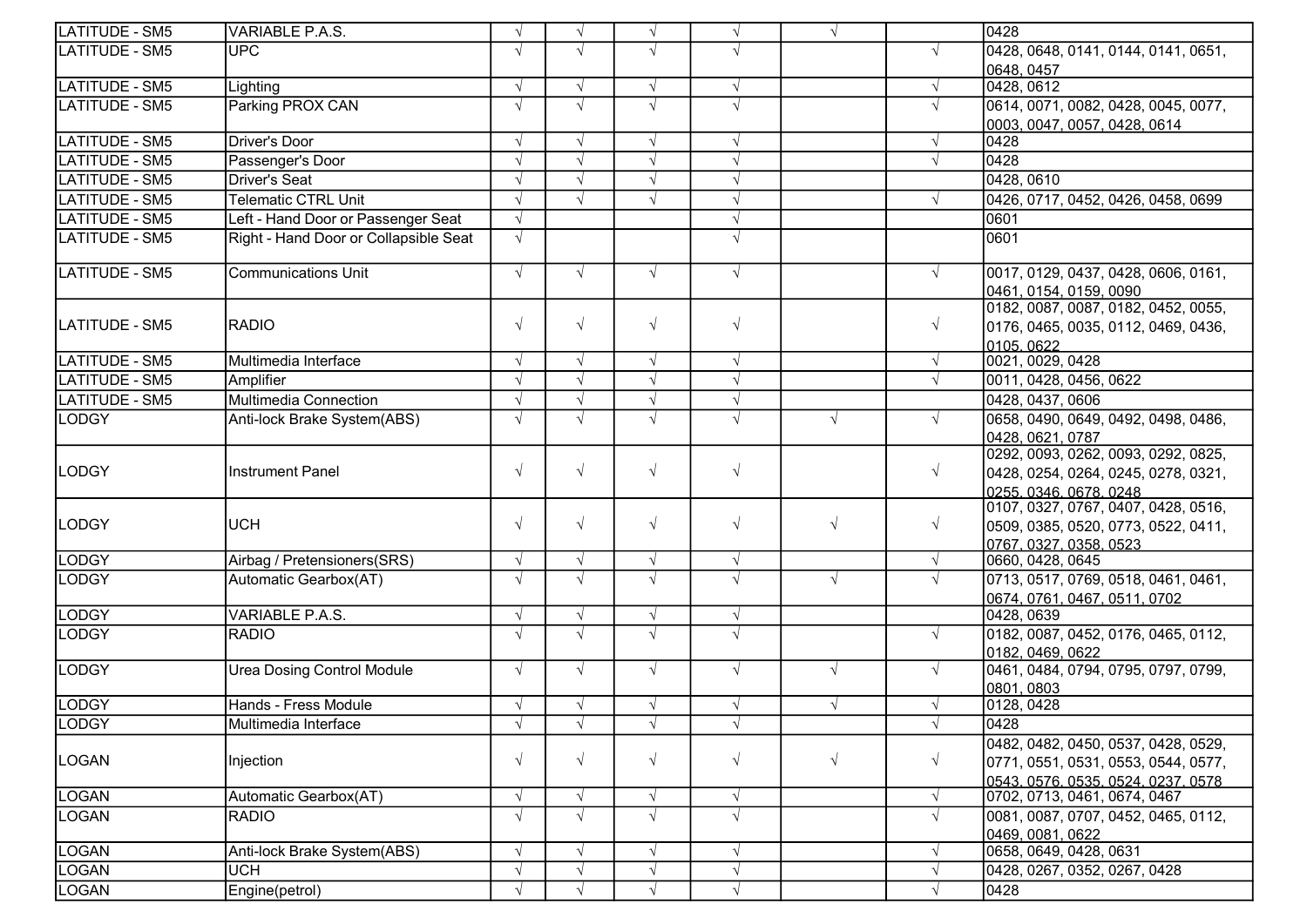| <b>LOGAN</b>                                | VARIABLE P.A.S.                                   | $\sqrt{ }$ | $\sqrt{ }$ | $\sqrt{ }$ | $\sqrt{ }$ |            |            | 0428, 0639, 0194, 0428, 0050                                                                                                                                                                                                                                                                                                                                                                                                                                                                                            |
|---------------------------------------------|---------------------------------------------------|------------|------------|------------|------------|------------|------------|-------------------------------------------------------------------------------------------------------------------------------------------------------------------------------------------------------------------------------------------------------------------------------------------------------------------------------------------------------------------------------------------------------------------------------------------------------------------------------------------------------------------------|
| LOGAN                                       | Tracker                                           |            | $\sqrt{ }$ | $\sqrt{ }$ | $\sqrt{ }$ |            |            | 0012, 0415, 0428                                                                                                                                                                                                                                                                                                                                                                                                                                                                                                        |
| LOGAN II - SANDERO II Injection             |                                                   |            | $\sqrt{ }$ | $\sqrt{ }$ | $\sqrt{ }$ | $\sqrt{ }$ | $\sqrt{ }$ | 0580, 0582, 0581, 0819, 0537, 0538,<br>0617, 0771, 0573, 0572, 0531, 0575,<br>0574, 0530, 0577, 0535, 0579, 0534,<br>0590, 0471, 0580, 0548, 0547, 0428,<br>0505, 0549, 0626, 0827, 0829, 0828,<br>0584, 0583, 0102, 0542, 0586, 0585,<br>0464, 0541, 0544, 0588, 0543, 0587,<br>0546, 0560, 0284, 0482, 0438, 0558,<br>0836, 0838, 0837, 0839, 0551, 0550,<br>0553, 0555, 0830, 0554, 0598, 0513,<br>0556, 0237, 0450, 0571, 0570, 0237,<br>0602, 0847, 0529, 0848, 0608, 0562,<br>0561, 0564, 0841, 0566, 0565, 0840, |
|                                             | LOGAN II - SANDERO II Anti-lock Brake System(ABS) | $\sqrt{ }$ | $\sqrt{ }$ | $\sqrt{ }$ | $\sqrt{ }$ | $\sqrt{ }$ |            | 0658, 0490, 0649, 0492, 0507, 0486,<br>0428, 0621, 0786, 0787                                                                                                                                                                                                                                                                                                                                                                                                                                                           |
| LOGAN II - SANDERO II   Instrument Panel    |                                                   | $\sqrt{ }$ | $\sqrt{ }$ | $\sqrt{ }$ | $\sqrt{ }$ |            | $\sqrt{ }$ | 0292, 0093, 0262, 0093, 0292, 0825,<br>0428, 0254, 0264, 0245, 0278, 0321,<br>0255, 0346, 0678, 0248                                                                                                                                                                                                                                                                                                                                                                                                                    |
| LOGAN II - SANDERO II UCH                   |                                                   | $\sqrt{ }$ | $\sqrt{ }$ | $\sqrt{ }$ | $\sqrt{ }$ | $\sqrt{ }$ | $\sqrt{ }$ | 0327, 0767, 0107, 0407, 0428, 0516,<br>0509, 0385, 0520, 0773, 0522, 0411,<br>0107.0327.0358.0523.0138                                                                                                                                                                                                                                                                                                                                                                                                                  |
|                                             | LOGAN II - SANDERO II Airbag / Pretensioners(SRS) | $\sqrt{ }$ | $\sqrt{ }$ | $\sqrt{ }$ | $\sqrt{ }$ |            | $\sqrt{ }$ | 0660, 0428, 0645                                                                                                                                                                                                                                                                                                                                                                                                                                                                                                        |
| LOGAN II - SANDERO II Air Conditioning(AC)  |                                                   | $\sqrt{ }$ | $\sqrt{ }$ | $\sqrt{ }$ | $\sqrt{ }$ |            | $\sqrt{ }$ | 0625, 0428, 0428, 0433, 0642, 0634,<br>0625, 0446                                                                                                                                                                                                                                                                                                                                                                                                                                                                       |
| LOGAN II - SANDERO II Automatic Gearbox(AT) |                                                   | $\sqrt{ }$ | $\sqrt{ }$ | $\sqrt{ }$ | $\sqrt{ }$ | $\sqrt{ }$ | $\sqrt{ }$ | 0702, 0517, 0769, 0518, 0461, 0461,<br>0674, 0761, 0511, 0467, 0713                                                                                                                                                                                                                                                                                                                                                                                                                                                     |
| LOGAN II - SANDERO II VARIABLE P.A.S.       |                                                   | $\sqrt{ }$ | $\sqrt{ }$ | $\sqrt{ }$ | $\sqrt{ }$ |            |            | 0428, 0639                                                                                                                                                                                                                                                                                                                                                                                                                                                                                                              |
| LOGAN II - SANDERO II UPC                   |                                                   | $\sqrt{ }$ | $\sqrt{ }$ | $\sqrt{ }$ | $\sqrt{ }$ |            | $\sqrt{ }$ | 0514, 0648, 0651, 0754                                                                                                                                                                                                                                                                                                                                                                                                                                                                                                  |
| LOGAN II - SANDERO II RADIO                 |                                                   | $\sqrt{ }$ | $\sqrt{ }$ | $\sqrt{ }$ | $\sqrt{ }$ |            | $\sqrt{ }$ | 0182, 0087, 0452, 0176, 0465, 0112,<br>0182, 0469, 0622                                                                                                                                                                                                                                                                                                                                                                                                                                                                 |
| LOGAN II - SANDERO II Telematic CTRL Unit   |                                                   | $\sqrt{ }$ | $\sqrt{ }$ | $\sqrt{ }$ | $\sqrt{ }$ |            | $\sqrt{ }$ | 0426, 0717, 0452, 0426, 0458, 0699                                                                                                                                                                                                                                                                                                                                                                                                                                                                                      |
|                                             | LOGAN II - SANDERO II Urea Dosing Control Module  | $\sqrt{ }$ | $\sqrt{ }$ | $\sqrt{ }$ | $\sqrt{ }$ | $\sqrt{ }$ |            | 0461, 0484, 0794, 0795, 0797, 0799,<br>0801, 0803                                                                                                                                                                                                                                                                                                                                                                                                                                                                       |
| LOGAN II - SANDERO II Hands - Fress Module  |                                                   |            |            | $\sqrt{}$  | $\sqrt{ }$ | $\sqrt{}$  |            | 0128, 0428                                                                                                                                                                                                                                                                                                                                                                                                                                                                                                              |
| LOGAN II - SANDERO II Tracker               |                                                   | $\sqrt{ }$ | $\sqrt{ }$ | $\sqrt{ }$ | $\sqrt{ }$ |            |            | 0012, 0415, 0428                                                                                                                                                                                                                                                                                                                                                                                                                                                                                                        |
| MAST RWD ph2                                | Injection                                         |            | $\sqrt{ }$ | $\sqrt{}$  |            |            |            |                                                                                                                                                                                                                                                                                                                                                                                                                                                                                                                         |
| MAST RWD ph2                                | Anti-lock Brake System(ABS)                       |            | $\sqrt{ }$ | $\sqrt{}$  |            |            |            |                                                                                                                                                                                                                                                                                                                                                                                                                                                                                                                         |
| MAST RWD ph2                                | <b>UCH</b>                                        |            | $\sqrt{ }$ | $\sqrt{ }$ |            |            |            |                                                                                                                                                                                                                                                                                                                                                                                                                                                                                                                         |
| MAST RWD ph2                                | Airbag / Pretensioners(SRS)                       |            | $\sqrt{ }$ | $\sqrt{ }$ |            |            |            |                                                                                                                                                                                                                                                                                                                                                                                                                                                                                                                         |
| MAST RWD ph2                                | <b>Adaptation Unit</b>                            |            | $\sqrt{ }$ | $\sqrt{ }$ |            |            |            |                                                                                                                                                                                                                                                                                                                                                                                                                                                                                                                         |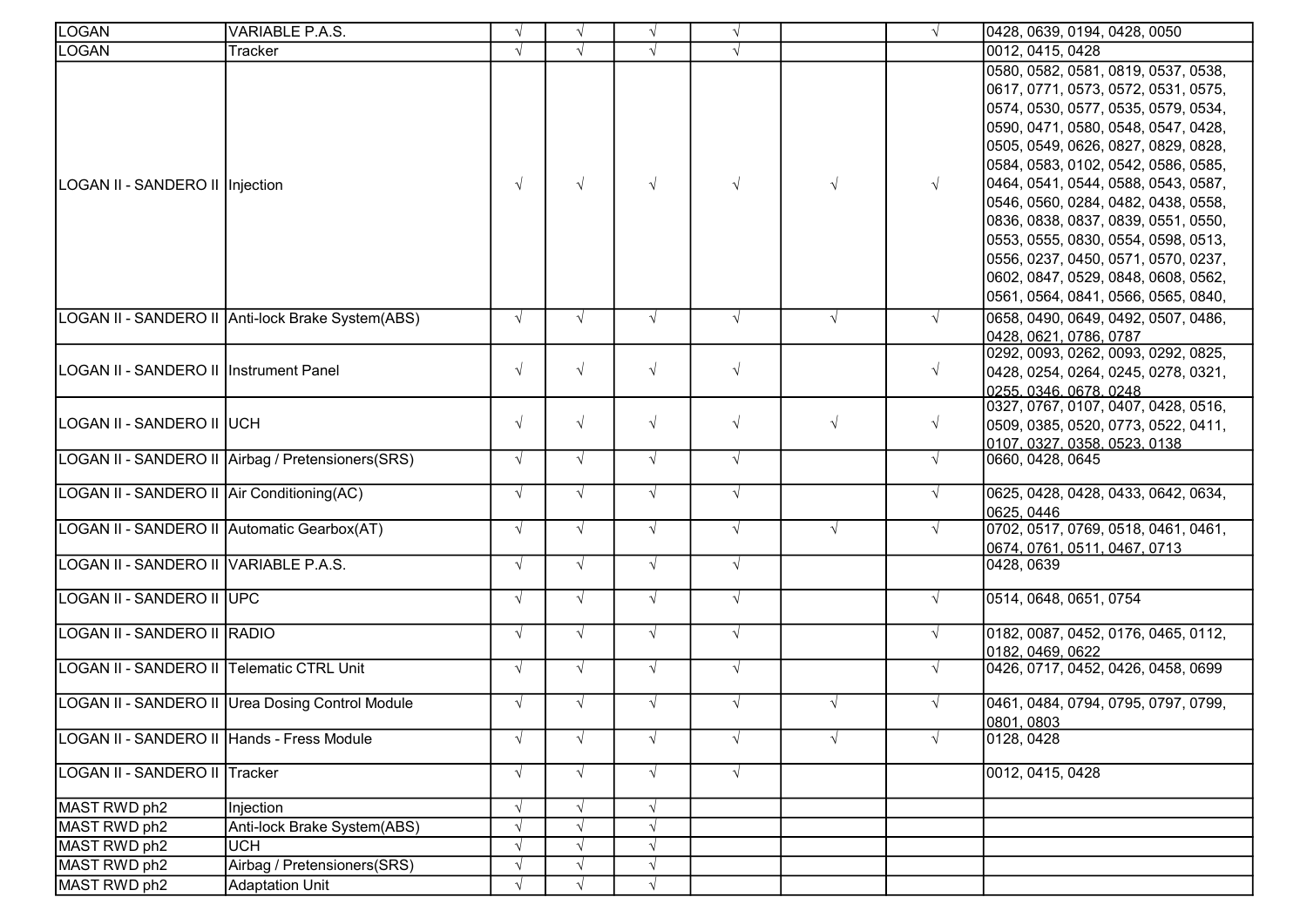| MAST RWD ph3      | Injection                   |            | $\sqrt{ }$ | $\sqrt{}$  | $\sqrt{ }$ |            |            | 0428, 0471, 0771, 0776                                                                                                                                                                                                                                        |
|-------------------|-----------------------------|------------|------------|------------|------------|------------|------------|---------------------------------------------------------------------------------------------------------------------------------------------------------------------------------------------------------------------------------------------------------------|
| MAST RWD ph3      | Anti-lock Brake System(ABS) |            |            |            | $\sqrt{ }$ |            |            | 0428, 0649, 0658                                                                                                                                                                                                                                              |
| MAST RWD ph3      | <b>Communications Unit</b>  |            | $\sim$     | $\sqrt{}$  | $\sqrt{ }$ |            |            |                                                                                                                                                                                                                                                               |
| MAST RWD ph3      | <b>UCH</b>                  |            | $\sim$     | $\sqrt{}$  | $\sqrt{ }$ |            | V          | 0080, 0428, 0428, 0080                                                                                                                                                                                                                                        |
| MAST RWD ph3      | Airbag / Pretensioners(SRS) |            | $\sim$     | $\sqrt{ }$ | $\sqrt{ }$ |            |            | 0428, 0645, 0660, 0668                                                                                                                                                                                                                                        |
| MAST RWD ph3      | <b>Adaptation Unit</b>      | $\sqrt{ }$ | $\sqrt{ }$ | $\sqrt{ }$ | $\sqrt{ }$ |            |            | 0428                                                                                                                                                                                                                                                          |
| <b>MASTER</b>     | Injection                   |            |            |            |            |            |            |                                                                                                                                                                                                                                                               |
| <b>MASTER</b>     | Anti-lock Brake System(ABS) |            | $\sqrt{ }$ | $\sqrt{ }$ |            |            |            |                                                                                                                                                                                                                                                               |
| <b>MASTER</b>     | <b>UCH</b>                  |            | $\sqrt{ }$ | $\sqrt{ }$ |            |            |            |                                                                                                                                                                                                                                                               |
| <b>MASTER</b>     | Airbag / Pretensioners(SRS) | $\sqrt{ }$ | $\sqrt{ }$ | $\sqrt{ }$ |            |            |            |                                                                                                                                                                                                                                                               |
| <b>MASTER</b>     | <b>Piloted Suspension</b>   | $\sqrt{ }$ | $\sqrt{ }$ | $\sqrt{ }$ |            |            |            |                                                                                                                                                                                                                                                               |
| <b>MASTER III</b> | Injection                   | $\sqrt{ }$ | $\sqrt{ }$ | $\sqrt{ }$ | $\sqrt{ }$ | $\sqrt{ }$ |            | 0580, 0482, 0559, 0438, 0558, 0836,<br>0838, 0617, 0837, 0839, 0551, 0771,<br>0552, 0530, 0533, 0535, 0513, 0534,<br>0590, 0450, 0570, 0580, 0602, 0428,<br>0505, 0626, 0608, 0540, 0562, 0561,<br>0542, 0541, 0464, 0563, 0544, 0565,<br>0568 0567 0580 0438 |
| <b>MASTER III</b> | Anti-lock Brake System(ABS) | $\sqrt{ }$ | $\sqrt{ }$ | $\sqrt{ }$ | $\sqrt{ }$ | $\sqrt{ }$ | $\sqrt{}$  | 0490, 0492, 0085, 0490, 0658, 0649,<br>0428, 0507, 0078, 0078, 0486, 0621,<br>0786, 0787                                                                                                                                                                      |
| <b>MASTER III</b> | <b>Instrument Panel</b>     | $\sqrt{ }$ | $\sqrt{ }$ | $\sqrt{ }$ | $\sqrt{ }$ | $\sqrt{ }$ | $\sqrt{}$  | 0241, 0093, 0812, 0811, 0672, 0231,<br>0297, 0775, 0678, 0810, 0655, 0290,<br>0292, 0093, 0291, 0809, 0780, 0646,<br>0428, 0705, 0243, 0782, 0264, 0245,<br><u>10784 0665 0246 0248 </u>                                                                      |
| <b>MASTER III</b> | <b>UCH</b>                  | $\sqrt{ }$ | $\sqrt{ }$ | $\sqrt{ }$ | $\sqrt{ }$ |            | $\sqrt{ }$ | 0428, 0508, 0354, 0354, 0428                                                                                                                                                                                                                                  |
| MASTER III        | Airbag / Pretensioners(SRS) | $\sqrt{ }$ | $\sqrt{ }$ | $\sqrt{}$  | $\sqrt{ }$ |            |            | 0341, 0372, 0428, 0645, 0660                                                                                                                                                                                                                                  |
| <b>MASTER III</b> | <b>Front Radar</b>          |            |            | $\sqrt{}$  |            |            |            | 0428                                                                                                                                                                                                                                                          |
| <b>MASTER III</b> | Air Conditioning(AC)        |            | $\sqrt{ }$ | $\sqrt{ }$ | $\sqrt{ }$ |            |            | 0625, 0618, 0428                                                                                                                                                                                                                                              |
| <b>MASTER III</b> | Automatic Gearbox(AT)       | $\sqrt{ }$ | $\sqrt{ }$ | $\sqrt{ }$ | $\sqrt{ }$ | $\sqrt{ }$ |            | 0443, 0461, 0692, 0719, 0443, 0454,<br>0674, 0759, 0488, 0697, 0666                                                                                                                                                                                           |
| <b>MASTER III</b> | <b>Blind Spot Detection</b> | $\sqrt{ }$ | $\sqrt{ }$ | $\sqrt{ }$ | $\sqrt{ }$ |            | $\sqrt{ }$ | 0428                                                                                                                                                                                                                                                          |
| <b>MASTER III</b> | VARIABLE P.A.S.             |            | $\sqrt{ }$ | $\sqrt{}$  | $\sqrt{ }$ |            |            | 0083, 0428                                                                                                                                                                                                                                                    |
| MASTER III        | Tyres                       |            | $\sqrt{ }$ | $\sqrt{}$  | $\sqrt{ }$ | $\sqrt{ }$ |            | 0440                                                                                                                                                                                                                                                          |
| <b>MASTER III</b> | <b>Adaptation Unit</b>      |            |            | $\sqrt{}$  | $\sqrt{ }$ |            |            | 0440, 0428                                                                                                                                                                                                                                                    |
| <b>MASTER III</b> | Lighting                    |            |            | $\sqrt{ }$ | $\sqrt{ }$ |            |            | 0428                                                                                                                                                                                                                                                          |
| <b>MASTER III</b> | Charge Controller           |            |            |            | V          |            |            | 0428                                                                                                                                                                                                                                                          |
| <b>MASTER III</b> | Parking PROX CAN            |            |            | $\sqrt{ }$ | $\sqrt{ }$ |            |            | 0003, 0045, 0071, 0077, 0428, 0614                                                                                                                                                                                                                            |
| <b>MASTER III</b> | Dashboard Adaptation Box    | $\sqrt{ }$ | $\sqrt{ }$ | $\sqrt{ }$ | $\sqrt{ }$ |            |            | 0006, 0428                                                                                                                                                                                                                                                    |
| <b>MASTER III</b> | Hands - Fress Access        | $\sqrt{ }$ | $\sqrt{ }$ | $\sqrt{ }$ | $\sqrt{ }$ |            |            | 0462, 0469, 0727, 0734, 0736, 0742,<br>0746                                                                                                                                                                                                                   |
| <b>MASTER III</b> | Front Camera                | $\sqrt{ }$ | $\sqrt{ }$ | $\sqrt{ }$ | $\sqrt{ }$ |            |            | 0437, 0428                                                                                                                                                                                                                                                    |
| <b>MASTER III</b> | <b>RADIO</b>                | $\sqrt{ }$ | $\sqrt{ }$ | $\sqrt{ }$ | $\sqrt{ }$ |            | $\sqrt{ }$ | 0182, 0172, 0087, 0182, 0090, 0779,<br>0452, 0176, 0465, 0179, 0487, 0112,<br>0178.0469.0622                                                                                                                                                                  |
| MASTER III        | Telematic CTRL Unit         | $\sqrt{ }$ | $\sqrt{ }$ | $\sqrt{ }$ | $\sqrt{ }$ |            | $\sqrt{ }$ | 0426, 0717, 0452, 0426, 0458, 0699                                                                                                                                                                                                                            |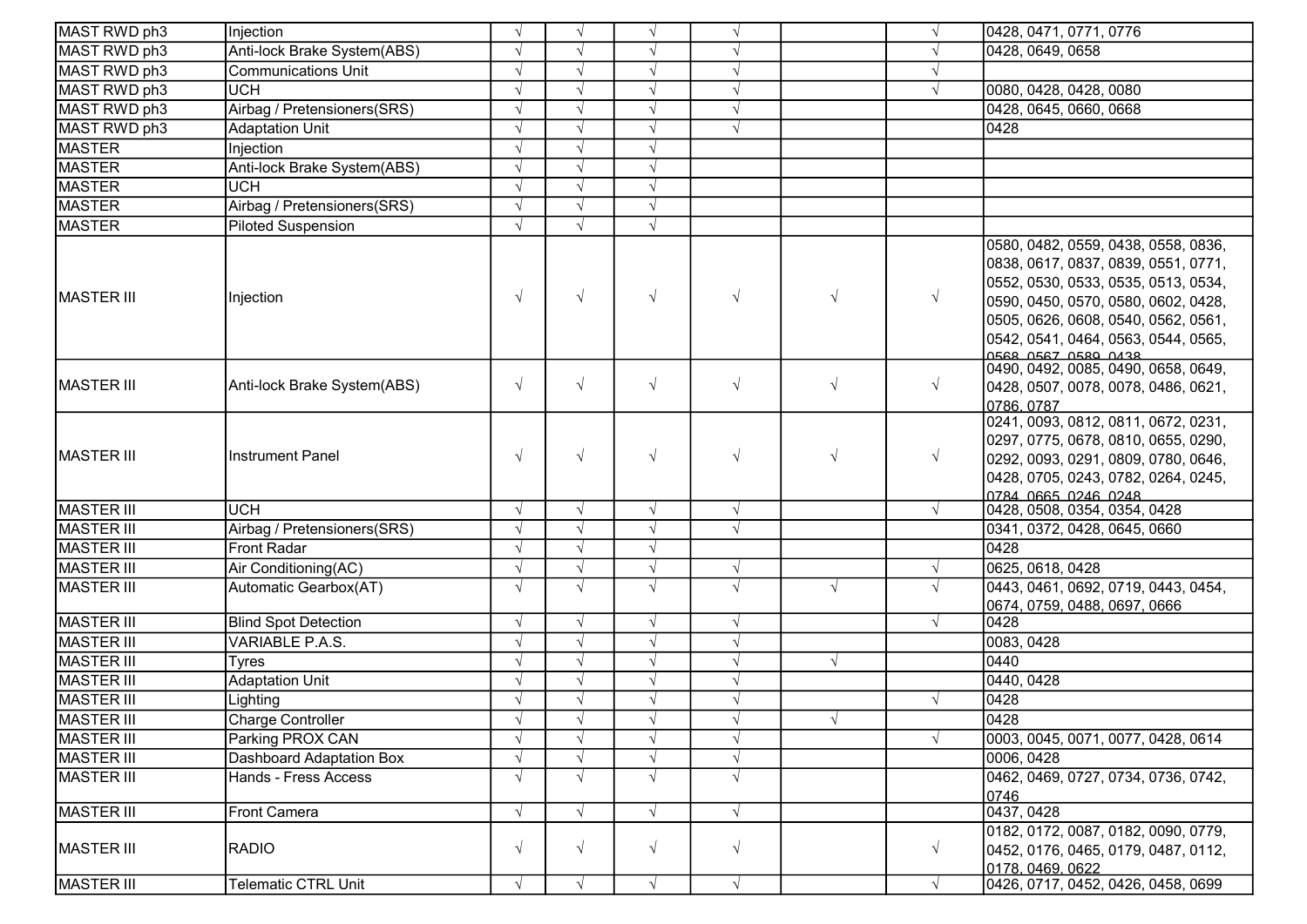| <b>MASTER III</b> | <b>Urea Dosing Control Module</b> |            | $\sqrt{ }$    | $\sqrt{ }$ | $\sqrt{ }$ | $\sqrt{ }$ | $\sqrt{ }$ | 0461, 0461, 0669, 0801, 0613, 0803,               |
|-------------------|-----------------------------------|------------|---------------|------------|------------|------------|------------|---------------------------------------------------|
|                   |                                   |            |               |            |            |            |            | 0607, 0474, 0650, 0484, 0432, 0641,               |
|                   |                                   |            |               |            |            |            |            | 0795, 0662, 0794, 0632, 0797, 0466,               |
|                   |                                   |            |               |            |            |            |            | 0675.0447.0623.0799.0424                          |
| <b>MASTER III</b> | <b>BCB</b>                        | $\sqrt{ }$ | $\sqrt{ }$    | $\sqrt{ }$ | $\sqrt{ }$ | $\sqrt{ }$ |            |                                                   |
| MASTER III        | <b>BMS</b>                        |            | $\sqrt{ }$    | $\sqrt{ }$ | $\sqrt{}$  | $\sqrt{ }$ |            |                                                   |
| <b>MASTER III</b> | <b>EVC</b>                        |            | $\sqrt{ }$    | $\sqrt{ }$ | $\sqrt{ }$ | $\sqrt{ }$ | $\sqrt{ }$ | 0431, 0435, 0452, 0460, 0477, 0604,<br>0813       |
| <b>MASTER III</b> | PEB                               |            | $\sqrt{ }$    | $\sqrt{ }$ | $\sqrt{ }$ | $\sqrt{ }$ |            |                                                   |
| <b>MASTER III</b> | <b>BMS SAFETY</b>                 |            |               |            |            |            |            |                                                   |
| MASTER III        | <b>Communications Unit</b>        |            | $\sqrt{ }$    | $\sqrt{ }$ | $\sqrt{ }$ |            | $\sqrt{ }$ | 0017, 0129, 0437, 0606, 0161, 0461,<br>0159, 0090 |
| <b>MASTER III</b> | Central GateWay                   | $\sqrt{ }$ | $\sqrt{ }$    | $\sqrt{ }$ | $\sqrt{}$  | $\sqrt{ }$ |            | 0004, 0428                                        |
| <b>MASTER III</b> | Multimedia Interface              |            | $\sqrt{ }$    | $\sqrt{ }$ | $\sqrt{}$  |            | $\sqrt{ }$ | 0428, 0021, 0038, 0428, 0029                      |
| <b>MASTER III</b> | Multimedia Connection             |            |               |            | $\sqrt{ }$ |            |            | 0428, 0437, 0606                                  |
| <b>MASTER III</b> | <b>Tracker</b>                    |            | $\sqrt{ }$    | $\sqrt{ }$ | $\sqrt{}$  |            |            | 0012, 0415, 0428                                  |
| MASTER III        | <b>Parking Assistance</b>         |            | $\sqrt{ }$    | $\sqrt{ }$ | $\sqrt{ }$ |            | $\sqrt{ }$ | 0614, 0428, 0003, 0045, 0003, 0614                |
| MASTER ph 2       | Injection                         |            | $\sqrt{ }$    | $\sqrt{ }$ |            |            |            |                                                   |
| MASTER ph 2       | Anti-lock Brake System(ABS)       |            | $\sqrt{ }$    | $\sqrt{ }$ |            |            |            |                                                   |
| MASTER ph 2       | <b>UCH</b>                        |            | $\sqrt{ }$    | $\sqrt{ }$ |            |            |            |                                                   |
| MASTER ph 2       | Airbag / Pretensioners(SRS)       |            |               |            |            |            |            |                                                   |
| MASTER ph 2       | Automatic Gearbox(AT)             |            | $\sqrt{ }$    | $\sqrt{ }$ |            |            |            |                                                   |
| MASTER ph 2       | <b>Adaptation Unit</b>            |            | $\sqrt{ }$    | $\sqrt{ }$ |            |            |            |                                                   |
| MASTER ph 2       | Parking PROX CAN                  |            | $\sqrt{ }$    | $\sqrt{ }$ |            |            |            |                                                   |
| MASTER ph 2       | <b>Piloted Suspension</b>         |            | $\sqrt{ }$    | $\sqrt{ }$ |            |            |            |                                                   |
| MASTER ph 2       | Parking Assistance                |            | $\sqrt{ }$    | $\sqrt{ }$ |            |            |            |                                                   |
| MASTER ph 3       | <b>Communications Unit</b>        |            |               |            |            |            | $\sqrt{ }$ |                                                   |
| MASTER ph 3       | Anti-lock Brake System(ABS)       |            | $\sqrt{ }$    | $\sqrt{ }$ | $\sqrt{}$  |            | $\sqrt{ }$ | 0658, 0724, 0649, 0428, 0621                      |
| MASTER ph 3       | <b>UCH</b>                        |            | $\sqrt{ }$    |            | $\sqrt{ }$ |            | $\sqrt{ }$ | 0080, 0428, 0428, 0080                            |
| MASTER ph 3       | Airbag / Pretensioners(SRS)       |            | $\sqrt{ }$    | $\sqrt{ }$ | $\sqrt{}$  |            |            | 0428, 0645, 0660, 0668                            |
| MASTER ph 3       | Automatic Gearbox(AT)             | $\sqrt{ }$ | $\sqrt{ }$    | $\sqrt{ }$ | $\sqrt{ }$ |            | $\sqrt{ }$ | 0692, 0719, 0443, 0454, 0674, 0500,               |
|                   |                                   |            |               |            |            |            |            | 0429, 0488, 0697, 0666                            |
| MASTER ph 3       | Tracker                           |            | $\sqrt{ }$    | $\sqrt{ }$ | $\sqrt{ }$ |            |            | 0012, 0415, 0428                                  |
| MASTER ph 3       | <b>Adaptation Unit</b>            |            | $\sqrt{ }$    | $\sqrt{ }$ | $\sqrt{}$  |            |            | 0428                                              |
| MASTER ph 3       | <b>Piloted Suspension</b>         |            | $\sqrt{ }$    | $\sqrt{ }$ | $\sqrt{ }$ |            | $\sqrt{ }$ | 0428                                              |
| MASTER ph 3       | <b>Parking Assistance</b>         |            |               | $\sqrt{ }$ | $\sqrt{ }$ |            |            | 0003, 0041, 0045, 0428                            |
| <b>MASTER RWD</b> | Injection                         |            | $\sqrt{ }$    | $\sqrt{ }$ |            |            |            |                                                   |
| MASTER RWD        | <b>UCH</b>                        |            | $\sqrt{ }$    | $\sqrt{ }$ |            |            |            |                                                   |
| MASTER RWD        | Airbag / Pretensioners(SRS)       |            | $\sqrt{ }$    | $\sqrt{ }$ |            |            |            |                                                   |
| MEGANE - SCEN.    | Injection                         |            | $\sqrt{ }$    | $\sqrt{ }$ |            |            |            |                                                   |
| MEGANE - SCEN.    | Anti-lock Brake System(ABS)       |            | $\mathcal{N}$ | $\sqrt{ }$ |            |            |            |                                                   |
| MEGANE - SCEN.    | Airbag / Pretensioners(SRS)       |            | $\sqrt{ }$    | $\sqrt{ }$ |            |            |            |                                                   |
| MEGANE - SCEN.    | Air Conditioning(AC)              |            | $\sqrt{ }$    | $\sqrt{ }$ |            |            |            |                                                   |
| MEGANE - SCEN.    | Automatic Gearbox(AT)             |            |               |            |            |            |            |                                                   |
| MEGANE - SCEN.    | Engine(petrol)                    |            | $\sqrt{ }$    | $\sqrt{ }$ |            |            |            |                                                   |
| MEGANE - SCEN.    | <b>Tyres</b>                      |            | $\sqrt{ }$    | $\sqrt{ }$ |            |            |            |                                                   |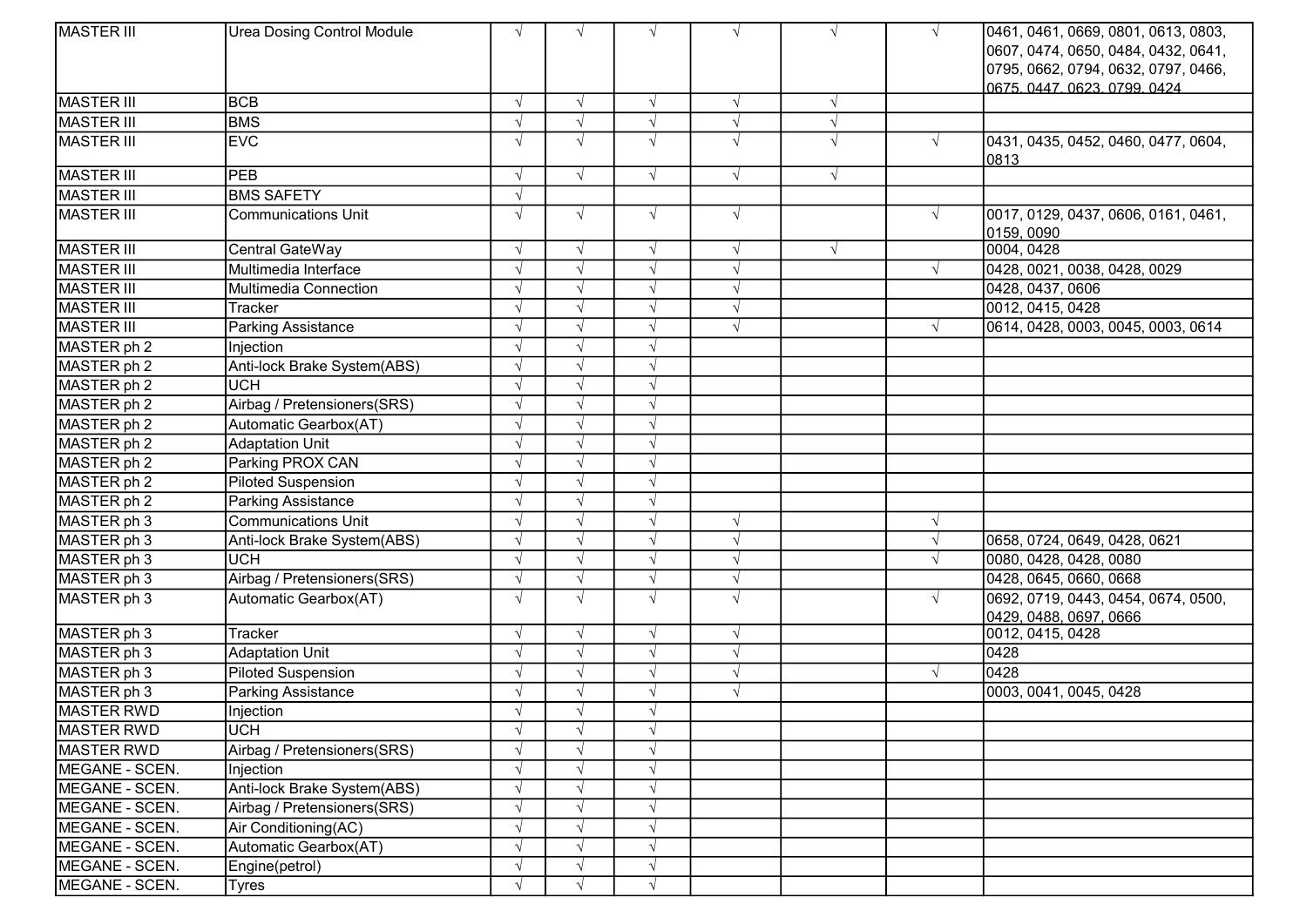| MEGANE - SCEN.                    | <b>Sunroof Control Unit</b>                         | $\sqrt{ }$ | $\sqrt{ }$ | $\sqrt{ }$ |            |            |            |                                                                                                                                                                                                                                                                                                                                                                                                                                                                                  |
|-----------------------------------|-----------------------------------------------------|------------|------------|------------|------------|------------|------------|----------------------------------------------------------------------------------------------------------------------------------------------------------------------------------------------------------------------------------------------------------------------------------------------------------------------------------------------------------------------------------------------------------------------------------------------------------------------------------|
| MEGANE - SCEN.                    | <b>Driver's Seat</b>                                |            | $\sqrt{ }$ | $\sqrt{ }$ |            |            |            |                                                                                                                                                                                                                                                                                                                                                                                                                                                                                  |
| <b>MEGANE II</b>                  | Injection                                           | $\sqrt{ }$ | $\sqrt{ }$ | $\sqrt{ }$ | $\sqrt{ }$ | $\sqrt{ }$ | $\sqrt{ }$ | 0681, 0438, 0834, 0537, 0833, 0536,<br>0539, 0538, 0617, 0771, 0770, 0652,<br>0531, 0530, 0428, 0532, 0535, 0832,<br>0534, 0776, 0831, 0690, 0450, 0471,<br>0482, 0602, 0528, 0428, 0626, 0505,<br>0529, 0608, 0540, 0542, 0464, 0541,                                                                                                                                                                                                                                           |
| <b>MEGANE II</b>                  | Anti-lock Brake System(ABS)                         | $\sqrt{ }$ | $\sqrt{ }$ | $\sqrt{ }$ | $\sqrt{ }$ |            | $\sqrt{ }$ | ACAL DERT AFTA<br>0658, 0745, 0649, 0428, 0738, 0451,<br>0428, 0631, 0741, 0766, 0658                                                                                                                                                                                                                                                                                                                                                                                            |
| MEGANE <sup>II</sup>              | <b>Instrument Panel</b>                             | $\sqrt{ }$ | $\sqrt{ }$ | $\sqrt{ }$ | $\sqrt{ }$ |            | $\sqrt{ }$ | 0262, 0020, 0254, 0672, 0253, 0135,<br>0255, 0136, 0139, 0678, 0655, 0092,<br>0291, 0250, 0131, 0020, 0646, 0428,<br>0243, 0242, 0143, 0245, 0046, 0247,<br>0148 0665 0246 0248                                                                                                                                                                                                                                                                                                  |
| <b>MEGANE II</b>                  | <b>UCH</b>                                          | $\sqrt{ }$ | $\sqrt{ }$ | $\sqrt{ }$ | $\sqrt{ }$ |            | $\sqrt{ }$ | 0095, 0053, 0053, 0095, 0107, 0118,<br>0209, 0428, 0089, 0067, 0320, 0099,<br>0266, 0127, 0116, 0710                                                                                                                                                                                                                                                                                                                                                                             |
| <b>MEGANE II</b>                  | Air Conditioning(AC)                                |            | $\sqrt{ }$ | $\sqrt{ }$ | $\sqrt{ }$ |            |            | 0157, 0225, 0428                                                                                                                                                                                                                                                                                                                                                                                                                                                                 |
| <b>MEGANE II</b>                  | Automatic Gearbox(AT)                               |            | $\sqrt{ }$ | $\sqrt{ }$ | $\sqrt{ }$ |            | $\sqrt{ }$ | 0713, 0702, 0461, 0461, 0674, 0476,<br>0467, 0702                                                                                                                                                                                                                                                                                                                                                                                                                                |
| MEGANE II                         | VARIABLE P.A.S.                                     | $\sqrt{ }$ | $\sqrt{ }$ | $\sqrt{ }$ | $\sqrt{}$  |            |            | 0428, 0639, 0199, 0198, 0630, 0428                                                                                                                                                                                                                                                                                                                                                                                                                                               |
| <b>MEGANE II</b>                  | <b>UPC</b>                                          |            | $\sqrt{ }$ | $\sqrt{ }$ | $\sqrt{ }$ |            | $\sqrt{ }$ | 0428, 0001, 0428                                                                                                                                                                                                                                                                                                                                                                                                                                                                 |
| <b>MEGANE II</b>                  | <b>Sunroof Control Unit</b>                         |            | $\sqrt{ }$ | $\sqrt{ }$ | $\sqrt{ }$ |            | $\sqrt{ }$ | 0010, 0428                                                                                                                                                                                                                                                                                                                                                                                                                                                                       |
| MEGANE II                         | Lighting                                            |            | $\sqrt{ }$ | $\sqrt{ }$ | $\sqrt{ }$ |            | V          | 0014, 0018, 0023, 0040, 0428, 0612                                                                                                                                                                                                                                                                                                                                                                                                                                               |
| <b>MEGANE II</b>                  | <b>Communications Unit</b>                          |            | $\sqrt{ }$ | $\sqrt{ }$ | $\sqrt{}$  |            | $\sqrt{}$  |                                                                                                                                                                                                                                                                                                                                                                                                                                                                                  |
| <b>MEGANE II</b>                  | Engine(petrol)                                      |            | $\sqrt{ }$ | $\sqrt{ }$ | $\sqrt{ }$ |            | V          | 0428                                                                                                                                                                                                                                                                                                                                                                                                                                                                             |
| <b>MEGANE II</b>                  | Tracker                                             |            | $\sqrt{ }$ | $\sqrt{ }$ | $\sqrt{ }$ |            |            | 0012, 0415, 0428                                                                                                                                                                                                                                                                                                                                                                                                                                                                 |
| MEGANE II                         | Discharge Lamp                                      |            | $\sqrt{ }$ | $\sqrt{ }$ | $\sqrt{ }$ |            |            | 0032, 0428                                                                                                                                                                                                                                                                                                                                                                                                                                                                       |
| <b>MEGANE II</b>                  | Left COSLAD                                         |            | $\sqrt{ }$ | $\sqrt{ }$ | $\sqrt{ }$ |            | $\sqrt{ }$ | 0005, 0030, 0032, 0428                                                                                                                                                                                                                                                                                                                                                                                                                                                           |
| <b>MEGANE II</b>                  | <b>Right COSLAD</b>                                 |            | $\sqrt{ }$ | $\sqrt{ }$ | $\sqrt{ }$ |            |            | 0005, 0030, 0032, 0428                                                                                                                                                                                                                                                                                                                                                                                                                                                           |
| MEGANE II                         | <b>Parking Assistance</b>                           | $\sqrt{ }$ | $\sqrt{ }$ | $\sqrt{ }$ | $\sqrt{ }$ |            |            | 0003, 0041, 0045, 0428                                                                                                                                                                                                                                                                                                                                                                                                                                                           |
| MEGANE III - SCENIC III Injection |                                                     | $\sqrt{ }$ | $\sqrt{ }$ | $\sqrt{ }$ | $\sqrt{ }$ |            | $\sqrt{ }$ | 0580, 0450, 0537, 0536, 0539, 0538,<br>0617, 0771, 0495, 0531, 0575, 0530,<br>0533, 0535, 0579, 0776, 0534, 0593,<br>0471, 0592, 0580, 0548, 0547, 0428,<br>0505, 0549, 0626, 0826, 0540, 0542,<br>0464, 0541, 0783, 0544, 0546, 0589,<br>0482, 0558, 0836, 0838, 0837, 0839,<br>0551, 0595, 0550, 0594, 0553, 0597,<br>0552, 0596, 0555, 0599, 0513, 0557,<br>0556, 0237, 0450, 0570, 0845, 0602,<br>0846, 0529, 0608, 0562, 0561, 0563,<br>0288, 0566, 0565, 0840, 0568, 0843, |
|                                   | MEGANE III - SCENIC III Anti-lock Brake System(ABS) |            | $\sqrt{ }$ | $\sqrt{ }$ | $\sqrt{ }$ | $\sqrt{ }$ | $\sqrt{ }$ | 0658, 0649, 0490, 0428, 0492, 0498,<br>0486, 0428, 0658, 0787                                                                                                                                                                                                                                                                                                                                                                                                                    |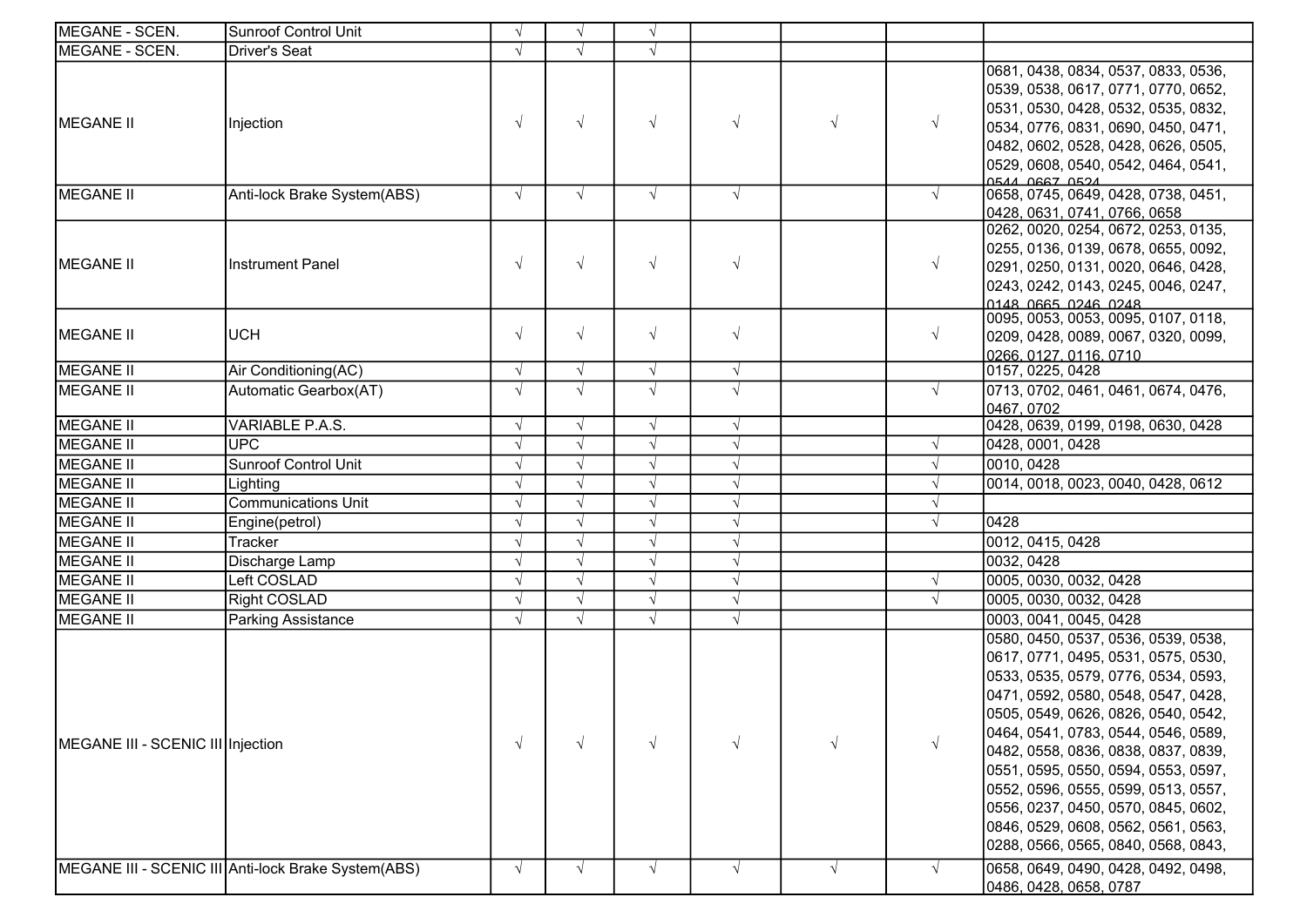| MEGANE III - SCENIC III Instrument Panel      |                                                     | $\sqrt{ }$ | $\sqrt{ }$ | $\sqrt{ }$ | $\sqrt{ }$ |            |            | 0093, 0428, 0241, 0254, 0231, 0264,<br>0245, 0255, 0093, 0764, 0301, 0248                                   |
|-----------------------------------------------|-----------------------------------------------------|------------|------------|------------|------------|------------|------------|-------------------------------------------------------------------------------------------------------------|
| MEGANE III - SCENIC III UCH                   |                                                     | $\sqrt{ }$ | $\sqrt{ }$ | $\sqrt{ }$ | $\sqrt{ }$ | $\sqrt{ }$ |            | 0316, 0371, 0428, 0729                                                                                      |
|                                               | MEGANE III - SCENIC III Airbag / Pretensioners(SRS) | $\sqrt{ }$ | $\sqrt{ }$ | $\sqrt{ }$ | $\sqrt{ }$ |            |            | 0372, 0428, 0645, 0660                                                                                      |
| MEGANE III - SCENIC III Air Conditioning (AC) |                                                     | $\sqrt{ }$ | $\sqrt{ }$ | $\sqrt{ }$ | $\sqrt{ }$ |            | $\sqrt{ }$ | 0625, 0428                                                                                                  |
| MEGANE III - SCENIC III Gas Injection         |                                                     | $\sqrt{ }$ | $\sqrt{ }$ | $\sqrt{ }$ | $\sqrt{ }$ | $\sqrt{ }$ |            | 0428, 0685, 0714, 0720                                                                                      |
| MEGANE III - SCENIC III VARIABLE P.A.S.       |                                                     | $\sqrt{ }$ | $\sqrt{ }$ | $\sqrt{ }$ | $\sqrt{ }$ | $\sqrt{ }$ |            | 0428, 0630                                                                                                  |
| MEGANE III - SCENIC III UPC                   |                                                     | $\sqrt{ }$ | $\sqrt{ }$ | $\sqrt{ }$ | $\sqrt{ }$ |            | $\sqrt{ }$ | 0494, 0141, 0715, 0648, 0428, 0706,<br>0671, 0682, 0693, 0428, 0698, 0499,<br>0664.0686.0689.0457.0501.0677 |
| MEGANE III - SCENIC III Sunroof Control Unit  |                                                     | $\sqrt{ }$ | $\sqrt{ }$ | $\sqrt{ }$ | $\sqrt{ }$ |            |            | 0615, 0428, 0434, 0428, 0624                                                                                |
| MEGANE III - SCENIC III Lighting              |                                                     | $\sqrt{ }$ | $\sqrt{ }$ | $\sqrt{ }$ | $\sqrt{ }$ |            |            | 0428, 0612                                                                                                  |
| MEGANE III - SCENIC III Parking PROX CAN      |                                                     | $\sqrt{ }$ | $\sqrt{ }$ | $\sqrt{ }$ | $\sqrt{ }$ |            | $\sqrt{ }$ | 0614, 0071, 0082, 0428, 0045, 0077,<br>0003, 0047, 0057, 0428, 0614                                         |
| MEGANE III - SCENIC III Driver's Door         |                                                     | $\sqrt{ }$ | $\sqrt{ }$ | $\sqrt{ }$ | $\sqrt{ }$ |            |            | 0428, 0625                                                                                                  |
| MEGANE III - SCENIC III Passenger's Door      |                                                     | $\sqrt{ }$ | $\sqrt{ }$ | $\sqrt{ }$ | $\sqrt{ }$ |            |            | 0428                                                                                                        |
| MEGANE III - SCENIC III Driver's Seat         |                                                     | $\sqrt{ }$ | $\sqrt{ }$ | $\sqrt{ }$ | $\sqrt{ }$ |            |            | 0428, 0610                                                                                                  |
| MEGANE III - SCENIC III Front Camera          |                                                     | $\sqrt{ }$ | $\sqrt{ }$ | $\sqrt{ }$ | $\sqrt{ }$ |            |            | 0437, 0428                                                                                                  |
| MEGANE III - SCENIC III Telematic CTRL Unit   |                                                     | $\sqrt{ }$ | $\sqrt{ }$ | $\sqrt{ }$ | $\sqrt{ }$ |            |            | 0426, 0717, 0452, 0426, 0458, 0699                                                                          |
| MEGANE III - SCENIC III Communications Unit   |                                                     | $\sqrt{ }$ | $\sqrt{ }$ | $\sqrt{ }$ | $\sqrt{ }$ |            |            | 0017, 0090, 0129, 0437, 0606, 0161,<br>0461, 0159                                                           |
| MEGANE III - SCENIC III RADIO                 |                                                     | $\sqrt{ }$ | $\sqrt{ }$ | $\sqrt{ }$ | $\sqrt{ }$ |            | $\sqrt{ }$ | 0087, 0087, 0109, 0629, 0035, 0452,<br>0430, 0055, 0465, 0035, 0112, 0049,<br>0436, 0622, 0105              |
| MEGANE III - SCENIC III Multimedia Interface  |                                                     | $\sqrt{ }$ | $\sqrt{ }$ | $\sqrt{ }$ | $\sqrt{ }$ |            | $\sqrt{ }$ | 0428, 0021, 0038, 0428, 0029                                                                                |
| MEGANE III - SCENIC III Multimedia Connection |                                                     | $\sqrt{ }$ | $\sqrt{ }$ | $\sqrt{ }$ | $\sqrt{ }$ |            |            | 0428, 0437, 0606                                                                                            |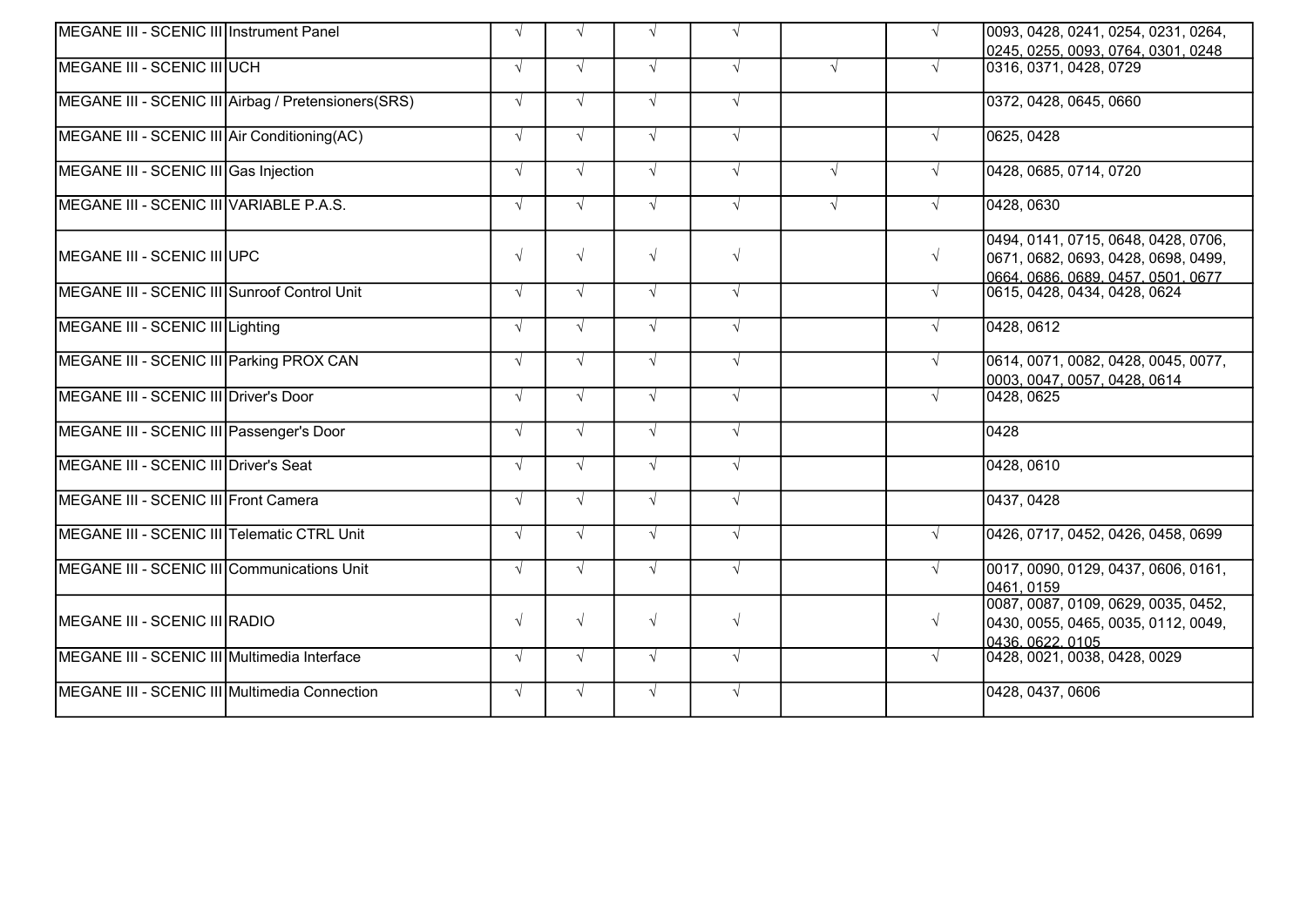| MEGANE IV        | Injection                          | $\sqrt{ }$ | $\sqrt{ }$ | $\sqrt{ }$ | $\sqrt{ }$ | $\sqrt{ }$ | $\sqrt{ }$ | 0580, 0582, 0581, 0288, 0617, 0771,<br>0573, 0572, 0531, 0575, 0850, 0574,<br>0535, 0579, 0591, 0590, 0593, 0471,<br>0592, 0580, 0505, 0626, 0428, 0829,<br>0542, 0541, 0783, 0544, 0589, 0482,<br>0559, 0438, 0558, 0836, 0838, 0837,<br>0839, 0551, 0595, 0594, 0550, 0597,<br>0596, 0555, 0599, 0830, 0554, 0598,<br>0513, 0557, 0556, 0450, 0570, 0845,<br>0602, 0846, 0849, 0529, 0608, 0562,<br>0561, 0288, 0563, 0566, 0565, 0840, |
|------------------|------------------------------------|------------|------------|------------|------------|------------|------------|-------------------------------------------------------------------------------------------------------------------------------------------------------------------------------------------------------------------------------------------------------------------------------------------------------------------------------------------------------------------------------------------------------------------------------------------|
| <b>MEGANE IV</b> | Anti-lock Brake System(ABS)        | $\sqrt{ }$ | $\sqrt{ }$ | $\sqrt{ }$ | $\sqrt{ }$ | $\sqrt{ }$ | $\sqrt{ }$ | 0078, 0428, 0480, 0486, 0490, 0492,<br>0498, 0507, 0621, 0658, 0718, 0753,<br>0777, 0785, 0787                                                                                                                                                                                                                                                                                                                                            |
| <b>MEGANE IV</b> | <b>Instrument Panel</b>            | $\sqrt{ }$ | $\sqrt{ }$ | $\sqrt{ }$ | $\sqrt{ }$ |            | $\sqrt{ }$ | 0292, 0093, 0428, 0241, 0020, 0020,<br>0264, 0245, 0292, 0248                                                                                                                                                                                                                                                                                                                                                                             |
| <b>MEGANE IV</b> | Airbag / Pretensioners(SRS)        | $\sqrt{ }$ | $\sqrt{ }$ | $\sqrt{ }$ | $\sqrt{ }$ |            | $\sqrt{ }$ | 0428, 0372, 0660, 0645                                                                                                                                                                                                                                                                                                                                                                                                                    |
| <b>MEGANE IV</b> | Front Radar                        | $\sqrt{ }$ | $\sqrt{ }$ | $\sqrt{ }$ | $\sqrt{ }$ | $\sqrt{ }$ |            | 0428                                                                                                                                                                                                                                                                                                                                                                                                                                      |
| <b>MEGANE IV</b> | Air Conditioning(AC)               |            | $\sqrt{ }$ | $\sqrt{ }$ | $\sqrt{ }$ |            |            | 0428, 0433, 0634                                                                                                                                                                                                                                                                                                                                                                                                                          |
| <b>MEGANE IV</b> | Automatic Gearbox(AT)              | $\sqrt{ }$ | $\sqrt{}$  | $\sqrt{ }$ | $\sqrt{}$  | $\sqrt{ }$ | $\sqrt{}$  | 0461, 0519, 0750, 0763                                                                                                                                                                                                                                                                                                                                                                                                                    |
| <b>MEGANE IV</b> | Gas Injection                      |            | $\sqrt{ }$ | $\sqrt{ }$ | $\sqrt{ }$ | $\sqrt{ }$ |            | 0428, 0714, 0720, 0731                                                                                                                                                                                                                                                                                                                                                                                                                    |
| MEGANE IV        | <b>Supervisor or DCDC</b>          |            | $\sqrt{ }$ | $\sqrt{ }$ | $\sqrt{ }$ | $\sqrt{ }$ | $\sqrt{ }$ | 0497                                                                                                                                                                                                                                                                                                                                                                                                                                      |
| <b>MEGANE IV</b> | <b>VARIABLE P.A.S.</b>             | $\sqrt{ }$ | $\sqrt{}$  | $\sqrt{ }$ | $\sqrt{}$  | $\sqrt{ }$ |            | 0428                                                                                                                                                                                                                                                                                                                                                                                                                                      |
| <b>MEGANE IV</b> | UPC                                |            | $\sqrt{ }$ | $\sqrt{ }$ | $\sqrt{ }$ |            | $\sqrt{ }$ | 0144, 0164, 0457, 0494, 0506, 0512,<br>0651, 0754                                                                                                                                                                                                                                                                                                                                                                                         |
| <b>MEGANE IV</b> | <b>Adaptation Unit</b>             |            | $\sqrt{ }$ | $\sqrt{ }$ | $\sqrt{ }$ |            |            | 0200, 0202, 0440                                                                                                                                                                                                                                                                                                                                                                                                                          |
| <b>MEGANE IV</b> | 4 Wheels Steering                  | $\sqrt{ }$ | $\sqrt{ }$ | $\sqrt{ }$ | $\sqrt{}$  | $\sqrt{ }$ | $\sqrt{ }$ | 0636, 0627, 0428                                                                                                                                                                                                                                                                                                                                                                                                                          |
| <b>MEGANE IV</b> | Parking PROX CAN                   |            | $\sqrt{ }$ | $\sqrt{ }$ | $\sqrt{ }$ |            | $\sqrt{ }$ |                                                                                                                                                                                                                                                                                                                                                                                                                                           |
| <b>MEGANE IV</b> | Driver's Seat                      | $\sqrt{ }$ | $\sqrt{ }$ | $\sqrt{ }$ | $\sqrt{}$  |            | $\sqrt{ }$ | 0428, 0663, 0673, 0676                                                                                                                                                                                                                                                                                                                                                                                                                    |
| <b>MEGANE IV</b> | <b>Front Camera</b>                | $\sqrt{ }$ | $\sqrt{ }$ | $\sqrt{ }$ | $\sqrt{}$  |            |            | 0005, 0068, 0428                                                                                                                                                                                                                                                                                                                                                                                                                          |
| <b>MEGANE IV</b> | <b>RADIO</b>                       | $\sqrt{ }$ | $\sqrt{ }$ | $\sqrt{ }$ | $\sqrt{ }$ |            | $\sqrt{ }$ | 0779, 0172, 0087, 0179, 0465, 0487,<br>0112, 0178, 0090, 0469                                                                                                                                                                                                                                                                                                                                                                             |
| <b>MEGANE IV</b> | <b>Telematic CTRL Unit</b>         | $\sqrt{ }$ | $\sqrt{ }$ | $\sqrt{ }$ | $\sqrt{ }$ |            | $\sqrt{ }$ | 0426, 0717, 0452, 0426, 0458, 0699                                                                                                                                                                                                                                                                                                                                                                                                        |
| <b>MEGANE IV</b> | <b>Urea Dosing Control Module</b>  | $\sqrt{ }$ | $\sqrt{ }$ | $\sqrt{ }$ | $\sqrt{ }$ | $\sqrt{ }$ | $\sqrt{ }$ | 0461, 0484, 0794, 0795, 0797, 0799,<br>0801, 0803                                                                                                                                                                                                                                                                                                                                                                                         |
| <b>MEGANE IV</b> | Left - Hand Door or Passenger Seat | $\sqrt{ }$ | $\sqrt{ }$ | $\sqrt{ }$ | $\sqrt{ }$ |            | $\sqrt{ }$ | 0428, 0633, 0647, 0653                                                                                                                                                                                                                                                                                                                                                                                                                    |
| <b>MEGANE IV</b> | <b>BMS</b>                         | $\sqrt{ }$ | $\sqrt{ }$ | $\sqrt{ }$ | $\sqrt{ }$ | $\sqrt{ }$ | $\sqrt{ }$ | 0428, 0620, 0701                                                                                                                                                                                                                                                                                                                                                                                                                          |
| <b>MEGANE IV</b> | PEB                                |            | $\sqrt{ }$ | $\sqrt{ }$ | $\sqrt{}$  | $\sqrt{ }$ |            | 0428                                                                                                                                                                                                                                                                                                                                                                                                                                      |
| <b>MEGANE IV</b> | <b>BMS SAFETY</b>                  |            | $\sqrt{ }$ | $\sqrt{ }$ |            |            |            | 0428, 0619                                                                                                                                                                                                                                                                                                                                                                                                                                |
| <b>MEGANE IV</b> | Head up Display                    |            | $\sqrt{ }$ | $\sqrt{ }$ |            |            |            | 0428                                                                                                                                                                                                                                                                                                                                                                                                                                      |
| <b>MEGANE IV</b> | Multimedia Interface               |            | $\sqrt{ }$ | $\sqrt{ }$ | $\sqrt{ }$ |            | $\sqrt{ }$ | 0437                                                                                                                                                                                                                                                                                                                                                                                                                                      |
| <b>MEGANE IV</b> | Amplifier                          |            | $\sqrt{ }$ | $\sqrt{ }$ | $\sqrt{ }$ |            |            | 0060, 0428, 0456                                                                                                                                                                                                                                                                                                                                                                                                                          |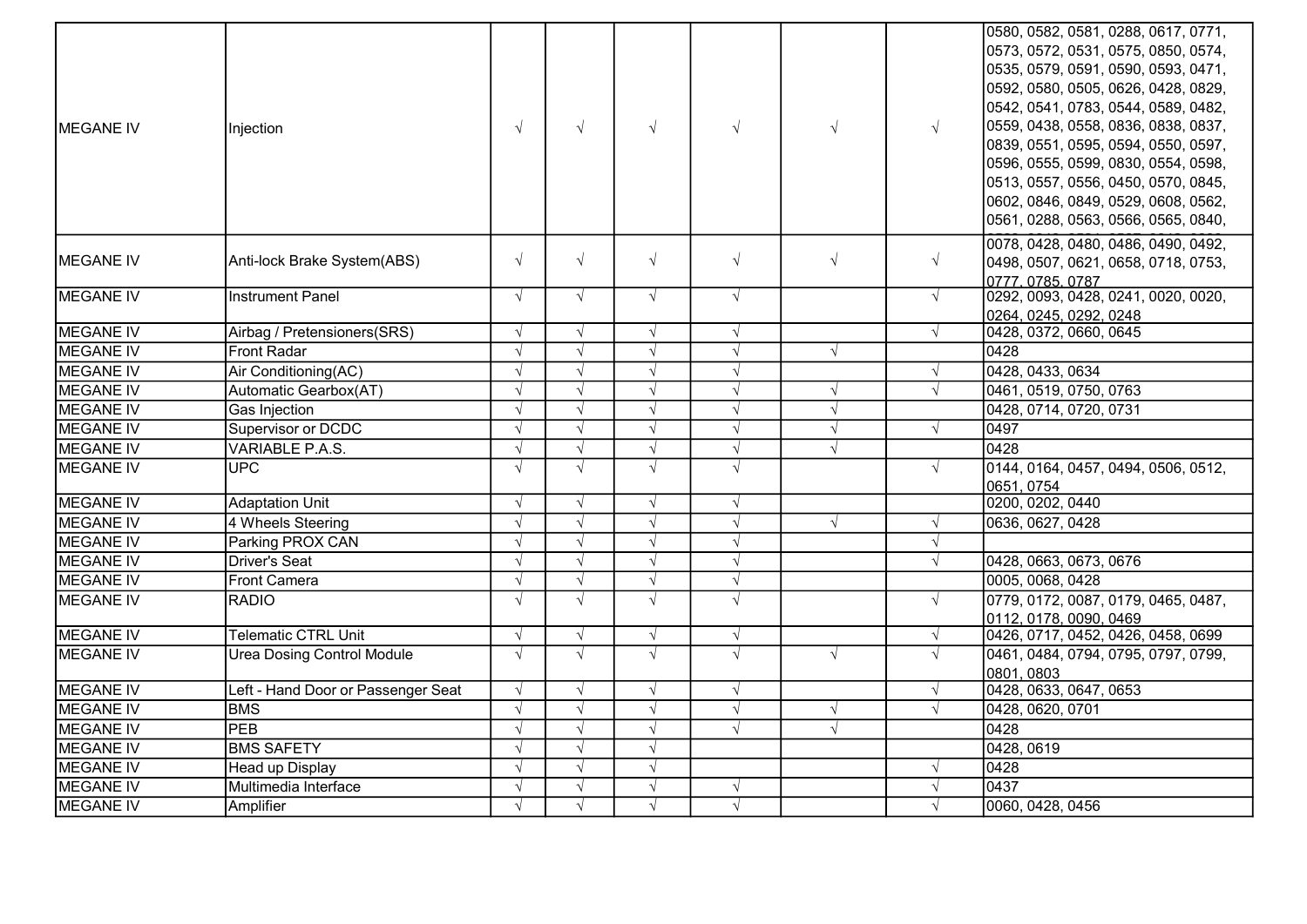| 0428, 0542, 0541, 0783, 0544, 0589,<br>0482, 0558, 0836, 0838, 0837, 0839,<br>$\sqrt{ }$<br>MEGANE IV SEDAN<br>$\sqrt{ }$<br>$\sqrt{ }$<br>$\sqrt{ }$<br>$\sqrt{ }$<br>$\sqrt{ }$<br>Injection<br>0551, 0595, 0594, 0597, 0596, 0555,<br>0599, 0428, 0513, 0557, 0556, 0450,<br>0570, 0845, 0602, 0846, 0529, 0608,<br>0562, 0561, 0288, 0563, 0566, 0565,<br><u>loo 40 orco on 40 orc3 on 40 ocon.</u><br> 0078, 0428, 0480, 0486, 0490, 0492,<br>$\sqrt{ }$<br>$\sqrt{ }$<br>$\sqrt{ }$<br>$\sqrt{ }$<br>$\sqrt{ }$<br>$\sqrt{ }$<br>Anti-lock Brake System(ABS)<br>0498, 0507, 0621, 0658, 0718, 0753,<br>0777, 0785, 0787<br><b>MEGANE IV SEDAN</b><br>0381, 0084, 0351, 0383, 0084, 0405,<br><b>UCH</b><br>$\sqrt{ }$<br>$\sqrt{ }$<br>$\sqrt{ }$<br>$\sqrt{ }$<br>$\sqrt{ }$<br>$\sqrt{ }$<br>0028, 0107, 0327, 0404, 0406, 0428,<br>0374, 0385, 0410, 0398, 0324, 0379,<br><u> 10403. 0028. 0358.</u><br>0428, 0372, 0660, 0645<br>MEGANE IV SEDAN<br>Airbag / Pretensioners(SRS)<br>$\sqrt{}$<br>$\sqrt{ }$<br>$\sqrt{ }$<br>$\sqrt{ }$<br>MEGANE IV SEDAN<br><b>Front Radar</b><br>0428<br>$\sqrt{ }$<br>$\sqrt{ }$<br>$\sqrt{ }$<br>$\sqrt{ }$<br>0428, 0433, 0634<br>MEGANE IV SEDAN<br>Air Conditioning(AC)<br>$\sqrt{ }$<br>$\sqrt{ }$<br>$\sqrt{ }$<br>$\sqrt{ }$<br><b>MEGANE IV SEDAN</b><br>Automatic Gearbox(AT)<br>$\sqrt{ }$<br>$\sqrt{ }$<br>$\sqrt{ }$<br>$\sqrt{ }$<br>$\sqrt{ }$<br><b>MEGANE IV SEDAN</b><br>Gas Injection<br>$\sqrt{ }$<br>0428, 0714, 0720, 0731<br>$\sqrt{ }$<br><b>MEGANE IV SEDAN</b><br>VARIABLE P.A.S.<br>$\sqrt{ }$<br>$\sqrt{ }$<br>$\sqrt{ }$<br>0428<br>$\sqrt{ }$<br>$\sqrt{ }$<br>0144, 0164, 0457, 0494, 0506, 0512,<br><b>MEGANE IV SEDAN</b><br>UPC<br>$\sqrt{ }$<br>$\sqrt{ }$<br>$\sqrt{ }$<br>0651, 0754<br>Parking PROX CAN<br>$\sqrt{ }$<br>$\sqrt{}$<br>$\sqrt{ }$<br>$\sqrt{ }$<br>$\sqrt{ }$<br>Driver's Seat<br>$\sqrt{ }$<br>$\sqrt{ }$<br>0428, 0663, 0673, 0676<br>$\sqrt{ }$<br>$\sqrt{ }$<br>$\sqrt{ }$<br>$\sqrt{}$<br>$\sqrt{ }$<br>0005, 0068, 0428<br>Front Camera<br>$\sqrt{ }$<br>$\sqrt{ }$<br>$\sqrt{ }$<br>0779, 0172, 0087, 0179, 0465, 0487,<br>$\sqrt{ }$<br>$\sqrt{ }$<br>$\sqrt{ }$<br><b>RADIO</b><br>0112, 0178, 0090, 0469<br><b>MEGANE IV SEDAN</b><br><b>Telematic CTRL Unit</b><br>$\sqrt{ }$<br>$\sqrt{ }$<br>$\sqrt{ }$<br>$\sqrt{ }$<br>MEGANE IV SEDAN<br>$\sqrt{ }$<br>$\sqrt{ }$<br>$\sqrt{ }$<br><b>Urea Dosing Control Module</b><br>$\sqrt{ }$<br>$\sqrt{ }$<br>$\sqrt{ }$<br>0461, 0484, 0794, 0795, 0797, 0799,<br>0801, 0803<br>0428, 0633, 0647, 0653<br><b>MEGANE IV SEDAN</b><br>Left - Hand Door or Passenger Seat<br>$\sqrt{ }$<br>$\sqrt{ }$<br>$\sqrt{ }$<br>$\sqrt{ }$<br>$\sqrt{ }$<br><b>MEGANE IV SEDAN</b><br>Head up Display<br>$\sqrt{ }$<br>$\sqrt{ }$<br>$\sqrt{ }$<br>Multimedia Interface<br>MEGANE IV SEDAN<br>$\sqrt{ }$<br>0437<br>$\sqrt{ }$<br>$\sqrt{ }$<br>$\sqrt{ }$<br>MEGANE IV SEDAN<br>$\sqrt{ }$<br>$\sqrt{ }$<br>0060, 0428, 0456<br>$\sqrt{ }$<br>Amplifier<br>$\sqrt{ }$<br><b>MODUS</b><br>$\sqrt{ }$<br>$\sqrt{ }$<br>$\sqrt{ }$<br>$\sqrt{ }$<br>0438, 0602, 0428, 0626, 0690, 0617,<br>$\sqrt{ }$<br>Injection<br>0471, 0608, 0464, 0428, 0667, 0438<br>0658, 0745, 0649, 0428, 0738, 0451,<br>MODUS<br>Anti-lock Brake System(ABS)<br>$\sqrt{ }$<br>$\sqrt{ }$<br>$\sqrt{ }$<br>$\sqrt{ }$<br>0428, 0631, 0741, 0766, 0658<br>0291, 0093, 0254, 0672, 0231, 0253,<br>0255, 0772, 0678, 0655, 0093, 0291,<br>$\sqrt{ }$<br>$\sqrt{ }$<br>$\sqrt{ }$<br>$\sqrt{ }$<br>MODUS<br><b>Instrument Panel</b><br>$\sqrt{ }$<br>0250, 0294, 0768, 0646, 0726, 0428,<br>0243, 0242, 0245, 0148, 0247, 0665,<br>0246 0721<br>0218, 0107, 0209, 0428, 0095, 0053,<br><b>MODUS</b><br><b>UCH</b><br>$\sqrt{ }$<br>$\sqrt{ }$<br>$\sqrt{ }$<br>$\sqrt{ }$<br>$\sqrt{ }$<br>0114, 0213, 0138, 0215, 0710 |                        |  |  |  | 0580, 0617, 0771, 0531, 0535, 0579, |
|----------------------------------------------------------------------------------------------------------------------------------------------------------------------------------------------------------------------------------------------------------------------------------------------------------------------------------------------------------------------------------------------------------------------------------------------------------------------------------------------------------------------------------------------------------------------------------------------------------------------------------------------------------------------------------------------------------------------------------------------------------------------------------------------------------------------------------------------------------------------------------------------------------------------------------------------------------------------------------------------------------------------------------------------------------------------------------------------------------------------------------------------------------------------------------------------------------------------------------------------------------------------------------------------------------------------------------------------------------------------------------------------------------------------------------------------------------------------------------------------------------------------------------------------------------------------------------------------------------------------------------------------------------------------------------------------------------------------------------------------------------------------------------------------------------------------------------------------------------------------------------------------------------------------------------------------------------------------------------------------------------------------------------------------------------------------------------------------------------------------------------------------------------------------------------------------------------------------------------------------------------------------------------------------------------------------------------------------------------------------------------------------------------------------------------------------------------------------------------------------------------------------------------------------------------------------------------------------------------------------------------------------------------------------------------------------------------------------------------------------------------------------------------------------------------------------------------------------------------------------------------------------------------------------------------------------------------------------------------------------------------------------------------------------------------------------------------------------------------------------------------------------------------------------------------------------------------------------------------------------------------------------------------------------------------------------------------------------------------------------------------------------------------------------------------------------------------------------------------------------------------------------------------------------------------------------------------------------------------------------------------------------------------------------------------------------------------------------------------------------------------------------------------------------------------------------------------------|------------------------|--|--|--|-------------------------------------|
|                                                                                                                                                                                                                                                                                                                                                                                                                                                                                                                                                                                                                                                                                                                                                                                                                                                                                                                                                                                                                                                                                                                                                                                                                                                                                                                                                                                                                                                                                                                                                                                                                                                                                                                                                                                                                                                                                                                                                                                                                                                                                                                                                                                                                                                                                                                                                                                                                                                                                                                                                                                                                                                                                                                                                                                                                                                                                                                                                                                                                                                                                                                                                                                                                                                                                                                                                                                                                                                                                                                                                                                                                                                                                                                                                                                                                                        |                        |  |  |  | 0593, 0471, 0592, 0580, 0505, 0626, |
|                                                                                                                                                                                                                                                                                                                                                                                                                                                                                                                                                                                                                                                                                                                                                                                                                                                                                                                                                                                                                                                                                                                                                                                                                                                                                                                                                                                                                                                                                                                                                                                                                                                                                                                                                                                                                                                                                                                                                                                                                                                                                                                                                                                                                                                                                                                                                                                                                                                                                                                                                                                                                                                                                                                                                                                                                                                                                                                                                                                                                                                                                                                                                                                                                                                                                                                                                                                                                                                                                                                                                                                                                                                                                                                                                                                                                                        |                        |  |  |  |                                     |
|                                                                                                                                                                                                                                                                                                                                                                                                                                                                                                                                                                                                                                                                                                                                                                                                                                                                                                                                                                                                                                                                                                                                                                                                                                                                                                                                                                                                                                                                                                                                                                                                                                                                                                                                                                                                                                                                                                                                                                                                                                                                                                                                                                                                                                                                                                                                                                                                                                                                                                                                                                                                                                                                                                                                                                                                                                                                                                                                                                                                                                                                                                                                                                                                                                                                                                                                                                                                                                                                                                                                                                                                                                                                                                                                                                                                                                        |                        |  |  |  |                                     |
|                                                                                                                                                                                                                                                                                                                                                                                                                                                                                                                                                                                                                                                                                                                                                                                                                                                                                                                                                                                                                                                                                                                                                                                                                                                                                                                                                                                                                                                                                                                                                                                                                                                                                                                                                                                                                                                                                                                                                                                                                                                                                                                                                                                                                                                                                                                                                                                                                                                                                                                                                                                                                                                                                                                                                                                                                                                                                                                                                                                                                                                                                                                                                                                                                                                                                                                                                                                                                                                                                                                                                                                                                                                                                                                                                                                                                                        |                        |  |  |  |                                     |
|                                                                                                                                                                                                                                                                                                                                                                                                                                                                                                                                                                                                                                                                                                                                                                                                                                                                                                                                                                                                                                                                                                                                                                                                                                                                                                                                                                                                                                                                                                                                                                                                                                                                                                                                                                                                                                                                                                                                                                                                                                                                                                                                                                                                                                                                                                                                                                                                                                                                                                                                                                                                                                                                                                                                                                                                                                                                                                                                                                                                                                                                                                                                                                                                                                                                                                                                                                                                                                                                                                                                                                                                                                                                                                                                                                                                                                        |                        |  |  |  |                                     |
|                                                                                                                                                                                                                                                                                                                                                                                                                                                                                                                                                                                                                                                                                                                                                                                                                                                                                                                                                                                                                                                                                                                                                                                                                                                                                                                                                                                                                                                                                                                                                                                                                                                                                                                                                                                                                                                                                                                                                                                                                                                                                                                                                                                                                                                                                                                                                                                                                                                                                                                                                                                                                                                                                                                                                                                                                                                                                                                                                                                                                                                                                                                                                                                                                                                                                                                                                                                                                                                                                                                                                                                                                                                                                                                                                                                                                                        |                        |  |  |  |                                     |
|                                                                                                                                                                                                                                                                                                                                                                                                                                                                                                                                                                                                                                                                                                                                                                                                                                                                                                                                                                                                                                                                                                                                                                                                                                                                                                                                                                                                                                                                                                                                                                                                                                                                                                                                                                                                                                                                                                                                                                                                                                                                                                                                                                                                                                                                                                                                                                                                                                                                                                                                                                                                                                                                                                                                                                                                                                                                                                                                                                                                                                                                                                                                                                                                                                                                                                                                                                                                                                                                                                                                                                                                                                                                                                                                                                                                                                        |                        |  |  |  |                                     |
|                                                                                                                                                                                                                                                                                                                                                                                                                                                                                                                                                                                                                                                                                                                                                                                                                                                                                                                                                                                                                                                                                                                                                                                                                                                                                                                                                                                                                                                                                                                                                                                                                                                                                                                                                                                                                                                                                                                                                                                                                                                                                                                                                                                                                                                                                                                                                                                                                                                                                                                                                                                                                                                                                                                                                                                                                                                                                                                                                                                                                                                                                                                                                                                                                                                                                                                                                                                                                                                                                                                                                                                                                                                                                                                                                                                                                                        |                        |  |  |  |                                     |
|                                                                                                                                                                                                                                                                                                                                                                                                                                                                                                                                                                                                                                                                                                                                                                                                                                                                                                                                                                                                                                                                                                                                                                                                                                                                                                                                                                                                                                                                                                                                                                                                                                                                                                                                                                                                                                                                                                                                                                                                                                                                                                                                                                                                                                                                                                                                                                                                                                                                                                                                                                                                                                                                                                                                                                                                                                                                                                                                                                                                                                                                                                                                                                                                                                                                                                                                                                                                                                                                                                                                                                                                                                                                                                                                                                                                                                        | MEGANE IV SEDAN        |  |  |  |                                     |
|                                                                                                                                                                                                                                                                                                                                                                                                                                                                                                                                                                                                                                                                                                                                                                                                                                                                                                                                                                                                                                                                                                                                                                                                                                                                                                                                                                                                                                                                                                                                                                                                                                                                                                                                                                                                                                                                                                                                                                                                                                                                                                                                                                                                                                                                                                                                                                                                                                                                                                                                                                                                                                                                                                                                                                                                                                                                                                                                                                                                                                                                                                                                                                                                                                                                                                                                                                                                                                                                                                                                                                                                                                                                                                                                                                                                                                        |                        |  |  |  |                                     |
|                                                                                                                                                                                                                                                                                                                                                                                                                                                                                                                                                                                                                                                                                                                                                                                                                                                                                                                                                                                                                                                                                                                                                                                                                                                                                                                                                                                                                                                                                                                                                                                                                                                                                                                                                                                                                                                                                                                                                                                                                                                                                                                                                                                                                                                                                                                                                                                                                                                                                                                                                                                                                                                                                                                                                                                                                                                                                                                                                                                                                                                                                                                                                                                                                                                                                                                                                                                                                                                                                                                                                                                                                                                                                                                                                                                                                                        |                        |  |  |  |                                     |
|                                                                                                                                                                                                                                                                                                                                                                                                                                                                                                                                                                                                                                                                                                                                                                                                                                                                                                                                                                                                                                                                                                                                                                                                                                                                                                                                                                                                                                                                                                                                                                                                                                                                                                                                                                                                                                                                                                                                                                                                                                                                                                                                                                                                                                                                                                                                                                                                                                                                                                                                                                                                                                                                                                                                                                                                                                                                                                                                                                                                                                                                                                                                                                                                                                                                                                                                                                                                                                                                                                                                                                                                                                                                                                                                                                                                                                        |                        |  |  |  |                                     |
|                                                                                                                                                                                                                                                                                                                                                                                                                                                                                                                                                                                                                                                                                                                                                                                                                                                                                                                                                                                                                                                                                                                                                                                                                                                                                                                                                                                                                                                                                                                                                                                                                                                                                                                                                                                                                                                                                                                                                                                                                                                                                                                                                                                                                                                                                                                                                                                                                                                                                                                                                                                                                                                                                                                                                                                                                                                                                                                                                                                                                                                                                                                                                                                                                                                                                                                                                                                                                                                                                                                                                                                                                                                                                                                                                                                                                                        |                        |  |  |  |                                     |
|                                                                                                                                                                                                                                                                                                                                                                                                                                                                                                                                                                                                                                                                                                                                                                                                                                                                                                                                                                                                                                                                                                                                                                                                                                                                                                                                                                                                                                                                                                                                                                                                                                                                                                                                                                                                                                                                                                                                                                                                                                                                                                                                                                                                                                                                                                                                                                                                                                                                                                                                                                                                                                                                                                                                                                                                                                                                                                                                                                                                                                                                                                                                                                                                                                                                                                                                                                                                                                                                                                                                                                                                                                                                                                                                                                                                                                        |                        |  |  |  |                                     |
|                                                                                                                                                                                                                                                                                                                                                                                                                                                                                                                                                                                                                                                                                                                                                                                                                                                                                                                                                                                                                                                                                                                                                                                                                                                                                                                                                                                                                                                                                                                                                                                                                                                                                                                                                                                                                                                                                                                                                                                                                                                                                                                                                                                                                                                                                                                                                                                                                                                                                                                                                                                                                                                                                                                                                                                                                                                                                                                                                                                                                                                                                                                                                                                                                                                                                                                                                                                                                                                                                                                                                                                                                                                                                                                                                                                                                                        |                        |  |  |  |                                     |
|                                                                                                                                                                                                                                                                                                                                                                                                                                                                                                                                                                                                                                                                                                                                                                                                                                                                                                                                                                                                                                                                                                                                                                                                                                                                                                                                                                                                                                                                                                                                                                                                                                                                                                                                                                                                                                                                                                                                                                                                                                                                                                                                                                                                                                                                                                                                                                                                                                                                                                                                                                                                                                                                                                                                                                                                                                                                                                                                                                                                                                                                                                                                                                                                                                                                                                                                                                                                                                                                                                                                                                                                                                                                                                                                                                                                                                        |                        |  |  |  |                                     |
|                                                                                                                                                                                                                                                                                                                                                                                                                                                                                                                                                                                                                                                                                                                                                                                                                                                                                                                                                                                                                                                                                                                                                                                                                                                                                                                                                                                                                                                                                                                                                                                                                                                                                                                                                                                                                                                                                                                                                                                                                                                                                                                                                                                                                                                                                                                                                                                                                                                                                                                                                                                                                                                                                                                                                                                                                                                                                                                                                                                                                                                                                                                                                                                                                                                                                                                                                                                                                                                                                                                                                                                                                                                                                                                                                                                                                                        |                        |  |  |  |                                     |
|                                                                                                                                                                                                                                                                                                                                                                                                                                                                                                                                                                                                                                                                                                                                                                                                                                                                                                                                                                                                                                                                                                                                                                                                                                                                                                                                                                                                                                                                                                                                                                                                                                                                                                                                                                                                                                                                                                                                                                                                                                                                                                                                                                                                                                                                                                                                                                                                                                                                                                                                                                                                                                                                                                                                                                                                                                                                                                                                                                                                                                                                                                                                                                                                                                                                                                                                                                                                                                                                                                                                                                                                                                                                                                                                                                                                                                        |                        |  |  |  |                                     |
|                                                                                                                                                                                                                                                                                                                                                                                                                                                                                                                                                                                                                                                                                                                                                                                                                                                                                                                                                                                                                                                                                                                                                                                                                                                                                                                                                                                                                                                                                                                                                                                                                                                                                                                                                                                                                                                                                                                                                                                                                                                                                                                                                                                                                                                                                                                                                                                                                                                                                                                                                                                                                                                                                                                                                                                                                                                                                                                                                                                                                                                                                                                                                                                                                                                                                                                                                                                                                                                                                                                                                                                                                                                                                                                                                                                                                                        |                        |  |  |  |                                     |
|                                                                                                                                                                                                                                                                                                                                                                                                                                                                                                                                                                                                                                                                                                                                                                                                                                                                                                                                                                                                                                                                                                                                                                                                                                                                                                                                                                                                                                                                                                                                                                                                                                                                                                                                                                                                                                                                                                                                                                                                                                                                                                                                                                                                                                                                                                                                                                                                                                                                                                                                                                                                                                                                                                                                                                                                                                                                                                                                                                                                                                                                                                                                                                                                                                                                                                                                                                                                                                                                                                                                                                                                                                                                                                                                                                                                                                        |                        |  |  |  |                                     |
|                                                                                                                                                                                                                                                                                                                                                                                                                                                                                                                                                                                                                                                                                                                                                                                                                                                                                                                                                                                                                                                                                                                                                                                                                                                                                                                                                                                                                                                                                                                                                                                                                                                                                                                                                                                                                                                                                                                                                                                                                                                                                                                                                                                                                                                                                                                                                                                                                                                                                                                                                                                                                                                                                                                                                                                                                                                                                                                                                                                                                                                                                                                                                                                                                                                                                                                                                                                                                                                                                                                                                                                                                                                                                                                                                                                                                                        |                        |  |  |  |                                     |
|                                                                                                                                                                                                                                                                                                                                                                                                                                                                                                                                                                                                                                                                                                                                                                                                                                                                                                                                                                                                                                                                                                                                                                                                                                                                                                                                                                                                                                                                                                                                                                                                                                                                                                                                                                                                                                                                                                                                                                                                                                                                                                                                                                                                                                                                                                                                                                                                                                                                                                                                                                                                                                                                                                                                                                                                                                                                                                                                                                                                                                                                                                                                                                                                                                                                                                                                                                                                                                                                                                                                                                                                                                                                                                                                                                                                                                        | <b>MEGANE IV SEDAN</b> |  |  |  |                                     |
|                                                                                                                                                                                                                                                                                                                                                                                                                                                                                                                                                                                                                                                                                                                                                                                                                                                                                                                                                                                                                                                                                                                                                                                                                                                                                                                                                                                                                                                                                                                                                                                                                                                                                                                                                                                                                                                                                                                                                                                                                                                                                                                                                                                                                                                                                                                                                                                                                                                                                                                                                                                                                                                                                                                                                                                                                                                                                                                                                                                                                                                                                                                                                                                                                                                                                                                                                                                                                                                                                                                                                                                                                                                                                                                                                                                                                                        | <b>MEGANE IV SEDAN</b> |  |  |  |                                     |
|                                                                                                                                                                                                                                                                                                                                                                                                                                                                                                                                                                                                                                                                                                                                                                                                                                                                                                                                                                                                                                                                                                                                                                                                                                                                                                                                                                                                                                                                                                                                                                                                                                                                                                                                                                                                                                                                                                                                                                                                                                                                                                                                                                                                                                                                                                                                                                                                                                                                                                                                                                                                                                                                                                                                                                                                                                                                                                                                                                                                                                                                                                                                                                                                                                                                                                                                                                                                                                                                                                                                                                                                                                                                                                                                                                                                                                        | <b>MEGANE IV SEDAN</b> |  |  |  |                                     |
|                                                                                                                                                                                                                                                                                                                                                                                                                                                                                                                                                                                                                                                                                                                                                                                                                                                                                                                                                                                                                                                                                                                                                                                                                                                                                                                                                                                                                                                                                                                                                                                                                                                                                                                                                                                                                                                                                                                                                                                                                                                                                                                                                                                                                                                                                                                                                                                                                                                                                                                                                                                                                                                                                                                                                                                                                                                                                                                                                                                                                                                                                                                                                                                                                                                                                                                                                                                                                                                                                                                                                                                                                                                                                                                                                                                                                                        | <b>MEGANE IV SEDAN</b> |  |  |  |                                     |
|                                                                                                                                                                                                                                                                                                                                                                                                                                                                                                                                                                                                                                                                                                                                                                                                                                                                                                                                                                                                                                                                                                                                                                                                                                                                                                                                                                                                                                                                                                                                                                                                                                                                                                                                                                                                                                                                                                                                                                                                                                                                                                                                                                                                                                                                                                                                                                                                                                                                                                                                                                                                                                                                                                                                                                                                                                                                                                                                                                                                                                                                                                                                                                                                                                                                                                                                                                                                                                                                                                                                                                                                                                                                                                                                                                                                                                        |                        |  |  |  |                                     |
|                                                                                                                                                                                                                                                                                                                                                                                                                                                                                                                                                                                                                                                                                                                                                                                                                                                                                                                                                                                                                                                                                                                                                                                                                                                                                                                                                                                                                                                                                                                                                                                                                                                                                                                                                                                                                                                                                                                                                                                                                                                                                                                                                                                                                                                                                                                                                                                                                                                                                                                                                                                                                                                                                                                                                                                                                                                                                                                                                                                                                                                                                                                                                                                                                                                                                                                                                                                                                                                                                                                                                                                                                                                                                                                                                                                                                                        |                        |  |  |  |                                     |
|                                                                                                                                                                                                                                                                                                                                                                                                                                                                                                                                                                                                                                                                                                                                                                                                                                                                                                                                                                                                                                                                                                                                                                                                                                                                                                                                                                                                                                                                                                                                                                                                                                                                                                                                                                                                                                                                                                                                                                                                                                                                                                                                                                                                                                                                                                                                                                                                                                                                                                                                                                                                                                                                                                                                                                                                                                                                                                                                                                                                                                                                                                                                                                                                                                                                                                                                                                                                                                                                                                                                                                                                                                                                                                                                                                                                                                        |                        |  |  |  |                                     |
|                                                                                                                                                                                                                                                                                                                                                                                                                                                                                                                                                                                                                                                                                                                                                                                                                                                                                                                                                                                                                                                                                                                                                                                                                                                                                                                                                                                                                                                                                                                                                                                                                                                                                                                                                                                                                                                                                                                                                                                                                                                                                                                                                                                                                                                                                                                                                                                                                                                                                                                                                                                                                                                                                                                                                                                                                                                                                                                                                                                                                                                                                                                                                                                                                                                                                                                                                                                                                                                                                                                                                                                                                                                                                                                                                                                                                                        |                        |  |  |  |                                     |
|                                                                                                                                                                                                                                                                                                                                                                                                                                                                                                                                                                                                                                                                                                                                                                                                                                                                                                                                                                                                                                                                                                                                                                                                                                                                                                                                                                                                                                                                                                                                                                                                                                                                                                                                                                                                                                                                                                                                                                                                                                                                                                                                                                                                                                                                                                                                                                                                                                                                                                                                                                                                                                                                                                                                                                                                                                                                                                                                                                                                                                                                                                                                                                                                                                                                                                                                                                                                                                                                                                                                                                                                                                                                                                                                                                                                                                        |                        |  |  |  |                                     |
|                                                                                                                                                                                                                                                                                                                                                                                                                                                                                                                                                                                                                                                                                                                                                                                                                                                                                                                                                                                                                                                                                                                                                                                                                                                                                                                                                                                                                                                                                                                                                                                                                                                                                                                                                                                                                                                                                                                                                                                                                                                                                                                                                                                                                                                                                                                                                                                                                                                                                                                                                                                                                                                                                                                                                                                                                                                                                                                                                                                                                                                                                                                                                                                                                                                                                                                                                                                                                                                                                                                                                                                                                                                                                                                                                                                                                                        |                        |  |  |  |                                     |
|                                                                                                                                                                                                                                                                                                                                                                                                                                                                                                                                                                                                                                                                                                                                                                                                                                                                                                                                                                                                                                                                                                                                                                                                                                                                                                                                                                                                                                                                                                                                                                                                                                                                                                                                                                                                                                                                                                                                                                                                                                                                                                                                                                                                                                                                                                                                                                                                                                                                                                                                                                                                                                                                                                                                                                                                                                                                                                                                                                                                                                                                                                                                                                                                                                                                                                                                                                                                                                                                                                                                                                                                                                                                                                                                                                                                                                        |                        |  |  |  |                                     |
|                                                                                                                                                                                                                                                                                                                                                                                                                                                                                                                                                                                                                                                                                                                                                                                                                                                                                                                                                                                                                                                                                                                                                                                                                                                                                                                                                                                                                                                                                                                                                                                                                                                                                                                                                                                                                                                                                                                                                                                                                                                                                                                                                                                                                                                                                                                                                                                                                                                                                                                                                                                                                                                                                                                                                                                                                                                                                                                                                                                                                                                                                                                                                                                                                                                                                                                                                                                                                                                                                                                                                                                                                                                                                                                                                                                                                                        |                        |  |  |  |                                     |
|                                                                                                                                                                                                                                                                                                                                                                                                                                                                                                                                                                                                                                                                                                                                                                                                                                                                                                                                                                                                                                                                                                                                                                                                                                                                                                                                                                                                                                                                                                                                                                                                                                                                                                                                                                                                                                                                                                                                                                                                                                                                                                                                                                                                                                                                                                                                                                                                                                                                                                                                                                                                                                                                                                                                                                                                                                                                                                                                                                                                                                                                                                                                                                                                                                                                                                                                                                                                                                                                                                                                                                                                                                                                                                                                                                                                                                        |                        |  |  |  |                                     |
|                                                                                                                                                                                                                                                                                                                                                                                                                                                                                                                                                                                                                                                                                                                                                                                                                                                                                                                                                                                                                                                                                                                                                                                                                                                                                                                                                                                                                                                                                                                                                                                                                                                                                                                                                                                                                                                                                                                                                                                                                                                                                                                                                                                                                                                                                                                                                                                                                                                                                                                                                                                                                                                                                                                                                                                                                                                                                                                                                                                                                                                                                                                                                                                                                                                                                                                                                                                                                                                                                                                                                                                                                                                                                                                                                                                                                                        |                        |  |  |  |                                     |
|                                                                                                                                                                                                                                                                                                                                                                                                                                                                                                                                                                                                                                                                                                                                                                                                                                                                                                                                                                                                                                                                                                                                                                                                                                                                                                                                                                                                                                                                                                                                                                                                                                                                                                                                                                                                                                                                                                                                                                                                                                                                                                                                                                                                                                                                                                                                                                                                                                                                                                                                                                                                                                                                                                                                                                                                                                                                                                                                                                                                                                                                                                                                                                                                                                                                                                                                                                                                                                                                                                                                                                                                                                                                                                                                                                                                                                        |                        |  |  |  |                                     |
|                                                                                                                                                                                                                                                                                                                                                                                                                                                                                                                                                                                                                                                                                                                                                                                                                                                                                                                                                                                                                                                                                                                                                                                                                                                                                                                                                                                                                                                                                                                                                                                                                                                                                                                                                                                                                                                                                                                                                                                                                                                                                                                                                                                                                                                                                                                                                                                                                                                                                                                                                                                                                                                                                                                                                                                                                                                                                                                                                                                                                                                                                                                                                                                                                                                                                                                                                                                                                                                                                                                                                                                                                                                                                                                                                                                                                                        |                        |  |  |  |                                     |
|                                                                                                                                                                                                                                                                                                                                                                                                                                                                                                                                                                                                                                                                                                                                                                                                                                                                                                                                                                                                                                                                                                                                                                                                                                                                                                                                                                                                                                                                                                                                                                                                                                                                                                                                                                                                                                                                                                                                                                                                                                                                                                                                                                                                                                                                                                                                                                                                                                                                                                                                                                                                                                                                                                                                                                                                                                                                                                                                                                                                                                                                                                                                                                                                                                                                                                                                                                                                                                                                                                                                                                                                                                                                                                                                                                                                                                        |                        |  |  |  |                                     |
|                                                                                                                                                                                                                                                                                                                                                                                                                                                                                                                                                                                                                                                                                                                                                                                                                                                                                                                                                                                                                                                                                                                                                                                                                                                                                                                                                                                                                                                                                                                                                                                                                                                                                                                                                                                                                                                                                                                                                                                                                                                                                                                                                                                                                                                                                                                                                                                                                                                                                                                                                                                                                                                                                                                                                                                                                                                                                                                                                                                                                                                                                                                                                                                                                                                                                                                                                                                                                                                                                                                                                                                                                                                                                                                                                                                                                                        |                        |  |  |  |                                     |
|                                                                                                                                                                                                                                                                                                                                                                                                                                                                                                                                                                                                                                                                                                                                                                                                                                                                                                                                                                                                                                                                                                                                                                                                                                                                                                                                                                                                                                                                                                                                                                                                                                                                                                                                                                                                                                                                                                                                                                                                                                                                                                                                                                                                                                                                                                                                                                                                                                                                                                                                                                                                                                                                                                                                                                                                                                                                                                                                                                                                                                                                                                                                                                                                                                                                                                                                                                                                                                                                                                                                                                                                                                                                                                                                                                                                                                        |                        |  |  |  |                                     |
|                                                                                                                                                                                                                                                                                                                                                                                                                                                                                                                                                                                                                                                                                                                                                                                                                                                                                                                                                                                                                                                                                                                                                                                                                                                                                                                                                                                                                                                                                                                                                                                                                                                                                                                                                                                                                                                                                                                                                                                                                                                                                                                                                                                                                                                                                                                                                                                                                                                                                                                                                                                                                                                                                                                                                                                                                                                                                                                                                                                                                                                                                                                                                                                                                                                                                                                                                                                                                                                                                                                                                                                                                                                                                                                                                                                                                                        |                        |  |  |  |                                     |
|                                                                                                                                                                                                                                                                                                                                                                                                                                                                                                                                                                                                                                                                                                                                                                                                                                                                                                                                                                                                                                                                                                                                                                                                                                                                                                                                                                                                                                                                                                                                                                                                                                                                                                                                                                                                                                                                                                                                                                                                                                                                                                                                                                                                                                                                                                                                                                                                                                                                                                                                                                                                                                                                                                                                                                                                                                                                                                                                                                                                                                                                                                                                                                                                                                                                                                                                                                                                                                                                                                                                                                                                                                                                                                                                                                                                                                        |                        |  |  |  |                                     |
|                                                                                                                                                                                                                                                                                                                                                                                                                                                                                                                                                                                                                                                                                                                                                                                                                                                                                                                                                                                                                                                                                                                                                                                                                                                                                                                                                                                                                                                                                                                                                                                                                                                                                                                                                                                                                                                                                                                                                                                                                                                                                                                                                                                                                                                                                                                                                                                                                                                                                                                                                                                                                                                                                                                                                                                                                                                                                                                                                                                                                                                                                                                                                                                                                                                                                                                                                                                                                                                                                                                                                                                                                                                                                                                                                                                                                                        |                        |  |  |  |                                     |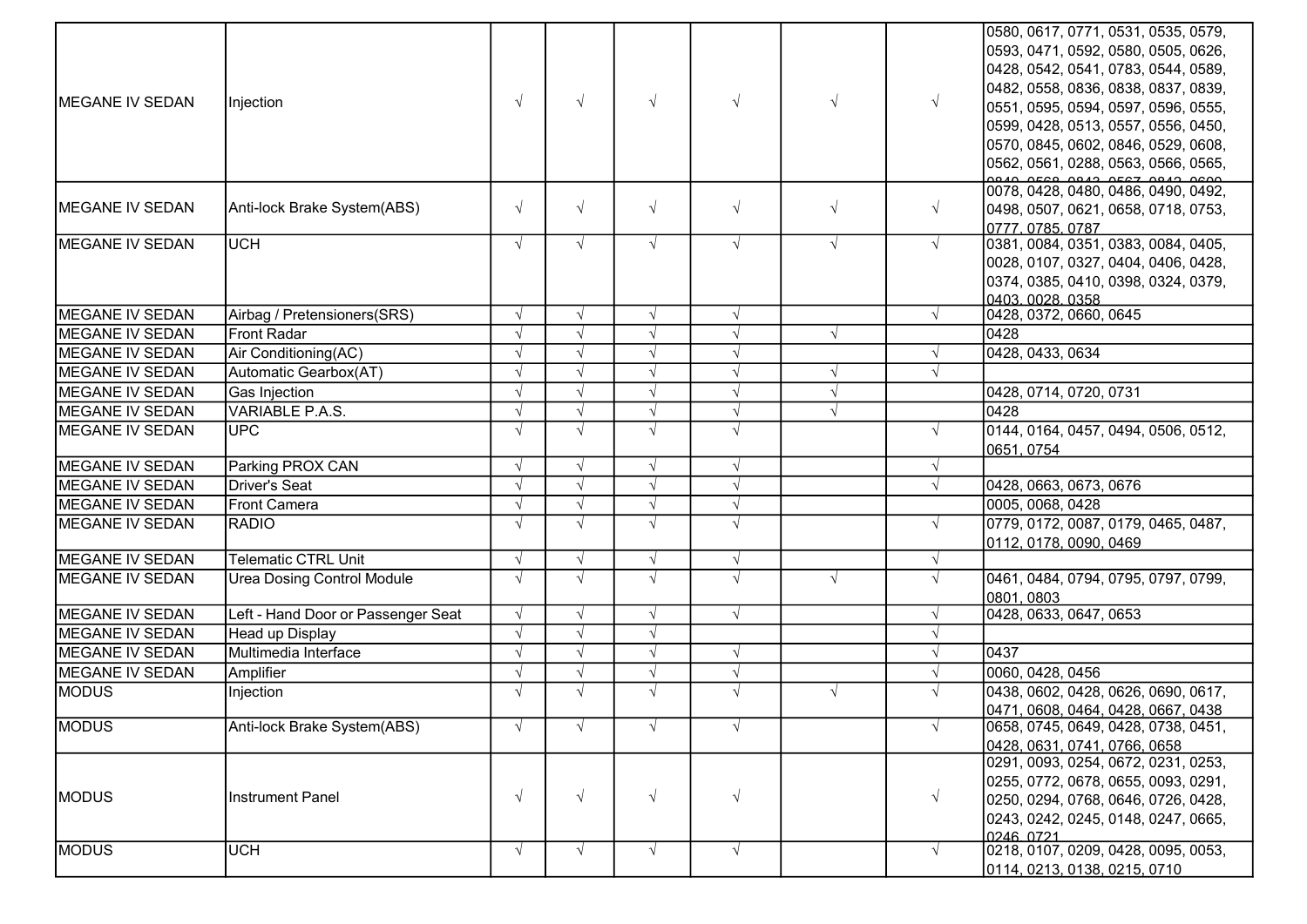| <b>MODUS</b>                                              | Airbag / Pretensioners(SRS)                     | $\sqrt{ }$ | $\sqrt{ }$ | $\sqrt{ }$ | $\sqrt{ }$ |            |            | 0064, 0361, 0317, 0319, 0341, 0353,<br>0330, 0310, 0332, 0313, 0357, 0334,<br>0356, 0315, 0314, 0070, 0074, 0296,<br>0295, 0372, 0668, 0329, 0428, 0056,<br>0341 0660 0645 0369                                                                                         |
|-----------------------------------------------------------|-------------------------------------------------|------------|------------|------------|------------|------------|------------|-------------------------------------------------------------------------------------------------------------------------------------------------------------------------------------------------------------------------------------------------------------------------|
| <b>MODUS</b>                                              | Automatic Gearbox(AT)                           | $\sqrt{ }$ | $\sqrt{ }$ | $\sqrt{ }$ | $\sqrt{ }$ |            | $\sqrt{ }$ | 0461, 0692, 0461, 0702, 0713, 0429,<br>0719, 0674, 0443, 0454, 0467, 0488,<br>0697, 0666                                                                                                                                                                                |
| <b>MODUS</b>                                              | VARIABLE P.A.S.                                 | $\sqrt{ }$ | $\sqrt{ }$ | $\sqrt{ }$ | $\sqrt{ }$ |            |            | 0428, 0639, 0630, 0428                                                                                                                                                                                                                                                  |
| <b>MODUS</b>                                              | <b>UPC</b>                                      | $\sqrt{ }$ | $\sqrt{ }$ | $\sqrt{ }$ | $\sqrt{ }$ |            |            | 0428                                                                                                                                                                                                                                                                    |
| <b>MODUS</b>                                              | <b>Tyres</b>                                    |            | $\sqrt{ }$ | $\sqrt{ }$ | $\sqrt{ }$ |            |            | 0042, 0440, 0740                                                                                                                                                                                                                                                        |
| <b>MODUS</b>                                              | Lighting                                        | $\sqrt{ }$ | $\sqrt{ }$ | $\sqrt{ }$ | $\sqrt{ }$ |            |            | 0428, 0014, 0040, 0043, 0023, 0033,<br>0018, 0612                                                                                                                                                                                                                       |
| <b>MODUS</b>                                              | Hands - Fress KIT                               | $\sqrt{ }$ | $\sqrt{ }$ | $\sqrt{ }$ | $\sqrt{ }$ |            |            | 0058, 0428, 0606, 0643                                                                                                                                                                                                                                                  |
| <b>MODUS</b>                                              | <b>Parking Assistance</b>                       | $\sqrt{ }$ | $\sqrt{ }$ | $\sqrt{ }$ | $\sqrt{ }$ |            |            | 0614, 0428, 0041, 0003, 0045, 0003,<br>0614                                                                                                                                                                                                                             |
| NEW SM3 - FLUENCE -<br>MEGANE                             | Injection                                       | $\sqrt{ }$ | $\sqrt{ }$ | $\sqrt{ }$ | $\sqrt{ }$ | $\sqrt{ }$ |            | 0450, 0537, 0536, 0558, 0539, 0836,<br>0838, 0837, 0839, 0771, 0551, 0550,<br>0531, 0553, 0575, 0530, 0555, 0428,<br>0535, 0513, 0557, 0556, 0534, 0237,<br>0450, 0471, 0570, 0428, 0505, 0529,<br>0826, 0562, 0540, 0561, 0542, 0541,<br>DER3 DARA DEAA DERE DEA3 DERZ |
| MEGANE                                                    | NEW SM3 - FLUENCE - Anti-lock Brake System(ABS) | $\sqrt{ }$ | $\sqrt{ }$ | $\sqrt{ }$ | $\sqrt{ }$ | $\sqrt{ }$ |            | 0658, 0649, 0490, 0428, 0492, 0498,<br>0486, 0428, 0658, 0787                                                                                                                                                                                                           |
| NEW SM3 - FLUENCE -<br>MEGANE                             | <b>Instrument Panel</b>                         | $\sqrt{ }$ | $\sqrt{ }$ | $\sqrt{ }$ | $\sqrt{ }$ |            | $\sqrt{ }$ | 0290, 0093, 0241, 0093, 0290, 0428,<br>0254, 0276, 0231, 0264, 0245, 0344,<br>0255. 0343. 0764. 0247. 0248                                                                                                                                                              |
| NEW SM3 - FLUENCE -<br>MEGANE                             | <b>IUCH</b>                                     | $\sqrt{ }$ | $\sqrt{ }$ | $\sqrt{ }$ | $\sqrt{ }$ | $\sqrt{ }$ | $\sqrt{ }$ | 0207, 0316, 0371, 0428                                                                                                                                                                                                                                                  |
| NEW SM3 - FLUENCE -<br><b>MEGANE</b>                      | Airbag / Pretensioners(SRS)                     | $\sqrt{ }$ | $\sqrt{ }$ | $\sqrt{ }$ | $\sqrt{ }$ |            |            | 0372, 0428, 0645, 0660                                                                                                                                                                                                                                                  |
| NEW SM3 - FLUENCE -<br><b>MEGANE</b>                      | Air Conditioning(AC)                            | $\sqrt{ }$ | $\sqrt{ }$ | $\sqrt{ }$ | $\sqrt{ }$ |            | $\sqrt{ }$ | 0428, 0625                                                                                                                                                                                                                                                              |
| NEW SM3 - FLUENCE - Automatic Gearbox(AT)<br>MEGANE       |                                                 | $\sqrt{ }$ | $\sqrt{ }$ | $\sqrt{ }$ | $\sqrt{ }$ | $\sqrt{ }$ | $\sqrt{ }$ | 0713, 0461, 0493, 0461, 0674, 0761,<br>0467, 0702                                                                                                                                                                                                                       |
| NEW SM3 - FLUENCE -<br>MEGANE                             | Gas Injection                                   | $\sqrt{ }$ | $\sqrt{ }$ | $\sqrt{ }$ | $\sqrt{ }$ | $\sqrt{ }$ | $\sqrt{ }$ | 0428, 0685, 0714, 0720                                                                                                                                                                                                                                                  |
| NEW SM3 - FLUENCE - Blind Spot Detection<br><b>MEGANE</b> |                                                 | $\sqrt{ }$ | $\sqrt{ }$ | $\sqrt{ }$ | $\sqrt{ }$ |            | $\sqrt{ }$ | 0428                                                                                                                                                                                                                                                                    |
| NEW SM3 - FLUENCE -<br><b>MEGANE</b>                      | VARIABLE P.A.S.                                 | $\sqrt{ }$ | $\sqrt{ }$ | $\sqrt{ }$ | $\sqrt{ }$ | $\sqrt{ }$ |            | 0630, 0428                                                                                                                                                                                                                                                              |
| NEW SM3 - FLUENCE -<br><b>MEGANE</b>                      | <b>UPC</b>                                      | $\sqrt{}$  | $\sqrt{ }$ | $\sqrt{ }$ | $\sqrt{ }$ |            |            | 0648, 0153, 0141, 0155, 0141, 0648,<br>0457                                                                                                                                                                                                                             |
| NEW SM3 - FLUENCE -<br>MEGANE                             | <b>Sunroof Control Unit</b>                     | $\sqrt{ }$ | $\sqrt{ }$ | $\sqrt{ }$ | $\sqrt{ }$ |            |            | 0428, 0615, 0624                                                                                                                                                                                                                                                        |
| NEW SM3 - FLUENCE -<br><b>MEGANE</b>                      | Lighting                                        | $\sqrt{ }$ | $\sqrt{ }$ | $\sqrt{ }$ | $\sqrt{ }$ |            | $\sqrt{ }$ | 0428, 0612                                                                                                                                                                                                                                                              |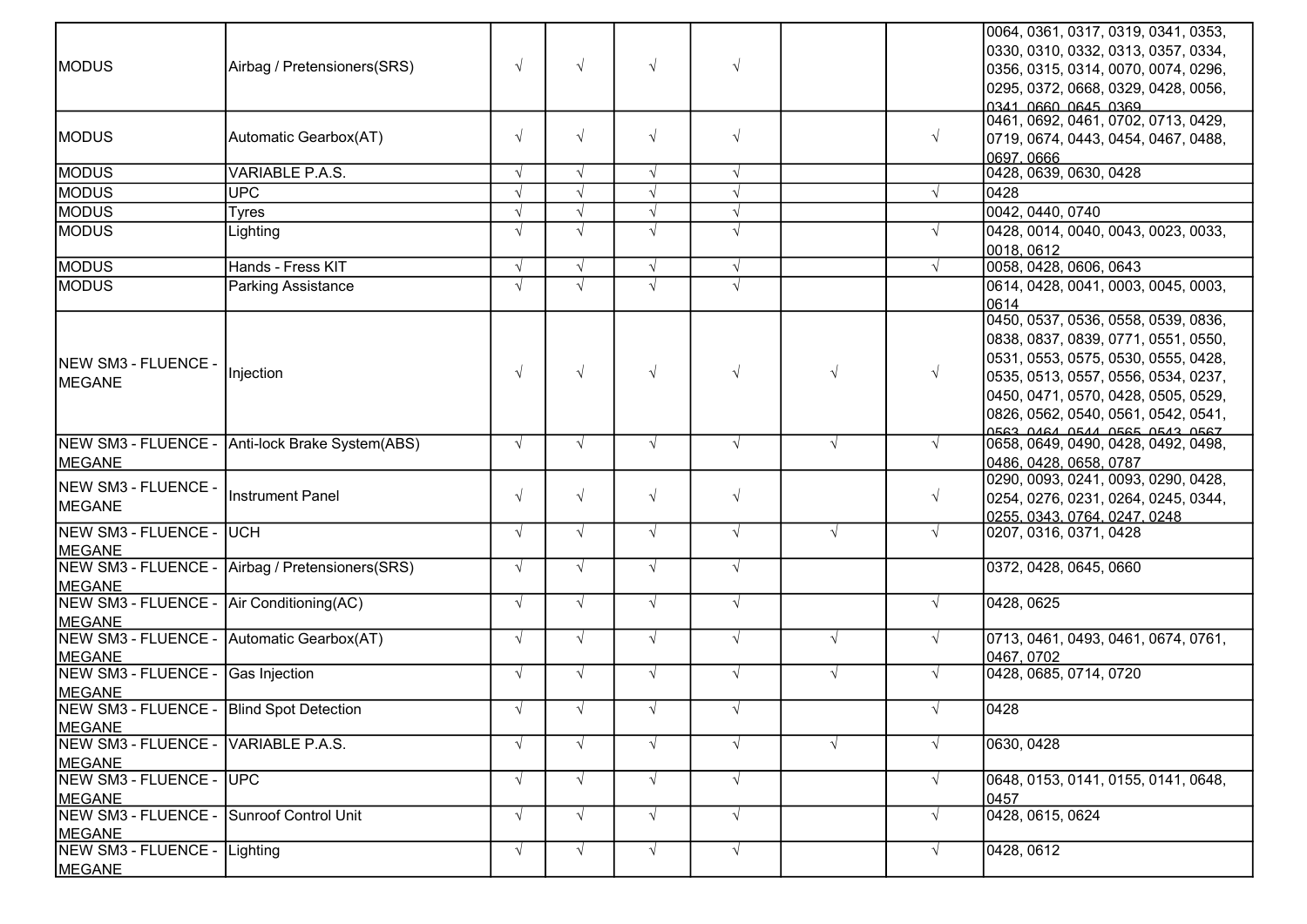| NEW SM3 - FLUENCE - Parking PROX CAN      |                             | $\sqrt{ }$ | $\sqrt{ }$ | $\sqrt{ }$ | $\sqrt{ }$ |            | $\sqrt{ }$ | 0614, 0071, 0082, 0428, 0045, 0077, |
|-------------------------------------------|-----------------------------|------------|------------|------------|------------|------------|------------|-------------------------------------|
| MEGANE                                    |                             |            |            |            |            |            |            | 0003, 0047, 0057, 0428, 0614        |
| NEW SM3 - FLUENCE -                       | Driver's Door               | $\sqrt{ }$ | $\sqrt{ }$ | $\sqrt{ }$ | $\sqrt{ }$ |            | $\sqrt{ }$ | 0428, 0625                          |
| MEGANE                                    |                             |            |            |            |            |            |            |                                     |
| NEW SM3 - FLUENCE -                       | <b>Telematic CTRL Unit</b>  | $\sqrt{ }$ | $\sqrt{ }$ | $\sqrt{ }$ | $\sqrt{ }$ |            | $\sqrt{ }$ | 0426, 0717, 0691, 0452, 0426, 0458, |
| MEGANE                                    |                             |            |            |            |            |            |            | 0699                                |
| NEW SM3 - FLUENCE -                       | <b>BCB</b>                  | $\sqrt{ }$ | $\sqrt{ }$ | $\sqrt{ }$ | $\sqrt{ }$ | $\sqrt{ }$ | $\sqrt{ }$ | 0019, 0428, 0002, 0002, 0024, 0019  |
| <b>MEGANE</b>                             |                             |            |            |            |            |            |            |                                     |
| NEW SM3 - FLUENCE -                       | <b>IEVC</b>                 | $\sqrt{ }$ | $\sqrt{ }$ | $\sqrt{ }$ | $\sqrt{ }$ | $\sqrt{ }$ | $\sqrt{ }$ | 0026, 0604, 0637, 0813, 0481, 0431, |
| MEGANE                                    |                             |            |            |            |            |            |            | 0460, 0452, 0473, 0431, 0477, 0435  |
| NEW SM3 - FLUENCE - PEB                   |                             | $\sqrt{ }$ | $\sqrt{ }$ | $\sqrt{ }$ | $\sqrt{ }$ | $\sqrt{ }$ |            | 0428, 0442, 0428                    |
| <b>MEGANE</b>                             |                             |            |            |            |            |            |            |                                     |
| NEW SM3 - FLUENCE -                       | <b>BMS SAFETY</b>           | $\sqrt{ }$ | $\sqrt{ }$ | $\sqrt{ }$ | $\sqrt{ }$ | $\sqrt{ }$ |            | 0428, 0619, 0428                    |
| MEGANE                                    |                             |            |            |            |            |            |            |                                     |
| NEW SM3 - FLUENCE -                       | Communications Unit         | $\sqrt{ }$ | $\sqrt{ }$ | $\sqrt{ }$ | $\sqrt{ }$ |            | $\sqrt{ }$ | 0017, 0129, 0437, 0606, 0161, 0461, |
| MEGANE                                    |                             |            |            |            |            |            |            | 0461, 0159, 0090                    |
| NEW SM3 - FLUENCE -                       | RADIO                       | $\sqrt{ }$ | $\sqrt{ }$ | $\sqrt{ }$ | $\sqrt{ }$ |            | $\sqrt{ }$ | 0182, 0087, 0452, 0176, 0087, 0112, |
| <b>MEGANE</b>                             |                             |            |            |            |            |            |            | 0182, 0469, 0622                    |
| NEW SM3 - FLUENCE -                       | Multimedia Interface        | $\sqrt{ }$ | $\sqrt{ }$ | $\sqrt{ }$ | $\sqrt{ }$ |            | $\sqrt{ }$ | 0428, 0021, 0038, 0428, 0029        |
| MEGANE                                    |                             |            |            |            |            |            |            |                                     |
| NEW SM3 - FLUENCE - Amplifier             |                             | $\sqrt{ }$ | $\sqrt{ }$ | $\sqrt{ }$ | $\sqrt{ }$ |            | $\sqrt{ }$ | 0011, 0428, 0456, 0622              |
| MEGANE                                    |                             |            |            |            |            |            |            |                                     |
| NEW SM3 - FLUENCE - Multimedia Connection |                             | $\sqrt{ }$ | $\sqrt{ }$ | $\sqrt{ }$ | $\sqrt{ }$ |            |            | 0428, 0437, 0606                    |
| MEGANE                                    |                             |            |            |            |            |            |            |                                     |
| NEW SM3 - FLUENCE -                       | Tracker                     | $\sqrt{ }$ | $\sqrt{ }$ | $\sqrt{ }$ | $\sqrt{ }$ |            |            | 0012, 0415, 0428                    |
| MEGANE                                    |                             |            |            |            |            |            |            |                                     |
| SANDERO                                   | Injection                   | $\sqrt{ }$ | $\sqrt{ }$ | $\sqrt{ }$ | $\sqrt{ }$ | $\sqrt{ }$ | $\sqrt{ }$ | 0428, 0529, 0450, 0771, 0482, 0531, |
|                                           |                             |            |            |            |            |            |            | 0553, 0428, 0535, 0524              |
| <b>SANDERO</b>                            | Automatic Gearbox(AT)       | $\sqrt{ }$ | $\sqrt{ }$ | $\sqrt{ }$ | $\sqrt{ }$ |            | $\sqrt{ }$ | 0461, 0467, 0674, 0702, 0713        |
| <b>SANDERO</b>                            | <b>RADIO</b>                | $\sqrt{ }$ | $\sqrt{ }$ | $\sqrt{ }$ | $\sqrt{ }$ |            | $\sqrt{ }$ | 0081, 0087, 0707, 0452, 0465, 0112, |
|                                           |                             |            |            |            |            |            |            | 0469, 0081, 0622                    |
| <b>SANDERO</b>                            | Anti-lock Brake System(ABS) | $\sqrt{ }$ | $\sqrt{ }$ | $\sqrt{ }$ | $\sqrt{ }$ |            | $\sqrt{ }$ | 0658, 0649, 0428, 0631              |
| <b>SANDERO</b>                            | <b>UCH</b>                  |            |            | $\sqrt{ }$ | $\sqrt{ }$ |            | $\sqrt{ }$ | 0428, 0267, 0352, 0267, 0428        |
| <b>SANDERO</b>                            | Airbag / Pretensioners(SRS) | $\sqrt{ }$ | $\sqrt{ }$ | $\sqrt{ }$ | $\sqrt{ }$ |            |            | 0096, 0372, 0096, 0317, 0319, 0428, |
|                                           |                             |            |            |            |            |            |            | 0100, 0166, 0353, 0341, 0660, 0168, |
|                                           |                             |            |            |            |            |            |            | 0300, 0366, 0299, 0137, 0302, 0428, |
|                                           |                             |            |            |            |            |            |            | 0367.0348.0645.0347.                |
| <b>SANDERO</b>                            | Engine(petrol)              | $\sqrt{ }$ | $\sqrt{ }$ | $\sqrt{ }$ | $\sqrt{ }$ |            | $\sqrt{ }$ | 0428                                |
| <b>SANDERO</b>                            | <b>VARIABLE P.A.S.</b>      |            | $\sqrt{ }$ | $\sqrt{ }$ | $\sqrt{ }$ |            |            | 0428, 0639, 0194, 0428, 0050        |
| <b>SANDERO</b>                            | Tracker                     | $\sqrt{ }$ | $\sqrt{ }$ | $\sqrt{ }$ | $\sqrt{ }$ |            |            | 0012, 0415, 0428                    |
|                                           |                             |            |            |            |            |            |            | 0681, 0482, 0438, 0834, 0537, 0833, |
|                                           |                             |            |            |            |            |            |            | 0536, 0539, 0538, 0617, 0771, 0770, |
|                                           |                             |            |            |            |            |            |            | 0652, 0531, 0530, 0428, 0532, 0535, |
| SCENIC II                                 | Injection                   | $\sqrt{ }$ | $\sqrt{ }$ | $\sqrt{ }$ | $\sqrt{ }$ | $\sqrt{ }$ | $\sqrt{ }$ | 0832, 0534, 0776, 0831, 0690, 0450, |
|                                           |                             |            |            |            |            |            |            | 0471, 0482, 0602, 0528, 0428, 0626, |
|                                           |                             |            |            |            |            |            |            | 0505, 0529, 0608, 0540, 0542, 0464, |
|                                           |                             |            |            |            |            |            |            | 0541 0544 0667 0524                 |
| <b>SCENIC II</b>                          | Anti-lock Brake System(ABS) | $\sqrt{ }$ | $\sqrt{ }$ | $\sqrt{ }$ | $\sqrt{ }$ |            | $\sqrt{ }$ | 0658, 0745, 0649, 0428, 0738, 0451, |
|                                           |                             |            |            |            |            |            |            | 0428, 0631, 0741, 0766, 0658        |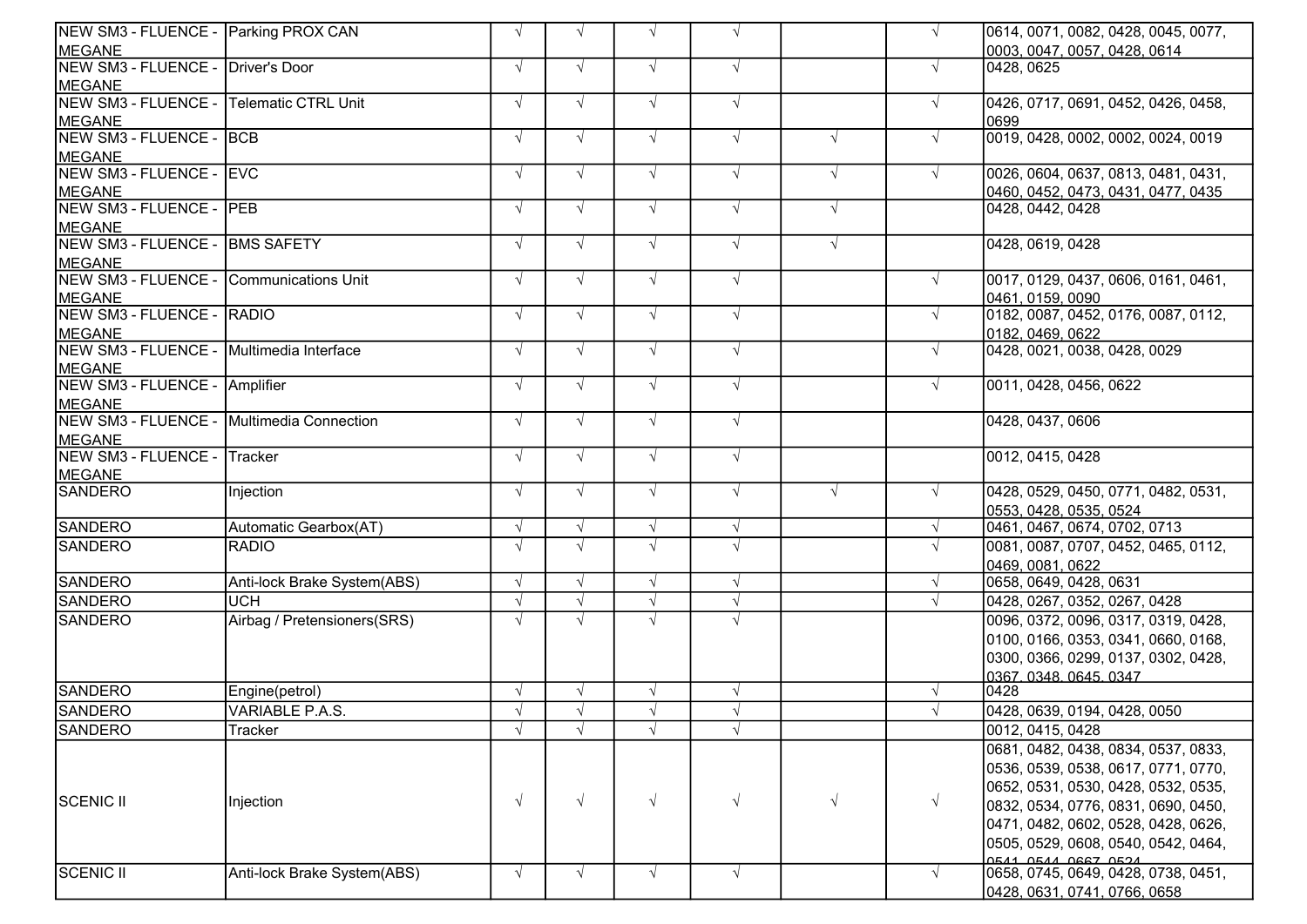| <b>SCENIC II</b> | Instrument Panel                    |            | $\sqrt{ }$               | $\sqrt{ }$ | $\sqrt{ }$ |            | $\sqrt{ }$ | 0291, 0250, 0251, 0020, 0020, 0291,                |
|------------------|-------------------------------------|------------|--------------------------|------------|------------|------------|------------|----------------------------------------------------|
|                  |                                     |            |                          |            |            |            |            | 0646, 0428, 0243, 0254, 0672, 0242,                |
|                  |                                     |            |                          |            |            |            |            | 0245, 0255, 0247, 0148, 0665, 0246,                |
|                  |                                     |            |                          |            |            |            |            | 0678 0248 0655                                     |
| <b>SCENIC II</b> | Airbag / Pretensioners(SRS)         | $\sqrt{ }$ | $\sqrt{ }$               | $\sqrt{ }$ | $\sqrt{ }$ |            |            |                                                    |
| <b>SCENIC II</b> | Air Conditioning(AC)                |            |                          | $\sqrt{ }$ | $\sqrt{ }$ |            |            | 0157, 0225, 0428                                   |
| <b>SCENIC II</b> | Automatic Gearbox(AT)               |            | $\sqrt{ }$               | $\sqrt{ }$ | $\sqrt{ }$ |            | $\sqrt{ }$ | 0713, 0429, 0461, 0493, 0674, 0476,                |
|                  |                                     |            |                          |            |            |            |            | 0467, 0429, 0702                                   |
| <b>SCENIC II</b> | Gas Injection                       |            | $\sqrt{ }$               | $\sqrt{ }$ | $\sqrt{}$  |            | $\sqrt{ }$ | 0049, 0428                                         |
| <b>SCENIC II</b> | VARIABLE P.A.S.                     |            | $\sqrt{ }$               | $\sqrt{ }$ | $\sqrt{ }$ |            |            | 0428, 0639, 0199, 0198, 0630, 0428                 |
| <b>SCENIC II</b> | <b>UPC</b>                          |            |                          | $\sqrt{ }$ | $\sqrt{ }$ |            | $\sqrt{ }$ | 0428, 0001, 0428                                   |
| <b>SCENIC II</b> | Parking PROX CAN                    |            | $\sqrt{ }$               | $\sqrt{ }$ | $\sqrt{ }$ |            |            | 0003, 0041, 0045, 0047, 0057, 0428,                |
|                  |                                     |            |                          |            |            |            |            | 0614, 0649                                         |
| <b>SCENIC II</b> | <b>Communications Unit</b>          | $\sqrt{ }$ | $\sqrt{ }$               | $\sqrt{ }$ | $\sqrt{}$  |            | $\sqrt{ }$ | 0014, 0428, 0437, 0449, 0628                       |
| <b>SCENIC II</b> | <b>RADIO</b>                        |            |                          | $\sqrt{ }$ | $\sqrt{ }$ |            |            | 0090, 0109, 0452, 0452, 0430, 0622                 |
| <b>SCENIC II</b> | Multimedia Interface                |            | $\sqrt{ }$               | $\sqrt{ }$ | $\sqrt{ }$ |            |            | 0437, 0428, 0049, 0014                             |
| <b>SCENIC II</b> | Engine(petrol)                      |            | $\sqrt{ }$               | $\sqrt{ }$ | $\sqrt{ }$ |            |            | 0428                                               |
| <b>SCENIC II</b> | Discharge Lamp                      |            | $\sqrt{ }$               | $\sqrt{ }$ | $\sqrt{}$  |            |            | 0005, 0428, 0030, 0030                             |
| <b>SCENIC II</b> | <b>Parking Assistance</b>           |            | $\sqrt{ }$               | $\sqrt{ }$ | $\sqrt{ }$ |            |            | 0003, 0041, 0045, 0428                             |
|                  |                                     |            |                          |            |            |            |            | 0580, 0617, 0771, 0531, 0575, 0850,                |
|                  |                                     |            |                          |            |            |            |            | 0535, 0579, 0591, 0593, 0471, 0592,                |
|                  |                                     |            |                          |            |            |            |            | 0580, 0505, 0626, 0428, 0542, 0541,                |
|                  |                                     |            |                          |            |            |            |            | 0783, 0544, 0589, 0482, 0558, 0836,                |
| <b>SCENIC IV</b> | Injection                           |            | $\sqrt{ }$               | $\sqrt{ }$ | $\sqrt{ }$ | $\sqrt{ }$ | $\sqrt{ }$ | 0838, 0837, 0839, 0551, 0595, 0594,                |
|                  |                                     |            |                          |            |            |            |            | 0597, 0596, 0555, 0599, 0513, 0557,                |
|                  |                                     |            |                          |            |            |            |            | 0556, 0450, 0570, 0845, 0602, 0846,                |
|                  |                                     |            |                          |            |            |            |            | 0849, 0529, 0608, 0562, 0561, 0288,                |
|                  |                                     |            |                          |            |            |            |            | 0563, 0566, 0565, 0840, 0568, 0843,                |
|                  |                                     |            |                          |            |            |            |            |                                                    |
|                  |                                     |            |                          |            |            |            |            | 0078, 0428, 0480, 0486, 0490, 0492,                |
| SCENIC IV        | Anti-lock Brake System(ABS)         | $\sqrt{ }$ | $\sqrt{ }$               | $\sqrt{ }$ | $\sqrt{ }$ | $\sqrt{ }$ | $\sqrt{ }$ | 0498, 0507, 0621, 0658, 0718, 0753,                |
|                  |                                     |            |                          |            |            |            |            | 0777, 0785, 0787                                   |
| <b>SCENIC IV</b> | Instrument Panel                    | $\sqrt{ }$ | $\sqrt{ }$               | $\sqrt{ }$ | $\sqrt{ }$ |            | $\sqrt{ }$ | 0292, 0093, 0428, 0241, 0020, 0020,                |
|                  |                                     |            |                          |            |            |            |            | 0264, 0245, 0292, 0248                             |
| <b>SCENIC IV</b> | <b>UCH</b>                          | $\sqrt{ }$ | $\sqrt{ }$               | $\sqrt{ }$ | $\sqrt{ }$ | $\sqrt{ }$ | $\sqrt{ }$ | 0381, 0084, 0351, 0383, 0084, 0405,                |
|                  |                                     |            |                          |            |            |            |            | 0028, 0107, 0327, 0404, 0406, 0428,                |
|                  |                                     |            |                          |            |            |            |            | 0374, 0385, 0410, 0398, 0324, 0379,                |
| <b>SCENIC IV</b> | Airbag / Pretensioners(SRS)         |            |                          |            | V          |            | V          | <u> 10403 0028 0358 </u><br>0428, 0372, 0660, 0645 |
| SCENIC IV        | Air Conditioning(AC)                |            |                          | $\sqrt{ }$ | $\sqrt{ }$ |            | $\sqrt{ }$ | 0428, 0433, 0634                                   |
| SCENIC IV        | Automatic Gearbox(AT)               |            | $\sqrt{ }$               | $\sqrt{ }$ | $\sqrt{ }$ | $\sqrt{ }$ | $\sqrt{ }$ |                                                    |
| SCENIC IV        |                                     |            |                          |            |            |            |            | 0428, 0714, 0720, 0731                             |
| SCENIC IV        | Gas Injection<br>Supervisor or DCDC |            | $\sqrt{ }$<br>$\sqrt{ }$ |            | $\sqrt{}$  | $\sqrt{ }$ |            | 0497                                               |
|                  | <b>UPC</b>                          |            |                          | $\sqrt{ }$ | $\sqrt{ }$ | $\sqrt{ }$ | V          |                                                    |
| <b>SCENIC IV</b> |                                     | $\sqrt{ }$ | V                        | $\sqrt{ }$ | $\sqrt{ }$ |            | $\sqrt{ }$ | 0144, 0164, 0457, 0494, 0506, 0512,                |
| <b>SCENIC IV</b> | Parking PROX CAN                    |            | V                        |            |            |            |            | 0651, 0754                                         |
|                  |                                     |            |                          | V          | $\sqrt{ }$ |            | $\sqrt{ }$ |                                                    |
| SCENIC IV        | Driver's Seat                       |            |                          | $\sqrt{ }$ | $\sqrt{ }$ |            | $\sqrt{ }$ | 0428, 0663, 0673, 0676                             |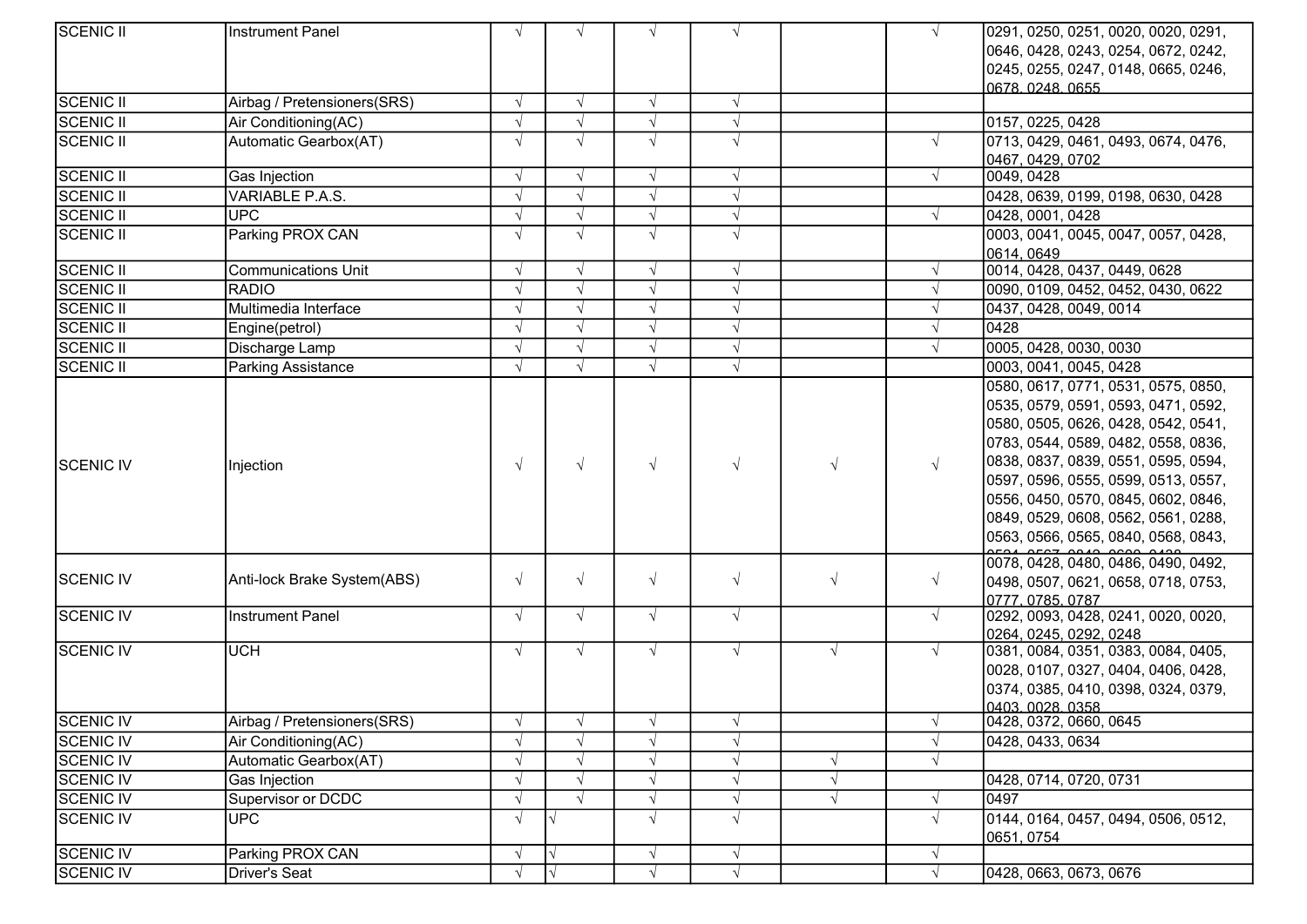| <b>SCENIC IV</b>                     | Front Camera                          | $\sqrt{ }$    | $\sqrt{ }$ | $\sqrt{ }$ | $\sqrt{ }$ | $\sqrt{ }$ |            |                                     |
|--------------------------------------|---------------------------------------|---------------|------------|------------|------------|------------|------------|-------------------------------------|
| <b>SCENIC IV</b>                     | <b>RADIO</b>                          | $\sqrt{ }$    |            | $\sqrt{ }$ | $\sqrt{ }$ |            |            | 0779, 0172, 0087, 0179, 0465, 0487, |
|                                      |                                       |               |            |            |            |            |            | 0112, 0178, 0090, 0469              |
| <b>SCENIC IV</b>                     | <b>Telematic CTRL Unit</b>            | $\sqrt{ }$    |            | $\sqrt{ }$ | $\sqrt{ }$ |            |            | 0426, 0717, 0452, 0426, 0458, 0699  |
| SCENIC IV                            | Urea Dosing Control Module            | $\sqrt{ }$    |            | $\sqrt{ }$ | $\sqrt{ }$ | $\sqrt{ }$ |            | 0461, 0484, 0794, 0795, 0797, 0799, |
|                                      |                                       |               |            |            |            |            |            | 0801.0803                           |
| <b>SCENIC IV</b>                     | Left - Hand Door or Passenger Seat    | $\sqrt{ }$    | $\sqrt{ }$ | $\sqrt{ }$ | $\sqrt{ }$ |            |            | 0428, 0633, 0647, 0653              |
| SCENIC IV                            | Right - Hand Door or Collapsible Seat | $\sqrt{ }$    |            | $\sqrt{ }$ | $\sqrt{ }$ |            |            | 0428                                |
|                                      |                                       |               |            |            |            |            |            |                                     |
| <b>SCENIC IV</b>                     | <b>BMS</b>                            | $\sqrt{ }$    |            | $\sqrt{ }$ | $\sqrt{ }$ | $\sqrt{ }$ |            | 0428, 0620, 0701                    |
| <b>SCENIC IV</b>                     | PEB                                   |               |            | $\sqrt{ }$ | $\sqrt{ }$ | $\sqrt{ }$ |            | 0428                                |
| SCENIC IV                            | <b>BMS SAFETY</b>                     |               |            | $\sqrt{}$  |            |            |            | 0428, 0619                          |
| SCENIC IV                            | Head up Display                       |               |            |            |            |            |            | 0428                                |
| <b>SCENIC IV</b>                     | Multimedia Interface                  |               |            | $\sqrt{}$  | $\sqrt{ }$ |            |            | 0437                                |
| SCENIC IV                            | Amplifier                             |               |            | V          | $\sqrt{ }$ |            |            | 0060, 0428, 0456                    |
| <b>SM7 - L47</b>                     | Injection                             |               |            | $\sqrt{ }$ | $\sqrt{ }$ | $\sqrt{ }$ |            |                                     |
| <b>SM7 - L47</b>                     | Anti-lock Brake System(ABS)           | $\sqrt{ }$    |            | $\sqrt{}$  | $\sqrt{ }$ | $\sqrt{ }$ |            | 0428, 0486, 0490, 0492, 0621, 0649, |
|                                      |                                       |               |            |            |            |            |            | 0658                                |
| $\overline{\text{SM7} - \text{L47}}$ | <b>Instrument Panel</b>               |               |            | $\sqrt{}$  | $\sqrt{ }$ |            |            |                                     |
| <b>SM7 - L47</b>                     | <b>UCH</b>                            |               |            | $\sqrt{ }$ | $\sqrt{ }$ | $\sqrt{ }$ |            |                                     |
| SM7 - L47                            | Airbag / Pretensioners(SRS)           |               |            | $\sqrt{ }$ | $\sqrt{ }$ |            |            | 0372, 0428, 0645, 0660              |
| <b>SM7 - L47</b>                     | Air Conditioning(AC)                  |               |            | $\sqrt{ }$ | $\sqrt{ }$ |            |            |                                     |
|                                      |                                       |               |            |            |            |            |            | 0461, 0493, 0493, 0461, 0504, 0757, |
| <b>SM7 - L47</b>                     | Automatic Gearbox(AT)                 | $\sqrt{ }$    |            | $\sqrt{ }$ | $\sqrt{ }$ | $\sqrt{ }$ |            | 0748, 0758, 0519, 0454, 0511, 0752, |
|                                      |                                       |               |            |            |            |            |            | 0502.0656.0755.0666                 |
| <b>SM7 - L47</b>                     | Gas Injection                         | $\sqrt{ }$    |            | $\sqrt{}$  | $\sqrt{ }$ | $\sqrt{ }$ |            | 0428, 0685                          |
| <b>SM7 - L47</b>                     | <b>Blind Spot Detection</b>           |               |            | $\sqrt{}$  | $\sqrt{ }$ |            |            | 0428                                |
| SM7 - L47                            | VARIABLE P.A.S.                       |               |            | $\sqrt{ }$ | $\sqrt{ }$ | $\sqrt{ }$ |            | 0428                                |
| SM7 - L47                            | <b>UPC</b>                            | $\sqrt{ }$    |            | $\sqrt{ }$ | $\sqrt{ }$ |            |            | 0457, 0648, 0428, 0141, 0144, 0651, |
|                                      |                                       |               |            |            |            |            |            | 0457                                |
| <b>SM7 - L47</b>                     | Lighting                              | $\sqrt{ }$    | $\sqrt{ }$ | $\sqrt{ }$ | $\sqrt{ }$ |            |            | 0428, 0612                          |
| <b>SM7 - L47</b>                     | Parking PROX CAN                      | $\sqrt{ }$    |            | $\sqrt{ }$ | $\sqrt{ }$ |            |            | 0428, 0071, 0082, 0045, 0077, 0003, |
|                                      |                                       |               |            |            |            |            |            | 0047, 0057, 0614                    |
| <b>SM7 - L47</b>                     | Driver's Door                         | $\mathcal{A}$ |            | $\sqrt{ }$ | $\sqrt{ }$ |            |            | 0428                                |
| <b>SM7 - L47</b>                     | Passenger's Door                      |               |            | $\sqrt{}$  | $\sqrt{ }$ |            |            | 0428                                |
| <b>SM7 - L47</b>                     | Driver's Seat                         |               |            |            | $\sqrt{ }$ |            |            | 0428, 0610                          |
| <b>SM7 - L47</b>                     | Left - Hand Door or Passenger Seat    | $\sqrt{ }$    |            |            | $\sqrt{ }$ |            |            | 0601                                |
| <b>SM7 - L47</b>                     | Communications Unit                   |               |            |            |            |            |            | 0017, 0090, 0129, 0437, 0606, 0161, |
|                                      |                                       |               |            |            |            |            |            | 0461, 0159                          |
|                                      |                                       |               |            |            |            |            |            | 0182, 0087, 0182, 0452, 0055, 0176, |
| <b>SM7 - L47</b>                     | <b>RADIO</b>                          | $\sqrt{ }$    | $\sqrt{ }$ | $\sqrt{ }$ | $\sqrt{ }$ |            | $\sqrt{ }$ | 0465, 0035, 0112, 0469, 0436, 0105, |
|                                      |                                       |               |            |            |            |            |            | 10622                               |
| SM7 - L47                            | Multimedia Interface                  | $\sqrt{ }$    | $\sqrt{ }$ | √          | $\sqrt{ }$ |            |            | 0021, 0029, 0428                    |
| <b>SM7 - L47</b>                     | Amplifier                             |               |            | V          | $\sqrt{ }$ |            |            | 0011, 0428, 0456, 0622              |
| <b>SM7 - L47</b>                     | <b>Multimedia Connection</b>          |               | $\sqrt{ }$ | $\sqrt{ }$ | $\sqrt{ }$ |            |            | 0428, 0437, 0606                    |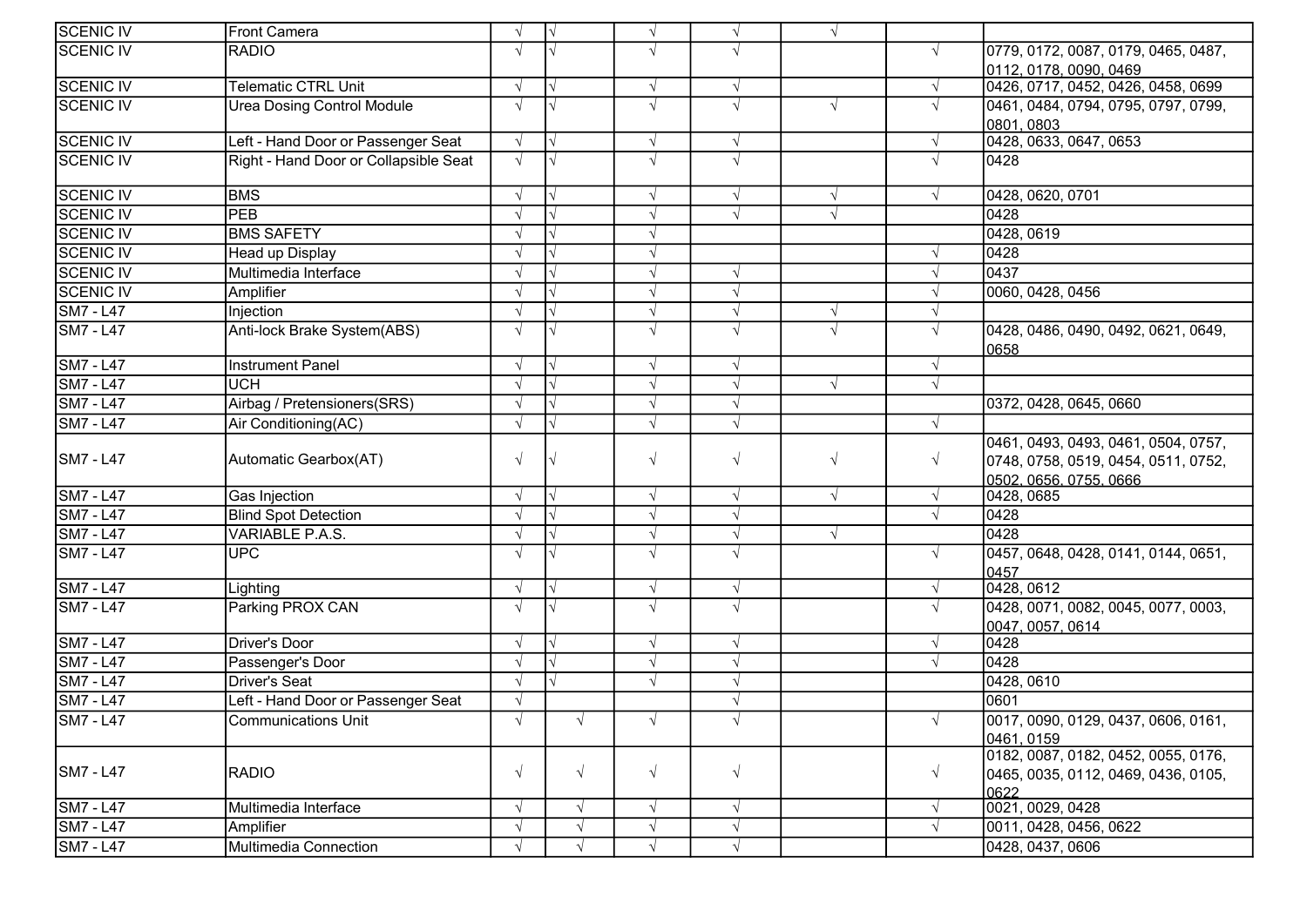| TALISMAN - SM6        | Injection                          | $\sqrt{ }$ | $\sqrt{ }$ | $\sqrt{ }$ | $\sqrt{ }$ | $\sqrt{ }$ | $\sqrt{ }$ | 0580, 0582, 0581, 0617, 0771, 0573,<br>0572, 0531, 0574, 0535, 0579, 0593,<br>0471, 0592, 0580, 0505, 0626, 0428,<br>0542, 0541, 0783, 0544, 0589, 0482,<br>0559, 0558, 0836, 0838, 0837, 0839,<br>0551, 0595, 0594, 0550, 0597, 0596,<br>0555, 0599, 0428, 0554, 0598, 0513,<br>0557, 0556, 0450, 0570, 0845, 0602,<br>0846, 0529, 0608, 0562, 0561, 0288,<br>0563, 0566, 0565, 0840, 0568, 0843, |
|-----------------------|------------------------------------|------------|------------|------------|------------|------------|------------|----------------------------------------------------------------------------------------------------------------------------------------------------------------------------------------------------------------------------------------------------------------------------------------------------------------------------------------------------------------------------------------------------|
| TALISMAN - SM6        | Anti-lock Brake System(ABS)        | $\sqrt{ }$ | $\sqrt{ }$ | $\sqrt{}$  | $\sqrt{}$  | $\sqrt{ }$ | $\sqrt{ }$ | 0078, 0428, 0480, 0486, 0490, 0492,<br>0498, 0507, 0621, 0658, 0718, 0753,<br>0777.0785.0787                                                                                                                                                                                                                                                                                                       |
| <b>TALISMAN - SM6</b> | <b>Instrument Panel</b>            | $\sqrt{ }$ | $\sqrt{ }$ | $\sqrt{ }$ | $\sqrt{ }$ |            | $\sqrt{ }$ | 0292, 0093, 0428, 0241, 0020, 0020,<br>0264, 0245, 0292, 0248                                                                                                                                                                                                                                                                                                                                      |
| <b>TALISMAN - SM6</b> | <b>UCH</b>                         | $\sqrt{ }$ | $\sqrt{ }$ | $\sqrt{ }$ | $\sqrt{ }$ | $\sqrt{ }$ | $\sqrt{ }$ | 0381, 0084, 0351, 0383, 0084, 0405,<br>0028, 0107, 0327, 0404, 0406, 0428,<br>0374, 0385, 0410, 0398, 0324, 0379,<br>0403 0028 0358                                                                                                                                                                                                                                                                |
| <b>TALISMAN - SM6</b> | Airbag / Pretensioners(SRS)        | $\sqrt{ }$ | $\sqrt{ }$ | $\sqrt{ }$ | $\sqrt{ }$ |            | $\sqrt{ }$ | 0428, 0372, 0660, 0645                                                                                                                                                                                                                                                                                                                                                                             |
| <b>TALISMAN - SM6</b> | <b>Front Radar</b>                 | $\sqrt{ }$ | $\sqrt{ }$ | $\sqrt{ }$ | $\sqrt{ }$ | $\sqrt{ }$ |            | 0428                                                                                                                                                                                                                                                                                                                                                                                               |
| <b>TALISMAN - SM6</b> | Air Conditioning(AC)               | $\sqrt{ }$ | $\sqrt{ }$ |            | $\sqrt{ }$ |            | $\sqrt{ }$ | 0428, 0433, 0634                                                                                                                                                                                                                                                                                                                                                                                   |
| <b>TALISMAN - SM6</b> | Automatic Gearbox(AT)              | $\sqrt{ }$ | $\sqrt{ }$ |            | $\sqrt{}$  | $\sqrt{ }$ | $\sqrt{ }$ |                                                                                                                                                                                                                                                                                                                                                                                                    |
| <b>TALISMAN - SM6</b> | Gas Injection                      | $\sqrt{ }$ | $\sqrt{ }$ |            | $\sqrt{ }$ | $\sqrt{}$  |            | 0428, 0714, 0720, 0731                                                                                                                                                                                                                                                                                                                                                                             |
| <b>TALISMAN - SM6</b> | <b>VARIABLE P.A.S.</b>             | $\sqrt{ }$ | $\sqrt{ }$ | $\sqrt{ }$ | $\sqrt{ }$ | $\sqrt{ }$ |            | 0428                                                                                                                                                                                                                                                                                                                                                                                               |
| <b>TALISMAN - SM6</b> | <b>UPC</b>                         | $\sqrt{ }$ | $\sqrt{ }$ | $\sqrt{ }$ | $\sqrt{ }$ |            | $\sqrt{ }$ | 0144, 0164, 0457, 0494, 0506, 0512,<br>0651, 0754                                                                                                                                                                                                                                                                                                                                                  |
| <b>TALISMAN - SM6</b> | Power Back Door                    | $\sqrt{ }$ | $\sqrt{ }$ | $\sqrt{ }$ | $\sqrt{ }$ |            |            | 0009, 0428                                                                                                                                                                                                                                                                                                                                                                                         |
| <b>TALISMAN - SM6</b> | 4 Wheels Steering                  | $\sqrt{ }$ | $\sqrt{ }$ | $\sqrt{ }$ | $\sqrt{ }$ | $\sqrt{ }$ | $\sqrt{ }$ | 0636, 0627, 0428                                                                                                                                                                                                                                                                                                                                                                                   |
| <b>TALISMAN - SM6</b> | Parking PROX CAN                   | $\sqrt{ }$ | $\sqrt{ }$ | $\sqrt{ }$ | $\sqrt{ }$ |            | $\sqrt{ }$ |                                                                                                                                                                                                                                                                                                                                                                                                    |
| <b>TALISMAN - SM6</b> | <b>Piloted Suspension</b>          | $\sqrt{ }$ | $\sqrt{ }$ |            | $\sqrt{}$  | $\sqrt{ }$ |            | 0440                                                                                                                                                                                                                                                                                                                                                                                               |
| <b>TALISMAN - SM6</b> | <b>Driver's Seat</b>               | $\sqrt{ }$ | $\sqrt{ }$ |            | $\sqrt{}$  |            | $\sqrt{ }$ | 0428, 0663, 0673, 0676                                                                                                                                                                                                                                                                                                                                                                             |
| <b>TALISMAN - SM6</b> | RADIO                              | $\sqrt{ }$ | $\sqrt{ }$ | $\sqrt{ }$ | $\sqrt{ }$ |            | $\sqrt{ }$ | 0779, 0172, 0087, 0179, 0465, 0487,<br>0112, 0178, 0090, 0469                                                                                                                                                                                                                                                                                                                                      |
| <b>TALISMAN - SM6</b> | <b>Telematic CTRL Unit</b>         | $\sqrt{ }$ | $\sqrt{ }$ | $\sqrt{ }$ | $\sqrt{}$  |            | $\sqrt{ }$ | 0426, 0717, 0452, 0426, 0458, 0699                                                                                                                                                                                                                                                                                                                                                                 |
| <b>TALISMAN - SM6</b> | <b>Urea Dosing Control Module</b>  | $\sqrt{ }$ | $\sqrt{ }$ | $\sqrt{ }$ | $\sqrt{ }$ | $\sqrt{ }$ | $\sqrt{ }$ | 0461, 0484, 0794, 0795, 0797, 0799,<br>0801, 0803                                                                                                                                                                                                                                                                                                                                                  |
| TALISMAN - SM6        | Left - Hand Door or Passenger Seat | $\sqrt{}$  | $\sqrt{ }$ | V          | $\sqrt{ }$ |            | $\sqrt{ }$ | 0428, 0633, 0647, 0653                                                                                                                                                                                                                                                                                                                                                                             |
| <b>TALISMAN - SM6</b> | Head up Display                    | $\sqrt{ }$ | $\sqrt{ }$ | $\sqrt{ }$ |            |            | $\sqrt{ }$ | 0428                                                                                                                                                                                                                                                                                                                                                                                               |
| <b>TALISMAN - SM6</b> | Multimedia Interface               | $\sqrt{ }$ | $\sqrt{ }$ |            | $\sqrt{}$  |            | $\sqrt{ }$ | 0437                                                                                                                                                                                                                                                                                                                                                                                               |
| <b>TALISMAN - SM6</b> | Amplifier                          | $\sqrt{ }$ | $\sqrt{ }$ |            | $\sqrt{ }$ |            | $\sqrt{ }$ | 0060, 0428, 0456                                                                                                                                                                                                                                                                                                                                                                                   |
| THALIA - SYMB.2       | Injection                          | $\sqrt{ }$ | $\sqrt{ }$ | $\sqrt{ }$ | $\sqrt{ }$ | $\sqrt{ }$ | $\sqrt{ }$ | 0450, 0482, 0119, 0438, 0602, 0428,                                                                                                                                                                                                                                                                                                                                                                |
|                       |                                    |            |            |            |            |            |            | 0626, 0529, 0617, 0111, 0608, 0771,<br>0232, 0495, 0531, 0553, 0428, 0115,<br>0489.0687.0535.0524.0743                                                                                                                                                                                                                                                                                             |
| THALIA - SYMB.2       | Anti-lock Brake System(ABS)        | $\sqrt{ }$ | $\sqrt{ }$ | $\sqrt{ }$ | $\sqrt{ }$ |            | $\sqrt{ }$ | 0428, 0631, 0649, 0658                                                                                                                                                                                                                                                                                                                                                                             |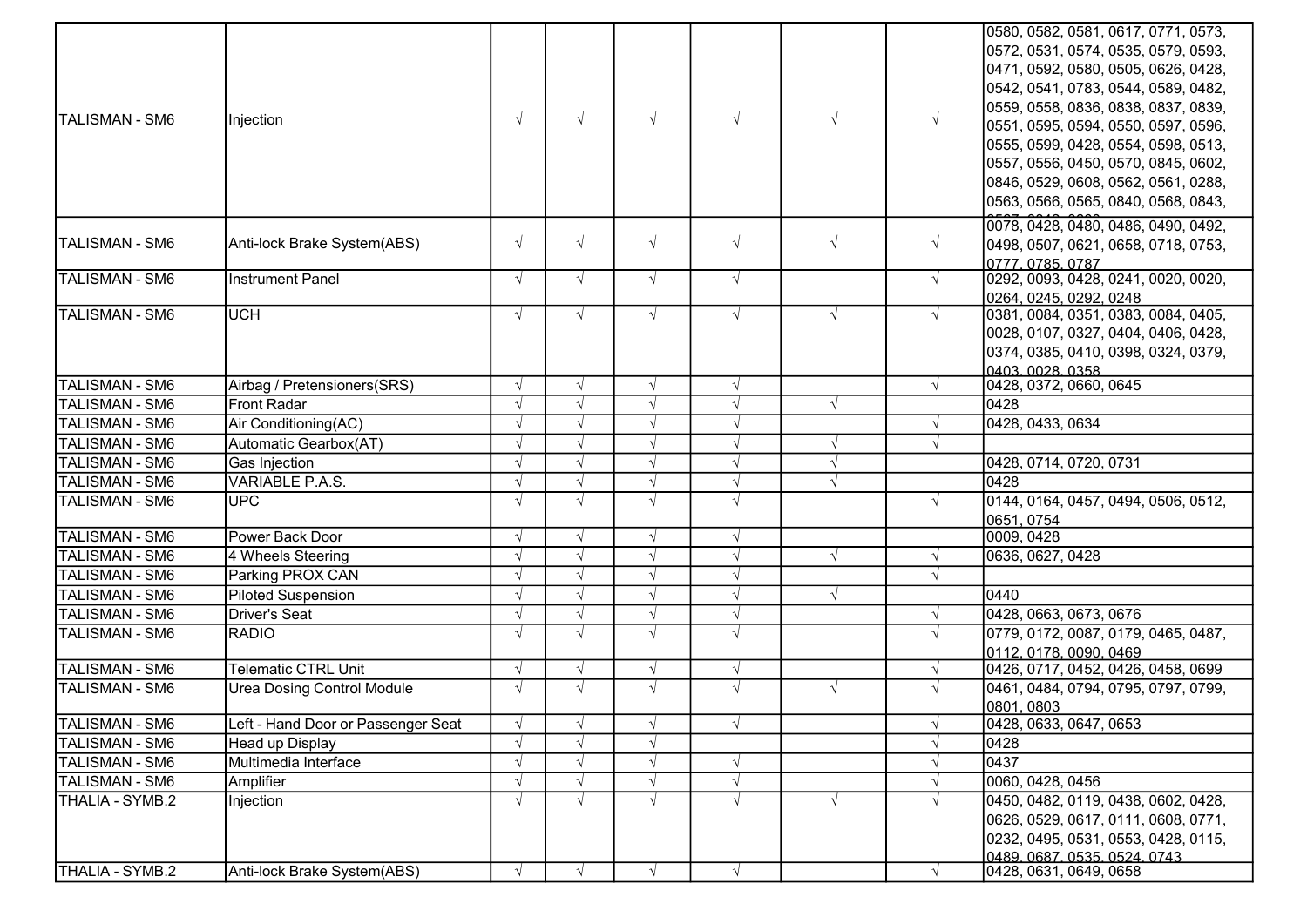| <b>ITHALIA - SYMB.2</b> | <b>UCH</b>                  |            | $\sqrt{ }$ | $\sqrt{ }$ | $\sqrt{ }$ | $\sqrt{ }$ | 0428, 0267, 0352, 0267, 0428                |
|-------------------------|-----------------------------|------------|------------|------------|------------|------------|---------------------------------------------|
| THALIA - SYMB.2         | Airbag / Pretensioners(SRS) |            | $\sqrt{ }$ |            | $\sqrt{ }$ |            | 0372, 0317, 0319, 0428, 0166, 0353,         |
|                         |                             |            |            |            |            |            | 0660, 0165, 0341, 0168, 0300, 0366,         |
|                         |                             |            |            |            |            |            | 0299, 0137, 0302, 0428, 0367, 0645,         |
|                         |                             |            |            |            |            |            | 0348.0347                                   |
| THALIA - SYMB.2         | Air Conditioning(AC)        | $\sqrt{ }$ | $\sqrt{ }$ | $\sqrt{ }$ | $\sqrt{}$  | $\sqrt{ }$ | 0428                                        |
| THALIA - SYMB.2         | Automatic Gearbox(AT)       |            | $\sqrt{ }$ | $\sqrt{ }$ | $\sqrt{ }$ | $\sqrt{ }$ | 0713, 0702, 0461, 0461, 0674, 0467,<br>0702 |
| THALIA - SYMB.2         | VARIABLE P.A.S.             |            | $\sqrt{ }$ | $\sqrt{ }$ | $\sqrt{ }$ |            | 0428, 0639                                  |
| THALIA - SYMB.2         | <b>Tracker</b>              |            | $\sqrt{ }$ | $\sqrt{ }$ | $\sqrt{ }$ |            | 0012, 0415, 0428                            |
| <b>THALIA - SYMBL</b>   | Injection                   |            | $\sqrt{ }$ | $\sqrt{ }$ | $\sqrt{ }$ | $\sqrt{ }$ | 0428, 0471, 0667, 0690                      |
| <b>THALIA - SYMBL</b>   | Anti-lock Brake System(ABS) |            |            |            |            |            |                                             |
| <b>THALIA - SYMBL</b>   | <b>UCH</b>                  |            | $\sqrt{ }$ | $\sqrt{ }$ |            |            |                                             |
| <b>THALIA - SYMBL</b>   | Airbag / Pretensioners(SRS) |            | $\sqrt{ }$ | $\sqrt{ }$ |            |            |                                             |
| <b>THALIA - SYMBL</b>   | Air Conditioning(AC)        |            | $\sqrt{ }$ | $\sqrt{ }$ |            |            |                                             |
| <b>THALIA - SYMBL</b>   | Automatic Gearbox(AT)       |            | $\sqrt{ }$ | $\sqrt{ }$ |            |            |                                             |
| <b>TRAFIC II</b>        | Injection                   |            | $\sqrt{ }$ | $\sqrt{ }$ |            |            |                                             |
| <b>TRAFIC II</b>        | Anti-lock Brake System(ABS) |            |            |            |            |            |                                             |
| <b>TRAFIC II</b>        | <b>UCH</b>                  |            | $\sqrt{ }$ | $\sqrt{ }$ |            |            |                                             |
| <b>TRAFIC II</b>        | Airbag / Pretensioners(SRS) |            | $\sqrt{ }$ | $\sqrt{ }$ |            |            |                                             |
| <b>TRAFIC II</b>        | Automatic Gearbox(AT)       |            | $\sqrt{ }$ | $\sqrt{ }$ |            |            |                                             |
| <b>TRAFIC II</b>        | <b>Adaptation Unit</b>      |            | $\sqrt{ }$ | $\sqrt{ }$ |            |            |                                             |
| <b>TRAFIC II</b>        | Parking PROX CAN            |            | $\sqrt{ }$ | $\sqrt{ }$ |            |            |                                             |
| <b>TRAFIC II</b>        | <b>Parking Assistance</b>   |            | $\sqrt{ }$ | $\sqrt{ }$ |            |            |                                             |
| <b>TRAFIC II</b>        | Heater                      |            | $\sqrt{ }$ | $\sqrt{ }$ |            |            |                                             |
| TRAFIC II p2 - 3        | Anti-lock Brake System(ABS) |            | $\sqrt{ }$ | $\sqrt{ }$ | $\sqrt{ }$ | $\sqrt{ }$ | 0658, 0724, 0745, 0649, 0428, 0451,         |
|                         |                             |            |            |            |            |            | 0621, 0428, 0631, 0766, 0777, 0658          |
| TRAFIC II p2 - 3        | <b>Instrument Panel</b>     | $\sqrt{ }$ | $\sqrt{ }$ | $\sqrt{ }$ | $\sqrt{}$  | $\sqrt{ }$ | 0139, 0148, 0180, 0231, 0243, 0245,         |
|                         |                             |            |            |            |            |            | 0247, 0254, 0255, 0262, 0264, 0291,         |
|                         |                             |            |            |            |            |            | 0294, 0298, 0305, 0306, 0307, 0428,         |
|                         |                             |            |            |            |            |            | 0680                                        |
| TRAFIC II p2 - 3        | Air Conditioning(AC)        | $\sqrt{ }$ | $\sqrt{ }$ | $\sqrt{ }$ | $\sqrt{}$  | $\sqrt{ }$ | 0157, 0230, 0428                            |
|                         |                             |            |            |            |            |            | 0461, 0692, 0692, 0429, 0443, 0719,         |
| TRAFIC II p2 - 3        | Automatic Gearbox(AT)       | $\sqrt{ }$ | $\sqrt{ }$ | $\sqrt{ }$ | $\sqrt{}$  | $\sqrt{ }$ | 0454, 0674, 0443, 0500, 0488, 0697,         |
| TRAFIC II p2 - 3        | <b>Communications Unit</b>  | $\sqrt{ }$ | $\sqrt{ }$ | $\sqrt{ }$ | $\sqrt{ }$ | $\sqrt{ }$ | 0666<br>0437, 0129, 0606, 0461, 0110, 0110, |
|                         |                             |            |            |            |            |            | 0132, 0154, 0156, 0129                      |
| TRAFIC II p2 - 3        | <b>RADIO</b>                |            | $\sqrt{ }$ | $\sqrt{ }$ |            | $\sqrt{}$  |                                             |
| TRAFIC II p2 - 3        | Multimedia Interface        |            |            |            | $\sqrt{ }$ |            | 0049, 0051, 0059, 0072, 0428                |
| TRAFIC II p2 - 3        | Multimedia Connection       |            | $\sqrt{ }$ | $\sqrt{ }$ | $\sqrt{}$  |            | 0013, 0428, 0606                            |
| TRAFIC II p2 - 3        | <b>UCH</b>                  |            | $\sqrt{ }$ | $\sqrt{ }$ | $\sqrt{ }$ | $\sqrt{ }$ | 0080, 0428, 0362, 0053, 0212, 0428,         |
|                         |                             |            |            |            |            |            | 0269, 0080, 0359, 0138, 0765                |
| TRAFIC II p2 - 3        | Airbag / Pretensioners(SRS) |            | $\sqrt{ }$ | $\sqrt{ }$ | $\sqrt{ }$ |            | 0668, 0428, 0372, 0660, 0645                |
| TRAFIC II p2 - 3        | <b>Adaptation Unit</b>      |            | $\sqrt{ }$ | $\sqrt{ }$ | $\sqrt{}$  |            | 0428                                        |
| TRAFIC II p2 - 3        | Parking Assistance          |            | $\sqrt{ }$ | $\sqrt{ }$ | $\sqrt{}$  |            | 0428, 0041, 0003, 0045, 0003, 0428          |
| TRAFIC II p2 - 3        | Heater                      |            | $\sqrt{ }$ | $\sqrt{ }$ | $\sqrt{}$  | $\sqrt{ }$ | 0427, 0439, 0461                            |
|                         |                             |            |            |            |            |            |                                             |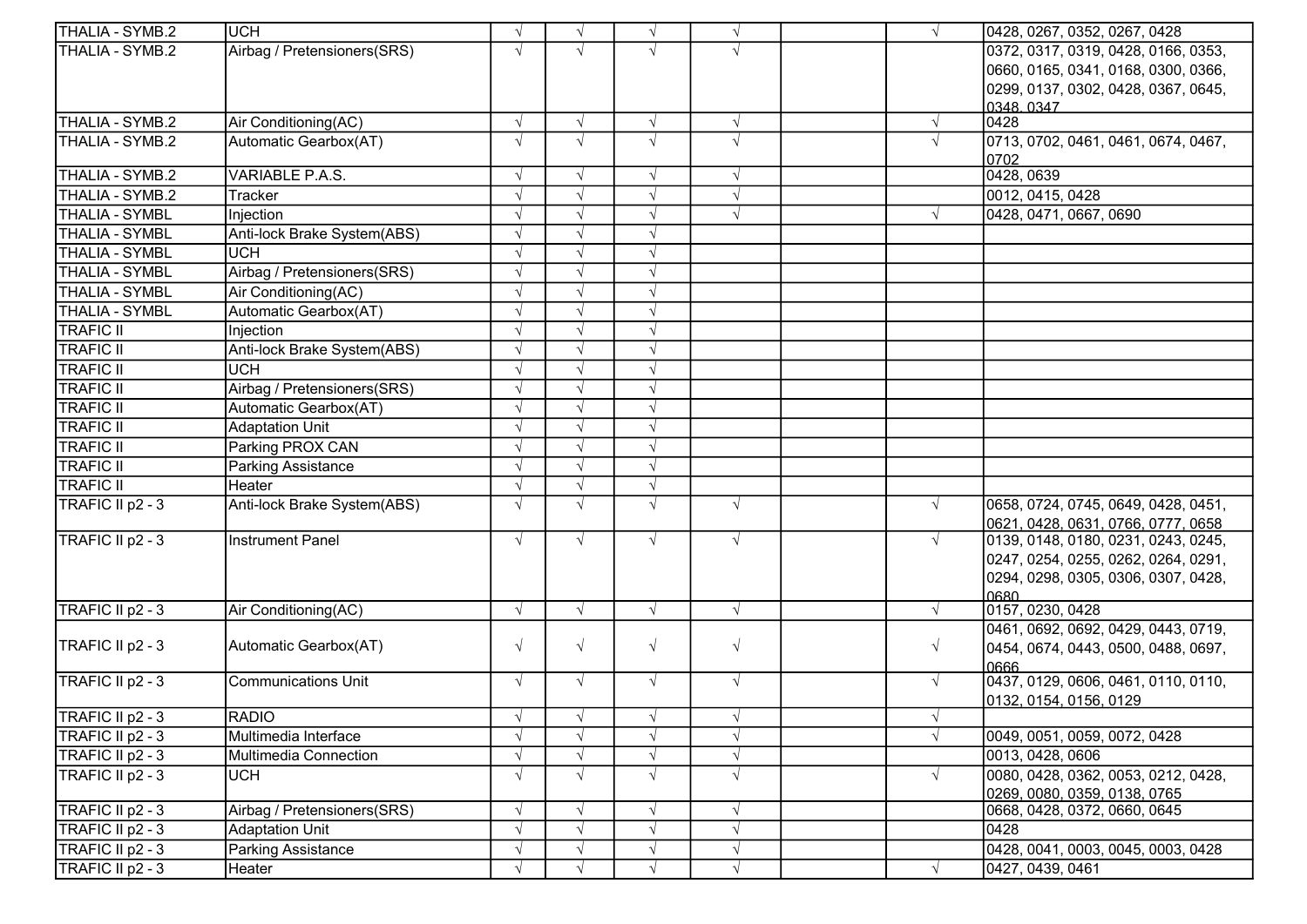|                   |                                   |            |            |            |            |            |            | 0580, 0288, 0617, 0771, 0535, 0579,                        |
|-------------------|-----------------------------------|------------|------------|------------|------------|------------|------------|------------------------------------------------------------|
|                   |                                   |            |            |            |            |            |            | 0593, 0471, 0592, 0580, 0505, 0626,                        |
|                   |                                   |            |            |            |            |            |            | 0542, 0541, 0544, 0545, 0589, 0482,                        |
|                   |                                   |            |            |            |            |            |            | 0559, 0558, 0836, 0838, 0837, 0839,                        |
| <b>TRAFIC III</b> | Injection                         | $\sqrt{ }$ | $\sqrt{ }$ | $\sqrt{ }$ | $\sqrt{ }$ | $\sqrt{ }$ | $\sqrt{ }$ | 0551, 0595, 0594, 0597, 0596, 0555,                        |
|                   |                                   |            |            |            |            |            |            | 0599, 0513, 0557, 0556, 0450, 0570,                        |
|                   |                                   |            |            |            |            |            |            | 0602, 0608, 0562, 0561, 0563, 0566,                        |
|                   |                                   |            |            |            |            |            |            | 0565, 0840, 0568, 0843, 0567, 0842,                        |
|                   |                                   |            |            |            |            |            |            | 0078, 0428, 0480, 0486, 0490, 0492,                        |
| <b>TRAFIC III</b> | Anti-lock Brake System(ABS)       | $\sqrt{ }$ | $\sqrt{ }$ | $\sqrt{ }$ | $\sqrt{}$  | $\sqrt{ }$ | $\sqrt{ }$ | 0498, 0507, 0621, 0658, 0718, 0753,                        |
|                   |                                   |            |            |            |            |            |            | 0777, 0785, 0787                                           |
| <b>TRAFIC III</b> | <b>Instrument Panel</b>           | $\sqrt{ }$ | $\sqrt{ }$ | $\sqrt{ }$ | $\sqrt{}$  |            | $\sqrt{ }$ | 0292, 0428, 0093, 0231, 0245, 0093,                        |
|                   |                                   |            |            |            |            |            |            | 0292, 0345, 0248                                           |
| <b>TRAFIC III</b> | <b>UCH</b>                        | $\sqrt{ }$ | $\sqrt{ }$ | $\sqrt{ }$ | $\sqrt{ }$ | $\sqrt{ }$ | $\sqrt{ }$ | 0107, 0428, 0370, 0053, 0385, 0358                         |
| <b>TRAFIC III</b> | Airbag / Pretensioners(SRS)       | $\sqrt{ }$ | $\sqrt{ }$ | $\sqrt{ }$ | $\sqrt{ }$ |            | $\sqrt{ }$ | 0428, 0703, 0174, 0660, 0428, 0645                         |
| <b>TRAFIC III</b> | Automatic Gearbox(AT)             | $\sqrt{ }$ | $\sqrt{ }$ | $\sqrt{ }$ | $\sqrt{ }$ | $\sqrt{ }$ | $\sqrt{ }$ |                                                            |
| <b>TRAFIC III</b> | VARIABLE P.A.S.                   | N          |            | $\sqrt{ }$ | $\sqrt{ }$ |            |            | 0083, 0428                                                 |
| <b>TRAFIC III</b> | <b>UPC</b>                        | $\sqrt{ }$ | $\sqrt{ }$ | $\sqrt{ }$ | $\sqrt{ }$ |            | $\sqrt{ }$ | 0457, 0149, 0648, 0162, 0494, 0651,                        |
|                   |                                   |            |            |            |            |            |            | 0149, 0457                                                 |
| <b>TRAFIC III</b> | <b>Adaptation Unit</b>            | $\sqrt{ }$ | $\sqrt{ }$ | $\sqrt{ }$ | $\sqrt{ }$ |            |            | 0440, 0428                                                 |
| <b>TRAFIC III</b> | Parking PROX CAN                  | $\sqrt{ }$ | $\sqrt{ }$ | $\sqrt{ }$ | $\sqrt{ }$ |            | $\sqrt{ }$ | 0614, 0428, 0071, 0082, 0003, 0045,                        |
|                   |                                   |            |            |            |            |            |            | 0077<br>0182, 0172, 0087, 0182, 0090, 0779,                |
| <b>TRAFIC III</b> | RADIO                             | $\sqrt{ }$ | $\sqrt{ }$ | $\sqrt{ }$ | $\sqrt{}$  |            | $\sqrt{ }$ | 0452, 0176, 0465, 0179, 0487, 0112,                        |
|                   |                                   |            |            |            |            |            |            | 0178.0469.0622                                             |
| <b>TRAFIC III</b> | <b>Telematic CTRL Unit</b>        | $\sqrt{ }$ | $\sqrt{ }$ | $\sqrt{ }$ | $\sqrt{}$  |            | $\sqrt{ }$ | 0426, 0717, 0452, 0426, 0458, 0699                         |
| <b>TRAFIC III</b> | <b>Urea Dosing Control Module</b> | $\sqrt{ }$ | $\sqrt{ }$ | $\sqrt{ }$ |            | $\sqrt{ }$ | $\sqrt{ }$ | 0461, 0461, 0669, 0801, 0613, 0803,                        |
|                   |                                   |            |            |            |            |            |            | 0607, 0474, 0650, 0484, 0432, 0641,                        |
|                   |                                   |            |            |            |            |            |            | 0795, 0662, 0794, 0632, 0797, 0466,                        |
|                   |                                   |            |            |            |            |            |            | 0675 0447 0623 0799 0424                                   |
| <b>TRAFIC III</b> | Hands - Fress Module              | $\sqrt{ }$ | $\sqrt{ }$ | $\sqrt{ }$ | $\sqrt{ }$ | $\sqrt{ }$ | $\sqrt{ }$ | 0128, 0428                                                 |
| <b>TRAFIC III</b> | <b>Communications Unit</b>        | $\sqrt{ }$ | $\sqrt{ }$ | $\sqrt{ }$ | $\sqrt{ }$ |            | $\sqrt{ }$ | 0017, 0129, 0159, 0161, 0437, 0461                         |
| <b>TRAFIC III</b> | Multimedia Interface              | $\sqrt{ }$ | $\sqrt{ }$ | $\sqrt{ }$ | $\sqrt{ }$ |            |            | 0428                                                       |
| <b>TRAFIC III</b> | Heater                            |            | $\sqrt{ }$ | $\sqrt{ }$ | $\sqrt{ }$ |            |            | 0427, 0439, 0461                                           |
|                   |                                   |            |            |            |            |            |            | 0450, 0690, 0438, 0537, 0602, 0626,                        |
| <b>TWINGO II</b>  | Injection                         | $\sqrt{ }$ | $\sqrt{ }$ | $\sqrt{ }$ | $\sqrt{ }$ | $\sqrt{ }$ | $\sqrt{ }$ | 0428, 0617, 0529, 0608, 0771, 0531,                        |
|                   |                                   |            |            |            |            |            |            | 0464.0544.0428.0535                                        |
| <b>TWINGO II</b>  | Anti-lock Brake System(ABS)       |            | $\sqrt{ }$ |            |            |            |            | 0658, 0503, 0649, 0428, 0738, 0186,                        |
|                   |                                   |            |            |            |            |            |            | 0428, 0621, 0631, 0741                                     |
|                   |                                   | $\sqrt{ }$ | $\sqrt{ }$ | $\sqrt{ }$ | $\sqrt{ }$ |            | $\sqrt{ }$ | 0180, 0291, 0262, 0291, 0139, 0428,                        |
| <b>TWINGO II</b>  | <b>Instrument Panel</b>           |            |            |            |            |            |            | 0243, 0254, 0143, 0245, 0278, 0255,                        |
| <b>TWINGO II</b>  | <b>UCH</b>                        | $\sqrt{ }$ | $\sqrt{ }$ | $\sqrt{ }$ | $\sqrt{ }$ |            | $\sqrt{ }$ | 0247.0246.0279.0733<br>0080, 0094, 0281, 0283, 0271, 0282, |
|                   |                                   |            |            |            |            |            |            | 0285, 0273, 0053, 0107, 0118, 0327,                        |
|                   |                                   |            |            |            |            |            |            | 0428, 0099, 0286, 0124, 0212, 0134,                        |
|                   |                                   |            |            |            |            |            |            | 0116 0127                                                  |
|                   |                                   |            |            |            |            |            |            |                                                            |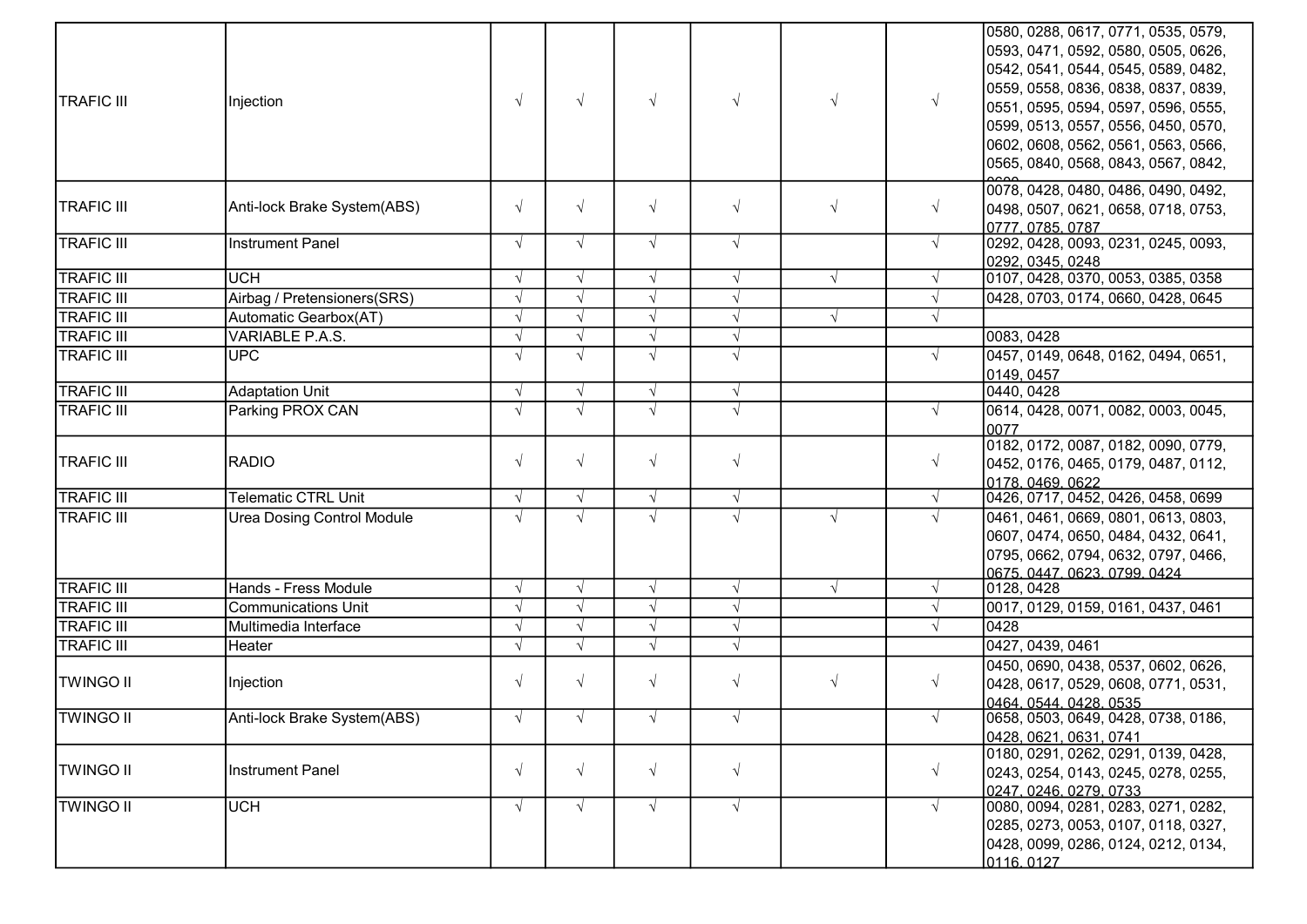|                   |                             |            |            |            |            |            |            | 0299, 0300, 0314, 0315, 0317, 0319, |
|-------------------|-----------------------------|------------|------------|------------|------------|------------|------------|-------------------------------------|
| <b>TWINGO II</b>  | Airbag / Pretensioners(SRS) |            | $\sqrt{ }$ | $\sqrt{ }$ | $\sqrt{}$  |            |            | 0341, 0347, 0348, 0353, 0356, 0357, |
|                   |                             |            |            |            |            |            |            | 0366, 0367, 0372, 0428, 0645, 0660  |
| <b>TWINGO II</b>  | Air Conditioning(AC)        | $\sqrt{ }$ | $\sqrt{ }$ | $\sqrt{ }$ | $\sqrt{}$  |            | $\sqrt{ }$ | 0106, 0157, 0225, 0428              |
| <b>TWINGO II</b>  | Automatic Gearbox(AT)       |            | $\sqrt{ }$ | $\sqrt{ }$ | $\sqrt{ }$ |            | $\sqrt{ }$ | 0429, 0443, 0454, 0488, 0666, 0674, |
|                   |                             |            |            |            |            |            |            | 0692, 0697                          |
| <b>TWINGO II</b>  | Rev Counter/Symbol          | $\sqrt{ }$ | $\sqrt{ }$ |            | $\sqrt{}$  |            | $\sqrt{ }$ | 0034, 0022, 0027, 0037, 0008        |
| <b>TWINGO II</b>  | <b>RADIO</b>                |            | $\sqrt{ }$ | $\sqrt{ }$ | $\sqrt{ }$ |            | $\sqrt{ }$ | 0081, 0035, 0087, 0707, 0452, 0465, |
|                   |                             |            |            |            |            |            |            | 0112, 0469, 0436, 0081, 0622        |
| <b>TWINGO II</b>  | Multimedia Interface        | N          | $\sqrt{ }$ | $\sqrt{ }$ | $\sqrt{ }$ |            | $\sqrt{ }$ | 0014, 0049, 0051, 0072, 0428        |
| <b>TWINGO II</b>  | VARIABLE P.A.S.             |            | $\sqrt{ }$ | $\sqrt{ }$ | $\sqrt{ }$ |            |            | 0428, 0183, 0183, 0428              |
| <b>TWINGO II</b>  | <b>Parking Assistance</b>   |            | $\sqrt{ }$ | $\sqrt{ }$ | $\sqrt{}$  |            |            | 0614, 0428, 0041, 0003, 0045        |
| <b>TWINGO III</b> | Injection                   |            | $\sqrt{ }$ | $\sqrt{ }$ | $\sqrt{ }$ | $\sqrt{ }$ | $\sqrt{ }$ | 0450, 0482, 0582, 0559, 0537, 0847, |
|                   |                             |            |            |            |            |            |            | 0428, 0529, 0848, 0771, 0551, 0550, |
|                   |                             |            |            |            |            |            |            | 0531, 0574, 0544, 0841, 0598, 0840, |
|                   |                             |            |            |            |            |            |            | 0535, 0513, 0567                    |
|                   |                             |            |            |            |            |            |            | 0191, 0190, 0490, 0192, 0492, 0791, |
| <b>TWINGO III</b> | Anti-lock Brake System(ABS) | $\sqrt{ }$ | $\sqrt{ }$ | $\sqrt{ }$ | $\sqrt{}$  | $\sqrt{ }$ | $\sqrt{ }$ | 0428, 0507, 0188, 0498, 0486, 0428, |
|                   |                             |            |            |            |            |            |            | 0621.0786.0753.0788.0777.0787       |
| <b>TWINGO III</b> | <b>Instrument Panel</b>     | $\sqrt{ }$ | $\sqrt{ }$ | $\sqrt{ }$ | $\sqrt{ }$ |            | $\sqrt{ }$ | 0292, 0428, 0231, 0245, 0093, 0248  |
| <b>TWINGO III</b> | <b>UCH</b>                  |            | $\sqrt{ }$ | $\sqrt{ }$ | $\sqrt{ }$ | $\sqrt{ }$ | $\sqrt{ }$ | 0107, 0327, 0428, 0053, 0138, 0358  |
| <b>TWINGO III</b> | Airbag / Pretensioners(SRS) |            | $\sqrt{ }$ | $\sqrt{ }$ | $\sqrt{ }$ |            | $\sqrt{ }$ | 0428, 0703, 0174, 0660, 0428, 0645  |
| <b>TWINGO III</b> | <b>Front Radar</b>          |            | $\sqrt{ }$ | $\sqrt{ }$ | $\sqrt{}$  |            |            | 0428                                |
| <b>TWINGO III</b> | Air Conditioning(AC)        |            | $\sqrt{ }$ | $\sqrt{ }$ | $\sqrt{}$  |            | $\sqrt{ }$ | 0428, 0625, 0634                    |
| <b>TWINGO III</b> | Automatic Gearbox(AT)       | N          | $\sqrt{ }$ | $\sqrt{ }$ | $\sqrt{ }$ | $\sqrt{ }$ | $\sqrt{ }$ | 0066, 0454, 0461, 0493, 0666, 0748, |
|                   |                             |            |            |            |            |            |            | 0750, 0755, 0757, 0758              |
| <b>TWINGO III</b> | <b>Communications Unit</b>  | $\sqrt{ }$ | $\sqrt{ }$ | $\sqrt{ }$ | $\sqrt{}$  | $\sqrt{ }$ | $\sqrt{ }$ | 0017, 0437, 0129, 0161, 0461, 0461, |
|                   |                             |            |            |            |            |            |            | 0159, 0468                          |
| <b>TWINGO III</b> | VARIABLE P.A.S.             |            | $\sqrt{ }$ | $\sqrt{ }$ | $\sqrt{}$  | $\sqrt{ }$ | $\sqrt{ }$ | 0428                                |
| <b>TWINGO III</b> | <b>UPC</b>                  | $\sqrt{ }$ | $\sqrt{ }$ | $\sqrt{ }$ | $\sqrt{ }$ |            | $\sqrt{ }$ | 0149, 0648, 0162, 0494, 0651, 0514, |
|                   |                             |            |            |            |            |            |            | 0457, 0754                          |
| <b>TWINGO III</b> | <b>Adaptation Unit</b>      | $\sqrt{ }$ | $\sqrt{ }$ | $\sqrt{ }$ | $\sqrt{}$  |            |            | 0200, 0202, 0440                    |
| <b>TWINGO III</b> | Central GateWay             | $\sqrt{ }$ | $\sqrt{ }$ | $\sqrt{ }$ | $\sqrt{ }$ | $\sqrt{ }$ |            | 0004, 0428                          |
| <b>TWINGO III</b> | <b>Gearbox Elec Control</b> |            | $\sqrt{ }$ | $\sqrt{ }$ |            |            |            | 0428                                |
| <b>TWINGO III</b> | <b>Front Camera</b>         |            | $\sqrt{ }$ | $\sqrt{ }$ | $\sqrt{ }$ |            |            | 0437, 0428                          |
|                   |                             |            |            |            |            |            |            | 0182, 0172, 0087, 0182, 0090, 0779, |
| <b>TWINGO III</b> | <b>RADIO</b>                | $\sqrt{ }$ | $\sqrt{ }$ | $\sqrt{ }$ | $\sqrt{}$  |            | $\sqrt{ }$ | 0452, 0176, 0465, 0179, 0487, 0112, |
|                   |                             |            |            |            |            |            |            | 0178, 0469, 0622                    |
| <b>TWINGO III</b> | <b>Telematic CTRL Unit</b>  |            | $\sqrt{ }$ | $\sqrt{ }$ | $\sqrt{ }$ |            | $\sqrt{ }$ | 0426, 0725, 0717, 0452, 0709, 0426, |
|                   |                             |            |            |            |            |            |            | 0458, 0699, 0732                    |
| <b>TWINGO III</b> | Multimedia Interface        |            | $\sqrt{ }$ | $\sqrt{ }$ | $\sqrt{}$  |            | $\sqrt{ }$ | 0428, 0448, 0469                    |
| TWINGO phase 2    | Injection                   |            |            |            | $\sqrt{ }$ |            |            | 0428, 0471, 0667, 0690              |
| TWINGO phase 2    | Anti-lock Brake System(ABS) |            | $\sqrt{ }$ | $\sqrt{ }$ |            |            |            |                                     |
| TWINGO phase 2    | <b>UCH</b>                  |            |            |            |            |            |            |                                     |
| TWINGO phase 2    | Airbag / Pretensioners(SRS) |            | $\sqrt{ }$ | $\sqrt{ }$ |            |            |            |                                     |
| TWINGO phase 2    | Automatic Gearbox(AT)       |            | $\sqrt{ }$ | $\sqrt{ }$ |            |            |            |                                     |
| TWINGO phase 2    | Engine(petrol)              |            |            | $\sqrt{ }$ |            |            |            |                                     |
|                   |                             |            |            |            |            |            |            |                                     |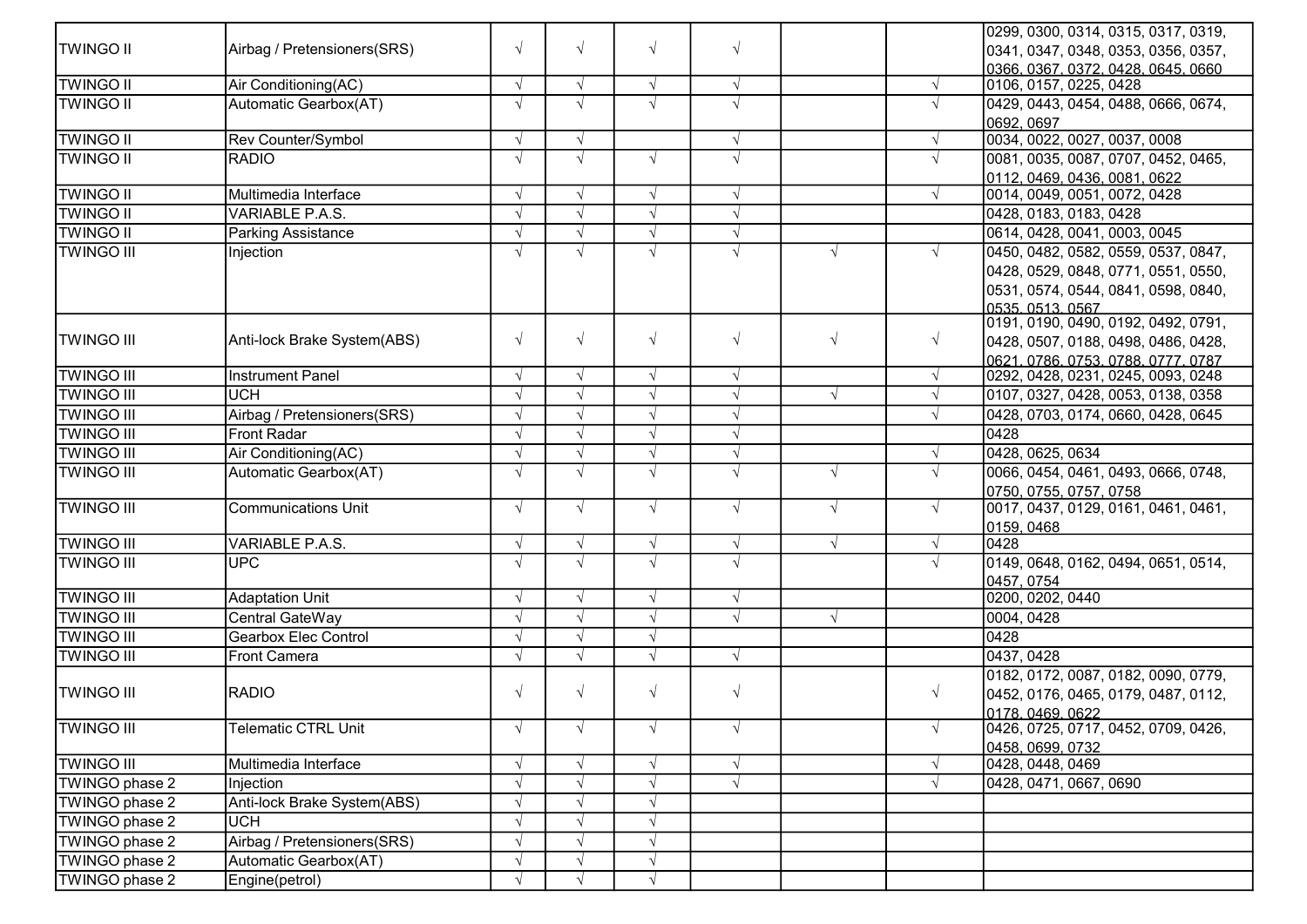| <b>TWIZY</b>    | <b>Instrument Panel</b>     | $\sqrt{ }$ | $\sqrt{ }$ | $\sqrt{ }$ | $\sqrt{ }$ |            | 0242, 0245, 0325, 0326, 0328, 0331,                             |
|-----------------|-----------------------------|------------|------------|------------|------------|------------|-----------------------------------------------------------------|
|                 |                             |            |            |            |            |            | 0428, 0678, 0688                                                |
| <b>TWIZY</b>    | <b>Adaptation Unit</b>      | $\sqrt{ }$ | $\sqrt{ }$ | $\sqrt{ }$ | $\sqrt{ }$ |            | 0440, 0712                                                      |
| <b>TWIZY</b>    | <b>BMS</b>                  |            | $\sqrt{ }$ | $\sqrt{ }$ | $\sqrt{}$  |            | 0428                                                            |
| <b>TWIZY</b>    | <b>UCH</b>                  | $\sqrt{ }$ | $\sqrt{ }$ | $\sqrt{ }$ | $\sqrt{}$  | $\sqrt{ }$ | 0267, 0428                                                      |
| <b>TWIZY</b>    | Airbag / Pretensioners(SRS) | $\sqrt{ }$ | $\sqrt{ }$ | $\sqrt{ }$ | $\sqrt{ }$ |            | 0096, 0100, 0137, 0299, 0300, 0302,                             |
|                 |                             |            |            |            |            |            | 0341, 0372, 0428, 0645, 0660                                    |
| VELSATIS        | Injection                   | $\sqrt{ }$ | $\sqrt{ }$ | $\sqrt{ }$ | $\sqrt{ }$ | $\sqrt{ }$ | 0115, 0681, 0482, 0471, 0771, 0471,                             |
|                 |                             |            |            |            |            |            | 0652, 0123, 0776                                                |
|                 |                             |            |            |            |            |            | 0261, 0260, 0241, 0262, 0680, 0163,                             |
|                 |                             |            |            |            |            |            | 0177, 0254, 0672, 0231, 0253, 0135,                             |
| <b>VELSATIS</b> | <b>Instrument Panel</b>     | $\sqrt{ }$ | $\sqrt{ }$ | $\sqrt{ }$ | $\sqrt{ }$ | $\sqrt{ }$ | 0256, 0255, 0258, 0257, 0235, 0678,                             |
|                 |                             |            |            |            |            |            | 0655, 0259, 0092, 0171, 0093, 0250,                             |
|                 |                             |            |            |            |            |            | 0175, 0251, 0163, 0261, 0646, 0428,                             |
|                 |                             |            |            |            |            |            | 0243, 0287, 0242, 0146, 0245, 0167,<br>ANCO 2220 TACO 2ALO AACO |
| <b>VELSATIS</b> | Hands - Fress KIT           | $\sqrt{ }$ | $\sqrt{ }$ | $\sqrt{ }$ | $\sqrt{}$  | $\sqrt{ }$ | 0058, 0428, 0606, 0643                                          |
| <b>VELSATIS</b> | Anti-lock Brake System(ABS) | $\sqrt{ }$ | $\sqrt{ }$ | $\sqrt{}$  | $\sqrt{}$  | $\sqrt{ }$ | 0185, 0187, 0428, 0649, 0658                                    |
|                 |                             |            |            |            |            |            | 0080, 0240, 0210, 0212, 0234, 0211,                             |
|                 |                             |            |            |            |            |            | 0233, 0238, 0193, 0195, 0073, 0095,                             |
| <b>VELSATIS</b> | UCH                         | $\sqrt{ }$ | $\sqrt{ }$ | $\sqrt{ }$ | $\sqrt{}$  | $\sqrt{ }$ | 0130, 0196, 0062, 0107, 0228, 0428,                             |
|                 |                             |            |            |            |            |            | 0067, 0221, 0201, 0104, 0269, 0224,                             |
|                 |                             |            |            |            |            |            | <u>lo268 0205 0227 0127 0204</u>                                |
| <b>VELSATIS</b> | Airbag / Pretensioners(SRS) | $\sqrt{ }$ | $\sqrt{ }$ | $\sqrt{ }$ | $\sqrt{}$  |            | 0668, 0428, 0372, 0372, 0660, 0668,                             |
|                 |                             |            |            |            |            |            | 0645                                                            |
| <b>VELSATIS</b> | <b>Front Radar</b>          | $\sqrt{ }$ | $\sqrt{ }$ | $\sqrt{ }$ | $\sqrt{}$  |            | 0031, 0039, 0044, 0428, 0459, 0472                              |
| VELSATIS        | Air Conditioning(AC)        | $\sqrt{ }$ | $\sqrt{ }$ | $\sqrt{ }$ | $\sqrt{ }$ | $\sqrt{ }$ | 0217, 0170, 0428, 0184, 0157, 0214,<br>0216                     |
| VELSATIS        | Automatic Gearbox(AT)       | $\sqrt{ }$ | $\sqrt{ }$ | $\sqrt{ }$ | $\sqrt{}$  | $\sqrt{ }$ |                                                                 |
| <b>VELSATIS</b> | Gas Injection               | $\sqrt{ }$ | $\sqrt{ }$ | $\sqrt{ }$ | $\sqrt{}$  | $\sqrt{ }$ | 0049, 0428                                                      |
| <b>VELSATIS</b> | Tyres                       | $\sqrt{ }$ | $\sqrt{ }$ | $\sqrt{}$  | $\sqrt{}$  | $\sqrt{ }$ | 0042, 0440, 0716, 0740                                          |
| <b>VELSATIS</b> | Discharge Lamp              | $\sqrt{ }$ | $\sqrt{ }$ | $\sqrt{ }$ | $\sqrt{}$  | $\sqrt{ }$ | 0005, 0428, 0030, 0030                                          |
| <b>VELSATIS</b> | Parking Assistance          | $\sqrt{ }$ | $\sqrt{ }$ | $\sqrt{ }$ | $\sqrt{ }$ |            | 0614, 0428, 0041, 0003, 0045, 0003,                             |
|                 |                             |            |            |            |            |            | 0614                                                            |
| <b>VELSATIS</b> | Heater                      | $\sqrt{ }$ | $\sqrt{ }$ | $\sqrt{ }$ | $\sqrt{}$  | $\sqrt{ }$ | 0427, 0439, 0461                                                |
| VELSATIS ph2    | Injection                   | $\sqrt{ }$ | $\sqrt{ }$ | $\sqrt{ }$ | $\sqrt{ }$ | $\sqrt{ }$ | 0438, 0115, 0450, 0681, 0482, 0471,                             |
|                 |                             |            |            |            |            |            | 0771, 0652, 0123, 0776                                          |
|                 |                             |            |            |            |            |            | 0261, 0260, 0241, 0262, 0680, 0163,                             |
|                 |                             |            |            |            |            |            | 0177, 0254, 0672, 0231, 0253, 0135,                             |
| VELSATIS ph2    | Instrument Panel            | $\sqrt{}$  | $\sqrt{ }$ | $\sqrt{ }$ | $\sqrt{}$  | $\sqrt{ }$ | 0256, 0255, 0258, 0257, 0235, 0678,                             |
|                 |                             |            |            |            |            |            | 0655, 0259, 0092, 0171, 0093, 0250,                             |
|                 |                             |            |            |            |            |            | 0175, 0251, 0163, 0261, 0646, 0428,                             |
|                 |                             |            |            |            |            |            | 0243, 0287, 0242, 0146, 0245, 0167,                             |
| VELSATIS ph2    | Gas Injection               | $\sqrt{ }$ | $\sqrt{ }$ | V          | $\sqrt{}$  | $\sqrt{ }$ | ANCO 2220 TNCO 2ND NNCO<br>0049, 0428                           |
| VELSATIS ph2    | ∟ighting                    | $\sqrt{ }$ | $\sqrt{ }$ | $\sqrt{ }$ | $\sqrt{ }$ | $\sqrt{ }$ | 0014, 0018, 0023, 0033, 0040, 0428,                             |
|                 |                             |            |            |            |            |            | 0612                                                            |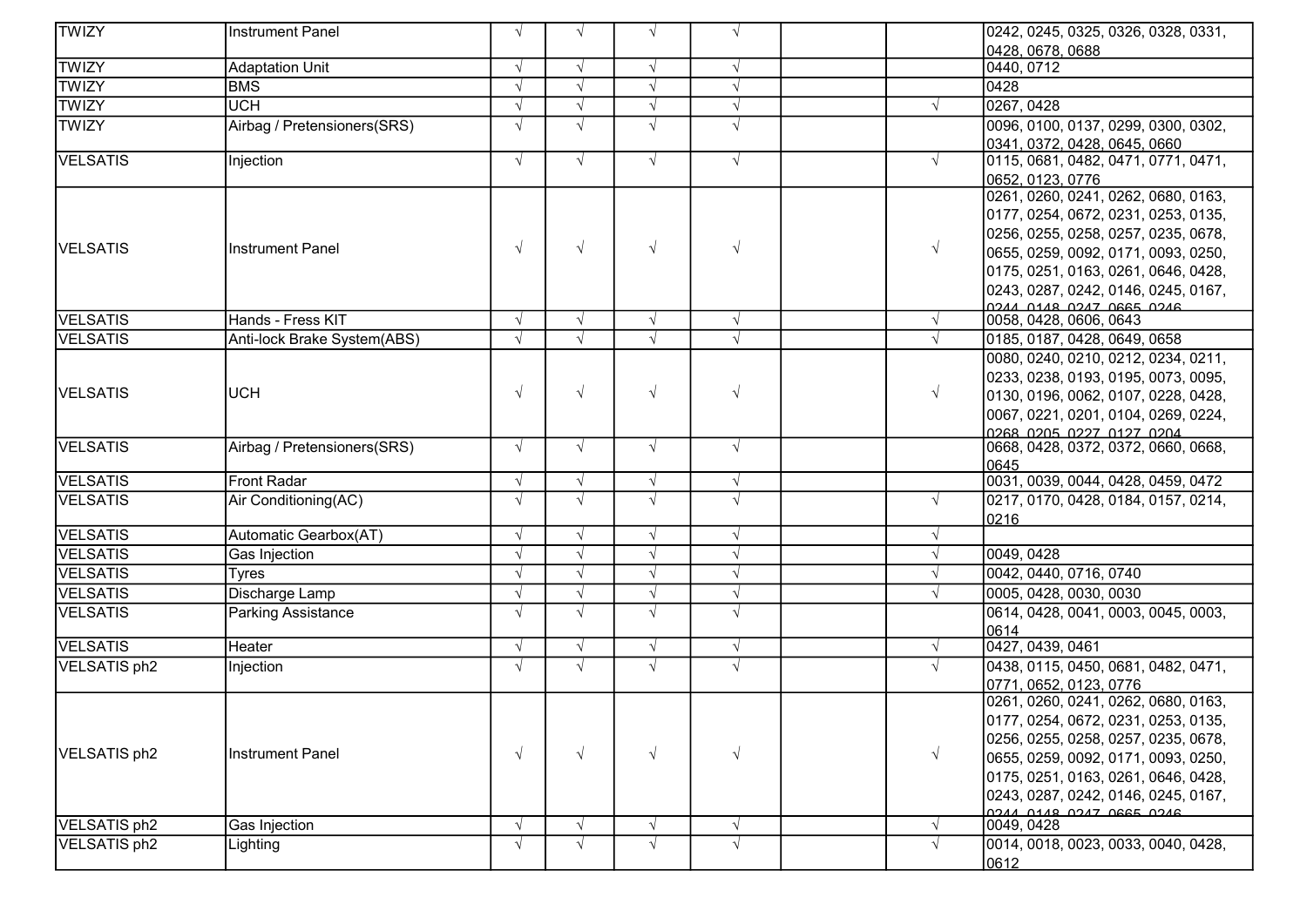| VELSATIS ph2        | Parking PROX CAN            | $\sqrt{ }$ | $\sqrt{ }$               | $\sqrt{ }$ | $\sqrt{ }$ |            |            | 0003, 0041, 0045, 0047, 0057, 0428,                                 |
|---------------------|-----------------------------|------------|--------------------------|------------|------------|------------|------------|---------------------------------------------------------------------|
|                     |                             |            |                          |            |            |            |            | 0614, 0649                                                          |
| VELSATIS ph2        | <b>Communications Unit</b>  | $\sqrt{ }$ | $\sqrt{ }$               | $\sqrt{ }$ | $\sqrt{ }$ |            |            | 0449, 0437, 0428, 0014, 0628, 0428                                  |
| VELSATIS ph2        | Hands - Fress KIT           | $\sqrt{ }$ | $\sqrt{ }$               | $\sqrt{ }$ | $\sqrt{ }$ |            | $\sqrt{ }$ | 0058, 0428, 0606, 0643                                              |
| VELSATIS ph2        | <b>RADIO</b>                | $\sqrt{ }$ | $\sqrt{ }$               | $\sqrt{ }$ | $\sqrt{ }$ |            | $\sqrt{ }$ | 0090, 0109, 0452, 0452, 0430, 0622                                  |
|                     |                             |            |                          |            |            |            |            | 0490, 0492, 0186, 0185, 0186, 0490,                                 |
| VELSATIS ph2        | Anti-lock Brake System(ABS) | $\sqrt{}$  | $\sqrt{ }$               | $\sqrt{ }$ | $\sqrt{ }$ |            | $\sqrt{}$  | 0658, 0649, 0428, 0738, 0760, 0187,                                 |
|                     |                             |            |                          |            |            |            |            | 0762, 0486, 0631, 0741                                              |
|                     |                             |            |                          |            |            |            |            | 0080, 0280, 0062, 0240, 0053, 0218,                                 |
|                     |                             |            |                          |            |            |            |            | 0234, 0134, 0138, 0193, 0195, 0095,                                 |
| VELSATIS ph2        | <b>UCH</b>                  | $\sqrt{ }$ | $\sqrt{ }$               | $\sqrt{ }$ | $\sqrt{ }$ |            | $\sqrt{ }$ | 0293, 0197, 0274, 0130, 0207, 0107,                                 |
|                     |                             |            |                          |            |            |            |            | 0206, 0228, 0428, 0067, 0441, 0661,                                 |
|                     |                             |            |                          |            |            |            |            | <u> 0121 0104 0203 0224 0268 0127 </u>                              |
| VELSATIS ph2        | Airbag / Pretensioners(SRS) | $\sqrt{ }$ | $\sqrt{ }$               | $\sqrt{ }$ | $\sqrt{ }$ |            |            |                                                                     |
| VELSATIS ph2        | Air Conditioning(AC)        |            | $\sqrt{ }$               | $\sqrt{ }$ | $\sqrt{ }$ |            | $\sqrt{ }$ |                                                                     |
| <b>VELSATIS ph2</b> | Parking Assistance          | $\sqrt{ }$ | $\sqrt{ }$               | $\sqrt{ }$ | $\sqrt{ }$ |            |            | 0614, 0428, 0041, 0003, 0045, 0003,                                 |
|                     |                             | $\sqrt{ }$ |                          |            |            |            |            | 0614                                                                |
| VELSATIS ph2        | Heater                      | $\sqrt{ }$ | $\sqrt{ }$<br>$\sqrt{ }$ | $\sqrt{ }$ | $\sqrt{ }$ |            |            | 0427, 0439, 0461                                                    |
| <b>WIND</b>         | Injection                   |            |                          | $\sqrt{ }$ | $\sqrt{ }$ |            | $\sqrt{ }$ |                                                                     |
| <b>WIND</b>         | Anti-lock Brake System(ABS) | $\sqrt{ }$ | $\sqrt{ }$               | $\sqrt{ }$ | $\sqrt{ }$ |            | $\sqrt{ }$ | 0658, 0503, 0649, 0428, 0738, 0186,                                 |
| <b>WIND</b>         | Instrument Panel            | $\sqrt{ }$ | $\sqrt{ }$               | $\sqrt{ }$ | $\sqrt{ }$ |            | $\sqrt{ }$ | 0428, 0621, 0631, 0741                                              |
|                     |                             |            |                          |            |            |            |            | 0093, 0152, 0231, 0245, 0247, 0253,<br>0255, 0297, 0298, 0428, 0680 |
| <b>WIND</b>         | <b>UCH</b>                  | $\sqrt{ }$ | $\sqrt{ }$               | $\sqrt{ }$ | $\sqrt{ }$ |            | $\sqrt{ }$ | 0080, 0094, 0281, 0283, 0271, 0282,                                 |
|                     |                             |            |                          |            |            |            |            | 0285, 0053, 0107, 0118, 0327, 0428,                                 |
|                     |                             |            |                          |            |            |            |            | 0099, 0286, 0124, 0212, 0134, 0304,                                 |
|                     |                             |            |                          |            |            |            |            | 0116, 0127                                                          |
|                     |                             |            |                          |            |            |            |            | 0169, 0173, 0299, 0300, 0317, 0319,                                 |
| <b>WIND</b>         | Airbag / Pretensioners(SRS) | $\sqrt{ }$ | $\sqrt{ }$               | $\sqrt{ }$ | $\sqrt{ }$ |            |            | 0341, 0353, 0366, 0367, 0372, 0428,                                 |
|                     |                             |            |                          |            |            |            |            | 0645, 0660                                                          |
| <b>WIND</b>         | Air Conditioning(AC)        | $\sqrt{ }$ | $\sqrt{ }$               | $\sqrt{ }$ | $\sqrt{ }$ |            | $\sqrt{ }$ | 0106, 0157, 0225, 0428                                              |
| <b>WIND</b>         | <b>Sunroof Control Unit</b> | $\sqrt{ }$ |                          | $\sqrt{ }$ | $\sqrt{ }$ | $\sqrt{ }$ |            | 0428                                                                |
| <b>WIND</b>         | <b>RADIO</b>                |            | $\sqrt{ }$               | $\sqrt{}$  | $\sqrt{ }$ |            |            | $\sqrt{0452,0622}$                                                  |
| <b>WIND</b>         | Multimedia Interface        | $\sqrt{ }$ | $\sqrt{ }$               | $\sqrt{}$  | $\sqrt{ }$ |            |            | 0049, 0051, 0072, 0428                                              |
| <b>WIND</b>         | Multimedia Connection       |            | $\sqrt{ }$               | $\sqrt{ }$ | $\sqrt{ }$ |            |            | 0013, 0428, 0606                                                    |
| <b>WIND</b>         | VARIABLE P.A.S.             | $\sqrt{ }$ | $\sqrt{ }$               | $\sqrt{ }$ | $\sqrt{ }$ |            |            | 0428, 0183                                                          |
| <b>ZOE</b>          |                             | Instrum    | $\sqrt{ }$               | $\sqrt{ }$ | $\sqrt{ }$ | $\sqrt{ }$ |            | $\pmb{\times}$                                                      |
|                     |                             | ent        |                          |            |            |            |            |                                                                     |
|                     |                             | Panel      |                          |            |            |            |            |                                                                     |
| <b>ZOE</b>          |                             | <b>UCH</b> | $\sqrt{ }$               | $\sqrt{ }$ | $\sqrt{ }$ | $\sqrt{ }$ |            | $\pmb{\times}$                                                      |
| <b>ZOE</b>          |                             | Airbag     | $\sqrt{ }$               | $\sqrt{}$  | $\sqrt{ }$ | $\sqrt{ }$ |            | $\pmb{\times}$                                                      |
|                     |                             |            |                          |            |            |            |            |                                                                     |
|                     |                             | Preten     |                          |            |            |            |            |                                                                     |
|                     |                             | sioners    |                          |            |            |            |            |                                                                     |
|                     |                             | (SRS)      |                          |            |            |            |            |                                                                     |
|                     |                             |            |                          |            |            |            |            |                                                                     |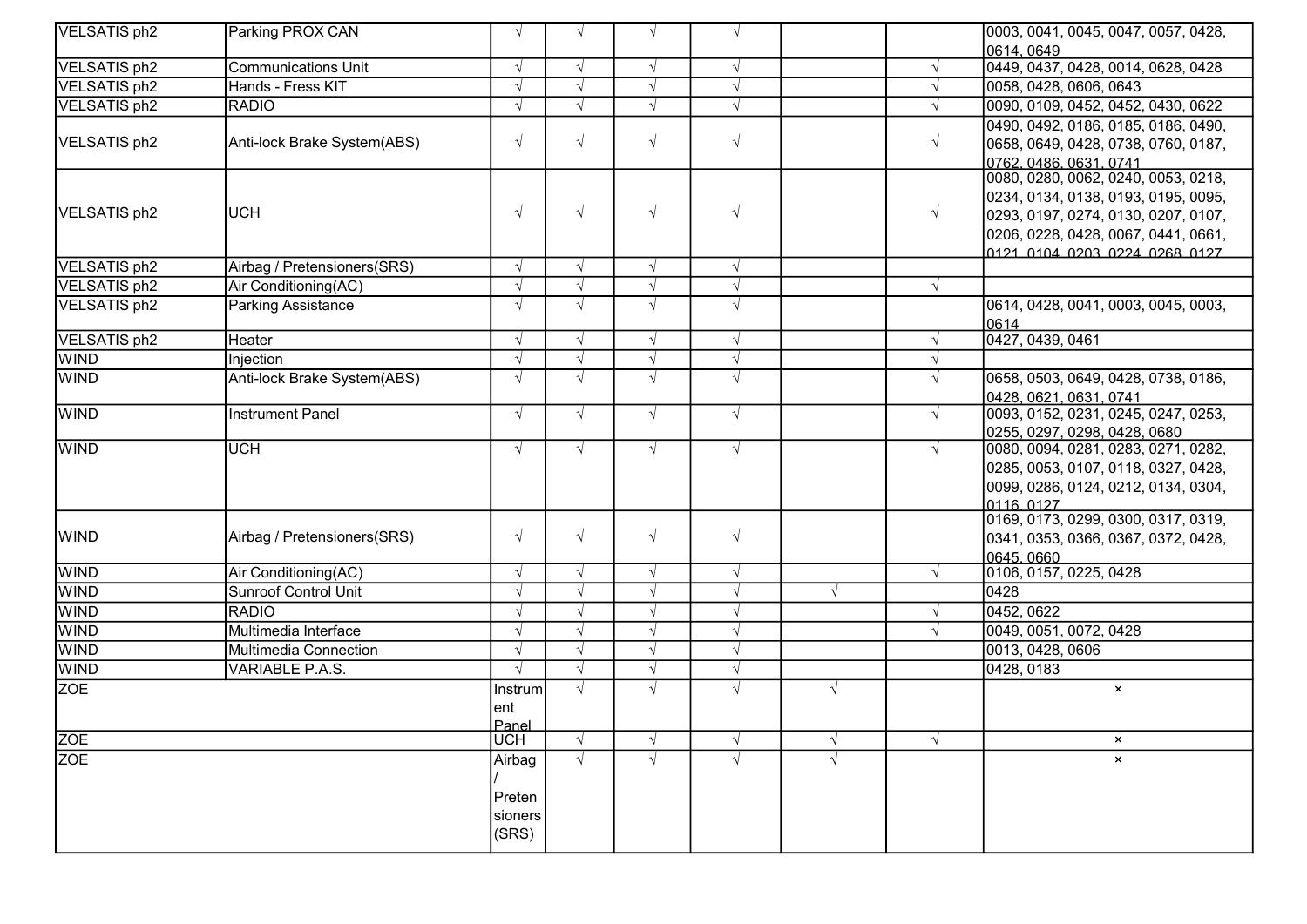| Air | $\sqrt{ }$                                                                                                                                                                                                                                                                                                                    | $\sqrt{ }$                                                                                                                                                               | $\sqrt{ }$                                                                                                   | $\sqrt{ }$                                                                                                   |                                                                                                | $\mathbf{x}$             |
|-----|-------------------------------------------------------------------------------------------------------------------------------------------------------------------------------------------------------------------------------------------------------------------------------------------------------------------------------|--------------------------------------------------------------------------------------------------------------------------------------------------------------------------|--------------------------------------------------------------------------------------------------------------|--------------------------------------------------------------------------------------------------------------|------------------------------------------------------------------------------------------------|--------------------------|
|     |                                                                                                                                                                                                                                                                                                                               |                                                                                                                                                                          |                                                                                                              |                                                                                                              |                                                                                                |                          |
|     |                                                                                                                                                                                                                                                                                                                               |                                                                                                                                                                          |                                                                                                              |                                                                                                              |                                                                                                |                          |
|     |                                                                                                                                                                                                                                                                                                                               |                                                                                                                                                                          |                                                                                                              |                                                                                                              |                                                                                                |                          |
|     | $\sqrt{ }$                                                                                                                                                                                                                                                                                                                    | $\sqrt{ }$                                                                                                                                                               | $\sqrt{ }$                                                                                                   | $\sqrt{ }$                                                                                                   | $\sqrt{ }$                                                                                     | $\mathbf{x}$             |
|     |                                                                                                                                                                                                                                                                                                                               |                                                                                                                                                                          |                                                                                                              |                                                                                                              |                                                                                                |                          |
|     |                                                                                                                                                                                                                                                                                                                               |                                                                                                                                                                          |                                                                                                              |                                                                                                              |                                                                                                |                          |
|     | $\sqrt{ }$                                                                                                                                                                                                                                                                                                                    | $\sqrt{ }$                                                                                                                                                               | $\sqrt{ }$                                                                                                   | $\sqrt{ }$                                                                                                   |                                                                                                | $\pmb{\times}$           |
|     | $\sqrt{ }$                                                                                                                                                                                                                                                                                                                    | $\sqrt{ }$                                                                                                                                                               | $\sqrt{ }$                                                                                                   | $\sqrt{ }$                                                                                                   |                                                                                                |                          |
|     |                                                                                                                                                                                                                                                                                                                               |                                                                                                                                                                          |                                                                                                              |                                                                                                              |                                                                                                |                          |
|     |                                                                                                                                                                                                                                                                                                                               |                                                                                                                                                                          |                                                                                                              |                                                                                                              |                                                                                                |                          |
|     | $\sqrt{ }$                                                                                                                                                                                                                                                                                                                    | $\sqrt{ }$                                                                                                                                                               | $\sqrt{ }$                                                                                                   | $\sqrt{ }$                                                                                                   |                                                                                                | $\boldsymbol{\times}$    |
|     |                                                                                                                                                                                                                                                                                                                               |                                                                                                                                                                          |                                                                                                              |                                                                                                              |                                                                                                |                          |
|     |                                                                                                                                                                                                                                                                                                                               |                                                                                                                                                                          |                                                                                                              |                                                                                                              |                                                                                                |                          |
|     |                                                                                                                                                                                                                                                                                                                               |                                                                                                                                                                          |                                                                                                              |                                                                                                              |                                                                                                |                          |
|     |                                                                                                                                                                                                                                                                                                                               |                                                                                                                                                                          |                                                                                                              |                                                                                                              |                                                                                                | $\pmb{\times}$           |
|     |                                                                                                                                                                                                                                                                                                                               |                                                                                                                                                                          |                                                                                                              |                                                                                                              |                                                                                                |                          |
|     |                                                                                                                                                                                                                                                                                                                               |                                                                                                                                                                          |                                                                                                              |                                                                                                              |                                                                                                |                          |
|     |                                                                                                                                                                                                                                                                                                                               |                                                                                                                                                                          |                                                                                                              |                                                                                                              |                                                                                                |                          |
|     |                                                                                                                                                                                                                                                                                                                               |                                                                                                                                                                          |                                                                                                              |                                                                                                              |                                                                                                | $\pmb{\times}$           |
|     |                                                                                                                                                                                                                                                                                                                               |                                                                                                                                                                          |                                                                                                              |                                                                                                              |                                                                                                |                          |
|     |                                                                                                                                                                                                                                                                                                                               |                                                                                                                                                                          |                                                                                                              |                                                                                                              |                                                                                                |                          |
|     |                                                                                                                                                                                                                                                                                                                               |                                                                                                                                                                          |                                                                                                              |                                                                                                              |                                                                                                | $\pmb{\times}$           |
|     |                                                                                                                                                                                                                                                                                                                               |                                                                                                                                                                          |                                                                                                              |                                                                                                              |                                                                                                |                          |
|     |                                                                                                                                                                                                                                                                                                                               |                                                                                                                                                                          |                                                                                                              |                                                                                                              |                                                                                                |                          |
|     |                                                                                                                                                                                                                                                                                                                               |                                                                                                                                                                          |                                                                                                              |                                                                                                              |                                                                                                |                          |
|     |                                                                                                                                                                                                                                                                                                                               |                                                                                                                                                                          |                                                                                                              |                                                                                                              |                                                                                                |                          |
|     |                                                                                                                                                                                                                                                                                                                               |                                                                                                                                                                          |                                                                                                              | $\sqrt{ }$                                                                                                   | $\sqrt{ }$                                                                                     |                          |
|     |                                                                                                                                                                                                                                                                                                                               |                                                                                                                                                                          |                                                                                                              |                                                                                                              | $\sqrt{ }$                                                                                     | $\pmb{\times}$           |
|     |                                                                                                                                                                                                                                                                                                                               | $\sqrt{}$                                                                                                                                                                | $\sqrt{}$                                                                                                    | $\sqrt{ }$                                                                                                   | $\sqrt{ }$                                                                                     |                          |
|     |                                                                                                                                                                                                                                                                                                                               |                                                                                                                                                                          |                                                                                                              |                                                                                                              |                                                                                                |                          |
|     |                                                                                                                                                                                                                                                                                                                               |                                                                                                                                                                          |                                                                                                              |                                                                                                              |                                                                                                |                          |
|     |                                                                                                                                                                                                                                                                                                                               |                                                                                                                                                                          |                                                                                                              |                                                                                                              |                                                                                                |                          |
|     |                                                                                                                                                                                                                                                                                                                               |                                                                                                                                                                          |                                                                                                              |                                                                                                              |                                                                                                | $\pmb{\times}$           |
|     |                                                                                                                                                                                                                                                                                                                               |                                                                                                                                                                          |                                                                                                              |                                                                                                              |                                                                                                |                          |
|     |                                                                                                                                                                                                                                                                                                                               |                                                                                                                                                                          |                                                                                                              |                                                                                                              |                                                                                                |                          |
|     |                                                                                                                                                                                                                                                                                                                               |                                                                                                                                                                          |                                                                                                              |                                                                                                              |                                                                                                |                          |
|     |                                                                                                                                                                                                                                                                                                                               |                                                                                                                                                                          |                                                                                                              |                                                                                                              |                                                                                                | $\mathsf{x}$             |
|     |                                                                                                                                                                                                                                                                                                                               |                                                                                                                                                                          |                                                                                                              |                                                                                                              |                                                                                                |                          |
|     | Conditi<br>oning(<br>AC)<br>VARIA<br>BLE<br><b>PAS</b><br>UPC<br>Adapta<br>tion<br>Lunit<br>Parkin<br>g PRO<br>CAN<br>tic<br>CTRL<br>pled<br>Pedal<br>Multim<br>edia<br>Interfa<br>$\frac{\text{ce}}{\text{BCB}}$<br><b>BMS</b><br>EVC<br>PEB<br><b>BMS</b><br>SAFET<br>ΙY.<br>Comm<br>unicati<br>ons<br><b>Unit</b><br>RADIO | $\overline{\mathsf{Telema}}$<br>$\sqrt{ }$<br>$\sqrt{ }$<br>$\sqrt{ }$<br>$\sqrt{ }$<br>$\sqrt{ }$<br>$\sqrt{ }$<br>$\sqrt{ }$<br>$\sqrt{ }$<br>$\sqrt{ }$<br>$\sqrt{ }$ | $\sqrt{ }$<br>$\sqrt{ }$<br>$\sqrt{ }$<br>$\sqrt{ }$<br>$\sqrt{ }$<br>$\sqrt{ }$<br>$\sqrt{ }$<br>$\sqrt{ }$ | $\sqrt{ }$<br>$\sqrt{ }$<br>$\sqrt{ }$<br>$\sqrt{ }$<br>$\sqrt{ }$<br>$\sqrt{ }$<br>$\sqrt{ }$<br>$\sqrt{ }$ | $\sqrt{ }$<br>$\sqrt{ }$<br>$\sqrt{ }$<br>$\sqrt{ }$<br>$\sqrt{ }$<br>$\sqrt{ }$<br>$\sqrt{ }$ | $\sqrt{ }$<br>$\sqrt{ }$ |

|      | <b>Special Function Table</b>                           |
|------|---------------------------------------------------------|
| 0001 | Configuration Read/Write[CF001 Alternator Type]         |
| 0002 | Configuration Read/Write[CF001 Bms]                     |
| 0003 | Configuration Read/Write[CF001 Buzzer Volume]           |
| 0004 | Configuration Read/Write[CF001 Central Gateway]         |
| 0005 | Configuration Read/Write [CF001 Computer Calibration]   |
| 0006 | Configuration Read/Write[CF001 Computer Initialisation] |
| 0007 | Configuration Read/Write [CF001 Configuration Privee 1] |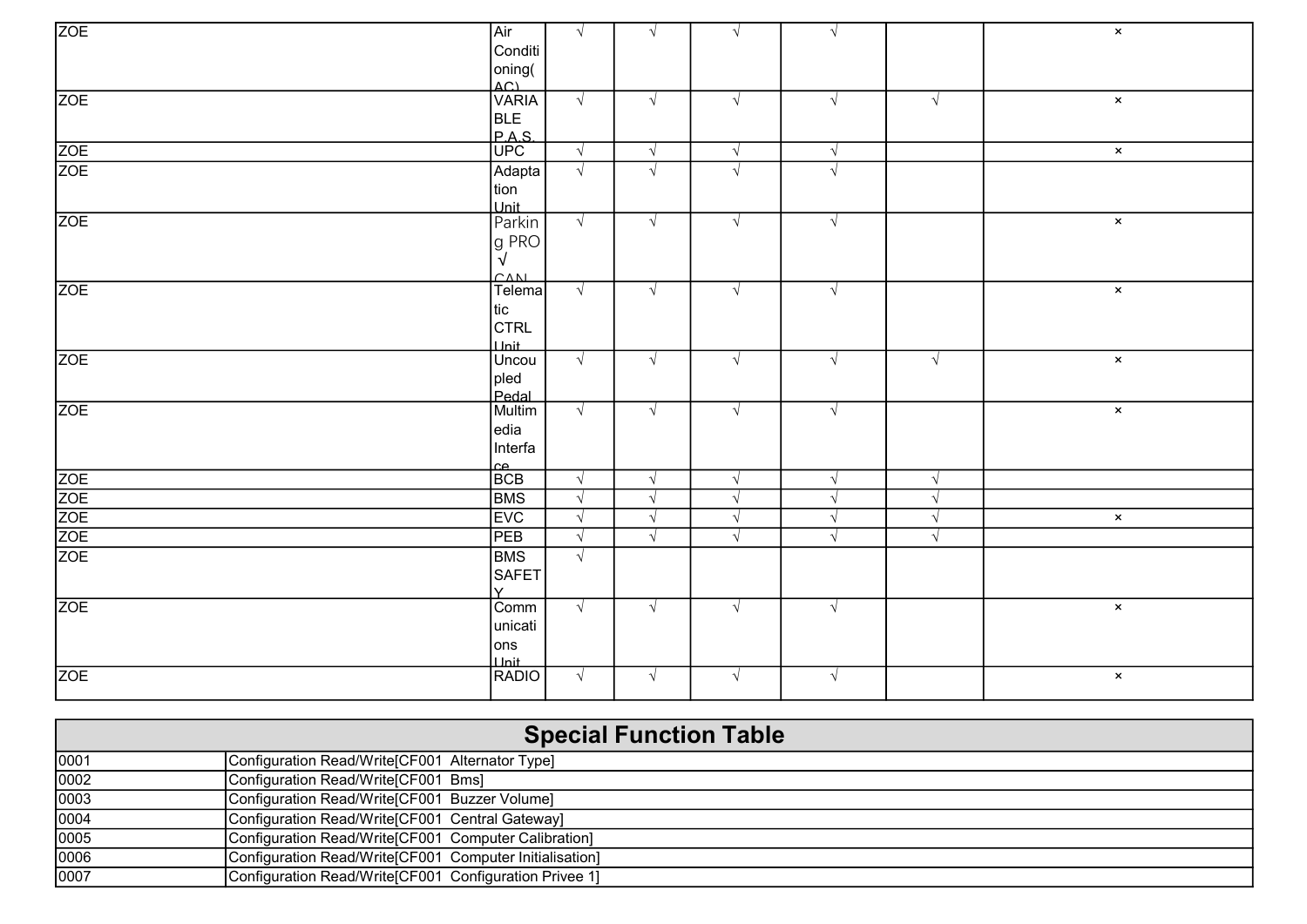| 0008              | Configuration Read/Write[CF001 Overspeed Light]                               |
|-------------------|-------------------------------------------------------------------------------|
| 0009              | Configuration Read/Write[CF001 Power Back Door Cylinder]                      |
| 0010              | Configuration Read/Write[CF001 Roll Bars]                                     |
| 0011              | Configuration Read/Write[CF001 Subwoofer]                                     |
| 0012              | Configuration Read/Write[CF001 Svt Configuration]                             |
| 0014              | Configuration Read/Write[CF001 Vehicle Type]                                  |
| 0015              | Configuration Read/Write[CF001 Window Winder 1 Deconfiguration]               |
| 0016              | Configuration Read/Write[CF002 Computer Configuration]                        |
| 0017              | Configuration Read/Write[CF002 Country Model]                                 |
| 0018              | Configuration Read/Write[CF002 Dynamic Correction]                            |
| 0019              | Configuration Read/Write[CF002 Instrument Panel]                              |
| 0020              | Configuration Read/Write[CF002 Language Configuration]                        |
| 0021              | Configuration Read/Write[CF002 Temperature Display]                           |
| 0022              | Configuration Read/Write[CF002 Trajectory Control]                            |
| 0023              | Configuration Read/Write[CF003 Automatic Fold-Down Headlights]                |
| 0024              | Configuration Read/Write[CF003 Charge Plug]                                   |
| 0025              | Configuration Read/Write[CF003 Computer Configuration]                        |
| 0026              | Configuration Read/Write[CF003 Heating]                                       |
| 0027              | Configuration Read/Write[CF003 Rheostat Lighting]                             |
| 0028              | Configuration Read/Write[CF003 Testing Card Presented]                        |
| 0029              | Configuration Read/Write[CF003 Time Format]                                   |
| 0030              | Configuration Read/Write[CF003 Vehicle Type]                                  |
| 0031              | Configuration Read/Write[CF003 Write Date Of Last After Sales Operation]      |
| 0032              | Configuration Read/Write[CF004 Computer Address]                              |
| 0033              | Configuration Read/Write[CF004 Dipped Headlights Raise]                       |
| 0034              | Configuration Read/Write[CF004 Free Shift]                                    |
| 0035              | Configuration Read/Write[CF004 System Configuration]                          |
| 0036              | Configuration Read/Write[CF005 Distance Before Next Oil Change Configuration] |
| 0037              | Configuration Read/Write[CF005 Free Shift Display]                            |
| 0038              | Configuration Read/Write[CF005 Hour Setting]                                  |
| 0039              | Configuration Read/Write[CF005 Km]                                            |
| 0040              | Configuration Read/Write[CF005 Signature]                                     |
| 0041              | Configuration Read/Write[CF005 Vehicle Identification]                        |
| 0042              | Configuration Read/Write[CF005 Vehicle Type]                                  |
| 0043              | Configuration Read/Write[CF006 Cornering Lights]                              |
| 0044              | Configuration Read/Write[CF006 Miles]                                         |
| 0045              | Configuration Read/Write[CF006 Tone Adjustment]                               |
| $\overline{0046}$ | Configuration Read/Write[CF006 Vehicle Speed Signal Transmitter]              |
| 0047              | Configuration Read/Write[CF007 Front Buzzer Volume]                           |
| 0048              | Configuration Read/Write[CF007 System Configuration]                          |
| 0049              | Configuration Read/Write[CF007 Vehicle Configuration]                         |
| 0050              | Configuration Read/Write[CF008 Configuration Privee 4]                        |
| 0051              | Configuration Read/Write[CF008 Radio]                                         |
| 0052              | Configuration Read/Write[CF009 Configuration Privee 1]                        |
| 0054              | Configuration Read/Write[CF009 Driving Type]                                  |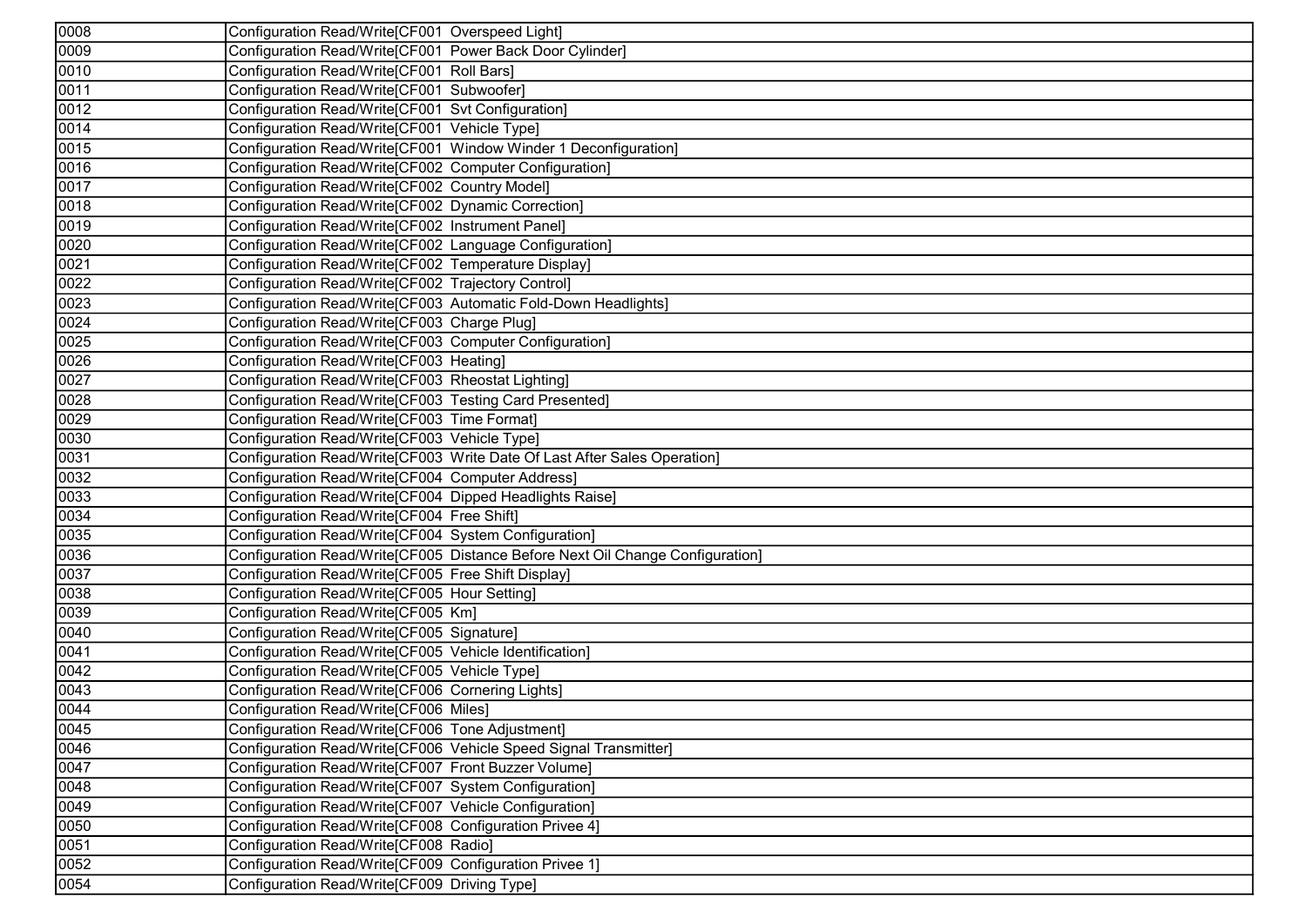| 0055 | Configuration Read/Write[CF009 External Components]                       |
|------|---------------------------------------------------------------------------|
| 0056 | Configuration Read/Write[CF009 Front Seat Belt Retractors]                |
| 0057 | Configuration Read/Write[CF009 Front Tone Setting]                        |
| 0058 | Configuration Read/Write[CF009 Language]                                  |
| 0059 | Configuration Read/Write[CF009 Navigation]                                |
| 0060 | Configuration Read/Write[CF009 Noise-Reducing Microphone]                 |
| 0061 | Configuration Read/Write[CF010 Gearbox Type]                              |
| 0062 | Configuration Read/Write[CF010 Hands-Free Function]                       |
| 0063 | Configuration Read/Write[CF010 Light Sensor Signal]                       |
| 0064 | Configuration Read/Write[CF010 With Fr Chest Airbags+Head-Level Airbags]  |
| 0065 | Configuration Read/Write[CF011 Directional Headlights]                    |
| 0066 | Configuration Read/Write[CF011 Gear Change Paddles]                       |
| 0067 | Configuration Read/Write[CF011 Gearbox Type]                              |
| 0068 | Configuration Read/Write[CF011 Geographical Zone]                         |
| 0069 | Configuration Read/Write[CF011 Sensor Type]                               |
| 0070 | Configuration Read/Write[CF011 W Fr Chest Airbags W/Out Head-Lvl Airbags] |
| 0071 | Configuration Read/Write[CF012 Front Detection]                           |
| 0072 | Configuration Read/Write[CF012 Lighting]                                  |
| 0073 | Configuration Read/Write[CF012 Rain Sensor]                               |
| 0074 | Configuration Read/Write[CF012 Without Side Airbags]                      |
| 0075 | Configuration Read/Write[CF013 Cd Changer]                                |
| 0076 | Configuration Read/Write[CF013 Front Left-Hand Chest-Level Side Airbag]   |
| 0077 | Configuration Read/Write[CF013 Rear Detection]                            |
| 0078 | Configuration Read/Write[CF013 Trailer Stability Function]                |
| 0079 | Configuration Read/Write[CF014 Computer Configuration]                    |
| 0080 | Configuration Read/Write[CF014 Daytime Running Lights]                    |
| 0081 | Configuration Read/Write[CF014 Driving Type]                              |
| 0082 | Configuration Read/Write[CF014 Side Detection]                            |
| 0083 | Configuration Read/Write[CF014 Tuning Version Number]                     |
| 0084 | Configuration Read/Write[CF015 Illuminate Hazard Lamps Upon Impact]       |
| 0085 | Configuration Read/Write[CF015 Maintenance Mode]                          |
| 0086 | Configuration Read/Write[CF015 Rear Right-Hand Inertia Reel]              |
| 0087 | Configuration Read/Write[CF016 Country Model]                             |
| 0088 | Configuration Read/Write[CF016 Rear Left-Hand Inertia Wheel]              |
| 0089 | Configuration Read/Write[CF018 Automatic Relocking]                       |
| 0090 | Configuration Read/Write[CF018 Distance Units]                            |
| 0091 | Configuration Read/Write[CF018 Front Fog Lights]                          |
| 0092 | Configuration Read/Write[CF018 Reserve Capacity]                          |
| 0094 | Configuration Read/Write[CF019 Air Conditioning Type]                     |
| 0095 | Configuration Read/Write[CF020 Driving Type]                              |
| 0096 | Configuration Read/Write[CF020 Front Left-Hand Inertia Wheel]             |
| 0097 | Configuration Read/Write[CF020 Increment Of Idle Speed]                   |
| 0098 | Configuration Read/Write[CF021 Decrement Idle Speed]                      |
| 0099 | Configuration Read/Write[CF021 Front Fog Lights]                          |
| 0100 | Configuration Read/Write[CF021 Front Right-Hand Inertia Wheel]            |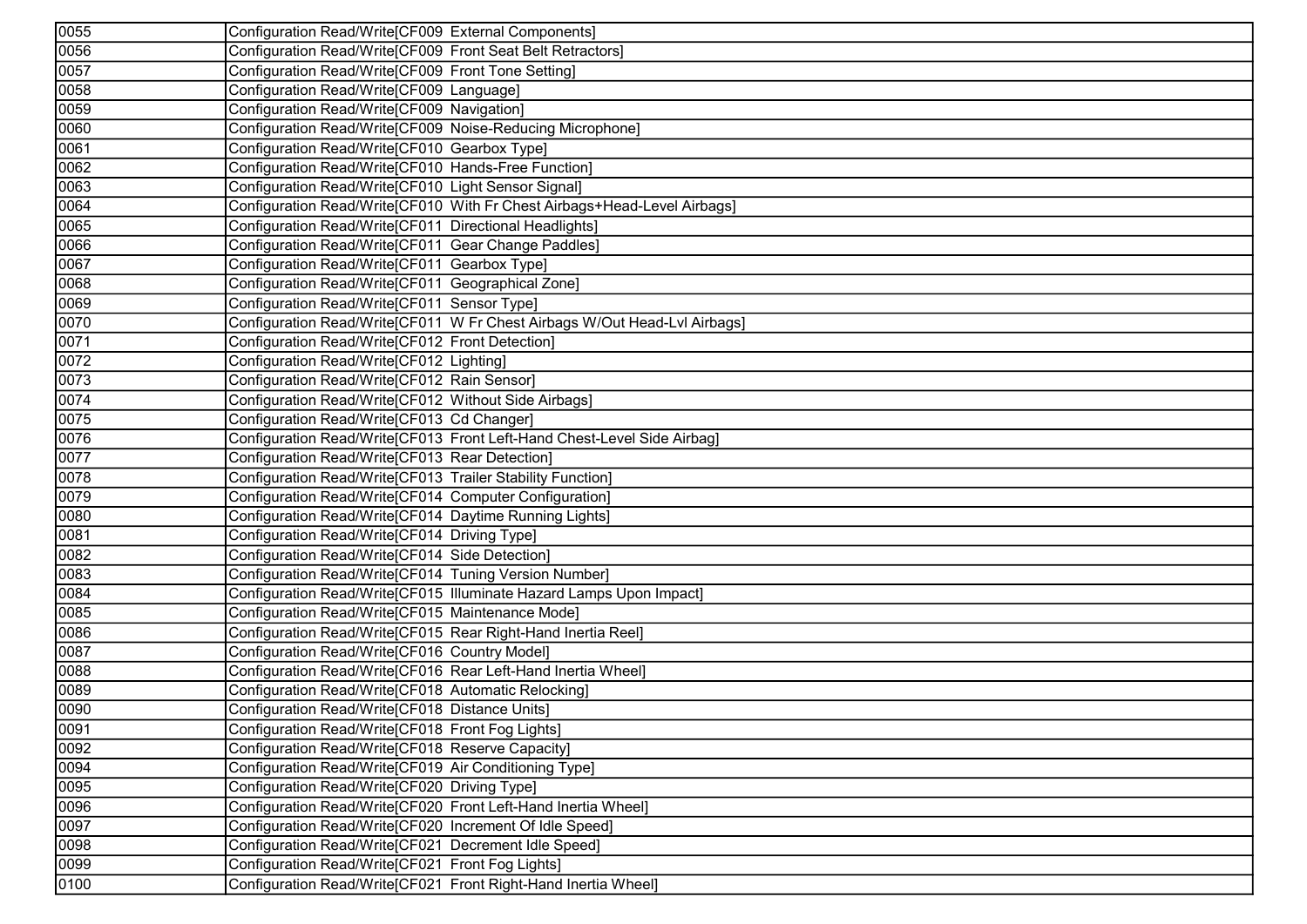| 0101 | Configuration Read/Write[CF022 Left-Hand Curtain Airbag]                  |
|------|---------------------------------------------------------------------------|
| 0102 | Configuration Read/Write[CF022 With Swirl Flap]                           |
| 0103 | Configuration Read/Write[CF023 Front Right-Hand Chest-Level Side Airbag]  |
| 0104 | Configuration Read/Write[CF023 Tyre Pressure Monitor Function]            |
| 0105 | Configuration Read/Write[CF024 Emergency Call Number]                     |
| 0106 | Configuration Read/Write[CF024 Geographical Zone]                         |
| 0107 | Configuration Read/Write[CF024 Hazard Warning Lights Illumination By Abs] |
| 0108 | Configuration Read/Write[CF024 Right-Hand Curtain Airbag]                 |
| 0109 | Configuration Read/Write[CF026 Cd Changer And Auxiliary Input]            |
| 0110 | Configuration Read/Write[CF026 System Configuration]                      |
| 0111 | Configuration Read/Write[CF027 Gearbox Type]                              |
| 0112 | Configuration Read/Write[CF027 Language]                                  |
| 0113 | Configuration Read/Write[CF027 Left-Hand Side Impact Sensor]              |
| 0114 | Configuration Read/Write[CF027 Windscreen Type]                           |
| 0115 | Configuration Read/Write[CF028 Air Conditioning]                          |
| 0116 | Configuration Read/Write[CF028 Engine Type]                               |
| 0117 | Configuration Read/Write[CF028 Testing Card Presented]                    |
| 0118 | Configuration Read/Write[CF029 External Temperature Sensor]               |
| 0119 | Configuration Read/Write[CF029 Power Steering Electric Pump Unit]         |
| 0120 | Configuration Read/Write[CF029 Right-Hand Side Impact Sensor]             |
| 0121 | Configuration Read/Write[CF030 Discharge Lamp]                            |
| 0122 | Configuration Read/Write[CF030 Front Left-Hand Seat Belt Sensor]          |
| 0123 | Configuration Read/Write[CF030 Thermoplungers]                            |
| 0124 | Configuration Read/Write[CF031 Calibration]                               |
| 0125 | Configuration Read/Write[CF031 Front Right-Hand Seat Belt Sensor]         |
| 0126 | Configuration Read/Write[CF032 Remote Engine Starting]                    |
| 0127 | Configuration Read/Write[CF032 See-Me-Home Lighting]                      |
| 0128 | Configuration Read/Write[CF033 Column Steering Lock]                      |
| 0129 | Configuration Read/Write[CF033 Distance Units]                            |
| 0130 | Configuration Read/Write[CF033 Electric Child Safety]                     |
| 0131 | Configuration Read/Write[CF034 Bodywork Type]                             |
| 0132 | Configuration Read/Write[CF034 Constructor/Manufacturer]                  |
| 0134 | Configuration Read/Write[CF035 Rain/Light Sensor]                         |
| 0135 | Configuration Read/Write[CF035 Tank Capacity]                             |
| 0136 | Configuration Read/Write[CF036 Card/Key]                                  |
| 0137 | Configuration Read/Write[CF036 Pass Airbag Deactivation Warning Light]    |
| 0138 | Configuration Read/Write[CF036 Selective Opening Of Doors]                |
| 0139 | Configuration Read/Write[CF037 Clock]                                     |
| 0140 | Configuration Read/Write[CF037 Front Left-Hand Buckle Pretensioner]       |
| 0141 | Configuration Read/Write[CF037 Stop&Start Function Configuration]         |
| 0142 | Configuration Read/Write[CF038 Front Right-Hand Buckle Pretensioner]      |
| 0143 | Configuration Read/Write[CF038 Rheostat Presence]                         |
| 0144 | Configuration Read/Write[CF039 Esm Configuration]                         |
| 0145 | Configuration Read/Write CF039 Gsm Connectivity]                          |
| 0146 | Configuration Read/Write[CF039 Uch]                                       |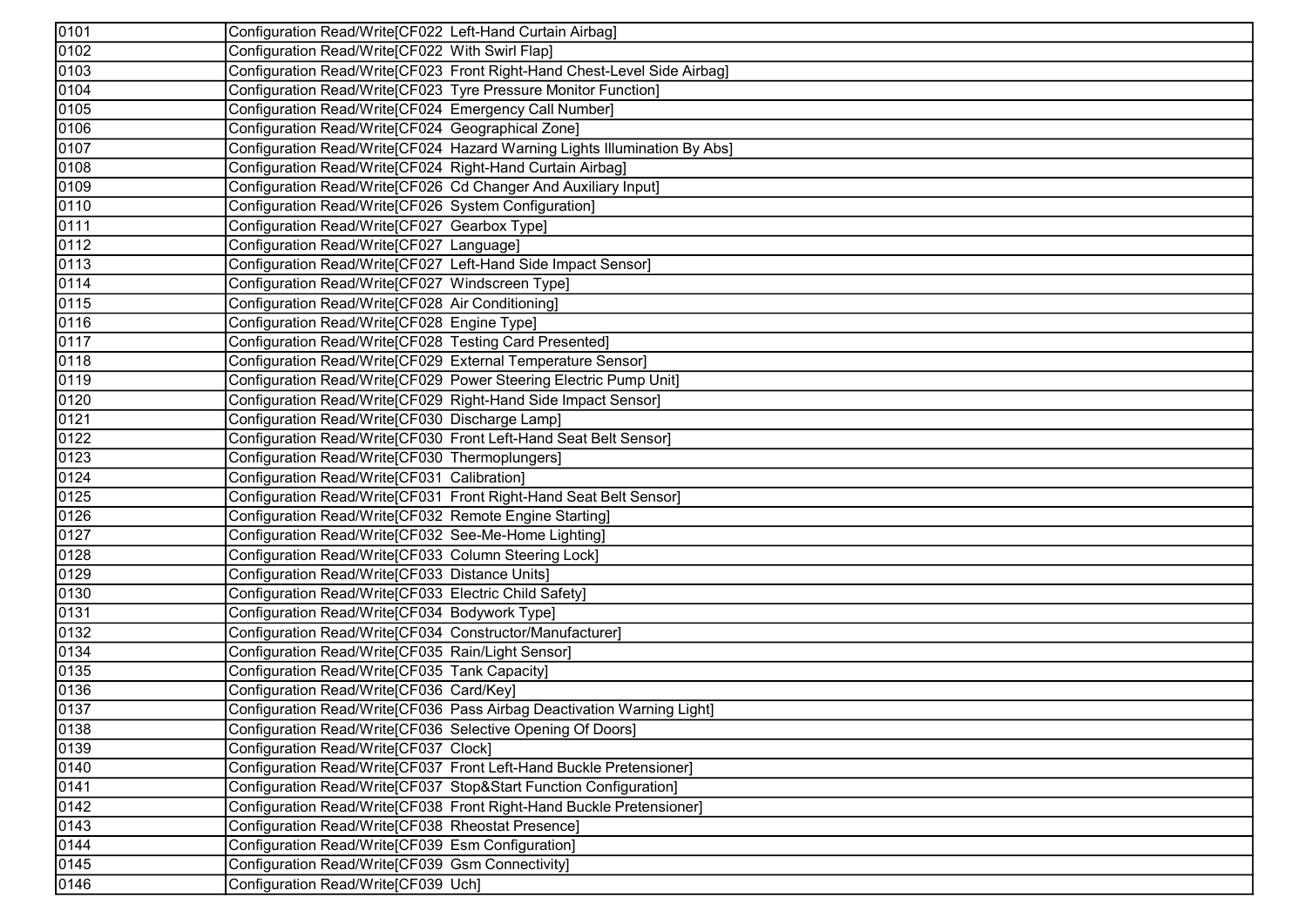| 0147 | Configuration Read/Write[CF040 Gsm Antenna Circuit]                   |
|------|-----------------------------------------------------------------------|
| 0148 | Configuration Read/Write[CF040 Particle Filter]                       |
| 0149 | Configuration Read/Write[CF040 Stop And Start Configuration]          |
| 0150 | Configuration Read/Write[CF041 Angle Of Assembly]                     |
| 0151 | Configuration Read/Write[CF042 Boiler]                                |
| 0152 | Configuration Read/Write[CF042 Drive Type Configuration]              |
| 0153 | Configuration Read/Write[CF043 Esm Inhibition Command]                |
| 0154 | Configuration Read/Write[CF043 System Configuration]                  |
| 0155 | Configuration Read/Write[CF044 Esm Activation Command]                |
| 0156 | Configuration Read/Write[CF044 Gsm Antenna]                           |
| 0157 | Configuration Read/Write[CF044 Vehicle Type]                          |
| 0158 | Configuration Read/Write[CF045 Alternator Floating Voltage]           |
| 0159 | Configuration Read/Write[CF045 Tyre Pressure Units]                   |
| 0160 | Configuration Read/Write[CF046 Gas Reserv. Capac.]                    |
| 0161 | Configuration Read/Write[CF046 Language]                              |
| 0162 | Configuration Read/Write[CF046 Multiple 12V Batteries]                |
| 0163 | Configuration Read/Write[CF047 Adaptive Cruise Control]               |
| 0164 | Configuration Read/Write[CF047 Stop And Start Function]               |
| 0165 | Configuration Read/Write[CF047 Without Inhibition Switch]             |
| 0166 | Configuration Read/Write[CF048 Seat Belt Reminder Buzzer]             |
| 0167 | Configuration Read/Write[CF049 Oil Pressure Warning Threshold]        |
| 0168 | Configuration Read/Write[CF049 Seat Belt Light]                       |
| 0169 | Configuration Read/Write[CF050 Driver'S Front Inertia Reel]           |
| 0170 | Configuration Read/Write[CF050 Heated Windscreen]                     |
| 0171 | Configuration Read/Write[CF050 Oil Temperature Measurement Threshold] |
| 0172 | Configuration Read/Write[CF050 Time Format]                           |
| 0174 | Configuration Read/Write[CF052 Sensor Configuration]                  |
| 0175 | Configuration Read/Write[CF053 Oil Measurement Timer]                 |
| 0176 | Configuration Read/Write[CF053 Rear Loud Speaker]                     |
| 0177 | Configuration Read/Write[CF054 Parking Proximity Sensor Function]     |
| 0178 | Configuration Read/Write[CF055 Temperature Units]                     |
| 0179 | Configuration Read/Write[CF056 Tyre Pressure Units]                   |
| 0180 | Configuration Read/Write[CF058 Adac Configuration]                    |
| 0181 | Configuration Read/Write[CF058 Type]                                  |
| 0182 | Configuration Read/Write[CF066 Guidelines]                            |
| 0183 | Configuration Read/Write[CF073 Mode Number]                           |
| 0184 | Configuration Read/Write[CF076 Compressor Type]                       |
| 0185 | Configuration Read/Write[CF077 Abs/Esp Calibration]                   |
| 0186 | Configuration Read/Write[CF079 Gearbox Type]                          |
| 0187 | Configuration Read/Write[CF080 Vehicle Parameters]                    |
| 0188 | Configuration Read/Write[CF083 Commande Privee 1]                     |
| 0189 | Configuration Read/Write[CF083 One-Touch Electric Window(S)]          |
| 0190 | Configuration Read/Write[CF084 Commande Privee 2]                     |
| 0191 | Configuration Read/Write[CF085 Commande Privee 3]                     |
| 0192 | Configuration Read/Write[CF086 Commande Privee 4]                     |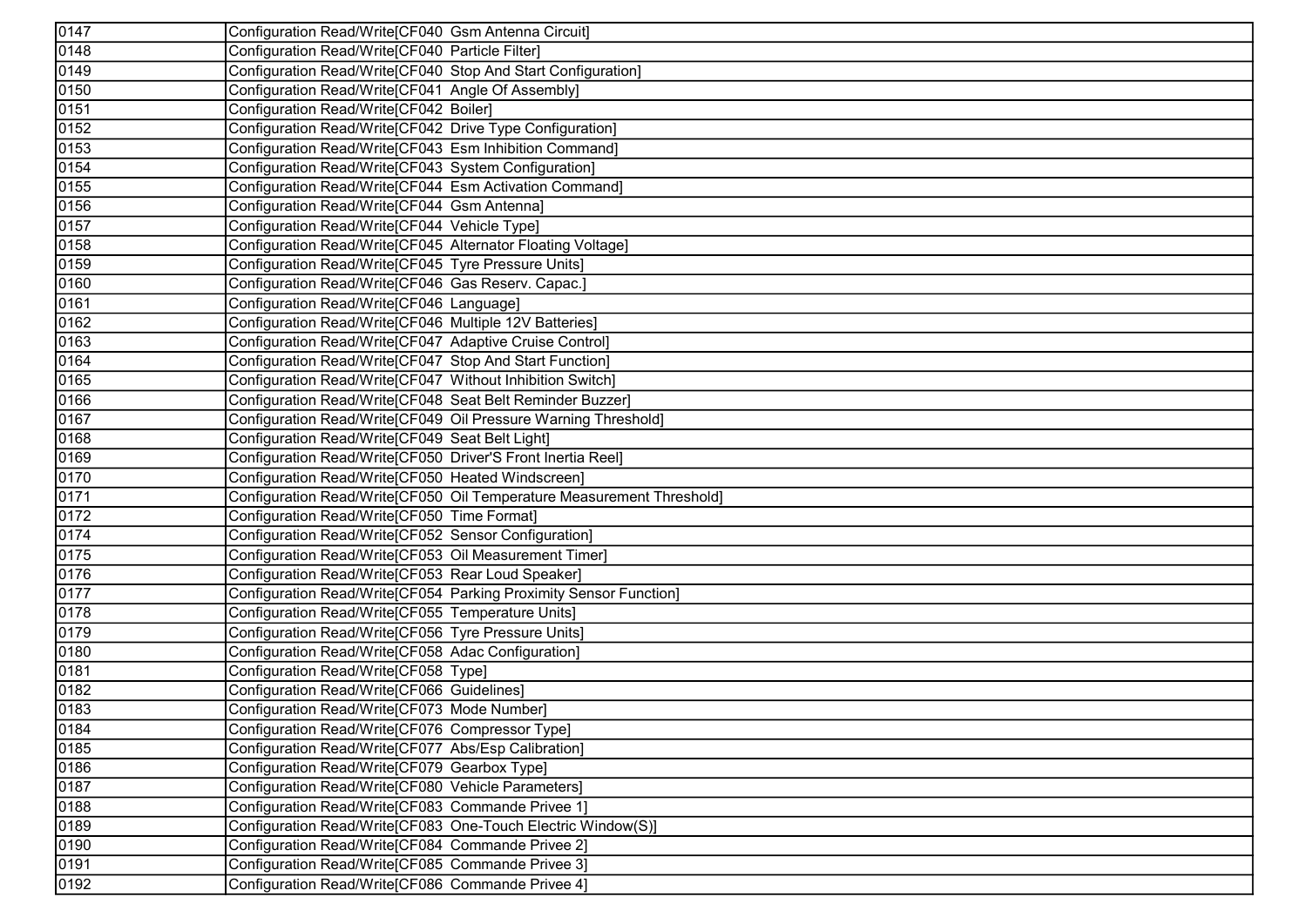| 0193              | Configuration Read/Write[CF088 Auto Locking Warning Sound]             |
|-------------------|------------------------------------------------------------------------|
| 0194              | Configuration Read/Write[CF088 Computer Calibration]                   |
| 0195              | Configuration Read/Write[CF089 Memorising Driver'S Seat Position]      |
| 0196              | Configuration Read/Write[CF090 Deadlocking]                            |
| 0197              | Configuration Read/Write[CF091 Sunroof]                                |
| 0198              | Configuration Read/Write[CF092 Pulling Correction Program]             |
| 0199              | Configuration Read/Write[CF093 Pulling Correction]                     |
| 0200              | Configuration Read/Write[CF093 Vehicle Layout]                         |
| 0201              | Configuration Read/Write[CF094 Automatic Seat Recall]                  |
| 0202              | Configuration Read/Write[CF094 Mode]                                   |
| 0203              | Configuration Read/Write[CF097 Vehicle Type]                           |
| 0204              | Configuration Read/Write[CF098 Card Locking]                           |
| 0205              | Configuration Read/Write[CF099 Card Reminder Warning]                  |
| 0206              | Configuration Read/Write[CF100 Hands-Free Start-Up]                    |
| 0207              | Configuration Read/Write[CF101 Light Sensor Sensitivity]               |
| 0208              | Configuration Read/Write[CF103 Alternator Type]                        |
| 0209              | Configuration Read/Write[CF104 Childproof Lock]                        |
| 0210              | Configuration Read/Write[CF106 Interior Lighting]                      |
| 0211              | Configuration Read/Write[CF107 Timer Courtesy Light]                   |
| 0212              | Configuration Read/Write[CF108 Automatic Locking When Driving]         |
| 0214              | Configuration Read/Write[CF110 Drive Ratio]                            |
| 0215              | Configuration Read/Write[CF110 Tailgate Flap]                          |
| 0216              | Configuration Read/Write[CF111 Type Of Power Steering]                 |
| 0217              | Configuration Read/Write[CF112 Evaporator Temperature Sensor]          |
| 0218              | Configuration Read/Write[CF112 Headlight Washers]                      |
| 0219              | Configuration Read/Write[CF113 Additional Heating]                     |
| 0220              | Configuration Read/Write[CF114 Air Conditioning Type]                  |
| 0221              | Configuration Read/Write[CF115 Door Unlocking Mode]                    |
| 0222              | Configuration Read/Write[CF115 Rear Shelves]                           |
| $\overline{02}23$ | Configuration Read/Write[CF116 Driving Type]                           |
| 0224              | Configuration Read/Write[CF116 Hands Free Locking]                     |
| $\sqrt{0225}$     | Configuration Read/Write[CF117 Heating Resistor Type]                  |
| 0226              | Configuration Read/Write[CF118 Toxicity Sensor]                        |
| 0227              | Configuration Read/Write[CF119 Unlocking Mode. Doors Hands Free]       |
| 0228              | Configuration Read/Write[CF120 Automatic Closing Of Windows (By Card)] |
| 0229              | Configuration Read/Write[CF122 Bodywork Type]                          |
| 0230              | Configuration Read/Write[CF125 Compressor Feedback]                    |
| 0231              | Configuration Read/Write[CF125 Language Version.]                      |
| 0232              | Configuration Read/Write[CF130 Number Of Heating Elements]             |
| 0233              | Configuration Read/Write[CF130 Overspeed Alarm For Arabia]             |
| 0234              | Configuration Read/Write[CF131 Voice Synthesiser]                      |
| 0235              | Configuration Read/Write[CF132 Engine/Gearbox Type]                    |
| $\sqrt{0236}$     | Configuration Read/Write[CF132 Vehicle Family]                         |
| 0237              | Configuration Read/Write[CF133 Configuration Privee 1]                 |
| 0238              | Configuration Read/Write[CF133 Power-Assisted Steering Program]        |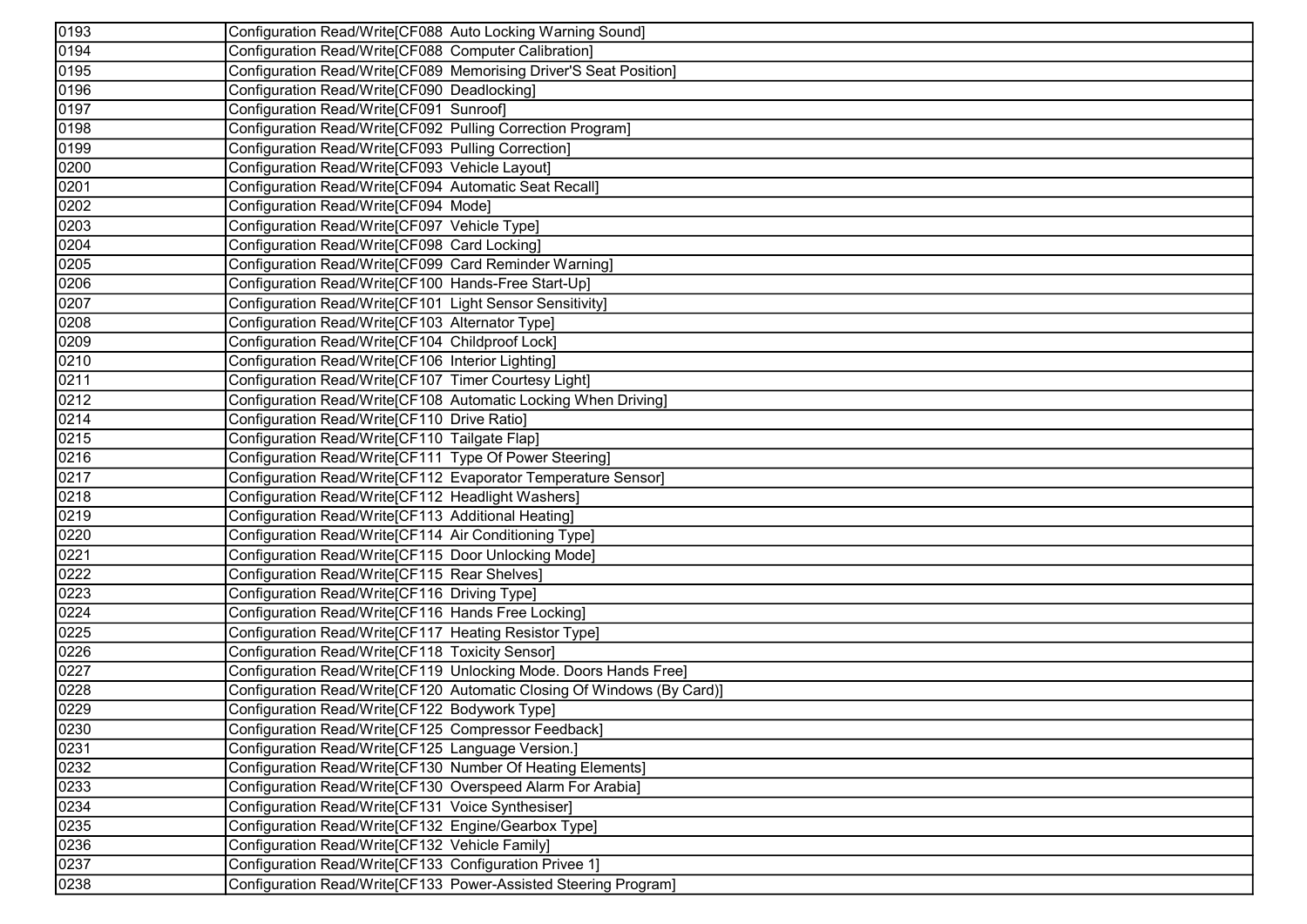| 0239               | Configuration Read/Write[CF134 Temperature Units]                      |
|--------------------|------------------------------------------------------------------------|
| 0240               | Configuration Read/Write[CF134 Type Of Power Steering]                 |
| 0241               | Configuration Read/Write[CF136 Tyre Pressure Units]                    |
| $\sqrt{0242}$      | Configuration Read/Write[CF137 Vehicle Type]                           |
| 0243               | Configuration Read/Write[CF138 Fuel Type]                              |
| 0244               | Configuration Read/Write[CF139 Voice Synthesiser]                      |
| 0245               | Configuration Read/Write[CF140 Distance Units]                         |
| $\sqrt{0246}$      | Configuration Read/Write[CF141 Overspeed Function - Arabia]            |
| 0247               | Configuration Read/Write[CF142 Trajectory Control]                     |
| 0248               | Configuration Read/Write[CF143 Consumption Measurement Units]          |
| 0249               | Configuration Read/Write[CF144 Hands Free]                             |
| 0250               | Configuration Read/Write[CF145 Tyre Pressure Monitoring]               |
| 0251               | Configuration Read/Write[CF146 Automatic Handbrake]                    |
| 0252               | Configuration Read/Write[CF147 Navigation System]                      |
| 0254               | Configuration Read/Write[CF149 Gearbox Type]                           |
| 0255               | Configuration Read/Write[CF150 Cruise Ctrl/Spd Limiter]                |
| $\overline{0}$ 256 | Configuration Read/Write[CF152 P9X At]                                 |
| 0257               | Configuration Read/Write[CF153 P9X Manual]                             |
| 0258               | Configuration Read/Write[CF154 V4Y Automatic Gearbox]                  |
| $\overline{02}59$  | Configuration Read/Write[CF155 V4Y Manual]                             |
| 0260               | Configuration Read/Write[CF156 Other At]                               |
| $\sqrt{0261}$      | Configuration Read/Write[CF157 Other Manual]                           |
| 0262               | Configuration Read/Write[CF158 Seat Belt Reminder Buzzer]              |
| 0263               | Configuration Read/Write[CF159 Engine Immobiliser]                     |
| 0264               | Configuration Read/Write[CF160 Overspeed Alarm]                        |
| 0265               | Configuration Read/Write[CF163 Head Lamp Battery Saver Function]       |
| 0266               | Configuration Read/Write[CF166 Rear Screen Wiper]                      |
| 0267               | Configuration Read/Write[CF167 Flashing Buzzer]                        |
| 0268               | Configuration Read/Write[CF169 Lights Automatic Illumination]          |
| 0269               | Configuration Read/Write[CF170 Overspeed Function - Arabia]            |
| 0270               | Configuration Read/Write[CF171 Parking Aid]                            |
| 0271               | Configuration Read/Write[CF171 Temperature Display]                    |
| 0272               | Configuration Read/Write[CF172 Directional Headlights]                 |
| 0273               | Configuration Read/Write[CF173 One-Touch Electric Window(S) / Sunroof] |
| $\overline{0}$ 274 | Configuration Read/Write[CF174 Inhibition Of Selective Door Opening]   |
| 0275               | Configuration Read/Write[CF175 Commande Privee 1]                      |
| 0276               | Configuration Read/Write[CF179 Rev Counter]                            |
| 0277               | Configuration Read/Write[CF179 Seat Belt Reminder Buzzer]              |
| 0278               | Configuration Read/Write[CF180 External Temperature]                   |
| 0279               | Configuration Read/Write[CF181 Electric Power Assisted Steering]       |
| 0280               | Configuration Read/Write[CF186 Automatic Folding Of Door Mirrors]      |
| 0281               | Configuration Read/Write[CF191 Wiper Intermittent Speed Ring]          |
| $\sqrt{0282}$      | Configuration Read/Write[CF192 Opening Elements Central Locking]       |
| $\sqrt{0283}$      | Configuration Read/Write[CF193 Automatic Lighting Function]            |
| 0284               | Configuration Read/Write[CF193 Oil Vapour Heater]                      |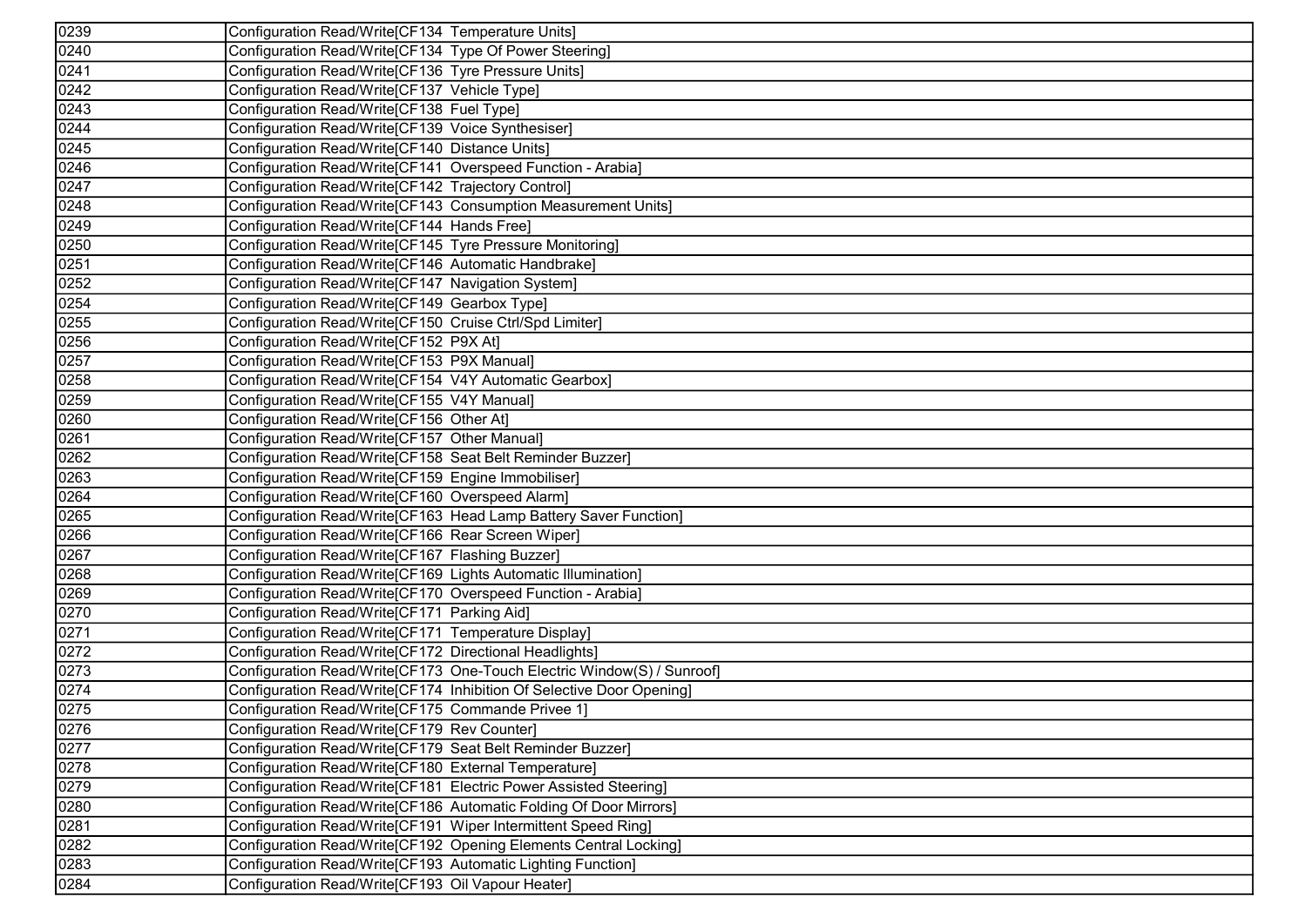| 0285 | Configuration Read/Write[CF194 Automatic Front Wiper Function]                 |
|------|--------------------------------------------------------------------------------|
| 0286 | Configuration Read/Write[CF195 Key Type]                                       |
| 0287 | Configuration Read/Write[CF196 Cruise Contr./Sp. Limit. Speed Diff.]           |
| 0288 | Configuration Read/Write[CF196 Stop And Start Function]                        |
| 0289 | Configuration Read/Write[CF197 New Vehicle Storage Mode Deactivation]          |
| 0290 | Configuration Read/Write[CF197 Tyre Pressure Monitor Function]                 |
| 0291 | Configuration Read/Write[CF198 Personalised Oil Change Frequency]              |
| 0292 | Configuration Read/Write[CF199 Computer Initialisation]                        |
| 0294 | Configuration Read/Write[CF202 Free Shift]                                     |
| 0295 | Configuration Read/Write[CF207 Driver'S Lateral Sensor]                        |
| 0296 | Configuration Read/Write[CF208 Passenger'S Lateral Sensor]                     |
| 0297 | Configuration Read/Write[CF208 Seat Belt Warning Module]                       |
| 0298 | Configuration Read/Write[CF209 Computer Initialisation]                        |
| 0299 | Configuration Read/Write[CF209 Driver'S Front Airbag]                          |
| 0300 | Configuration Read/Write[CF210 Passenger'S Front Airbag]                       |
| 0301 | Configuration Read/Write[CF210 Unit Of Volume]                                 |
| 0302 | Configuration Read/Write[CF211 Impact Information Connection]                  |
| 0303 | Configuration Read/Write[CF212 Type Of Parking Brake]                          |
| 0304 | Configuration Read/Write[CF213 Gradual Switching On And Off Of Courtesy Light] |
| 0305 | Configuration Read/Write[CF213 Tachograph]                                     |
| 0306 | Configuration Read/Write[CF214 Abs/Esp]                                        |
| 0307 | Configuration Read/Write[CF215 Tyres]                                          |
| 0308 | Configuration Read/Write[CF215 Vehicle Type]                                   |
| 0309 | Configuration Read/Write[CF216 Free Shift Display]                             |
| 0310 | Configuration Read/Write[CF217 Driver Lap Strap Pretensioner]                  |
| 0311 | Configuration Read/Write[CF217 Pointer Animation]                              |
| 0312 | Configuration Read/Write[CF218 Daytime Backlights]                             |
| 0313 | Configuration Read/Write[CF218 Passenger Lap Strap Pretensioner]               |
| 0314 | Configuration Read/Write[CF221 Curtain Side Air Bag, Driver'S Side]            |
| 0315 | Configuration Read/Write[CF222 Curtain Side Air Bag, Passenger Side]           |
| 0316 | Configuration Read/Write[CF223 Configuration Reservee 10]                      |
| 0317 | Configuration Read/Write[CF223 Front Thorax Side Air Bag, Driver Side]         |
| 0318 | Configuration Read/Write[CF224 Electric Pump Unit]                             |
| 0319 | Configuration Read/Write[CF224 Front Thorax Side Air Bag, Passenger Side]      |
| 0320 | Configuration Read/Write[CF224 Rear Access Aerials]                            |
| 0321 | Configuration Read/Write[CF225 Battery Charge Warning Information]             |
| 0322 | Configuration Read/Write[CF225 Rear Thorax Side Air Bag, Driver Side]          |
| 0323 | Configuration Read/Write[CF226 Rear Thorax Side Air Bag, Passenger Side]       |
| 0324 | Configuration Read/Write [CF227 Remote Locking Buzzer]                         |
| 0325 | Configuration Read/Write[CF227 Traction Battery Range]                         |
| 0326 | Configuration Read/Write[CF228 Traction Battery Range]                         |
| 0327 | Configuration Read/Write[CF229 Alarm]                                          |
| 0328 | Configuration Read/Write[CF229 Gear Positions Memorization]                    |
| 0329 | Configuration Read/Write[CF229 Passenger Front Air Bag Circuit 2]              |
| 0330 | Configuration Read/Write[CF230 Driver Front Air Bag Circuit 1]                 |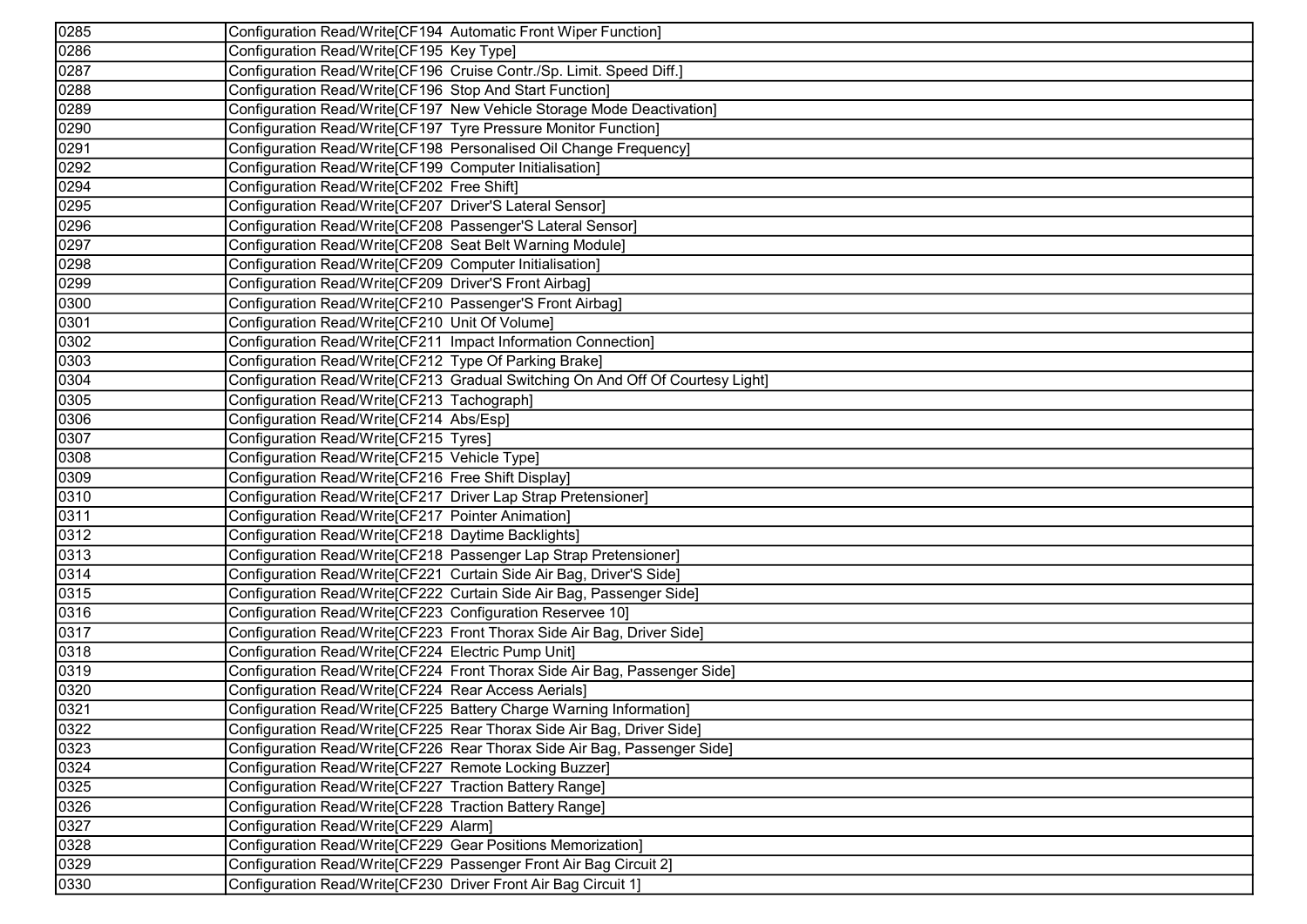| 0331              | Configuration Read/Write[CF230 Econometer]                                 |
|-------------------|----------------------------------------------------------------------------|
| 0332              | Configuration Read/Write[CF231 Driver Front Air Bag Circuit 2]             |
| 0334              | Configuration Read/Write[CF236 Passenger Front Air Bag Circuit 1]          |
| 0335              | Configuration Read/Write[CF241 Language Configuration]                     |
| 0336              | Configuration Read/Write[CF244 Fuel Flap Locking]                          |
| 0337              | Configuration Read/Write[CF245 Hill Start]                                 |
| 0338              | Configuration Read/Write[CF246 Improved Grip Function]                     |
| 0339              | Configuration Read/Write[CF247 Stop And Start Configuration]               |
| $\sqrt{0340}$     | Configuration Read/Write[CF248 Buzzer]                                     |
| 0341              | Configuration Read/Write[CF248 Passenger Air Bag Locking Mode]             |
| 0342              | Configuration Read/Write[CF253 Rear Wiper/Reverse Gear Connection]         |
| 0343              | Configuration Read/Write[CF253 Voltmeter]                                  |
| 0344              | Configuration Read/Write[CF254 Ammeter]                                    |
| 0345              | Configuration Read/Write[CF255 Language Version.]                          |
| $\sqrt{0346}$     | Configuration Read/Write[CF256 Water Temperature]                          |
| 0347              | Configuration Read/Write[CF265 Driver'S Front Buckle Pretensioner]         |
| 0348              | Configuration Read/Write[CF266 Passenger'S Front Buckle Pretensioner]      |
| 0349              | Configuration Read/Write[CF267 Passenger Compartment Heating Resistor]     |
| 0350              | Configuration Read/Write[CF268 Raising Of Elect. Window(With Anti-Pinch)]  |
| 0351              | Configuration Read/Write[CF270 Scandinavian Runnings Lights]               |
| 0352              | Configuration Read/Write[CF272 Sdo]                                        |
| 0353              | Configuration Read/Write[CF273 Driver'S Seat Buckle Sensor]                |
| 0354              | Configuration Read/Write[CF273 Timed Lighting Supply]                      |
| 0355              | Configuration Read/Write[CF274 Dongle]                                     |
| 0356              | Configuration Read/Write[CF274 Passenger'S Seat Buckle Sensor]             |
| 0357              | Configuration Read/Write[CF275 Passenger Presence Detection Sensor]        |
| 0358              | Configuration Read/Write[CF275 Second Fitting Alarm]                       |
| 0359              | Configuration Read/Write[CF276 Rear Screen Demister]                       |
| 0360              | Configuration Read/Write[CF277 Indicator Light Configuration]              |
| 0361              | Configuration Read/Write[CF278 Rear Inertia Reels]                         |
| 0362              | Configuration Read/Write[CF281 Heated Rear Screen Indicator Light Circuit] |
| 0363              | Configuration Read/Write[CF282 Passenger'S Lap Strap/Seat Airbag]          |
| 0364              | Configuration Read/Write[CF283 Driver'S Lap Strap/Seat Airbag]             |
| 0365              | Configuration Read/Write[CF284 Front Buckle Pretensiometers]               |
| 0366              | Configuration Read/Write[CF285 Driver'S Front Side Impact Sensor]          |
| 0367              | Configuration Read/Write[CF286 Passenger'S Front Side Impact Sensor]       |
| 0368              | Configuration Read/Write[CF287 Column Steering Lock]                       |
| $\overline{0}369$ | Configuration Read/Write[CF289 Driver'S Seat Position Sensor]              |
| 0370              | Configuration Read/Write[CF289 Load Area]                                  |
| 0371              | Configuration Read/Write[CF290 Steering Lock]                              |
| 0372              | Configuration Read/Write[CF291 Side On Which Steering Wheel Fitted]        |
| 0374              | Configuration Read/Write[CF292 Trailer Present]                            |
| 0375              | Configuration Read/Write[CF293 Driver'S Side Rear Strap Sensor]            |
| 0376              | Configuration Read/Write[CF293 Interior Ambience Lighting]                 |
| 0377              | Configuration Read/Write[CF294 Driver' Side Rear Frontal Airbag]           |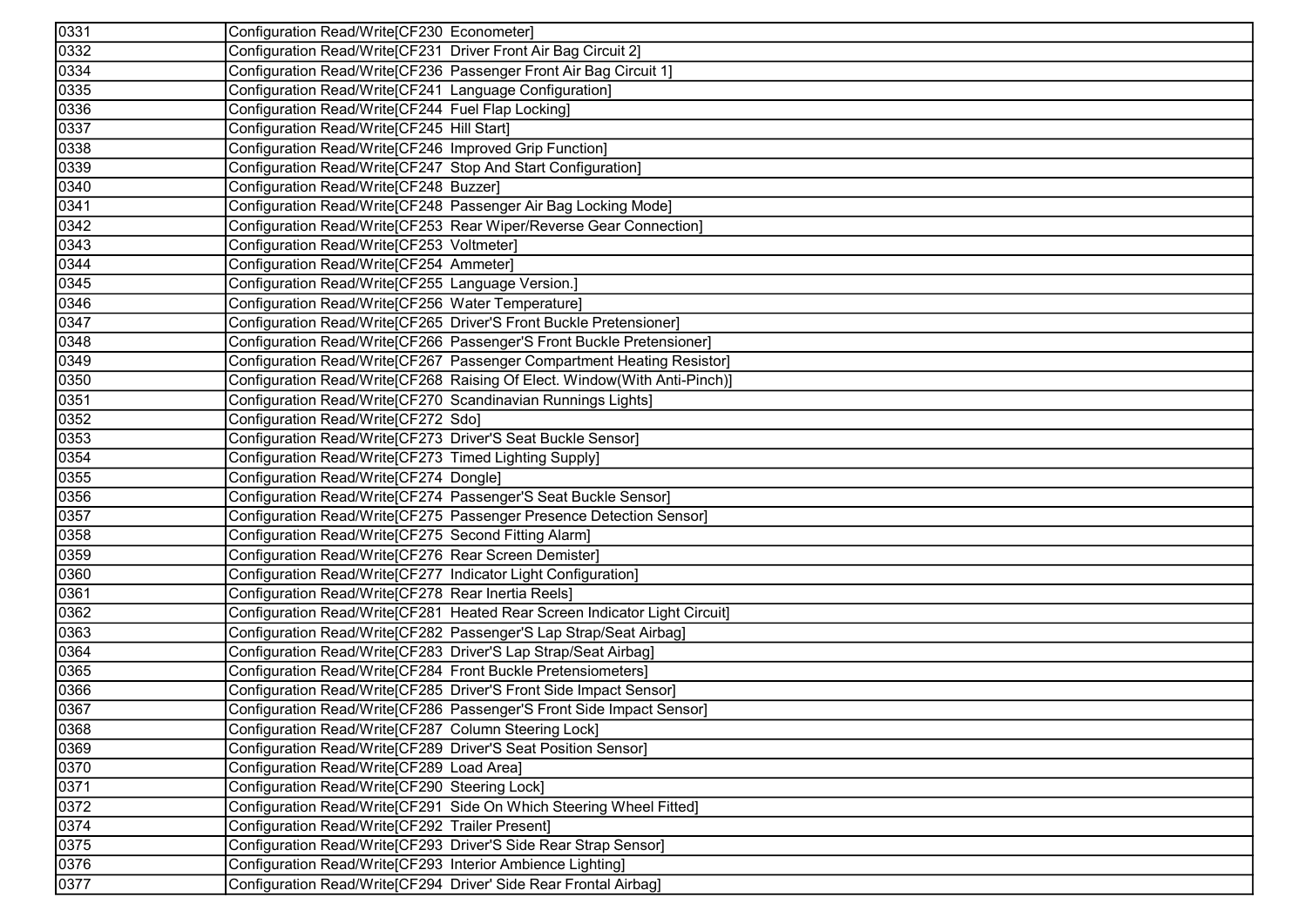| 0378 | Configuration Read/Write[CF294 Remote Engine Starting]                  |
|------|-------------------------------------------------------------------------|
| 0379 | Configuration Read/Write[CF295 Hands-Free Deadlocking]                  |
| 0380 | Configuration Read/Write[CF295 Passenger Side Rear Frontal Airbag]      |
| 0381 | Configuration Read/Write[CF296 Deadlocking With Remote Control On Key]  |
| 0382 | Configuration Read/Write[CF297 B/C Without Side Airbags]                |
| 0383 | Configuration Read/Write[CF297 Wiping Learning]                         |
| 0384 | Configuration Read/Write[CF298 B/C With Front Thorax + Head Airbags]    |
| 0385 | Configuration Read/Write[CF299 Access/Starter Type]                     |
| 0386 | Configuration Read/Write[CF299 B/C With Fr/Rr Thorax + Head Airbags]    |
| 0387 | Configuration Read/Write[CF300 G/S With Head Airbags]                   |
| 0388 | Configuration Read/Write[CF300 Stop And Start Configuration]            |
| 0389 | Configuration Read/Write[CF301 G/S Without Head Airbag]                 |
| 0390 | Configuration Read/Write[CF301 Rear Wiper Information]                  |
| 0391 | Configuration Read/Write[CF302 J Without Side Airbags]                  |
| 0392 | Configuration Read/Write[CF303 J With Side Ab W/O Rear Chest Ab]        |
| 0393 | Configuration Read/Write[CF304 Accelerated Idle]                        |
| 0394 | Configuration Read/Write[CF305 E With Side Airbags]                     |
| 0395 | Configuration Read/Write CF305 Heated Rear Screen Via Injection System] |
| 0396 | Configuration Read/Write[CF306 E Without Side Airbags]                  |
| 0397 | Configuration Read/Write[CF306 Pchr Number Controlled]                  |
| 0398 | Configuration Read/Write[CF307 Computer Configuration]                  |
| 0399 | Configuration Read/Write[CF307 K/L Without Side Airbags]                |
| 0400 | Configuration Read/Write[CF308 K/L With F Chest + Curt Airbags]         |
| 0401 | Configuration Read/Write[CF309 Air Conditioning Management]             |
| 0402 | Configuration Read/Write[CF309 K/L With F/R Chest + Curt Airbags]       |
| 0403 | Configuration Read/Write[CF310 Steering Lock]                           |
| 0404 | Configuration Read/Write[CF311 Remote Engine Starting]                  |
| 0405 | Configuration Read/Write[CF312 Vehicle Type]                            |
| 0406 | Configuration Read/Write[CF313 Make]                                    |
| 0407 | Configuration Read/Write[CF314 Stop And Start Function]                 |
| 0408 | Configuration Read/Write[CF314 Trajectory Control]                      |
| 0409 | Configuration Read/Write[CF315 Check Motor Torque By Abs]               |
| 0410 | Configuration Read/Write[CF315 Power Back Door]                         |
| 0411 | Configuration Read/Write[CF316 Automatic Rear Wiper Function]           |
| 0412 | Configuration Read/Write[CF316 Selector Lever Locking]                  |
| 0414 | Configuration Read/Write[CF320 Note Oil Wear Counter]                   |
| 0415 | Erase[ Fault Memory]                                                    |
| 0416 | Erase[R00017 Self Diag Clear]                                           |
| 0417 | Erase[R001 Self Diag Clear]                                             |
| 0418 | Erase[RZ00001 Self Diag Clear]                                          |
| 0419 | Erase[RZ00003 Self Diag Clear]                                          |
| 0420 | Erase[RZ00004 Self Diag Clear]                                          |
| 0421 | Erase[RZ00006 Self Diag Clear]                                          |
| 0422 | Erase[RZ00022 Self Diag Clear]                                          |
| 0423 | Erase[RZ00029 Self Diag Clear]                                          |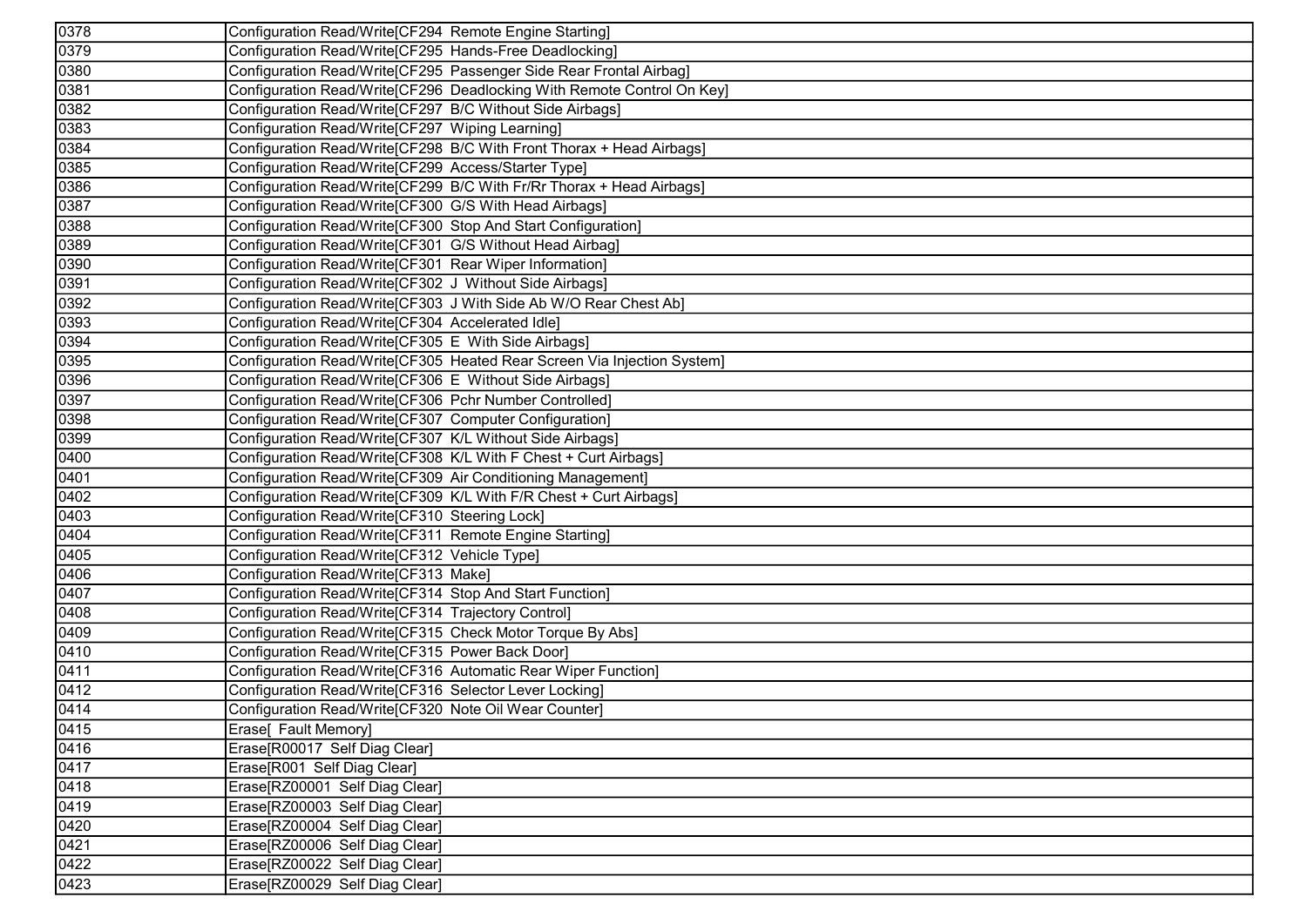| 0424                |                                                                |
|---------------------|----------------------------------------------------------------|
|                     | Erase[RZ001 Adblue Tank Programming]                           |
| $\overline{0425}$   | Erase[RZ001 Brake Pedal Position 1 And 2 Sensor Status Offset] |
| 0426                | Erase[RZ001 Computer Reset]                                    |
| 0427                | Erase[RZ001 Erase Overheating Counter]                         |
| 0428                | Erase[RZ001 Fault Memory]                                      |
| 0429                | Erase[RZ001 Fault/S Memorised]                                 |
| 0430                | Erase[RZ001 Test Parameters]                                   |
| 0431                | Erase[RZ001 Vacuum Pump Ageing Counter]                        |
| 0432<br>0433        | Erase[RZ002 Adblue Pump Module Programming]                    |
|                     | Erase[RZ002 Computer Reinitialisation]                         |
| 0434                | Erase[RZ002 Computer Reset]                                    |
| 0435                | Erase[RZ002 Cruise Control/Speed Limiter Programming]          |
| 0436                | Erase[RZ002 Customer Settings And Details]                     |
| 0437                | Erase[RZ002 Ecu Memory]                                        |
| 0438                | Erase[RZ002 Egr Adaptives]                                     |
| 0439                | Erase[RZ002 Erase Incorrect Cranking Counter]                  |
| 0440                | Erase[RZ002 Fault Memory]                                      |
| 0441                | Erase[RZ002 Following Tyre Change]                             |
| 0442                | Erase[RZ002 Inverter Fan Assembly]                             |
| 0443                | Erase[RZ002 Programmed Values]                                 |
| $\frac{0444}{0445}$ | Erase[RZ002 Shoe Lining Energy Counter]                        |
|                     | Erase[RZ002 Traction Battery Lock]                             |
| 0446                | Erase[RZ003 Actuator Relay Control]                            |
| 0447                | Erase[RZ003 Adblue Injector Programming]                       |
| 0448                | Erase[RZ003 Computer Reset]                                    |
| 0449                | Erase[RZ003 Customer Settings And Details]                     |
| 0450                | Erase[RZ003 Engine Adaptives]                                  |
| 0451                | Erase[RZ003 Esp Sensor Programming]                            |
| 0452                | Erase[RZ003 Fault Memory]                                      |
| 0454                | Erase[RZ003 Programme Slip Point]                              |
| 0455                | Erase[RZ003 Traction Battery Interlock]                        |
| 0456                | Erase[RZ004 Amplifier Reset]                                   |
| 0457                | Erase[RZ004 Dtc Reset]                                         |
| 0458                | Erase[RZ004 Emergency Call Service]                            |
| 0459                | Erase[RZ004 Erase Stored Misalignment]                         |
| 0460                | Erase[RZ004 Fan Assembly]                                      |
| 0461                | Erase[RZ004 Fault Memory]                                      |
| 0462                | Erase[RZ004 Hands-Free Cards Low Battery Counter]              |
| 0463                | Erase[RZ004 Master Cylinder Pressure Sensor Offset]            |
| 0464                | Erase[RZ004 Pressure Regulation Adaptives]                     |
| 0465                | Erase[RZ004 Reset Radio]                                       |
| 0466                | Erase[RZ005 Adblue Dosing Module Catalyst]                     |
| 0467                | Erase[RZ005 Auto-Adaptives]                                    |
| 0468                | Erase[RZ005 Computer Reset]                                    |
| 0469                | Erase[RZ005 Fault Memory]                                      |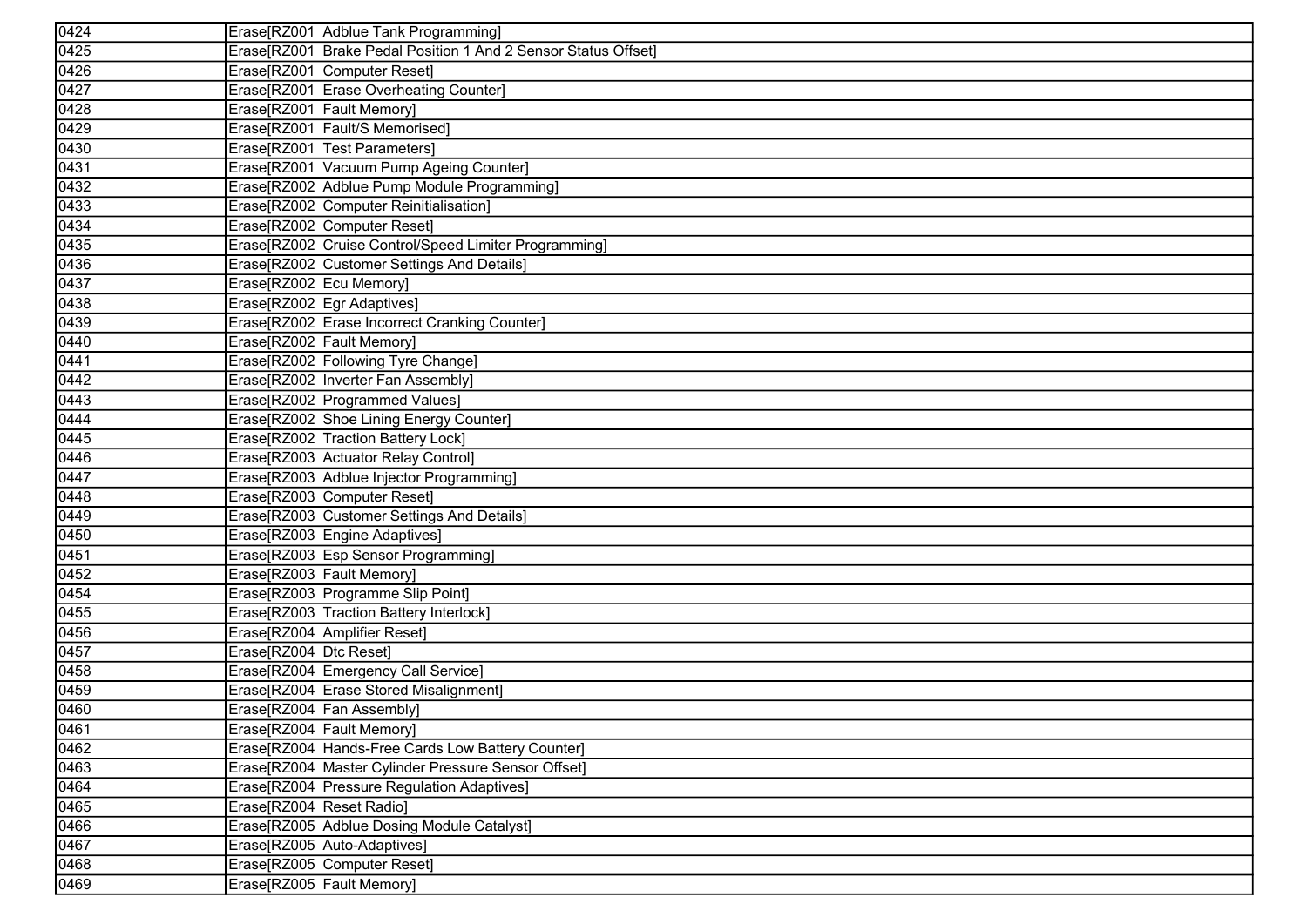| 0470                                                                                | Erase[RZ005 Piston Pressure Sensor Offset]                     |
|-------------------------------------------------------------------------------------|----------------------------------------------------------------|
| 0471                                                                                | Erase[RZ005 Programmed Values]                                 |
| 0472                                                                                | Erase[RZ005 Steering Angle Offset]                             |
| 0473                                                                                | Erase[RZ005 Traction Battery Lock]                             |
| 0474                                                                                | Erase[RZ006 Adblue Quality Sensor Programming]                 |
| 0475                                                                                | Erase[RZ006 Computer Reset]                                    |
| 0476                                                                                | Erase[RZ006 Converter Lock Up Adaptive]                        |
| 0477                                                                                | Erase[RZ006 Driving Water Pump]                                |
| 0478                                                                                | Erase[RZ006 Fault Memory]                                      |
| 0479                                                                                | Erase[RZ006 Self Learning Value Erase - Butane Ratio Modeling] |
|                                                                                     | Erase[RZ006 Steering Wheel Angle Sensor Programming]           |
| 0480<br>0481                                                                        | Erase[RZ007 Charge Water Pump]                                 |
| 0482                                                                                | Erase[RZ007 Fault Memory]                                      |
| 0483                                                                                | Erase[RZ007 Obd Memory]                                        |
| 0484                                                                                | Erase[RZ007 Reset]                                             |
| 0485                                                                                | Erase[RZ007 Self Learning Value Erase - Fuel Pump Pwm]         |
| 0486                                                                                | Erase[RZ007 Steering Wheel Angle Offset Sensor]                |
| 0487                                                                                | Erase[RZ007 Touch Screen]                                      |
| 0488                                                                                | Erase[RZ008 Clutch Initial Closed Position]                    |
| 0489                                                                                | Erase[RZ008 Engine Parameter Adaptives]                        |
| 0490                                                                                | Erase[RZ008 Transverse Acceleration Offset Sensor]             |
|                                                                                     | Erase[RZ008 Ubp Solenoid Valve]                                |
| $\frac{\overline{0491}}{\overline{0492}}$ $\frac{\overline{0494}}{\overline{0495}}$ | Erase[RZ009 Brake Pressure Offset Sensor]                      |
|                                                                                     | Erase[RZ009 Number Of Starting Cycles]                         |
|                                                                                     | Erase[RZ009 Vehicle Function Programming]                      |
| 0496                                                                                | Erase[RZ010 Anti-Theft Alarm Trigger S/W]                      |
| 0497                                                                                | Erase[RZ010 Fault Memory]                                      |
| 0498                                                                                | Erase[RZ010 Longitudinal Acceleration Sensor Offset]           |
| 0499                                                                                | Erase[RZ010 Number Of Starting]                                |
| 0500                                                                                | Erase[RZ010 Reinit. Extreme Cold Reverse Gear Engagement]      |
| 0501                                                                                | Erase[RZ011 Calculate Battery Wear Counters]                   |
| 0502                                                                                | Erase[RZ011 Reset]                                             |
| 0503                                                                                | Erase[RZ011 Sensor Offsets]                                    |
| $\frac{0504}{0505}$                                                                 | Erase[RZ012 Clutch Wear]                                       |
|                                                                                     | Erase[RZ012 Egr Valve Programming]                             |
| 0506                                                                                | Erase[RZ012 High Pressure Pump Counter]                        |
| 0507                                                                                | Erase[RZ012 Reset]                                             |
| 0508                                                                                | Erase[RZ012 Stored Energy Management Data]                     |
| 0509                                                                                | Erase[RZ013 High Pressure Pump Counter]                        |
| 0510                                                                                | Erase[RZ013 Measured Application Of Rear Rh Calliper]          |
| 0511                                                                                | Erase[RZ013 Reset Clutch Data]                                 |
| 0512                                                                                | Erase[RZ013 Stop And Start Function]                           |
| 0513                                                                                | Erase[RZ014 Adaptives On Air Intake Flap Fault]                |
| 0514                                                                                | Erase[RZ014 Fault Memory]                                      |
| 0515                                                                                | Erase[RZ014 Measured Application Of Rear Lh Calliper]          |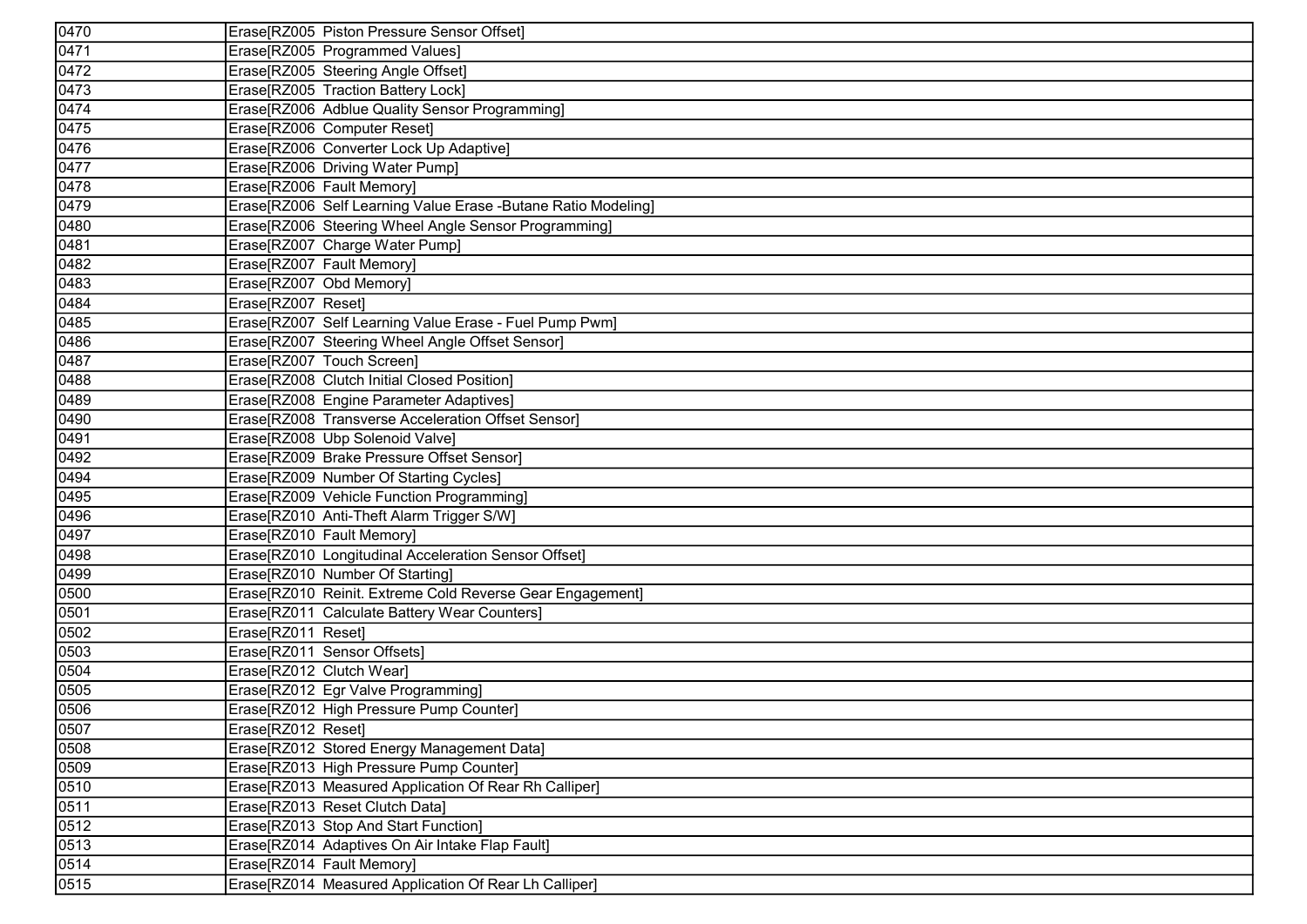| 0516                 | Erase[RZ014 Number Of Starting Cycles]                |
|----------------------|-------------------------------------------------------|
| $\overline{0517}$    | Erase[RZ014 Reset Clutch Data Protection]             |
| 0518                 | Erase[RZ015 Reset Gearbox Data]                       |
| 0519                 | Erase[RZ016 Launch Control Counter]                   |
| 0520                 | Erase[RZ016 Stop And Start Function]                  |
| 0521                 | Erase[RZ017 Egr Programming]                          |
| 0522                 | Erase[RZ017 Number Of Starting Cycles]                |
| 0523                 | Erase[RZ018 High Pressure Pump Counter]               |
| 0524<br>0525<br>0526 | Erase[RZ019 Programming Reinitialisation]             |
|                      | Erase[RZ022 Erase Idle Regulation Adaptives]          |
|                      | Erase[RZ027 Adaptive Value - Tps]                     |
| 0527                 | Erase[RZ028 Adaptive Value - A/F Ratio]               |
| 0528                 | Erase[RZ030 Particle Filter Adaptives]                |
| 0529                 | Erase[RZ031 Programming Throttle Limits]              |
| 0530                 | Erase[RZ032 Air Path Programming]                     |
| 0531                 | Erase[RZ033 Richness Regulation Programming]          |
| 0532                 | Erase[RZ034 Ecu Memory]                               |
| 0534                 | Erase[RZ036 Particle Filter Relative Pressure Sensor] |
| 0535                 | Erase[RZ037 Flywheel Target Programming]              |
| 0536                 | Erase[RZ038 Pinking Sensor Programming]               |
|                      | Erase[RZ039 Camshaft Sensor Programming]              |
| 0537<br>0538<br>0539 | Erase[RZ041 Fuel Flow Regulator]                      |
|                      | Erase[RZ042 Ignition Coil Adaptive]                   |
| 0540                 | Erase[RZ043 Exhaust Injector Circuit]                 |
| 0541                 | Erase[RZ044 Air Damper Valve Programming]             |
| 0542                 | Erase[RZ045 Rail Pressure Sensor Adaptives]           |
| 0543                 | Erase[RZ046 Injector Adaptives]                       |
| 0544                 | Erase[RZ047 Cruise Control/Speed Limiter Programming] |
| 0545                 | Erase[RZ050 Injector Adaptives]                       |
| 0546                 | Erase[RZ051 Injector Adaptives No. 1]                 |
| 0547                 | Erase[RZ052 Injector Adaptives No. 2]                 |
| 0548                 | Erase[RZ053 Injector Adaptives No. 3]                 |
| 0549                 | Erase[RZ054 Injector Adaptives No. 4]                 |
| 0550<br>0551<br>0552 | Erase[RZ061 Flywheel Target Programming]              |
|                      | Erase[RZ062 Proportional Richness Sensor Programming] |
|                      | Erase[RZ063 Preheater Unit]                           |
| 0553                 | Erase[RZ064 Alcohol Level Prog.]                      |
| 0554                 | Erase[RZ065 Flywheel Target Programming]              |
| 0555                 | Erase[RZ066 Exhaust Flap Low Setting]                 |
| 0556                 | Erase[RZ067 Low Pressure Egr Valve Programming]       |
| 0557                 | Erase[RZ068 Swirl Flap Programming]                   |
| 0558                 | Erase[RZ069 Fuel Pump Programming]                    |
| 0559                 | Erase[RZ070 Turbocharger Programming]                 |
| 0560                 | Erase[RZ071 Manifold Pressure Sensor Programming]     |
| 0561                 | Erase[RZ072 Air Flowmeter Programming]                |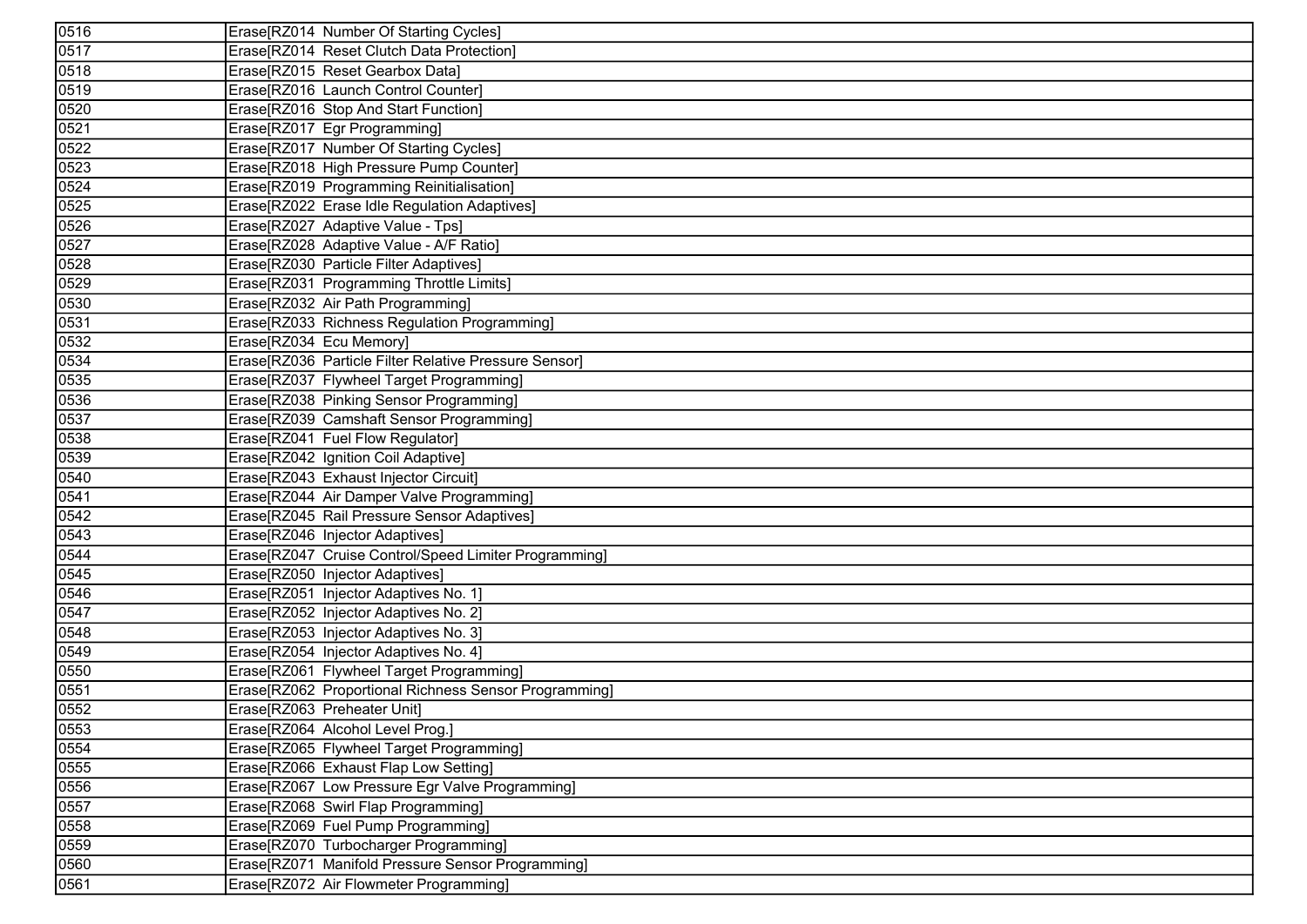| 0562 | Erase[RZ073 Particle Filter Pressure Diff. Sensor]                    |
|------|-----------------------------------------------------------------------|
| 0563 | Erase[RZ074 Swirl Flap]                                               |
| 0564 | Erase[RZ075 Camshaft No. 2 Sensor Programming]                        |
| 0565 | Erase[RZ077 Injection Pump Adaptatives]                               |
| 0566 | Erase[RZ078 Starter Adaptatives]                                      |
| 0567 | Erase[RZ079 Number Of Starting Cycles]                                |
| 0568 | Erase[RZ084 Egr Bypass Programming]                                   |
| 0569 | Erase[RZ085 Idle Speed Reference]                                     |
| 0570 | Erase[RZ087 Catalytic Converter]                                      |
| 0571 | Erase[RZ088 Air Damper Valve Programming]                             |
| 0572 | Erase[RZ089 Inhibit Evap Strategy]                                    |
| 0574 | Erase[RZ091 Waste Gate Regulation]                                    |
| 0575 | Erase[RZ093 Injection Pump Adaptatives]                               |
| 0576 | Erase[RZ094 Idle Speed Learning]                                      |
| 0577 | Erase[RZ095 Injection Time Programming]                               |
| 0578 | Erase[RZ096 Torque Learning]                                          |
| 0579 | Erase[RZ097 High Pressure Pump Counter]                               |
| 0580 | Erase[RZ099 Stop And Start Function]                                  |
| 0581 | Erase[RZ100 Programming Throttle Limits]                              |
| 0582 | Erase[RZ101 Upstream Oxygen Sensor]                                   |
| 0583 | Erase[RZ102 Flywheel Target Programming]                              |
| 0584 | Erase[RZ103 Flywheel Target Programming]                              |
| 0585 | Erase[RZ104 Flywheel Target Programming]                              |
| 0586 | Erase[RZ105 Flywheel Target Programming]                              |
| 0587 | Erase[RZ116 Clutch End Of Travel Wiring Switch]                       |
| 0588 | Erase[RZ117 Richness Regulation Programming]                          |
| 0589 | Erase[RZ118 Starting Authorization]                                   |
| 0590 | Erase[RZ120 Injection Pump Adaptatives]                               |
| 0591 | Erase[RZ123 Traction Battery Relay]                                   |
| 0592 | Erase[RZ125 Computer Reset]                                           |
| 0593 | Erase[RZ126 Cylinder Pressure Sensor]                                 |
| 0594 | Erase[RZ132 Fuel Pump Priming Complete]                               |
| 0595 | Erase[RZ133 Rail Pressure Limiter]                                    |
| 0596 | Erase[RZ136 Upstream Oxygen Sensor Reset]                             |
| 0597 | Erase[RZ137 Downstream Oxygen Sensor Reset]                           |
| 0598 | Erase[RZ138 Boost Pressure Wastegate Control]                         |
| 0599 | Erase[RZ147 Upstream Oxygen Sensor Reset]                             |
| 0600 | Erase[RZ148 Downstream Oxygen Sensor Reset]                           |
| 0601 | Other Configurations[VP001 Computer Reinitialisation]                 |
| 0602 | Other Configurations[VP001 Cylinder 1 Injector Code]                  |
| 0603 | Other Configurations[VP001 Steering Angle Sensor Initialisation]      |
| 0604 | Other Configurations [VP001 Vacuum Pump Ageing Counter]               |
| 0605 | Other Configurations [VP001 Write Date Of After Sales Operation]      |
| 0606 | Other Configurations [VP001 Write Date Of Last After Sales Operation] |
| 0607 | Other Configurations [VP002 Adblue Small Quantity Test Metering]      |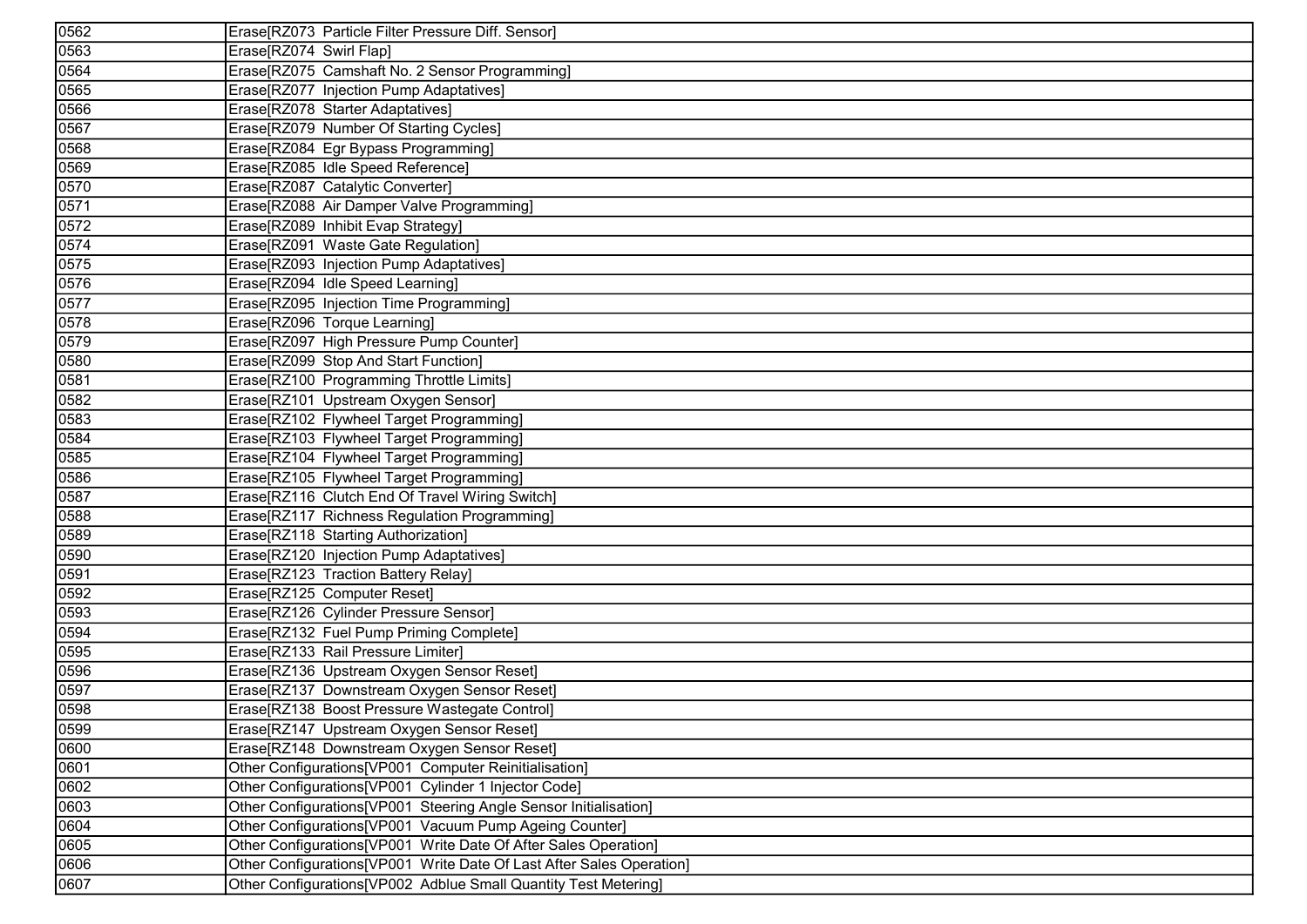| 0608 | Other Configurations[VP002 Cylinder 2 Injector Code]                        |
|------|-----------------------------------------------------------------------------|
| 0609 | Other Configurations[VP002 Parametrage Prive 1]                             |
| 0610 | Other Configurations[VP002 Programming Of Seat Stops]                       |
| 0611 | Other Configurations[VP002 Speedo Index]                                    |
| 0612 | Other Configurations[VP002 System Initialisation]                           |
| 0614 | Other Configurations[VP003 Caravan Towing Distance]                         |
| 0615 | Other Configurations[VP003 Computer Programming/Initialisation]             |
| 0616 | Other Configurations[VP003 Configuration Of System Components]              |
| 0617 | Other Configurations[VP003 Cylinder 3 Injector Code]                        |
| 0618 | Other Configurations[VP003 Parametrage Prive 1]                             |
| 0619 | Other Configurations[VP003 Start Authorisation From Bms Safety]             |
| 0620 | Other Configurations[VP003 Start Authorisation From Bms]                    |
| 0621 | Other Configurations[VP003 Steering Wheel Angle Sensor]                     |
| 0622 | Other Configurations[VP003 Write Date Of After Sales Operation]             |
| 0623 | Other Configurations[VP004 Adblue Pressure Preparation Test]                |
| 0624 | Other Configurations[VP004 Computer Initialisation]                         |
| 0625 | Other Configurations [VP004 Computer Reinitialisation]                      |
| 0626 | Other Configurations[VP004 Cylinder 4 Injector Code]                        |
| 0627 | Other Configurations[VP004 Inhibition Of 4-Wheel Drive Function]            |
| 0628 | Other Configurations [VP004 Netherlands Legislation]                        |
| 0629 | Other Configurations[VP004 Parametrage Prive 1]                             |
| 0630 | Other Configurations[VP004 Steering Wheel Angle Sensor Programming]         |
| 0631 | Other Configurations[VP004 Vehicle Parameters]                              |
| 0632 | Other Configurations[VP005 Adblue Spray Test]                               |
| 0633 | Other Configurations[VP005 Front Slide Learning]                            |
| 0634 | Other Configurations[VP005 Geographical Zone]                               |
| 0635 | Other Configurations[VP005 Increase Fuel Warning Threshold]                 |
| 0636 | Other Configurations[VP005 Reinstatement Of 4-Wheel Drive Function]         |
| 0637 | Other Configurations[VP005 Traction Battery Lock]                           |
| 0638 | Other Configurations[VP005 Wheel Circumference]                             |
| 0639 | Other Configurations[VP005 Write Date Of After Sales Operation]             |
| 0640 | Other Configurations[VP005 Write Date Of Last After Sales Operation]        |
| 0641 | Other Configurations[VP006 Adblue Emptying Test]                            |
| 0642 | Other Configurations [VP006 Air Recirculation Flap Motor]                   |
| 0643 | Other Configurations[VP006 Audio Links Test]                                |
| 0644 | Other Configurations [VP006 Computer Calibration]                           |
| 0645 | Other Configurations[VP006 Lock Computer]                                   |
| 0646 | Other Configurations[VP006 Oil Change Interval In Km]                       |
| 0647 | Other Configurations[VP006 Rear Slide Learning]                             |
| 0648 | Other Configurations[VP006 Resetting Internal Protection]                   |
| 0649 | Other Configurations[VP006 Write Date Of Last After Sales Operation]        |
| 0650 | Other Configurations [VP007 Adblue Leak Test]                               |
| 0651 | Other Configurations[VP007 Computer Initialisation]                         |
| 0652 | Other Configurations [VP007 Decrement Idle Speed]                           |
| 0654 | Other Configurations[VP007 Modification Of Parameters After Initialisation] |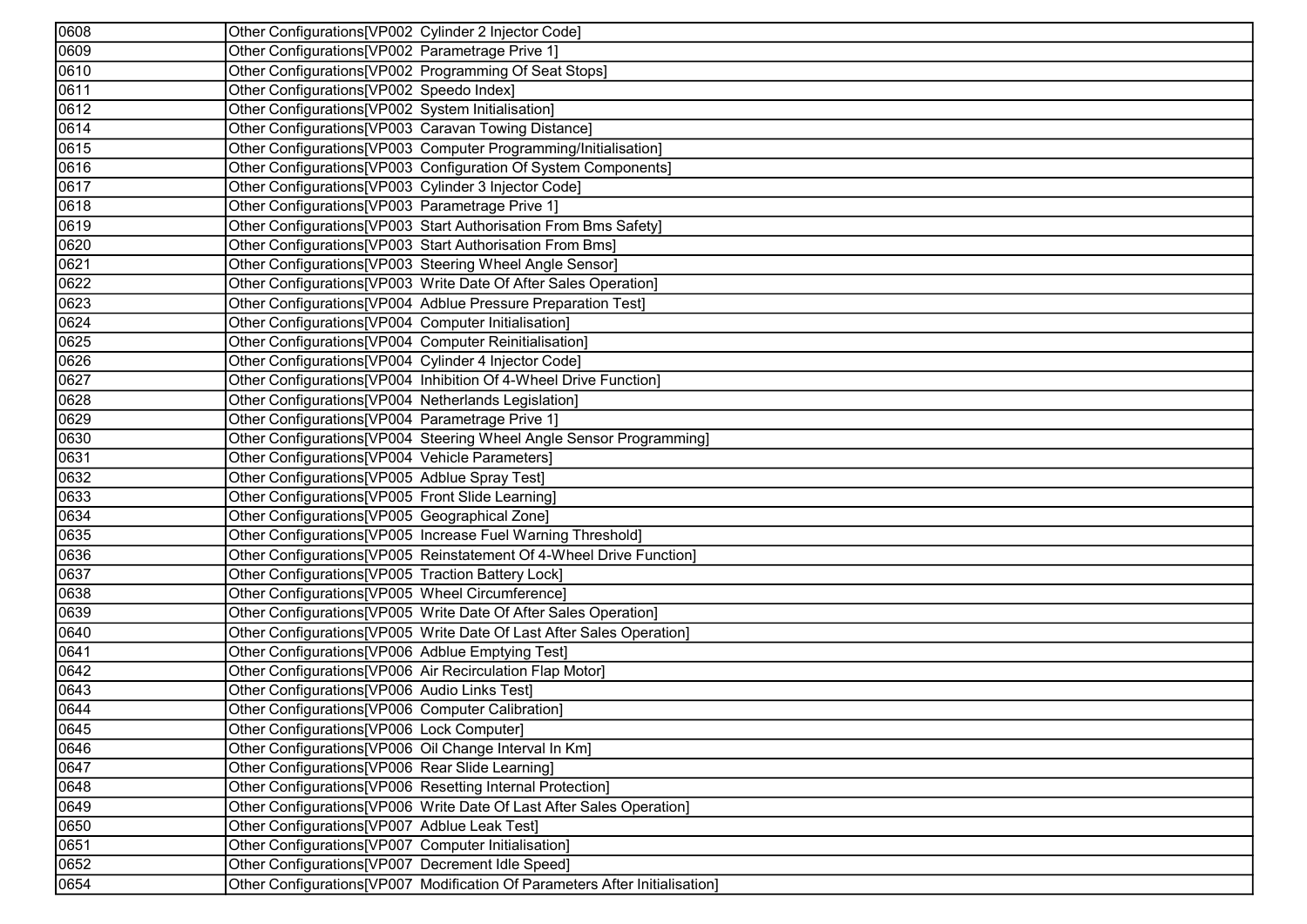| 0655 | Other Configurations[VP007 Oil Change Interval In Months]              |
|------|------------------------------------------------------------------------|
| 0656 | Other Configurations[VP007 Parametrage Prive 2]                        |
| 0657 | Other Configurations[VP007 Parametrage Prive 4]                        |
| 0658 | Other Configurations[VP007 Speedo Index]                               |
| 0659 | Other Configurations[VP007 System Initialisation]                      |
| 0660 | Other Configurations[VP007 Unlock Computer]                            |
| 0661 | Other Configurations[VP007 Valve Set Selection]                        |
| 0662 | Other Configurations[VP008 Adblue Injector Release Test]               |
| 0663 | Other Configurations[VP008 Front Slide Learning]                       |
| 0664 | Other Configurations[VP008 Number Of Starting 1]                       |
| 0665 | Other Configurations[VP008 Oil Change Range:Current Value In Km]       |
| 0666 | Other Configurations[VP008 Programming Selection/Engaging Zones]       |
| 0667 | Other Configurations[VP008 Unlock Injector Control]                    |
| 0668 | Other Configurations[VP008 Write Date Of Last After Sales Operation]   |
| 0669 | Other Configurations[VP009 Adblue Backflow Pump Test]                  |
| 0670 | Other Configurations[VP009 Eeprom Memory Write Procedure]              |
| 0671 | Other Configurations[VP009 Number Of Starting 2]                       |
| 0672 | Other Configurations [VP009 Oil Change Range: Current Value In Months] |
| 0673 | Other Configurations [VP009 Rear Slide Learning]                       |
| 0674 | Other Configurations [VP009 Write Date Of Last After Sales Operation]  |
| 0675 | Other Configurations [VP010 Adblue First Filling Test]                 |
| 0676 | Other Configurations[VP010 Lumbar Learning]                            |
| 0677 | Other Configurations[VP010 Number Of Starting 3]                       |
| 0678 | Other Configurations[VP010 Update Odometer]                            |
| 0679 | Other Configurations[VP011 Eeprom Memory Write Procedure]              |
| 0680 | Other Configurations[VP011 Fuel Gauge Calibration]                     |
| 0681 | Other Configurations[VP011 Increment Of Idle Speed]                    |
| 0682 | Other Configurations [VP011 Number Of Starting 4]                      |
| 0683 | Other Configurations[VP011 Parametrage Prive 1]                        |
| 0684 | Other Configurations[VP011 Steering Wheel Angle Calib.]                |
| 0685 | Other Configurations[VP012 Assisted Engagement When Stationary]        |
| 0686 | Other Configurations[VP012 Corrosion Battery Counter Memorised]        |
| 0687 | Other Configurations[VP012 Prevention Of Electrical Consumers]         |
| 0688 | Other Configurations[VP012 Write Date Of Last After Sales Operation]   |
| 0689 | Other Configurations[VP013 Corrosion Battery Counter Estimated]        |
| 0690 | Other Configurations [VP013 Lock Injector Control]                     |
| 0691 | Other Configurations[VP013 Number Plate]                               |
| 0692 | Other Configurations[VP013 Write Date New Clutch Fitted]               |
| 0694 | Other Configurations[VP014 Brake Lining Friction Learning]             |
| 0695 | Other Configurations [VP014 Change In Triggering Limit]                |
| 0696 | Other Configurations[VP014 Parametrage Prive 1]                        |
| 0697 | Other Configurations [VP014 Write Clutch Initial Closed Position]      |
| 0698 | Other Configurations [VP015 Battery Cycle Counter Memorised]           |
| 0699 | Other Configurations[VP015 Computer Configuration]                     |
| 0700 | Other Configurations[VP015 Eeprom Memory Write Procedure]              |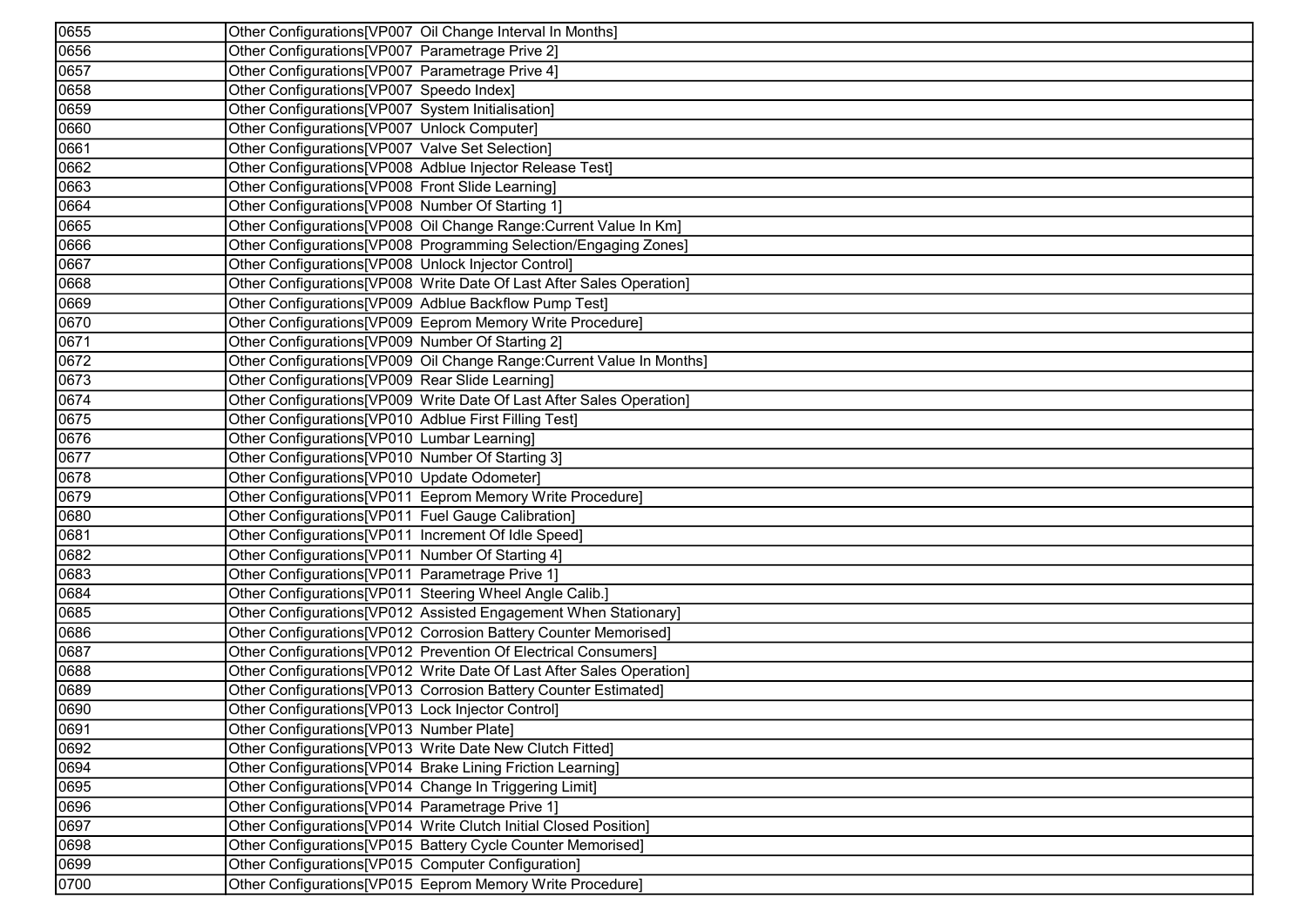| $\overline{0701}$ | Other Configurations[VP015 Module Change]                               |
|-------------------|-------------------------------------------------------------------------|
| 0702              | Other Configurations[VP015 Note Oil Wear Counter]                       |
| 0703              | Other Configurations[VP015 Parametrage Prive 1]                         |
| 0704              | Other Configurations[VP015 Rear Brake Unit Initialisation]              |
| 0705              | Other Configurations[VP015 Restart The Computer]                        |
| 0706              | Other Configurations[VP016 Battery Cycle Counter Estimated]             |
| 0707              | Other Configurations[VP016 Configuring The Multimedia Computer]         |
| 0708              | Other Configurations[VP016 Eeprom Memory Write Procedure]               |
| 0709              | Other Configurations[VP016 Internal Battery]                            |
| 0710              | Other Configurations[VP016 New Vehicle Storage Mode Deactivation]       |
| 0711              | Other Configurations[VP016 Rear Brake Unit Repositioning]               |
| 0712              | Other Configurations [VP016 Write Date Of After Sales Operation]        |
| 0713              | Other Configurations[VP016 Write Transmission Oil Change Date]          |
| 0714              | Other Configurations[VP017 Activate Maintenance Mode]                   |
| 0715              | Other Configurations[VP017 Battery Cycle Counter]                       |
| 0716              | Other Configurations[VP017 Change In Triggering Limit]                  |
| 0717              | Other Configurations[VP017 Erase Computer Memory]                       |
| 0718              | Other Configurations[VP017 Gearbox Type]                                |
| 0719              | Other Configurations[VP017 Program Clutch Open Position]                |
| 0720              | Other Configurations[VP018 Deactivate Maintenance Mode]                 |
| 0721              | Other Configurations[VP018 Fuel Sender Calibration (Doi).]              |
| 0722              | Other Configurations[VP018 Neutral Position Programming]                |
| 0723              | Other Configurations[VP018 Parametrage Prive 12]                        |
| 0724              | Other Configurations[VP018 Vehicle Parameters]                          |
| 0725              | Other Configurations[VP019 Data Transmission To Server]                 |
| 0726              | Other Configurations[VP019 Fuel Sender Calibration (Europe)]            |
| 0727              | Other Configurations[VP019 Interior Aerial 1 Test]                      |
| 0728              | Other Configurations[VP019 Parametrage Prive 13]                        |
| 0729              | Other Configurations[VP019 Parametrage Prive 9]                         |
| 0730              | Other Configurations[VP019 Passenger Air Bag Locking Mode]              |
| 0731              | Other Configurations[VP020 Accelerometer]                               |
| 0732              | Other Configurations[VP020 Encryption Key Request]                      |
| 0734              | Other Configurations [VP020 Interior Aerial 2 Test]                     |
| 0735              | Other Configurations [VP020 Parametrage Prive 14]                       |
| 0736              | Other Configurations[VP021 External Boot Aerial Test]                   |
| 0737              | Other Configurations[VP021 Parametrage Prive 15]                        |
| 0738              | Other Configurations[VP021 Prevention Of Stop Light Auto Illumination]  |
| 0739              | Other Configurations[VP021 Reset Oil Change Counter]                    |
| 0740              | Other Configurations [VP021 Selection Of Valve Set]                     |
| 0741              | Other Configurations[VP022 Auto Stop Lights Illumination Authorisation] |
| 0742              | Other Configurations [VP022 Front Left-Hand External Aerial Test]       |
| 0743              | Other Configurations[VP022 Injection Prohibition]                       |
| 0744              | Other Configurations [VP022 Parametrage Prive 1]                        |
| 0745              | Other Configurations[VP023 Esp Automatic Reconnection Threshold]        |
| 0746              | Other Configurations[VP023 Front Right-Hand External Aerial Test]       |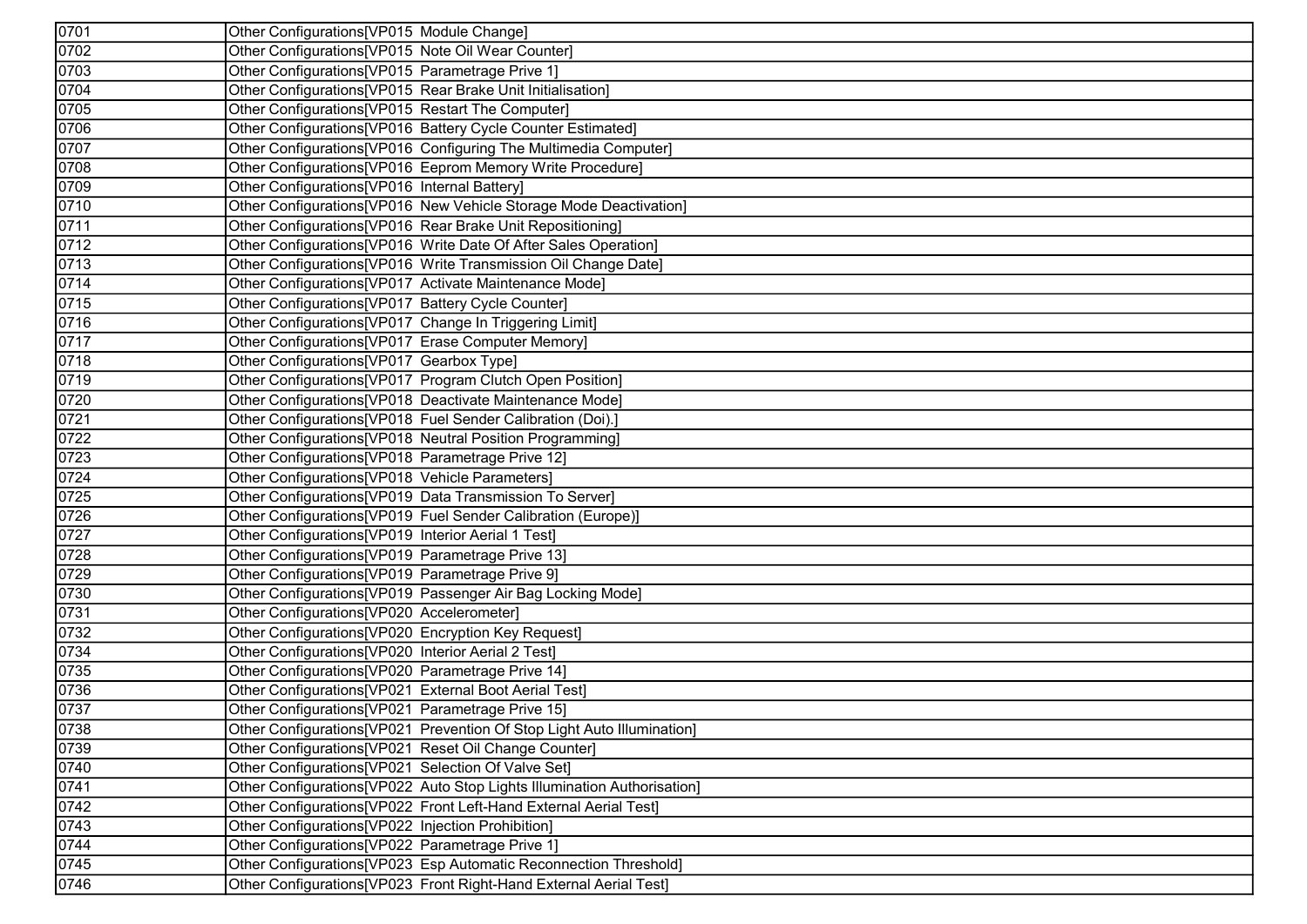| 0747              | Other Configurations [VP023 Parametrage Prive 2]                        |
|-------------------|-------------------------------------------------------------------------|
| 0748              | Other Configurations [VP023 Shift Drum Reference Position]              |
| 0749              | Other Configurations[VP024 Parametrage Prive 3]                         |
| 0750              | Other Configurations[VP024 Program Clutch Assembly]                     |
| 0751              | Other Configurations [VP025 Parametrage Prive 4]                        |
| 0752              | Other Configurations[VP025 Program Clutch Adjustement]                  |
| 0753              | Other Configurations[VP025 Transverse Acceleration Sensor]              |
| 0754              | Other Configurations[VP026 Control Headlight Motors]                    |
| 0755              | Other Configurations[VP026 Programme Clutch Position]                   |
| 0756              | Other Configurations[VP026 Slope Sensor Adjustment]                     |
| 0757              | Other Configurations[VP027 Program Clutch 1 Adjustement]                |
| 0758              | Other Configurations[VP028 Program Clutch 2 Adjustement]                |
| $\overline{0759}$ | Other Configurations[VP029 Memorisation Of Speeds]                      |
| 0760              | Other Configurations[VP030 Chassis Wear Programming]                    |
| $\overline{0761}$ | Other Configurations[VP030 Gearbox Vehicle Acceleration Sensor Init.]   |
| 0762              | Other Configurations[VP031 Hydraulic Brake Compensation]                |
| 0763              | Other Configurations [VP032 Automatic Gearbox Control]                  |
| 0764              | Other Configurations [VP032 Eeprom Memory Write Procedure]              |
| 0765              | Other Configurations[VP032 Multiplexed Network Configuration]           |
| 0766              | Other Configurations[VP032 Veh. Speed At Initialisation]                |
| 0767              | Other Configurations[VP035 High Pressure Pump Counter]                  |
| 0768              | Other Configurations[VP035 Modus Fuel Sender Calibration (Europe)]      |
| 0769              | Other Configurations[VP035 Parametrage Prive 5]                         |
| 0770              | Other Configurations[VP035 Stop Electrical Consumer Prevention]         |
| 0771              | Other Configurations[VP036 Fuel Supply Prevention]                      |
| 0772              | Other Configurations[VP036 Modus Long Fuel Sender Calibration (Europe)] |
| $\overline{0774}$ | Other Configurations[VP036 Steering Angle Sensor Initialisation]        |
| $\overline{0775}$ | Other Configurations[VP037 Maintenance Autonomy Interval In Km]         |
| 0776              | Other Configurations[VP037 Stop Fuel Supply Prevention]                 |
| 0777              | Other Configurations[VP038 Longitudinal Acceleration Sensor]            |
| 0778              | Other Configurations[VP038 Van Fast Idle Speed Increase]                |
| 0779              | Other Configurations[VP039 Computer Initialisation]                     |
| 0780              | Other Configurations[VP039 Maintenance Autonomy Interval In Months]     |
| 0781              | Other Configurations[VP039 Van Fast Idle Speed Decrease]                |
| 0782              | Other Configurations[VP040 Maintenance Autonomy:Current Value In Km]    |
| 0783              | Other Configurations [VP040 Particle Filter Regeneration]               |
| 0784              | Other Configurations[VP042 Maintenance Autonomy:Current Value Month]    |
| 0785              | Other Configurations [VP043 Improved Grip Function]                     |
| 0786              | Other Configurations [VP044 Acceleration Sensor]                        |
| 0787              | Other Configurations[VP045 Hill Start]                                  |
| 0788              | Other Configurations [VP046 Front Wheel Circumference]                  |
| 0789              | Other Configurations[VP047 Lcd Display Fuel Gauge Calibration]          |
| 0790              | Other Configurations[VP047 Parametrage Prive 15]                        |
| $\overline{0791}$ | Other Configurations [VP047 Rear Wheel Circumference]                   |
| 0792              | Other Configurations[VP048 Analogic Display Fuel Gauge Calibration]     |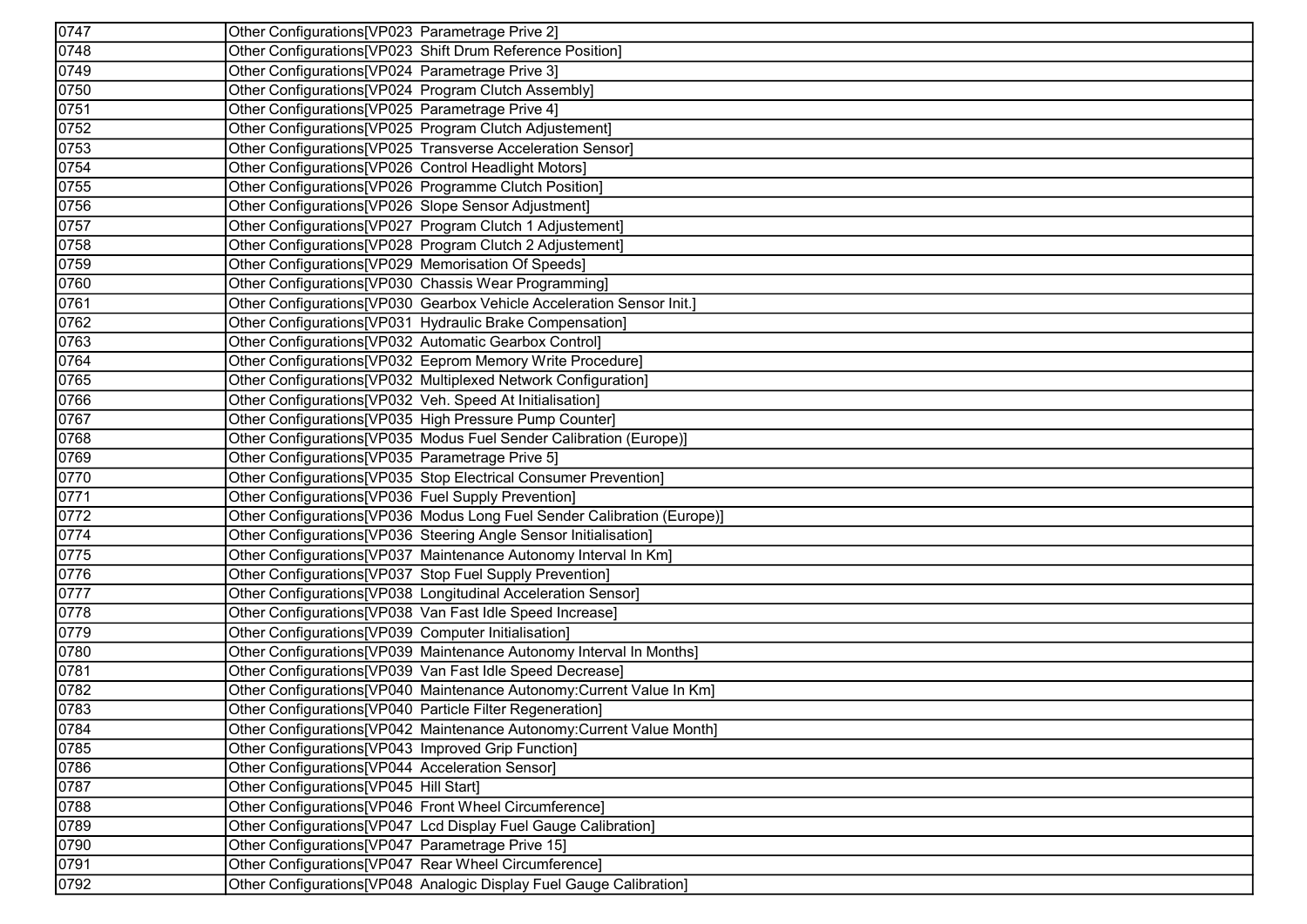| 0793 | Other Configurations[VP048 Driving Type]                             |
|------|----------------------------------------------------------------------|
| 0794 | Other Configurations[VP050 Adblue First Filling Test]                |
| 0795 | Other Configurations [VP051 Adblue Emptying Test]                    |
| 0796 | Other Configurations[VP051 Tyre Pressure Monitor Function]           |
| 0797 | Other Configurations[VP052 Flow Rate Function]                       |
| 0798 | Other Configurations[VP052 Vacuum Pump]                              |
| 0799 | Other Configurations[VP053 Conformity Check]                         |
| 0800 | Other Configurations [VP054 Activate Maintenance Mode]               |
| 0801 | Other Configurations[VP055 Adblue Injector Release Test]             |
| 0802 | Other Configurations [VP055 Deactivate Maintenance Mode]             |
| 0803 | Other Configurations[VP056 Adblue Injector Sound Test]               |
| 0804 | Other Configurations[VP056 Fuel Gauge Calibration Lcd (Japan)]       |
| 0805 | Other Configurations[VP057 Commission Automatic Application]         |
| 0806 | Other Configurations[VP057 Fuel Gauge Calibration Needle (Japan)]    |
| 0807 | Other Configurations[VP057 Idle Air Volume Learning - Factory Mode]  |
| 0808 | Other Configurations[VP058 Idle Air Volume Learning - Service Mode]  |
| 0809 | Other Configurations[VP058 Lcd Display Fuel Gauge Calibration]       |
| 0810 | Other Configurations [VP059 Lcd Display Fuel Gauge Calibration]      |
| 0811 | Other Configurations[VP060 Analogic Display Fuel Gauge Calibration]  |
| 0812 | Other Configurations [VP061 Analogic Display Fuel Gauge Calibration] |
| 0814 | Other Configurations[VP064 Ignition Timing Adjustment]               |
| 0815 | Other Configurations[VP064 Lcd Display Fuel Gauge Calibration]       |
| 0816 | Other Configurations[VP065 Lcd Display Fuel Gauge Calibration]       |
| 0817 | Other Configurations[VP066 Analogic Display Fuel Gauge Calibration]  |
| 0818 | Other Configurations[VP067 Analogic Display Fuel Gauge Calibration]  |
| 0819 | Other Configurations[VP067 Static Test]                              |
| 0820 | Other Configurations[VP068 Computer Configuration]                   |
| 0821 | Other Configurations[VP069 Catalytic Converter Test]                 |
| 0822 | Other Configurations[VP070 Air Path Programming]                     |
| 0823 | Other Configurations[VP072 Pump Pressure Regulator Type]             |
| 0824 | Other Configurations[VP073 Fuel Pump Forced Conversion]              |
| 0825 | Other Configurations[VP073 Reset Oil Change Counter]                 |
| 0826 | Other Configurations [VP153 Parametrage Prive 98]                    |
| 0827 | Other Configurations[VP214 Parametrage Prive 159]                    |
| 0828 | Other Configurations[VP215 Parametrage Prive 160]                    |
| 0829 | Other Configurations[VP266 Parametrage Prive 211]                    |
| 0830 | Other Configurations[VP267 Parametrage Prive 212]                    |
| 0831 | Other Configurations[VP292 Parametrage Prive 237]                    |
| 0832 | Other Configurations[VP293 Parametrage Prive 238]                    |
| 0833 | Other Configurations [VP294 Parametrage Prive 239]                   |
| 0834 | Other Configurations [VP295 Parametrage Prive 240]                   |
| 0835 | Other Configurations[VP305 Parametrage Prive 250]                    |
| 0836 | Other Configurations[VP306 Number Of Starting 1]                     |
| 0837 | Other Configurations[VP307 Number Of Starting 2]                     |
| 0838 | Other Configurations [VP308 Number Of Starting 3]                    |